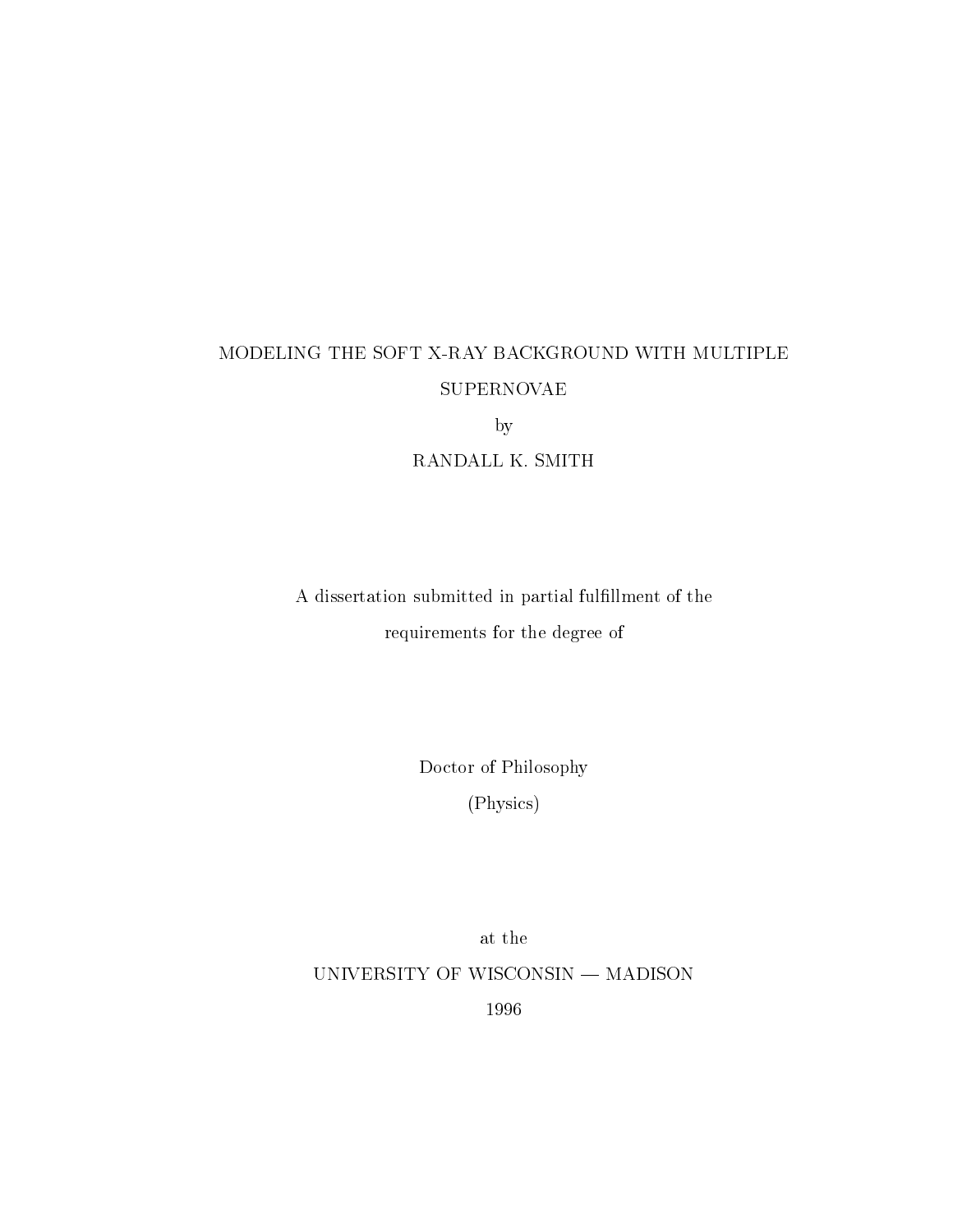#### ABSTRACT

The existence and isotropy of the soft X-ray background is discussed and explored using a one-dimensional hydrocode with non-equilibrium cooling multiple explosions, and dust. Analytical results derived from thermal conduction and Kahn cooling are compared with the results from the hydrocode The temperature in a hot bubble of gas evolving under these conditions is found to be a simple function of radius

$$
T(r) = T_{central}(1 - (r/R_{shell})^2)^{2/7}.
$$

Using this relation, the equilibrium emission is found for a bubble of radius , a packing to be able to be able to be able to be able to the such large such a such as a such large such larg bubbles and the results also predict that the emission would be proportional to bubble radius with one explanation of the X-ray of the X-ray of the X-ray of the X-ray of the X-ray of the X-ray of the X-ray of the X-ray of the X-ray of the X-ray of the X-ray of the X-ray of the X-ray of the X-ray o correlation. In order to match the observed emission, however, the pressure in the bubble must be at least 10,000 cm  $-K$ .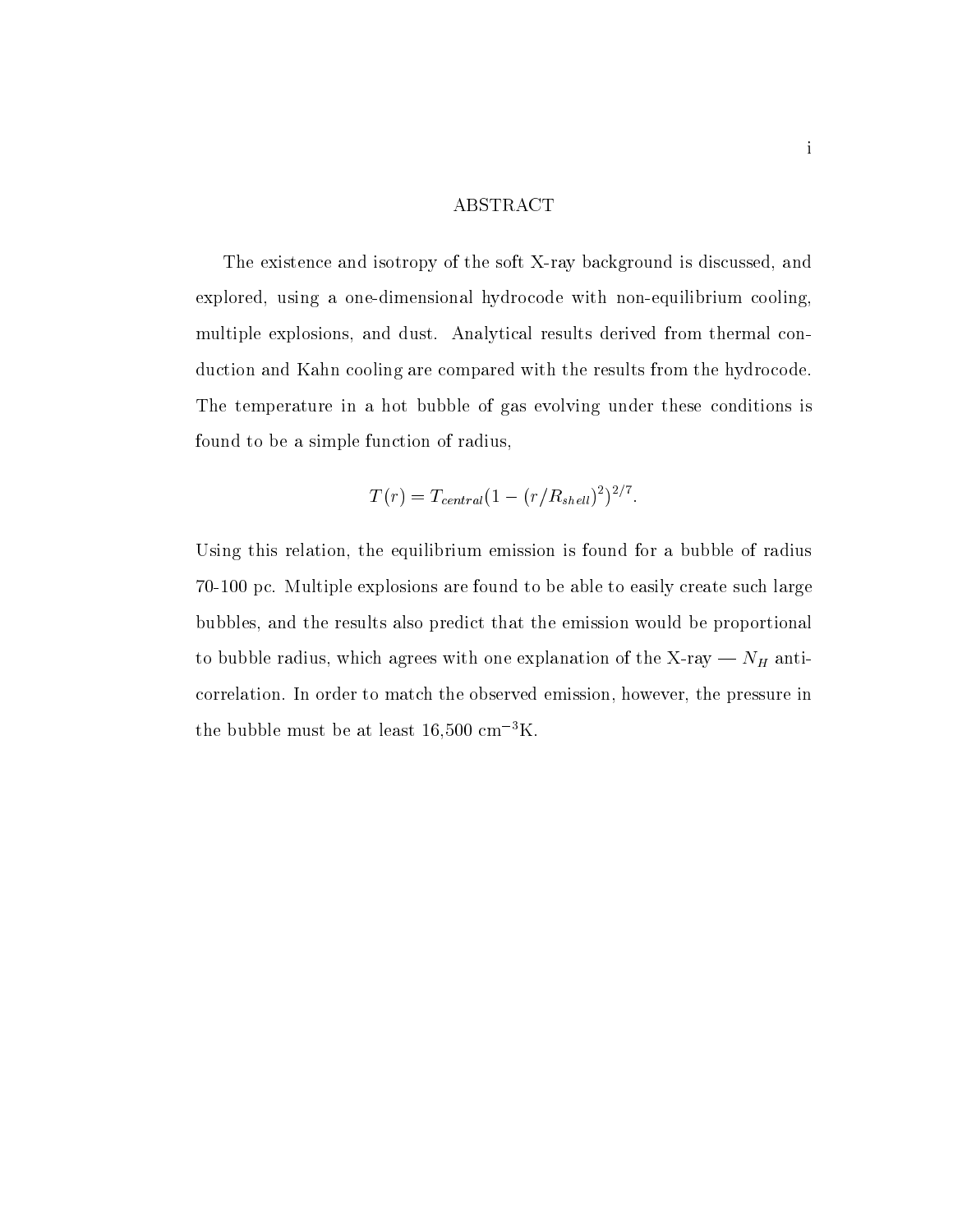### Acknowledgements

No man is an island, and no dissertation is a solo effort. Many people helped me throughout my career; I would like to thank them for their advice, criticism, and presence

I would like to thank my thesis advisor, Don Cox, for his help throughout this process beginning with encouraging me to come to Wisconsin and with selecting a thesis topic, and many, many times in between.

My parents Timothy and Jane Smith for encouragement beginning with learning to count by 3s.

Irv Zigler, for retaining and showing me the joy of mathematics after having taught it to high school students for many years David Stoutamire for many interesting discussions

Eli Dwek, for convincing me to join this field by presenting a curious little geometry problem to me

I would also like to thank Dick Edgar, Wilt Sanders, John Mathis, Dan McCammon and Ron Reynolds for their help here at UW-Madison in my understanding of astrophysics and the interstellar medium

Finally, many thanks to my fiancee Lauren Boice, who not only gave moral support during this adventure, but also learned enough about my research to provide a critical eye reading my proposals and this thesis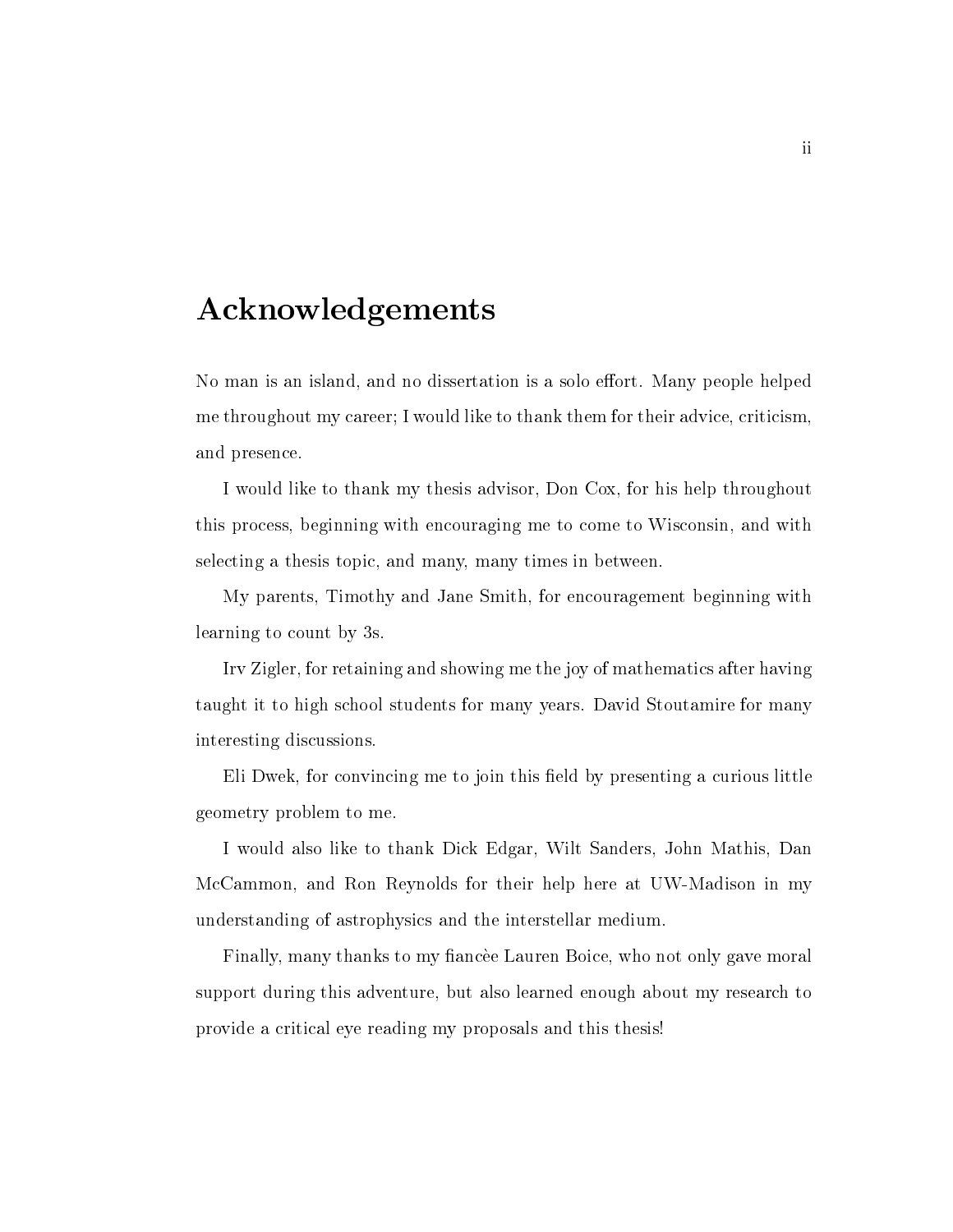To the everlasting memory of  $\Pi \alpha \lambda \lambda \dot{\alpha} \sigma A \theta \eta \nu \eta$  and  $T \dot{\nu} \chi \eta$ , and to the  $\omega \iota \sigma \pi$ oracle (and their respective corporate counsels).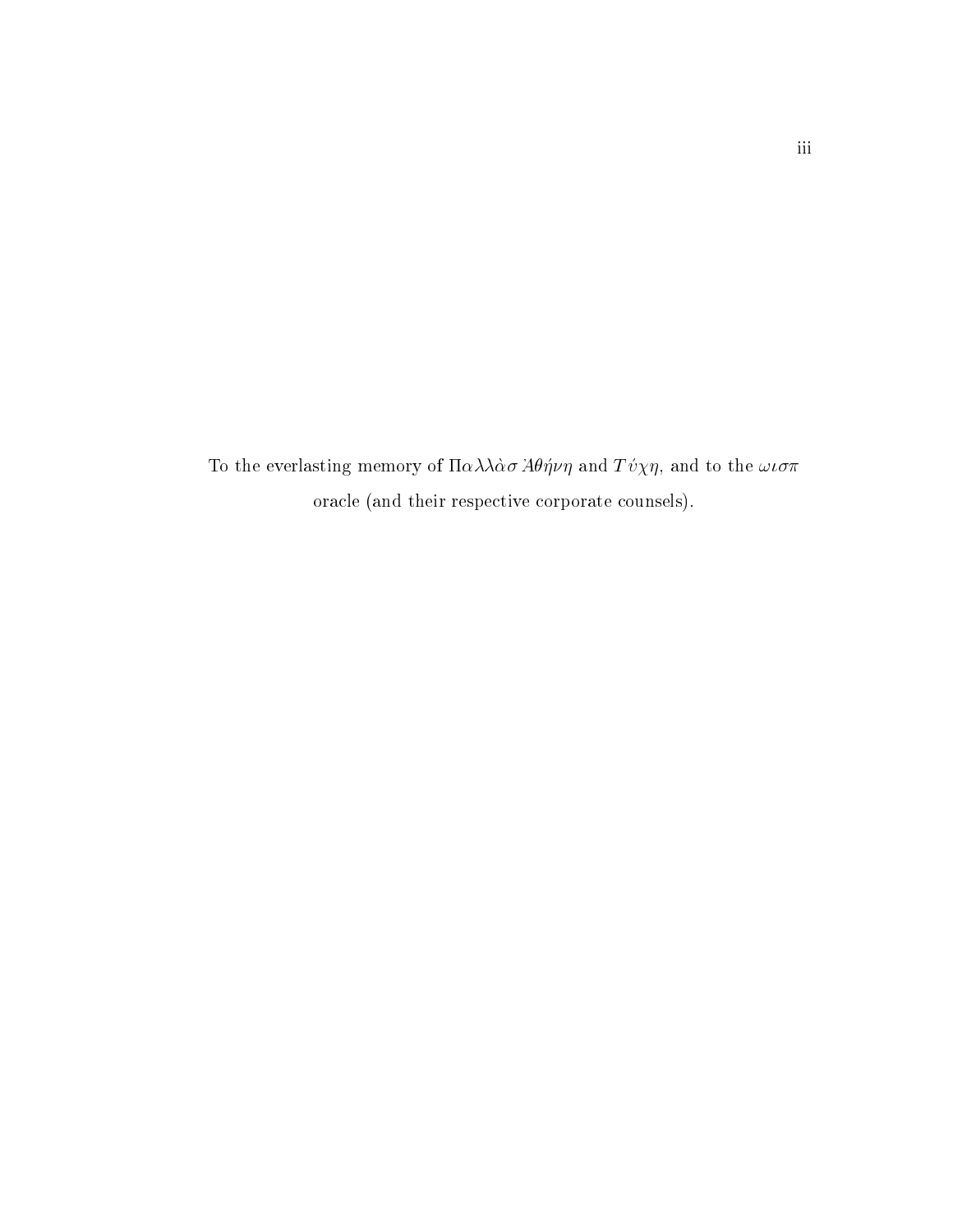## **Contents**

|              |     |       | Acknowledgements                                                        | ii             |
|--------------|-----|-------|-------------------------------------------------------------------------|----------------|
| $\mathbf{1}$ |     |       | Soft X-Ray Background (SXRB) Data                                       | $\mathbf{1}$   |
|              | 1.1 |       |                                                                         | 1              |
|              |     | 1.1.1 |                                                                         | $\overline{2}$ |
|              |     | 1.1.2 |                                                                         | 3              |
|              |     | 1.1.3 | All-sky Surveys and Beyond                                              | $\overline{4}$ |
|              |     | 1.1.4 |                                                                         | 6              |
|              |     | 1.1.5 |                                                                         | 8              |
|              |     | 1.1.6 |                                                                         | 9              |
|              |     | 1.1.7 |                                                                         | 10             |
|              | 1.2 |       | Theoretical Models and Their Evolution                                  | 11             |
|              |     | 1.2.1 | Extragalactic $\ldots \ldots \ldots \ldots \ldots \ldots \ldots \ldots$ | 12             |
|              |     | 1.2.2 |                                                                         | 12             |
|              |     | 1.2.3 |                                                                         | 14             |
|              |     | 1.2.4 |                                                                         | 15             |
|              | 1.3 |       |                                                                         | 16             |
| $\mathbf 2$  |     |       | A Simplified Model of Time-Dependent Cooling and Grain                  |                |
|              |     |       | <b>Destruction in Hot Dusty Plasmas</b>                                 | 17             |
|              | 2.1 |       |                                                                         | 17             |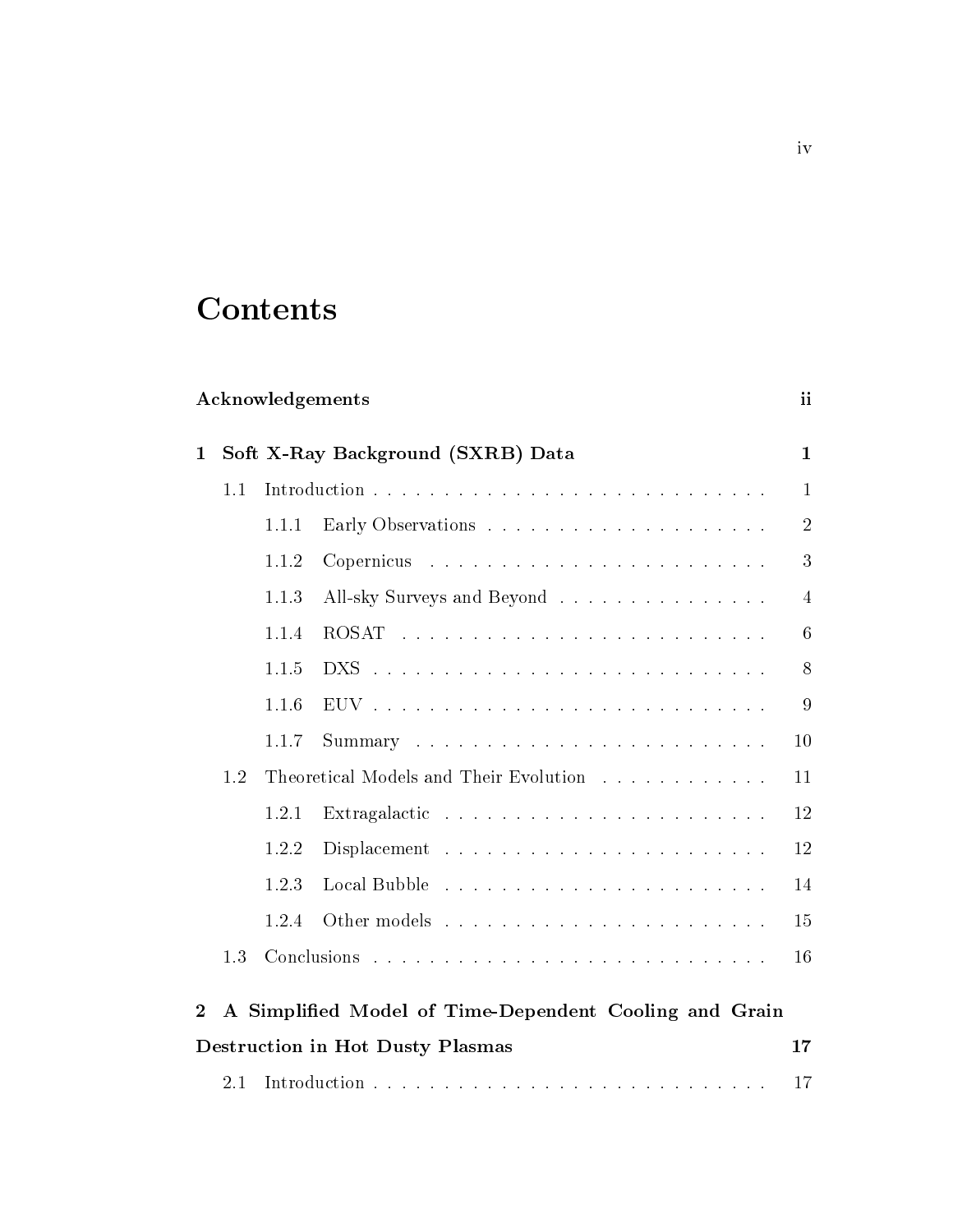|   | 2.2 |       |                                               | 20 |
|---|-----|-------|-----------------------------------------------|----|
|   | 2.3 |       | Use with Gas Evolution Programs               | 25 |
|   | 2.4 |       |                                               | 26 |
|   |     | 2.4.1 |                                               | 26 |
|   |     | 2.4.2 |                                               | 27 |
|   | 2.5 |       |                                               | 29 |
|   | 2.6 |       |                                               | 30 |
| 3 |     |       | Modeling the Local Bubble                     | 51 |
|   | 3.1 |       |                                               | 51 |
|   | 3.2 |       |                                               | 52 |
|   |     | 3.2.1 |                                               | 53 |
|   |     | 3.2.2 |                                               | 54 |
|   |     | 3.2.3 |                                               | 55 |
|   | 3.3 |       |                                               | 56 |
|   |     | 3.3.1 |                                               | 56 |
|   |     | 3.3.2 |                                               | 57 |
|   |     | 3.3.3 | Sample Bubble Evolution                       | 59 |
|   | 3.4 |       |                                               | 65 |
|   |     | 3.4.1 | Differential Emission Measure (DEM)           | 65 |
|   |     | 3.4.2 | Thermal Conduction Driven (TCD) Bubble Models | 69 |
|   |     | 3.4.3 | Using the Analytic Results                    | 74 |
|   | 3.5 |       |                                               | 79 |
|   |     |       | A Using the 'Odin' Code                       | 81 |
|   |     |       |                                               | 81 |

v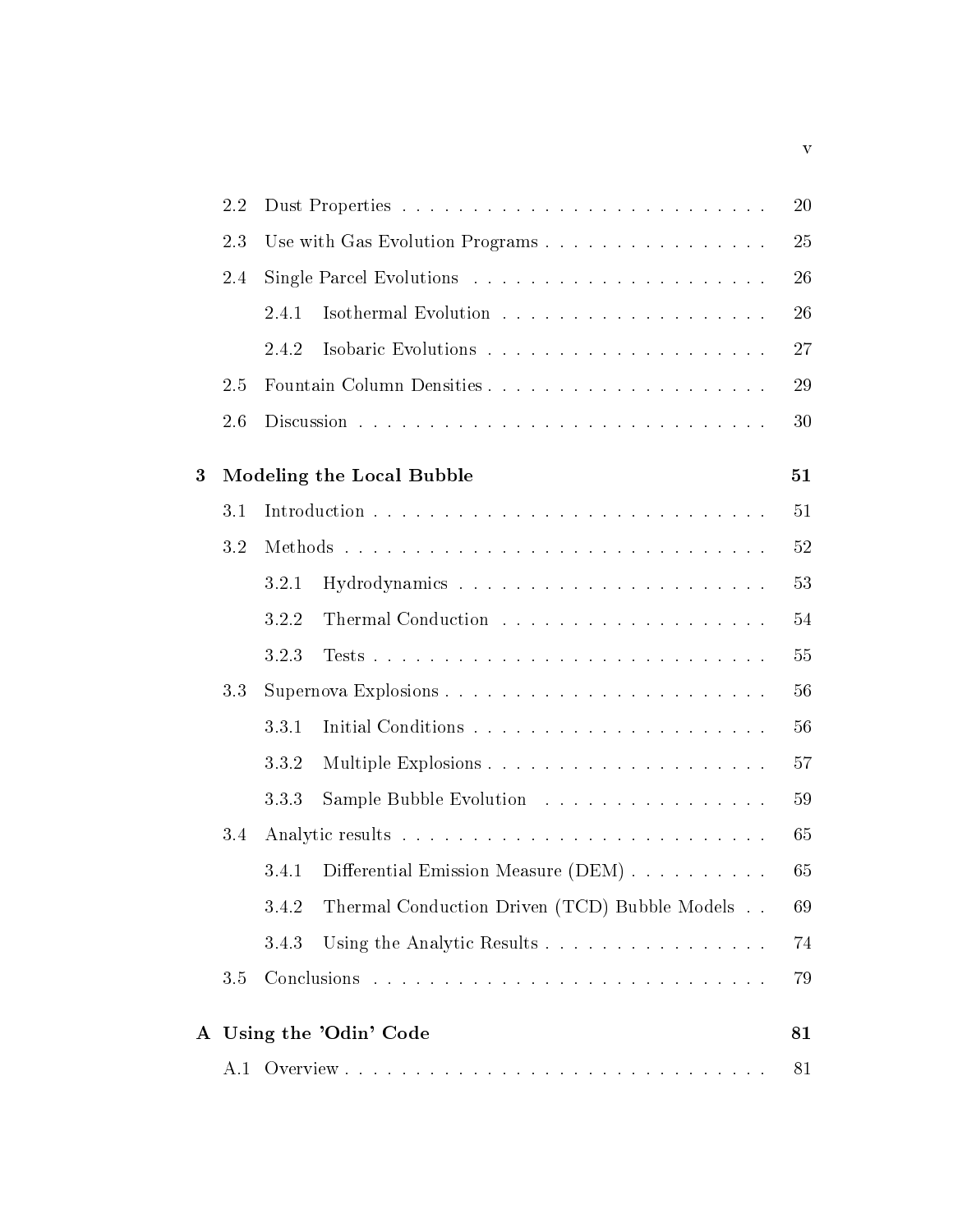|             |            | A.1.1 | Entering an explosion: SBANG                | 84  |
|-------------|------------|-------|---------------------------------------------|-----|
|             |            | A.1.2 | Dust parameters: SDUST                      | 84  |
|             |            | A.1.3 | Removing unsightly excess cells: SCHOPCELLS | 84  |
|             |            | A.1.4 | Non-uniform initial parameters: SMODIFY     | 86  |
|             |            | A.1.5 | Debugging the output: SDEBUG                | 86  |
|             |            | A.1.6 | Restarting the code: SRESTART               | 87  |
|             |            |       |                                             | 87  |
| B           |            |       | Using 'Odin' Utilities                      | 90  |
|             | B.1        |       |                                             | 90  |
|             | B.2        |       |                                             | 91  |
|             |            | B.2.1 | Output bands: SBANDS                        | 92  |
|             | B.3        |       |                                             | 93  |
|             | <b>B.4</b> |       |                                             | 93  |
|             | <b>B.5</b> |       |                                             | 94  |
|             | <b>B.6</b> |       |                                             | 95  |
| $\mathbf C$ |            |       | Using the IDL analysis routines             | 98  |
|             | C.1        |       |                                             | 98  |
|             |            |       |                                             | 99  |
|             |            |       |                                             | 99  |
|             |            | C.2.2 |                                             | 100 |
|             |            | C.2.3 |                                             | 100 |
|             |            | C.2.4 |                                             | 102 |
|             |            | C.2.5 |                                             | 103 |
|             |            | C.2.6 |                                             | 107 |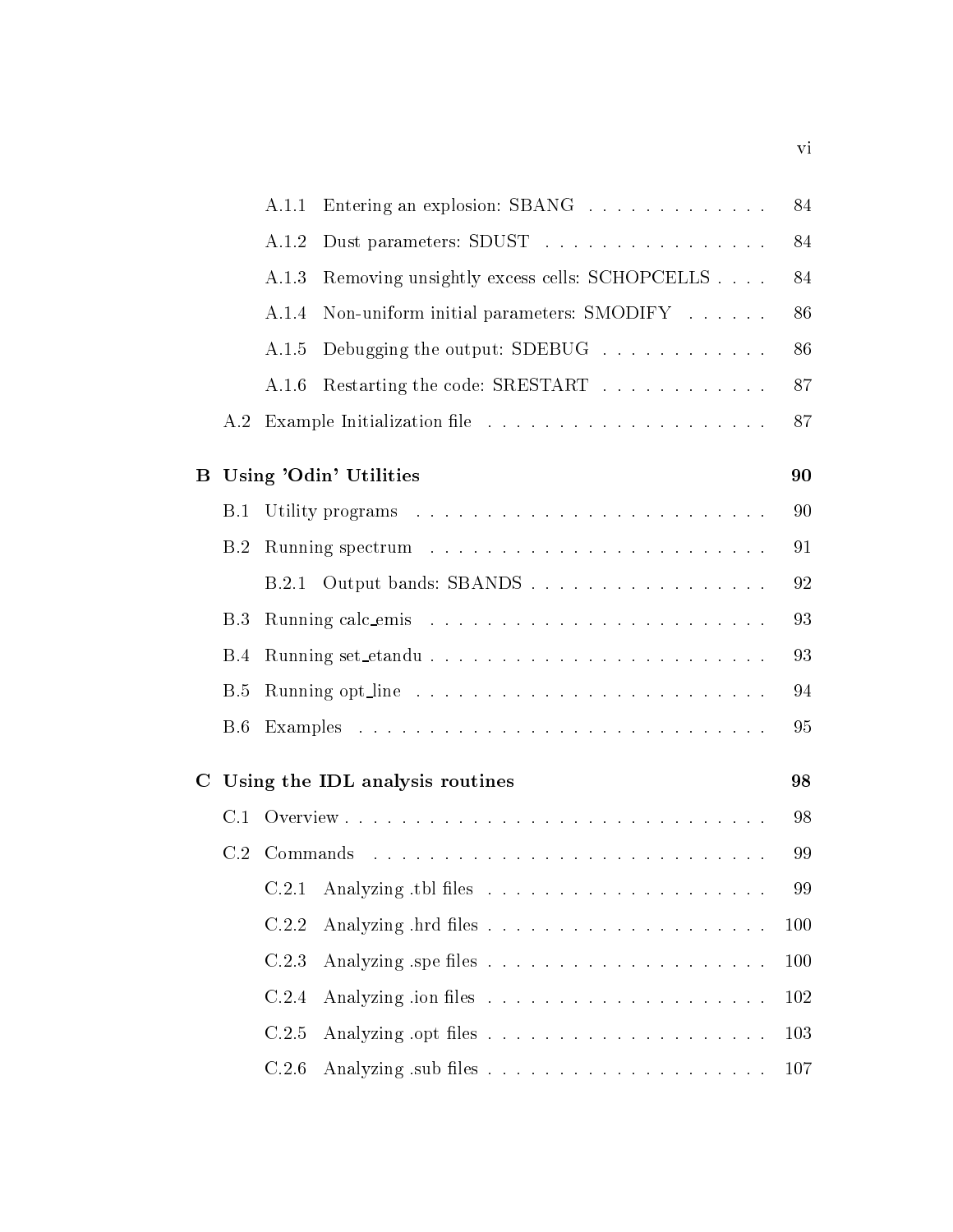| C.4 |            |  |  |
|-----|------------|--|--|
|     |            |  |  |
|     |            |  |  |
|     |            |  |  |
|     |            |  |  |
|     | References |  |  |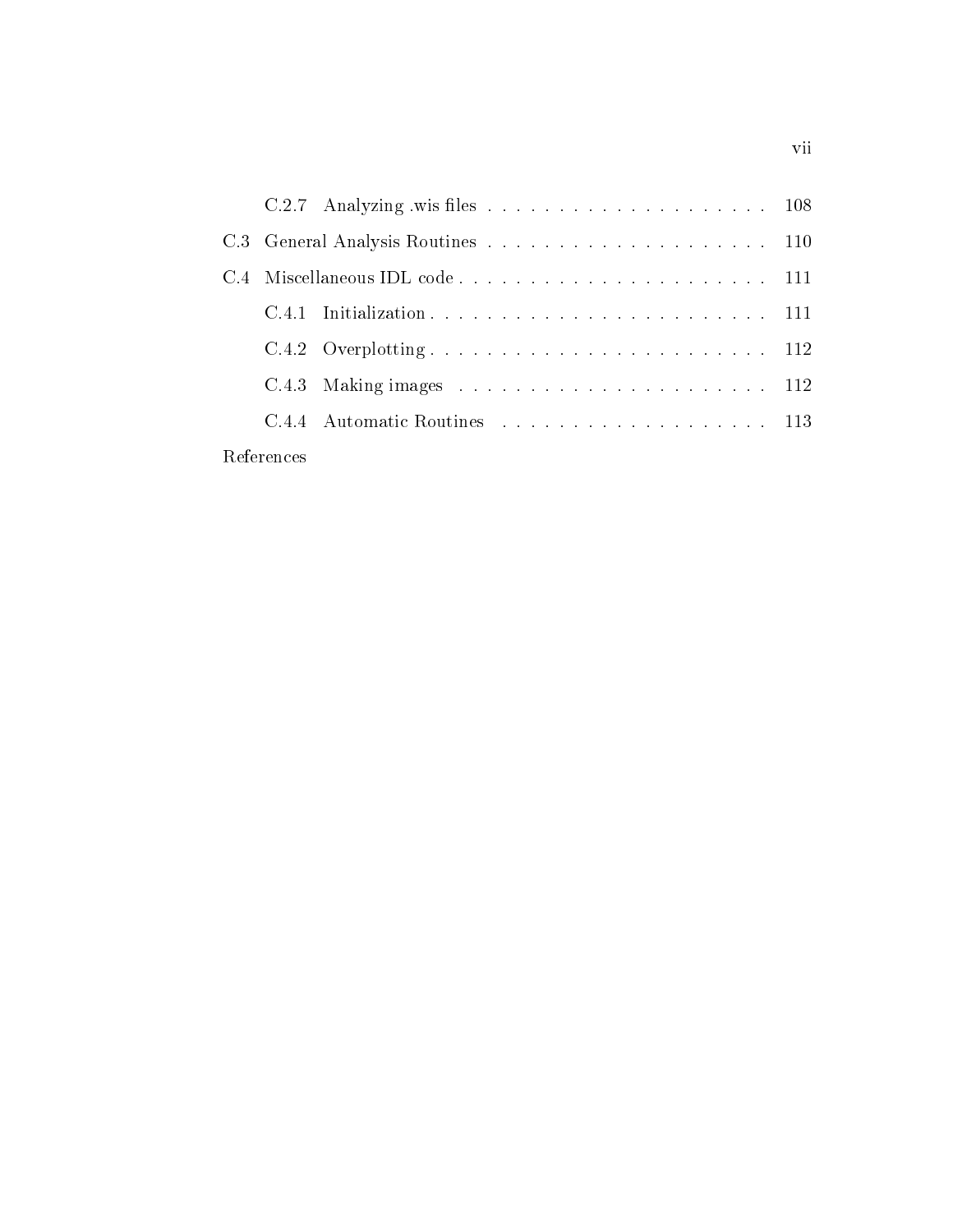## List of Figures

| 1.1  | B (x 2.5) and C band emission versus column density $\dots$ .     | 5      |
|------|-------------------------------------------------------------------|--------|
| 2.1  | Equilibrium Gas and Dust Cooling coefficients vs Temperature      | 36     |
| 2.2  | Dense silicate dust mass fraction remaining vs fluence            | 37     |
| 2.3  | Fluffy silicate dust mass fraction remaining vs fluence           | 38     |
| 2.4  | Evolution of cooling coefficient with dense dust                  | 39     |
| 2.5  | Evolution of cooling coefficient with fluffy dust                 | 40     |
| 2.6  | Evolution of cooling coefficient, isobaric                        | 41     |
| 2.7  | Fluence to cool to $10^4$ K vs initial temperature                | 42     |
| 2.8  | Dust mass remaining after cooling vs initial temperature          | 43     |
| 2.9  | Cooling coefficient isobaric evolution with dense dust $\dots$ .  | 44     |
| 2.10 | Cooling coefficient isobaric evolution with fluffy dust $\dots$ . | 45     |
|      | 2.11 Spectral line emission vs fluence with dense dust            | 46     |
| 3.1  | Density vs radius at $10,000$ years                               | $58\,$ |
| 3.2  | Bubble Temperature vs Radius at 3 Myr in Model A                  | 61     |
| 3.3  | Bubble Radius and Temperature vs Age                              | 62     |
| 3.4  | B, C Band Count Rate vs Time in Model F                           | 63     |
| 3.5  | DEM, calculated and analytic, vs temperature                      | 69     |
| 3.6  | Comparing the TCD model with calculations $\ldots$                | 73     |
| 3.7  | Central Bubble Temperature versus $\beta$                         | 75     |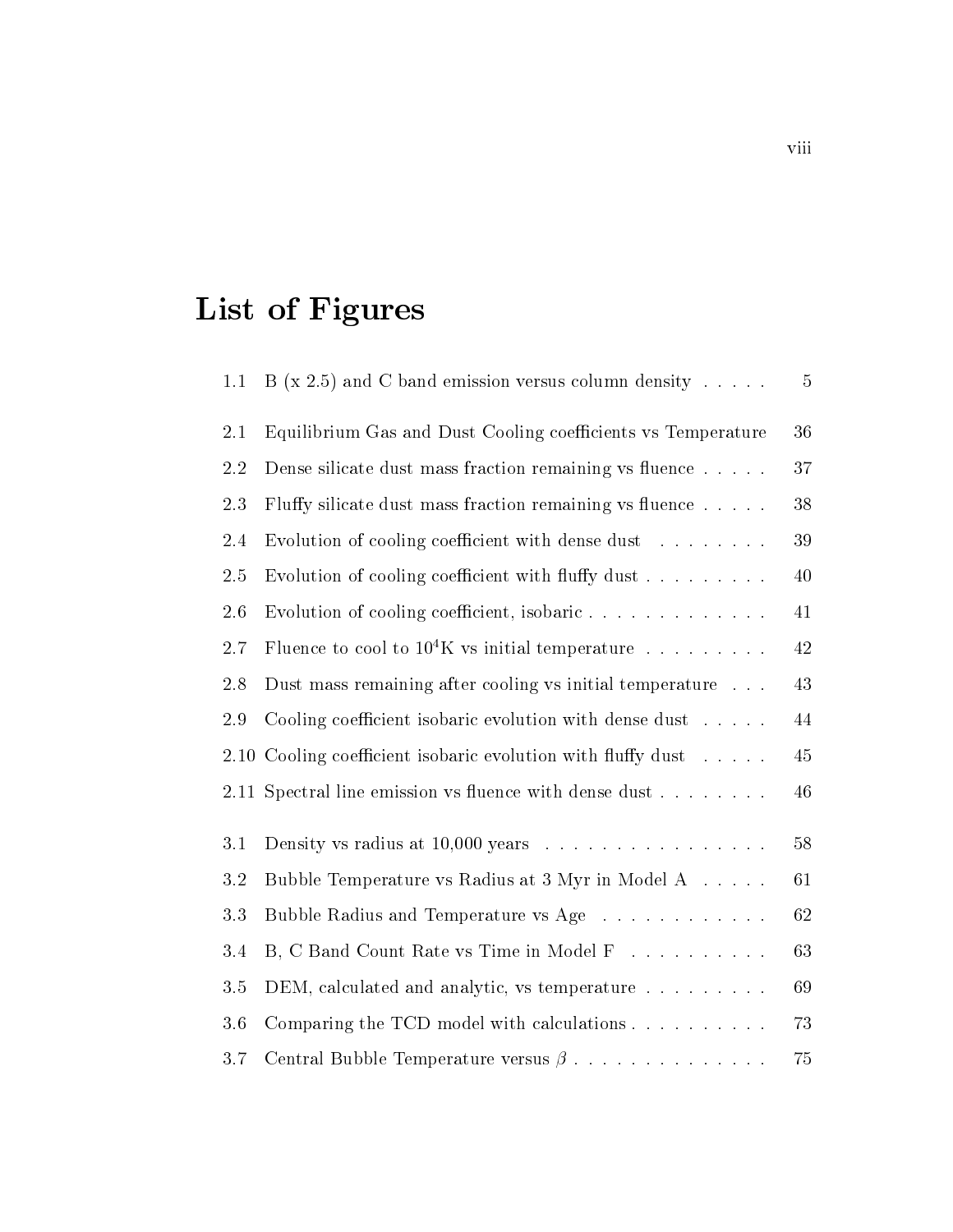| 3.8 B and C Band Emission versus Central Temperature  76        |  |  |  |  |  |
|-----------------------------------------------------------------|--|--|--|--|--|
| 3.9 C/B Band Ratio versus Central Temperature  77               |  |  |  |  |  |
| 3.10 Comparison of equilibrium and non-equilibrium B and C band |  |  |  |  |  |
|                                                                 |  |  |  |  |  |
| 3.11 Integrated equilibrium B and C band emission over a 100 pc |  |  |  |  |  |
|                                                                 |  |  |  |  |  |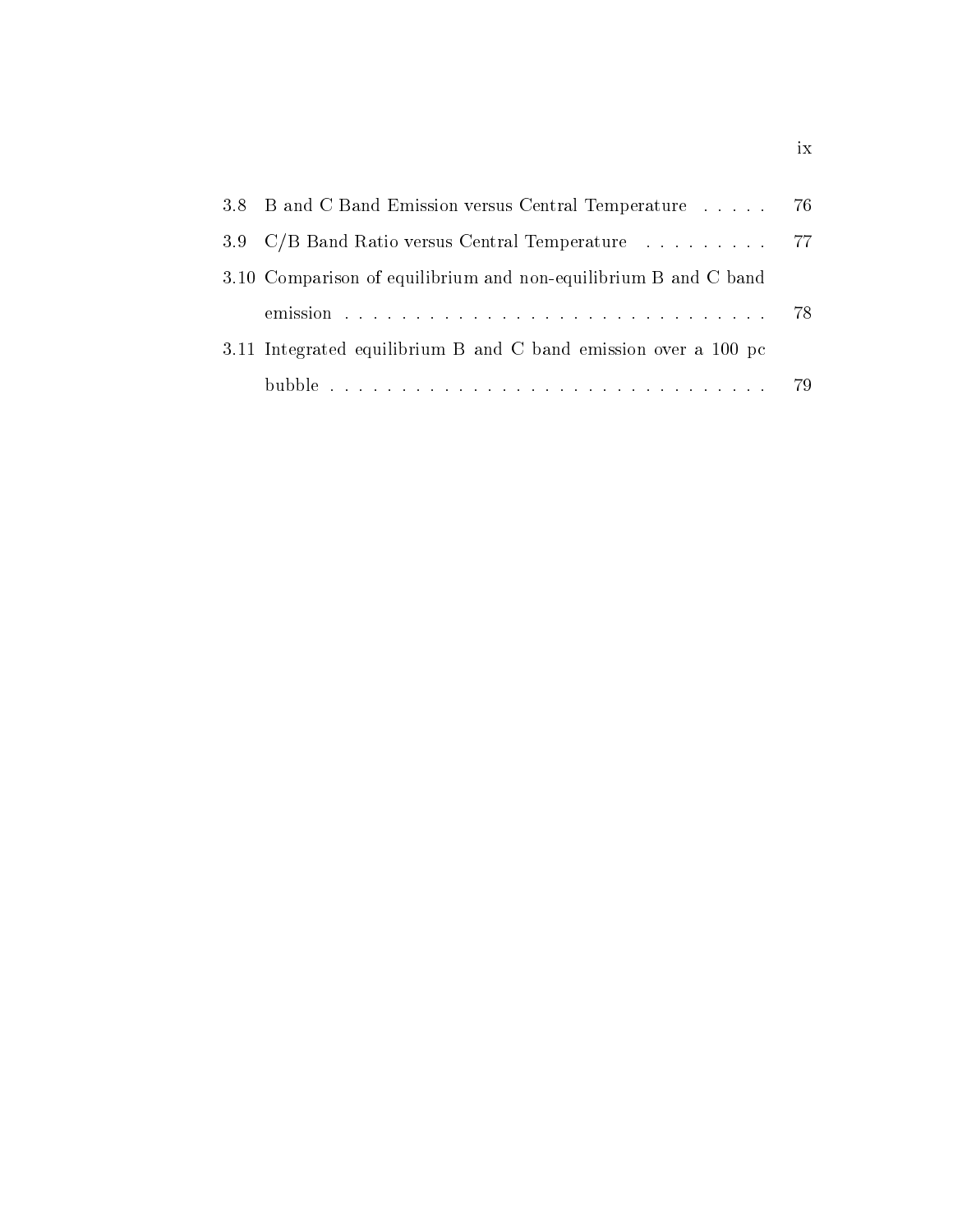## List of Tables

| 1.1 | Displacement Model Parameters       | 13 |
|-----|-------------------------------------|----|
| 2.1 | Depleted Gas and Dust Constituents  | 47 |
| 2.2 |                                     | 47 |
| 2.3 |                                     | 48 |
| 3.1 |                                     | 57 |
| 3.2 |                                     | 60 |
| 3.3 | Explosion Evolution Characteristics | 64 |
| A.1 |                                     | 83 |
| A.2 |                                     | 84 |
| A.3 |                                     | 85 |
| A.4 |                                     | 85 |
| A.5 |                                     | 86 |
| A.6 |                                     | 87 |
| B.1 |                                     | 91 |
| B.2 | Spectrum Parameters                 | 92 |
| B.3 |                                     | 92 |
| B.4 |                                     | 93 |
| B.5 |                                     | 94 |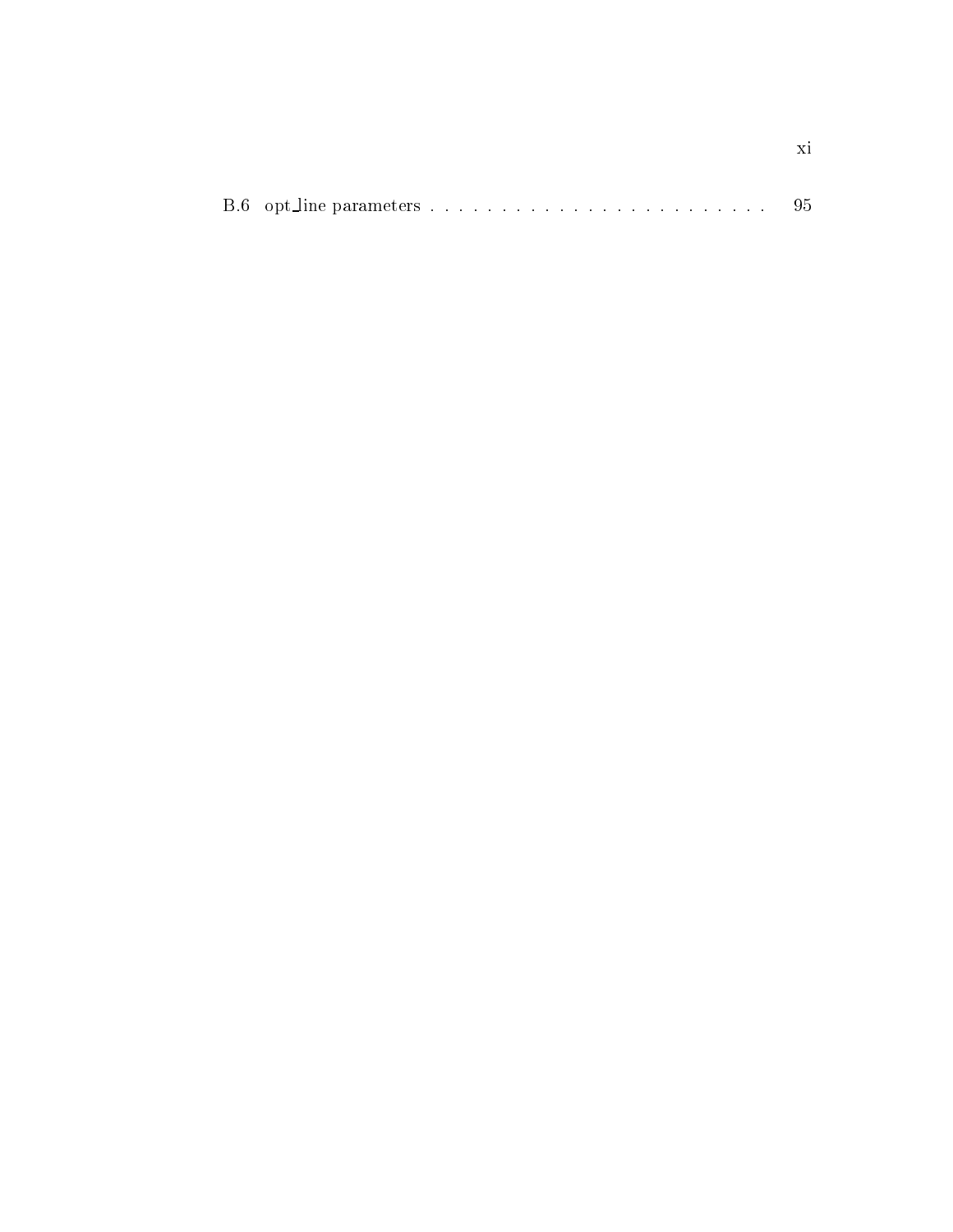### Chapter 1

## Soft X-Ray Background (SXRB) Data

#### $1.1$ Introduction

The sky above the Earth's atmosphere is bright in photons with energies bethe soft and it is a common the soft the soft x-ray background (being ). Understanding the origin and evolution of this emission has been the premier problem of diuse x-ray astronomy in the last years In order to understand the physical processes creating the SXRB, to construct a model to explain its main features it is of course necessary to examine in detail the observations and measurements of the SXRB. Thus a short historical overview is appropriate, to show how the field has evolved, as well as to extract those elements which characterize the SXRB. What follows is by necessity brief; the reader is recommended to the much more thorough reviews by McCammon  $&$  Sanders  $(1990)$  of the observational data on the SXRB and Cox and Reynolds  $(1987)$ on theories of the local interstellar medium And at the same time it should be remembered that no general model could explain each and every feature of the SXRB described herein since there will inevitably be idiosyncratic features and anomalies in reality. The goal is to create a model that explains the gross features and to show how variations in the model might lead to the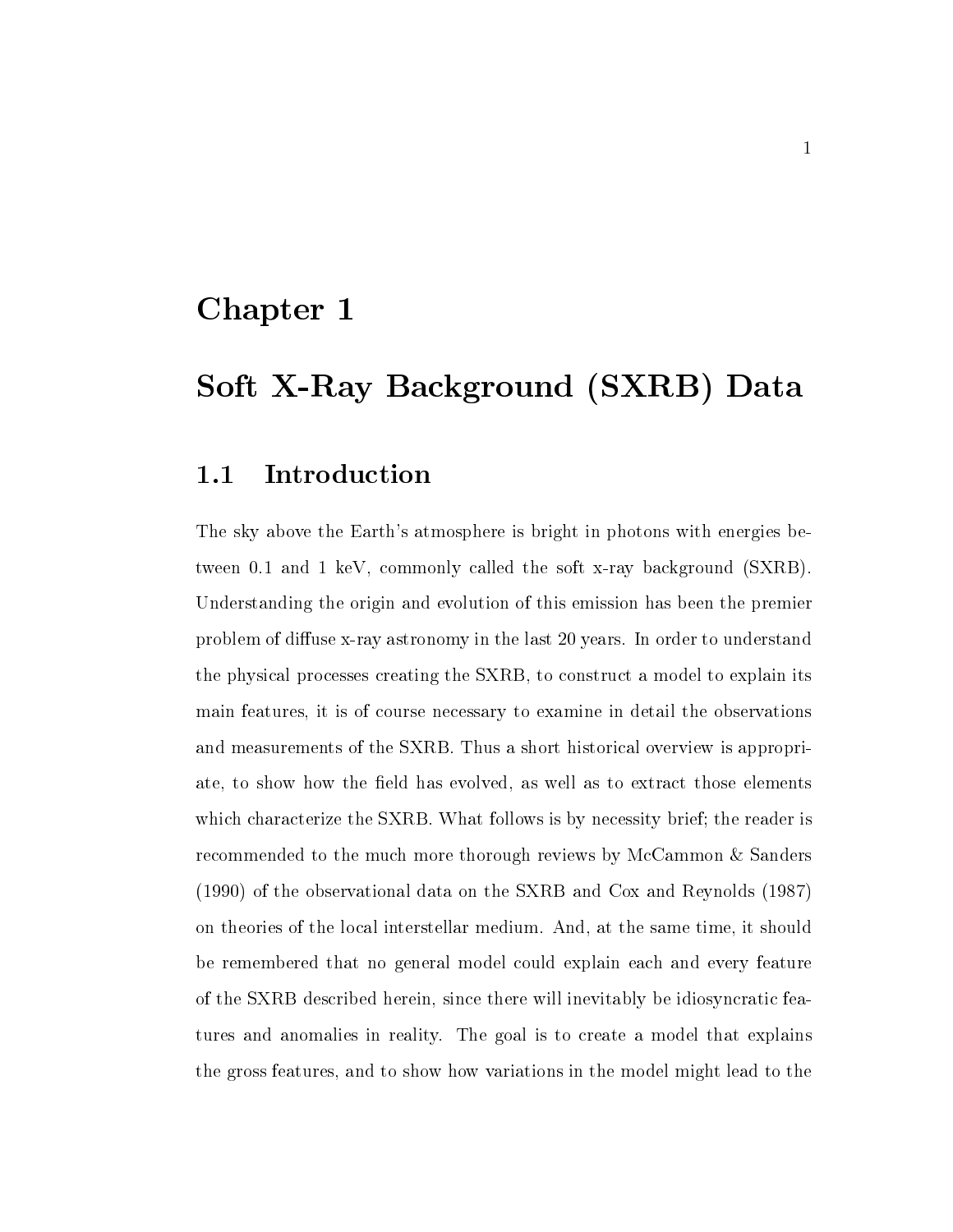variations seen in the data

#### 1.1.1 Early Observations

Diuse isotropic X-rays were seen in the rst observations of the - keV band  $\mathcal{A}$  . At the set along the solution of  $\mathcal{A}$  is the galaxy is the solution of the solution of the solution of  $\mathcal{A}$ isotropy implies an extragalactic cosmological source At lower energies the galaxy is not transparent, and if the extragalactic flux continued, observations below 1 keV would give information about the distribution of matter in the ray shadowing As a ray shadowing As a result of this hypothesis there developed a result of this hypothesis there are developed as  $\mu$ great interest in soft x-rays and a number of groups built detectors to observe the set along the algebra  $\mu$  , and the algebra  $\mu$  and  $\mu$  and  $\mu$  and  $\mu$  along the algebra  $\mu$ among others. While each group used its own instrument, all the instruments used gas-enters proportional counters as detectors as detectors usually with  $\sim$ e letters to the carbon K-A-barder and the carbon K-A-barder and the carbon K-A-barder at the carbon K-A-bard rays can penetrate but can be distinguished from the soften soften in the soften  $\sim$ with the limited energy resolution of the proportional counter. Thus, the experiments all had at least two energy bands, a soft one around  $0.25 \text{ keV}$ called the C band and a harder band around  $0.50 \text{ keV}$  called the M band. Since these experiments were flown on sounding rockets, they had limited data, yet they all found substantial emission in the soft C band. Bowyer et als the present the partially as the particles of the particle continues of the previously absorbed continu observed harder component, but noted that the absorption implied by the data was smaller than expected Henry et althat the excess at  $0.25 \text{ keV}$  was due to bremsstrahlung from an intergalactic plasma Bunner et al- used two dierent types of lters Mylar and Kimfol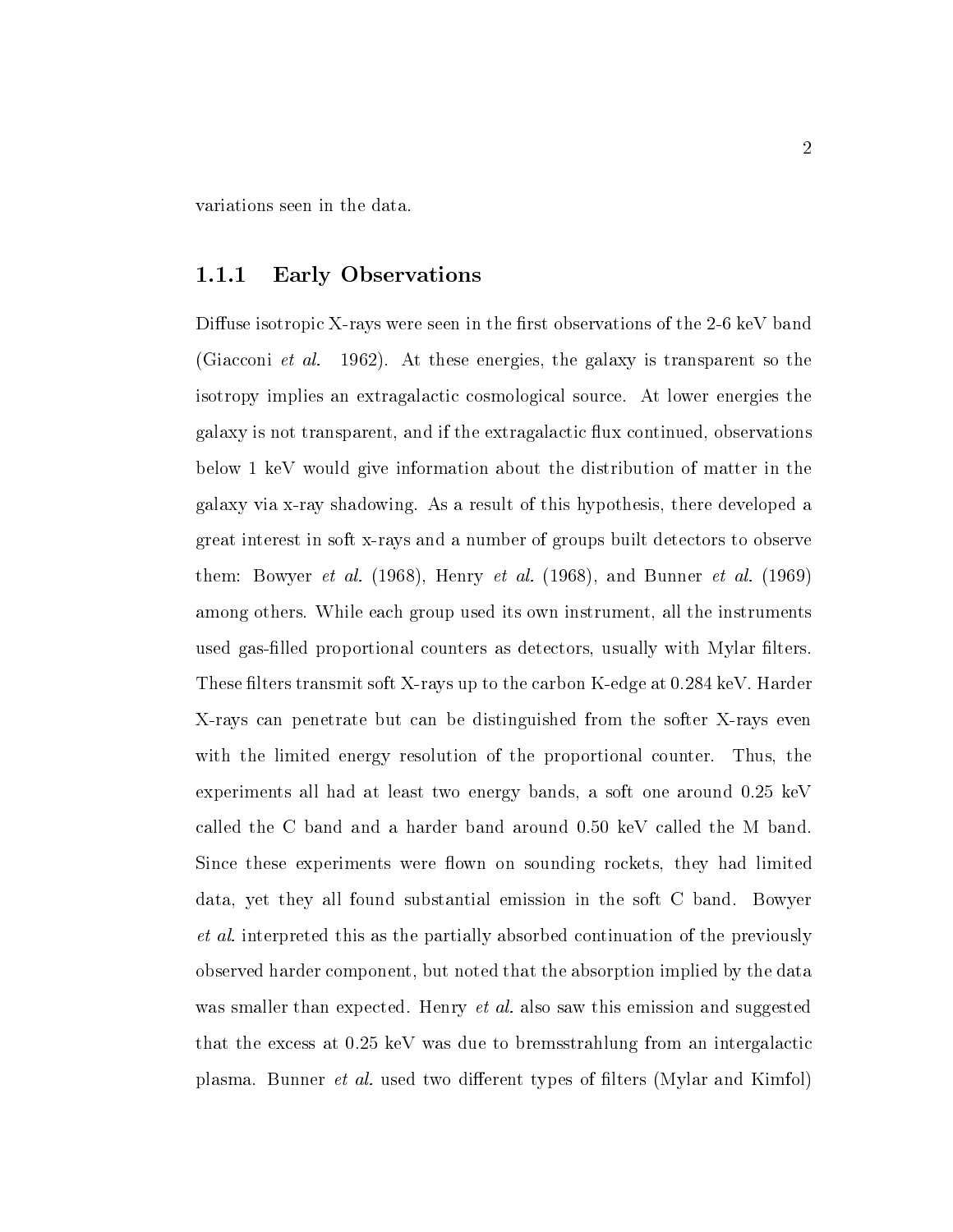with different responses to get some spectral information about the  $0.25 \text{ keV}$ X-rays With this data they determined that the SXRB was unlikely to be either from absorption or bremsstrahlung, and suggested that it might be due to unresolved population II stars

Rocket flights continued and the group at Wisconsin led by W. L. Kraushaar  $\mathcal{L}$  and an all-containst program with the instrument with the contained a Contained a Contained a Contained a Co band filter and a Boron (or B band) filter cutting off energies above  $0.188 \text{ keV}$ . will be a concluded to the papers written for the papers written for the papers written for the papers written ray basis of the case that the duties that the soft x-ray background and soft x-ray distribution of the due to to line emission from ions in a hot plasma if it is the result of any normal astrophysical emission since all other known processes that emit X-rays have other effects that would have been observed. The hot plasma model had no disastrous consequences and tended to fit the emission data adequately with a temperature of  $\sim$  10  $\,$  K. Combined with the theoretical work of Cox  $\alpha$ Smith (1974), who showed that the ISM could contain a widespread network of such hot plasma due to long-lived supernova remnants these results were to inspire observational searches for the predicted ions and theoretical efforts to understand the creation and evolution of the hot plasma

#### Copernicus

The hot plasma mechanism for the SXRB emission was supported by results from the Copernicus satellite, specifically observations of  $O$  VI, a tracer of hot gas, towards many stars (Jenkins  $\&$  Meloy 1974). This O VI did not appear to be associated with the stars themselves but rather existed in clumps throughout the interstellar medium  $(ISM)$ , suggesting large portions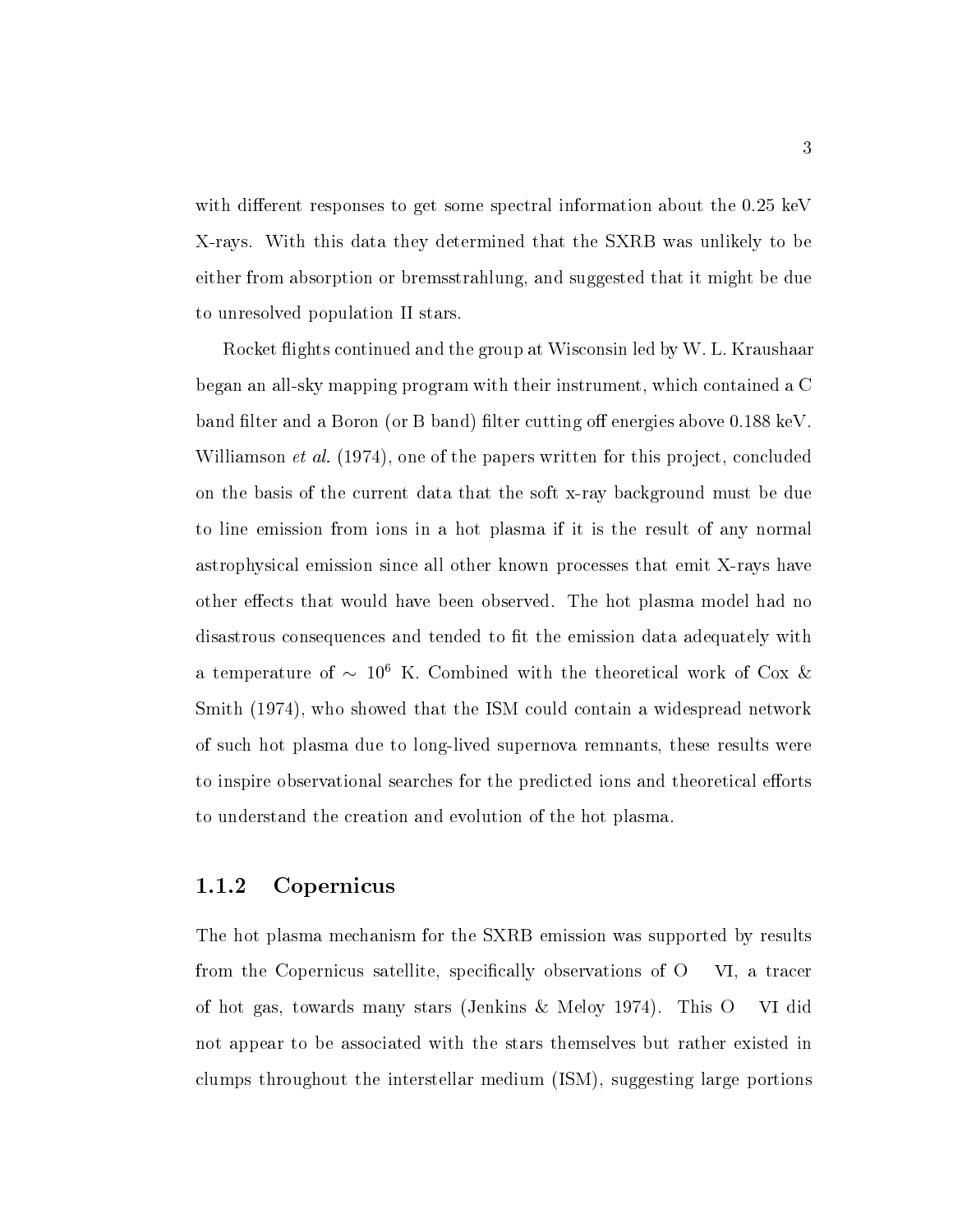of the ISM are in a hot gas phase Jenkins analyzed the complete Copernicus dataset in a series of papers (Jenkins  $1978a,b,c$ ), concluding that the O VI was in clumps with an average column density per clump of 10 Cm  $\,$  . The data were recently reanalyzed by Shelton  $& Cox$  (1994), adding the possibility of a local component to the model. They inferred the existence of a local component to the  $O$  VI data, likely to be in a shell of about 100 pc radius around the Sun with a velocity less than 10  $km/s$ . They also found that the remaining O VI clumps are larger and less frequently encountered on average than Jenkins result, with column densities of  $2 = \ell \times 10^{-1}$  cm  $^{-1}$ . This result will provide a useful constraint to the models considered later

#### Allsky Surveys and Beyond

The next important observational step was the completion of the all-sky mapping program of the SIRB Two satellites HEAO- (1995) and the SARB Two satellites HEAO- (1996) and the process SAS 3 (Marshall & Clark 1984), as well as the Wisconsin Sounding Rocket survey McCammon et al-all created maps of the skyling maps of the skyling of the common the C bandward of the C and the Wisconsin survey also included a B band map. All 3 of the surveys agreed that there was significant anisotropy to the SXRB, with strong emission towards the halo of the Galaxy but only about  $30\%$  as much in the Galactic plane They also found a signicant anti-correlation between the B and C bands and neutral hydrogen column density when  $N_{H1} < 5 \times 10^{20} \text{cm}^{-2}$ . Figure 1.1 shows this effect in the Wisconsin survey data (McCammon 1995. private communication). A fit can be made to the  $C$  band data of the form

$$
C_{total} = C_{fg} + C_{bg} exp(-N_H \sigma) \tag{1.1}
$$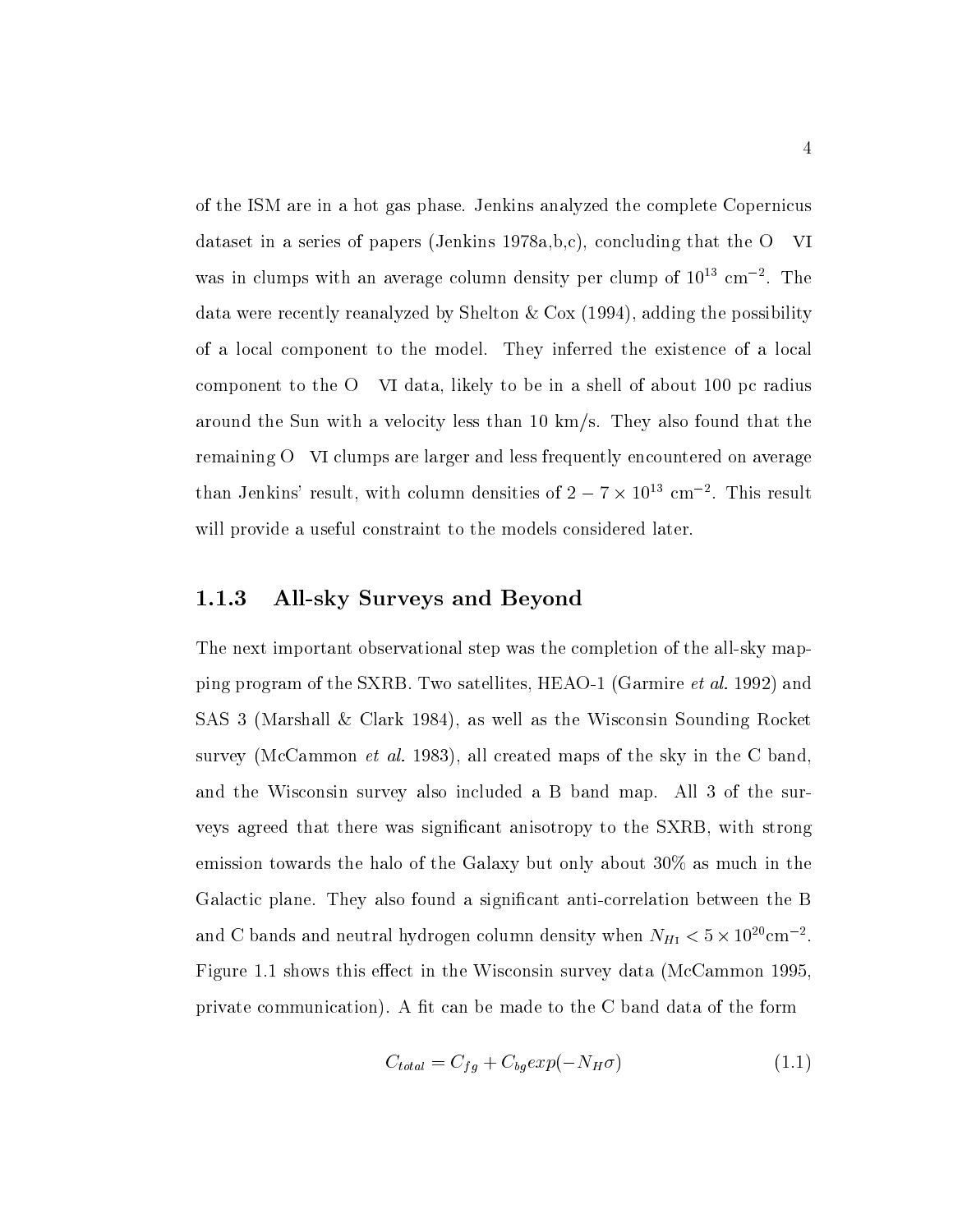

Figure 1.1: B  $(x 2.5)$  and C band emission versus column density

where  $\sigma$  is the effective cross section for absorption. In this case, the total  $_{\rm{c}}$  consists of a foreground unabsorbed component  $\rm{C}_{f\,II}$  or about 100  $\,$ ray and a larger absorption and a larger absorption and a larger absorption absorption absorption of the compo tion is strongly energy-dependent ( $\sigma(E) \propto E^{-\epsilon}$  ) and the ratio of the softer B band to the C band in all directions is nearly constant at  $2.5$ ; certainly there is no evidence in Figure 1.1 that the B band is more strongly absorbed than the C band In addition McCammon et al. (1999) is the state of the state of  $\sim$ reconcile  $\ldots$  [absorption] models  $\ldots$  with existing 21 cm observations [of the small scale distribution of absorbing neutral hydrogen."

The Wisconsin group then built the Ultrasoft X-telescope United X-telescope UST which I which is a set of the included a beryllium filter (Be band) with a strong absorption edge at  $0.111$ keV even softer than the B band Although a column density of only NH - $10^{18}$  cm<sup>-2</sup> would have shown absorption, no such effect was seen in the Be band in any of the source is the instrument which covered as  $\mathcal{L}_{\mathcal{A}}$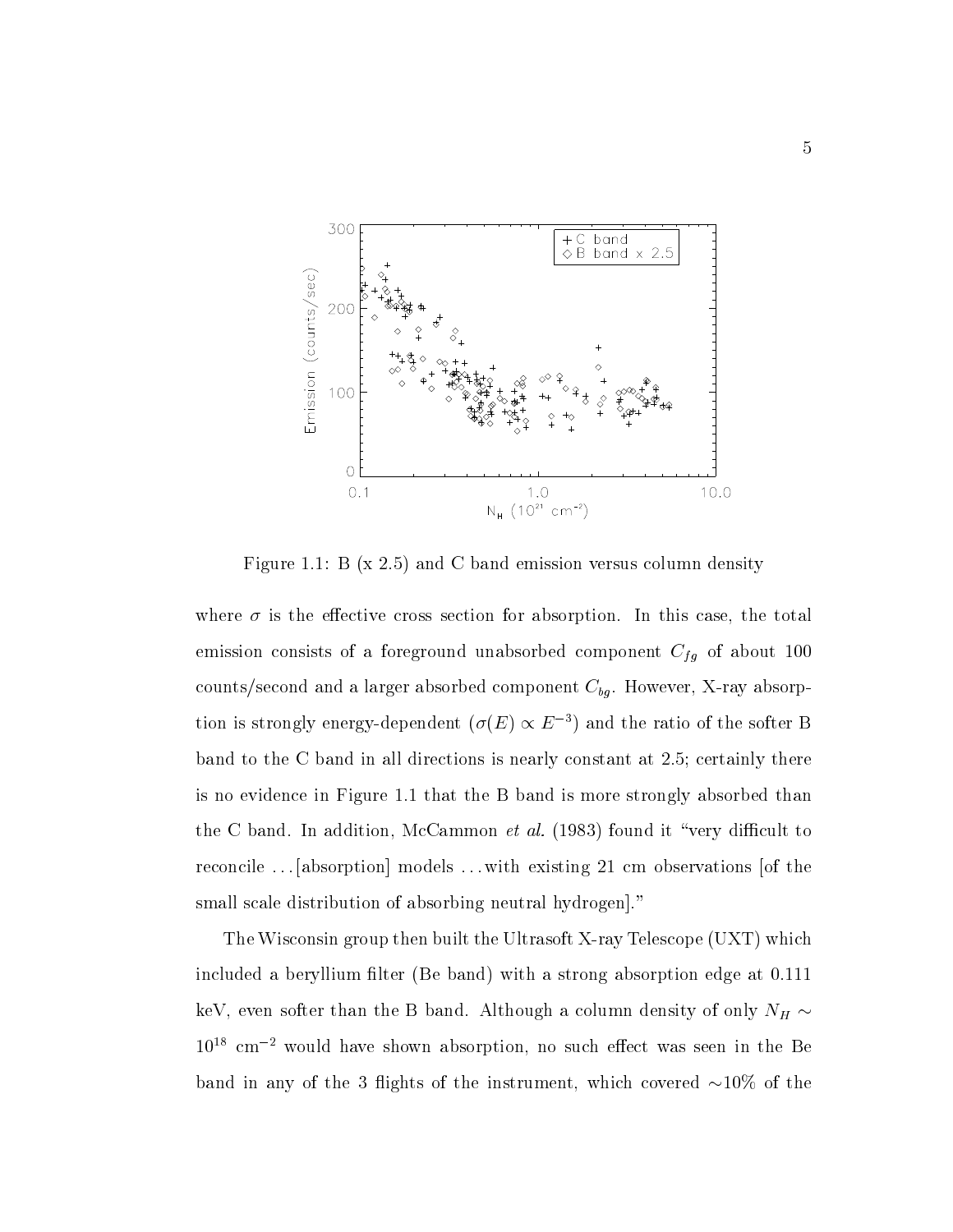sky. These results allow limits to be placed on the amount and variation in any intervening material: no more than  $\sim$  7  $\times$  10  $^{\circ}$  cm  $^{-}$  along an average line of sight Juda et al. with the variations in the sight of absorbing the amount of absorbing the amount of material less than  $2 \times 10^{-8}$  cm  $^{-1}$  (Bloch *et al.* 1980). In these observations, the Be band brightness correlated well with those of the  $B$  (and thus C) bands. These results require a local origin for a large fraction of the soft X-rays and thus strongly constrain models of the SXRB

#### ROSAT

ray sector all-completely to be completed was done by the German x-ray of  $\sim$ servatory named  $Röntgensatellit$ , or ROSAT. The satellite has three instruments the High-Resolution Imager HRI the Position-Sensitive Proportional Counter (PSPC) and the Wide Field Camera (WFC) (Trümper 1983). The  $P_{\text{S}}$  r arc minute resolution and a  $0.1 - 2.0$  keV response with moderate  $\mathcal{L} = \{ \begin{array}{c} \mathcal{L} = \{ \mathbf{r}_1, \mathbf{r}_2, \ldots, \mathbf{r}_N \} \end{array} \right.$ WFU is an extreme ultraviolet/soft  $\Lambda$ -ray instrument, operating between  $\delta 0^ 100\,$   $110000$   $-0.100$  KeV  $\mu$ . The satellite scanned the entire sky with both in- $\sim$  struments during  $\sim$  -  $\sim$  -  $\sim$  -  $\sim$  -  $\sim$ 

The rst publication of the PSPC survey results by Snowden et al covered  $98\%$  of the sky with  $\sim$  2 -angular resolution, which is substantially better than any previous survey and renewed searches for absorbing clouds in the ISM. The results were presented in 3 bands, covering  $1/4$  keV,  $3/4$ keV, and  $1.5$  keV. The results agree with previous surveys, although there is an unknown source of contamination known as "Long Term Enhancements" which may not be fully removed from the  $1/4$  keV band. The survey shows, in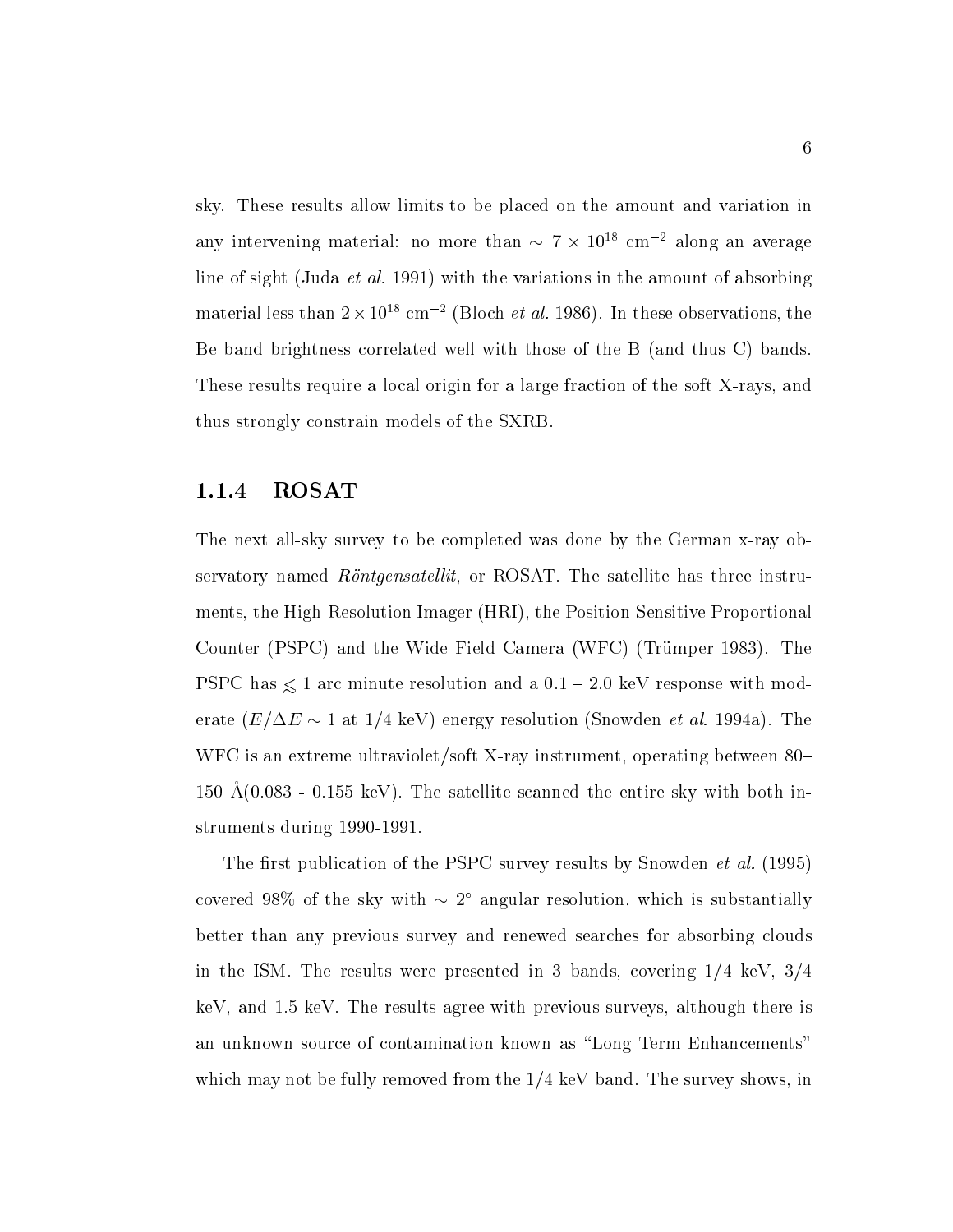the ROSAT-C band and the C band a wealth of the C band and particularly and particularly particularly and particularly when compared against maps of Galactic  $N_H$ , there is "almost ubiquitous negative correlations (the contrettion and previous anti-model and previous anticorrelation results however the anti-anti-attention is not perfect for example, the correlation of the second the region of minimum Galactic NH is not a region of  $\Omega$ Snowden et al- 

The increased angular resolution of the PSPC meant searches for x-ray shadows could now be done on individual clouds. Previous work searching for the shadow of the Small Magellenic Cloud against an assumed extragalactic source of soft and all the Rosald McCammon et al-mathematic McCammon et al-mathematic McCammon et alresults were negative in some directions. In low Galactic latitude  $||b|| \leq 50$  ) directions no shadows were seen, except for a shadow in the C band towards an enhancement associated with Loop I or the Galactic bulge and it is not "representative of the general diffuse background." (Burrows  $\&$  Mendenhall 1994) At high latitudes, while no shadow in the C band was seen towards  $\mu$  is distributed in Eq. (10 TeV) by distant (Showden et al. 1990), they were definitely seen towards some clouds. The Draco cloud, thought to be more than 200 pc above the plane of the Galaxy, shows clear evidence of shadowing Snowden et al-As a result of the society of the substitution of the society of the society of the society of the society of the society of the society of the society of the society of the society of the society o previous models of the SXRB as a purely local phenomenon based on UXT and earlier observations, must now be modified since there is strong evidence for some halo (and/or extragalactic) emission. But this does not mean a return to the original halo models, since it is clear that this high latitude emission is very patchy. Observations through the Lockman hole, the lowest column density sightline out of the Galaxy show substantially *less* emission coming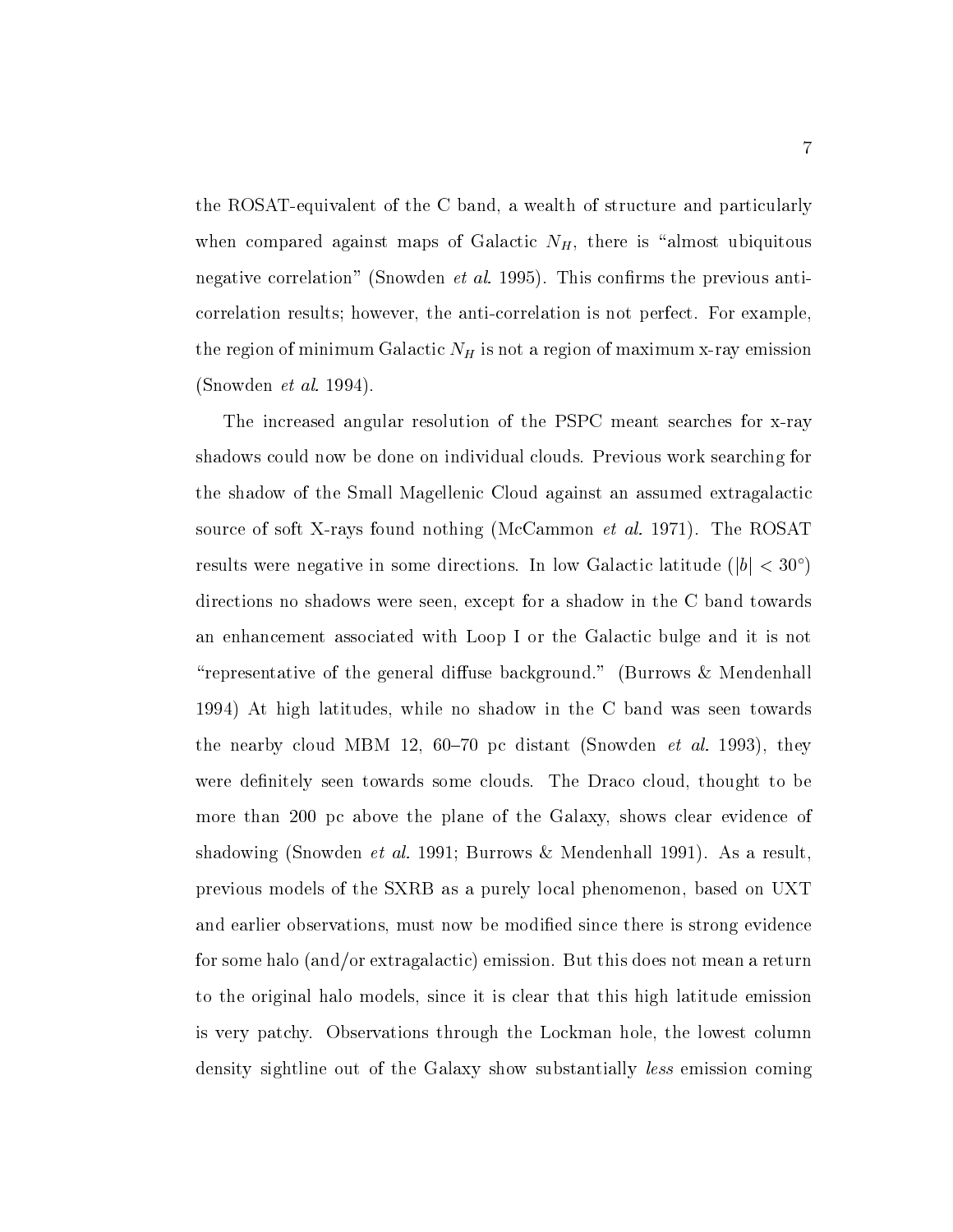from the halo in this direction compared to that coming from the Draco region  $S$  in some directions in some directions a portion of the C band  $\mu$ rays are commonly the local region of the local regions.

#### DXS

In the suggested that high spectral resolution data would be al-suggested that high spectral resolution data would be a suggested to the spectral resolution data would be a suggested to be a suggested to the spectral reso be necessary in order to observe the predicted emission lines. In 1993 the Diuse X-ray Spectrometer DXS ew on the Space Shuttle and was the rst  $\frac{1}{2}$ soft  $\frac{1}{2}$  (v.100  $-$  0.204 keV  $\mu$  experiment with sumclem spectral resolution  $\epsilon = \epsilon$  . To prove that the SXRB is not dominated by a smooth continuum of  $\epsilon$ but is rather a rather  $\mu$  line-spectrum spectrum (spectrum scale  $\mu$  and  $\mu$ emission is consistent with previous measurements in this direction, but the spectrum cannot the box  $\alpha$  and the cannot cannot plasma model with any set  $\alpha$ te telemental abundances A t can be obtained with a trace with a trace  $\mu$  television and the  $\mu$ but this fit would exceed the observed emission in the M band. Blast wave models similar to those which will be presented later have also been tried without success. It is probable that the problems with fitting the data are due at least partially to the plasma models themselves. These models rely on atomic data which are extremely difficult to measure in the laboratory or estimate using atomic theory Fundamentally the DXS results are not currently well understood except that they show line emission.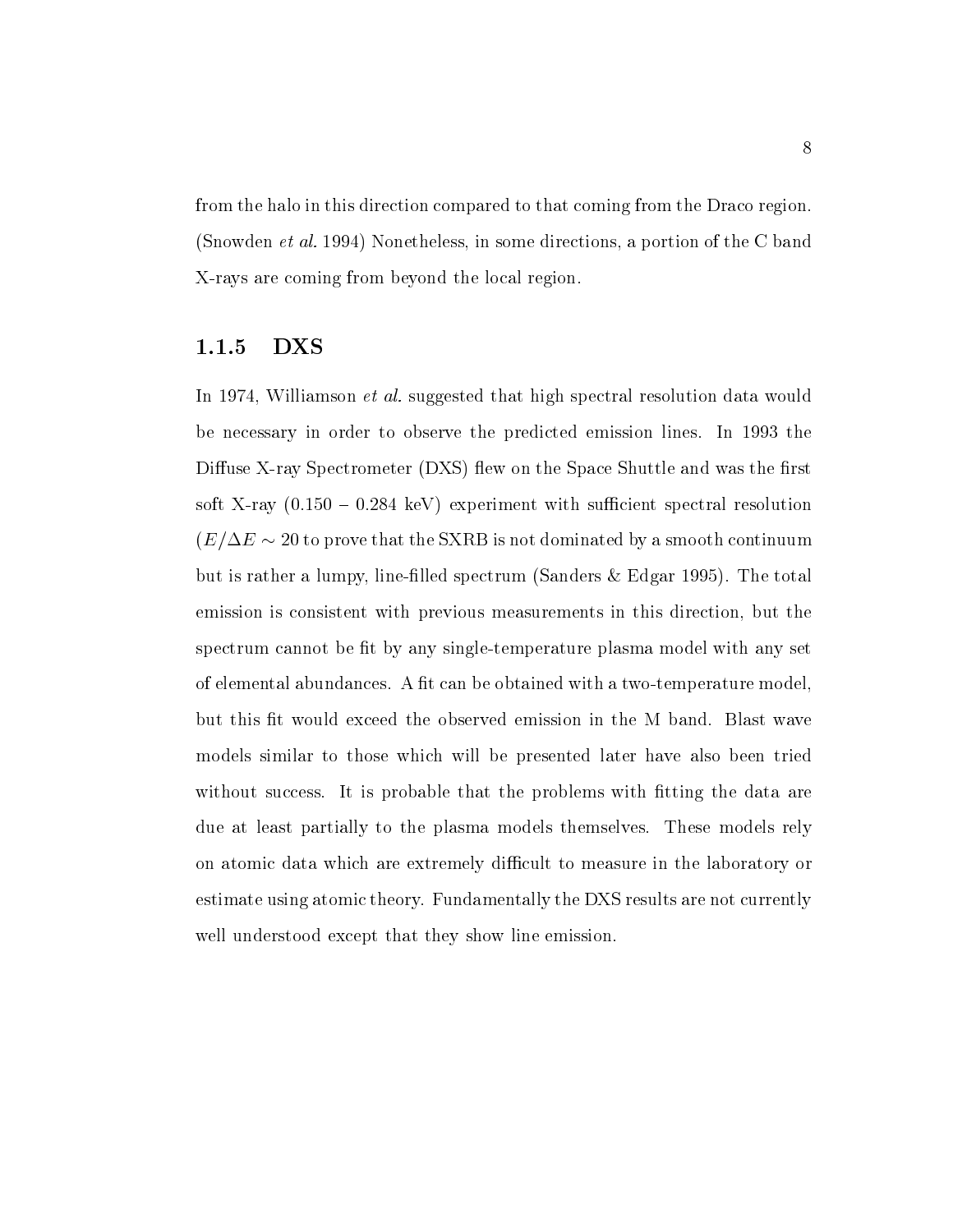#### EUV

rays is the extreme use that is the extreme use the extreme ultraviolet  $\mathcal{C}$  as the extreme use the extreme  $s$ pectral range between 0.0150 keV and 0.1 keV (912A= 124A). At 0.1 keV, one optical depth is just an  $N_H$  of 1.8  $\times$  10 cm  $^{-}$ , and this decreases with increasing wavelength. If the nearby ISM had an average density of  $1 \text{ cm}^{-3}$ . keV photons could travel only - pc Since the beginning of soft x-ray astronomy, the low energy photons observed have required a "close" source, which has gotten closer the lower the energies measured. Paresce (1984) used this effect and examined the column densities to nearby stars, using UV and EUV measurements as well as other methods and concluded that the local ISM within  $\sim$  100 pc has an average density  $n_H = 0.07$  cm  $^{-1}$ . With only 82 stars in his survey and only 31 within 100 pc, his results were necessarily limited although they still show that the local ISM has lower density than the average Most importantly for this project, this method provides a measurement of the local ISM characteristics independent of the soft X-ray background

Much other work using the EUV to study the local ISM has been done and this picture has been generally confirmed; see Cox & Reynolds  $(1987)$  and references therein. Most recently, the third instrument on ROSAT, the WFC, created an all-sky map in EUV emission with a spectral range of -  $\kappa$   $\kappa$   $\sim$  00  $\pm$  00.11). Obing the 004 bources identified, mostly white dwarfs and late-type stars Warwick et al- mapped the local NH found that the data were consistent with a there being a local cavity of average radius 80 pc and gas density of  $\sim$  0.05 cm  $^{-}$ , with denser regions surrounding the volume. moreover, 0.025 cm  $\,$  for the cavity density provided an "excellent nt" as well,  $\,$ and in fact the data did not support a strict lower bound to the density within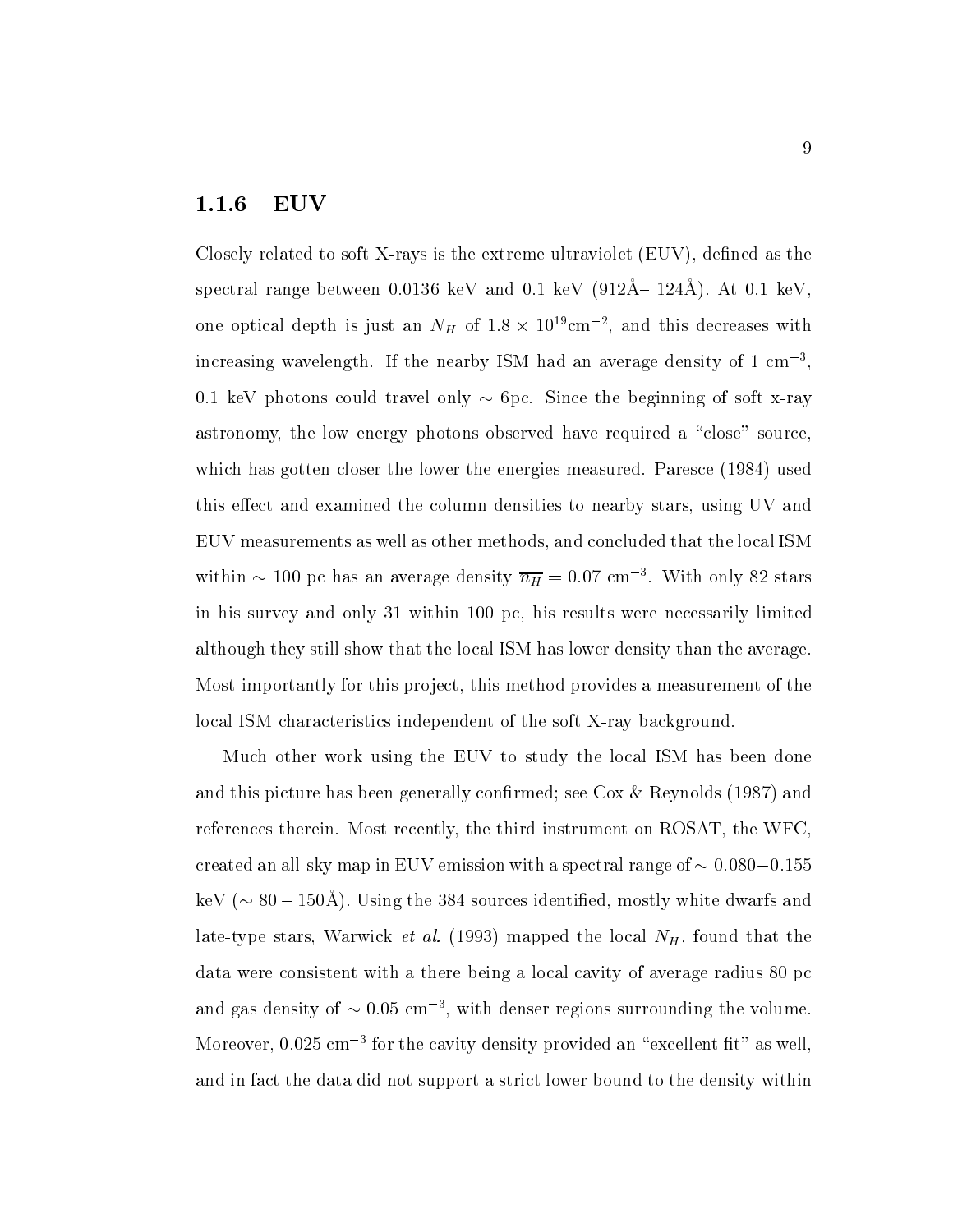the volume Subsequent work by Diamond et al- using the same data found evidence for a small region within - pc around the sun with density 0.1 cm , and then a larger volume with radius *t*o pc which has -hegilgible to the co neutral hydrogen, outside of which the density rises rapidly. In summary, clear evidence for lower density regions surround by "walls" of material at  $70-100$ pc exists in measurements of the column densities measured towards nearby stars

#### Summary

Despite the inherent difficulty of observing the SXRB, there is actually enough information about it to draw a number of conclusions, albeit somewhat contradictory ones. The emission is brightest at high latitudes, and drops to  $30\%$  of the maximum value at the Galactic plane There is a strong anti-correlation even along lines of constant latitude, between the emission and  $N_H$ . While measurements of  $N_H$  in this anti-correlation vary from  $5 \times 10^{-1} - 5 \times 10^{-1}$ cm the limit on the amount of absorbing material inside the emitting region is typically  $\sim$  ( $\times$  10 $^{\circ}$  cm  $^{-}$  (Juda 1991). The broad band spectrum is fit by that of an unabsorbed  $10^6$  K plasma, and is largely due to lines, even though the higher resolution data from DXS is not fit by a  $10^6$  K plasma with any set of abundances. At low Galactic latitude, only one C band shadow has been seen, and that one in a peculiar direction. However, since shadows have been seen in the C band towards a few clouds in the halo of our Galaxy which are at least pc above the plane some of the C band has to be non-local in high latitude directions

Clearly, no simple model could fit these data. However, there are three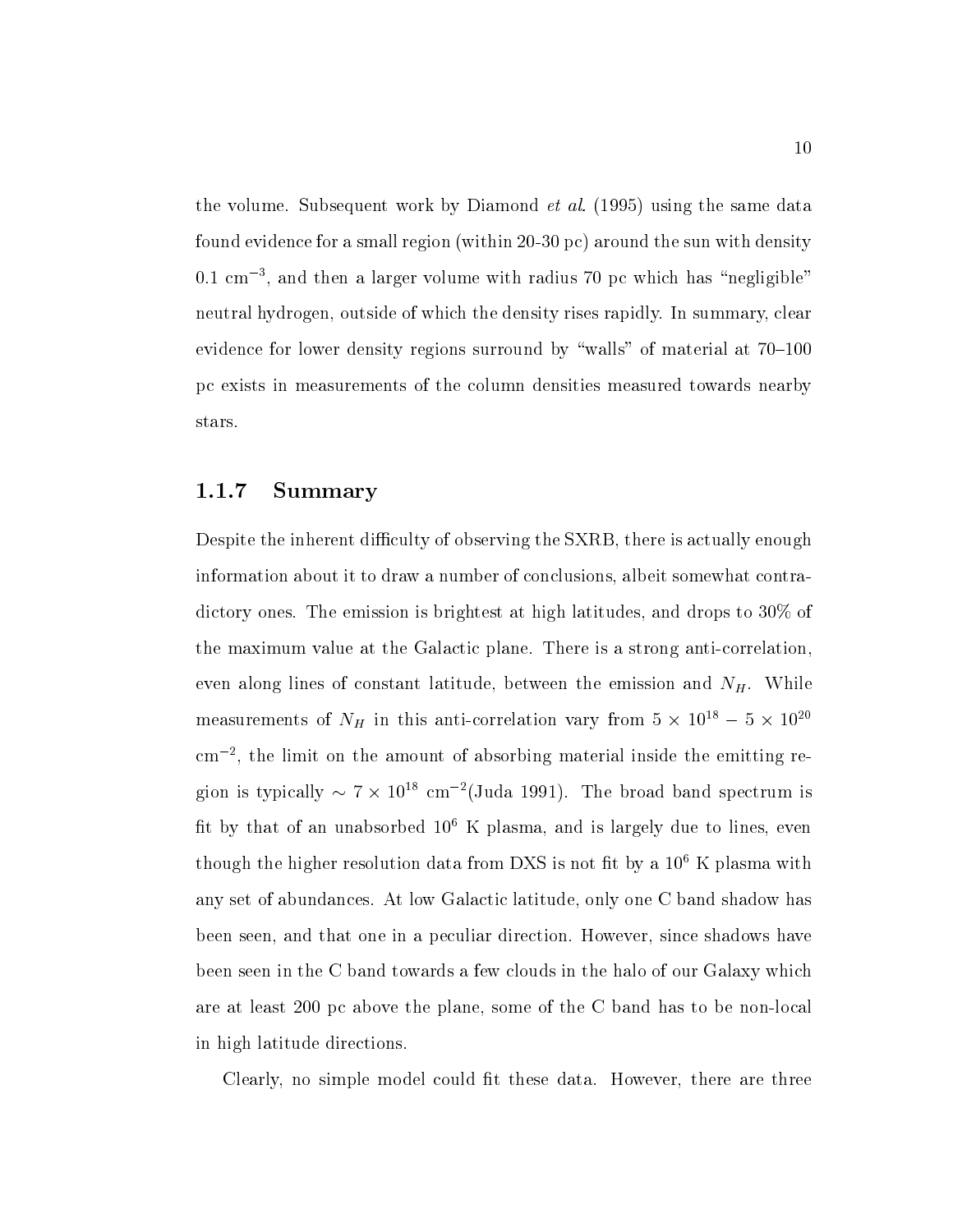aspects that can be considered necessary components to any interpretation of the local ISM and its contribution to the SXRB

- $\bullet$  -finere is a not ( $\sim$  10° K) plasma surrounding the Sun.
- This plasma creates nearly all of the SXRB seen towards the galactic plane, and a significant fraction of that seen at high latitude.
- $\bullet$  The hot region is limited in scope, ending some 70–100 pc from the Sun in typical low latitude directions, though even the local component may extend considerably farther for  $\sigma > 50$  .
- The emission from the hot region is not isotropic; although cloud shadows are seen in the SXRB at high latitudes, the foreground emission in these directions is still greater than the emission in the plane

#### 1.2 Theoretical Models and Their Evolution

We now turn from the observations of the local ISM to the theories explaining these observations. These theories have evolved simultaneously with the observations, of course, so separating them is difficult. Models explaining the SXRB and the local ISM can largely be categorized within one of a few families, and at various times various families have been prominent. Unlike the relatively straightforward progress of data collection and analysis theoretical understanding naturally tends to drift, with truth at times seeming just upon the threshold and then suddenly slipping out of sight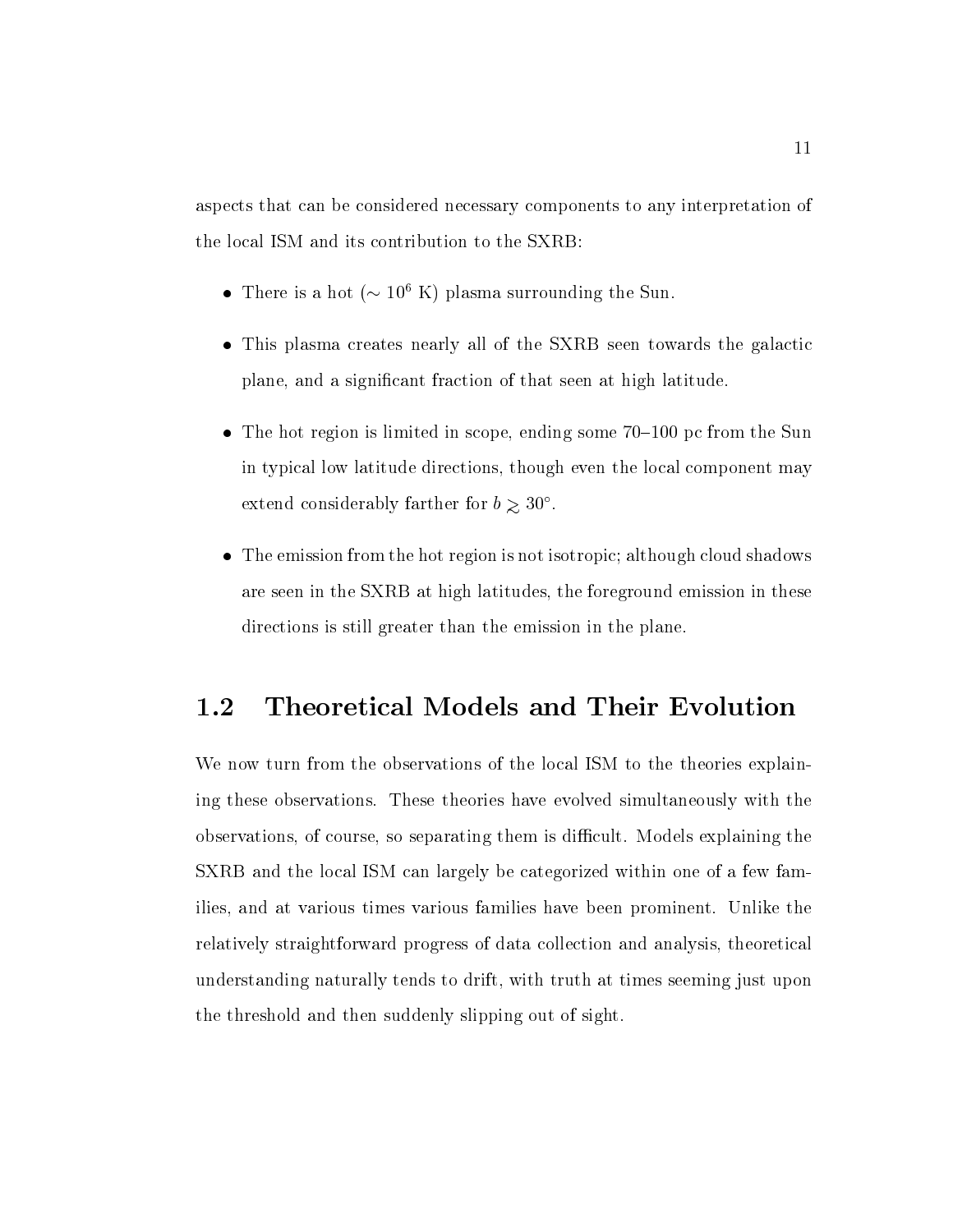#### Extragalactic

ray background - the first isotropic and the galaxy is trans-the galaxy is transparent at these wavelengths, so this background must be extragalactic since the galactic plane is not visible (McCammon  $\&$  Sanders 1990). The spectrum of this background has been fit to a power-law spectrum,  $\sim$  (8  $-$  11) $E$  . The second field  $\sim$  $\ker$  / (cm  $^+$  s sr  $\ker$  ) (warshall *et al.* 1980). Recent results have shown that much of this background is due to unresolved point sources, most likely active galactic nuclei, although some portion of it remains of unknown origin (Fabian & Barcons 1992). We do know that the SXRB at  $0.25 \text{ keV}$  cannot be simply this power-law spectrum continued down to lower energies since this spectrum would be completely absorbed in the plane. In addition, in high latitude directions the observed emission is more than twice the extrapolated background. As stated above, ROSAT has observed for the first time some absorption by halo clouds, but this does not change the previous conclusion from the B and C band surveys and Be band data These show no evidence for any absorption and in fact strongly limit the amount of material between us and most of the emission. Yet the SXRB correlates inversely with  $N_H$ ; if this cannot be absorption, it must be explained in some other fashion.

#### Displacement

If the emission cannot be behind the neutral hydrogen it must be in front of it  $M$ model of the SXRB where the X-rays are generated inside a large cavity approximately pc in radius lled with hot gas Sanders et al- 

Fried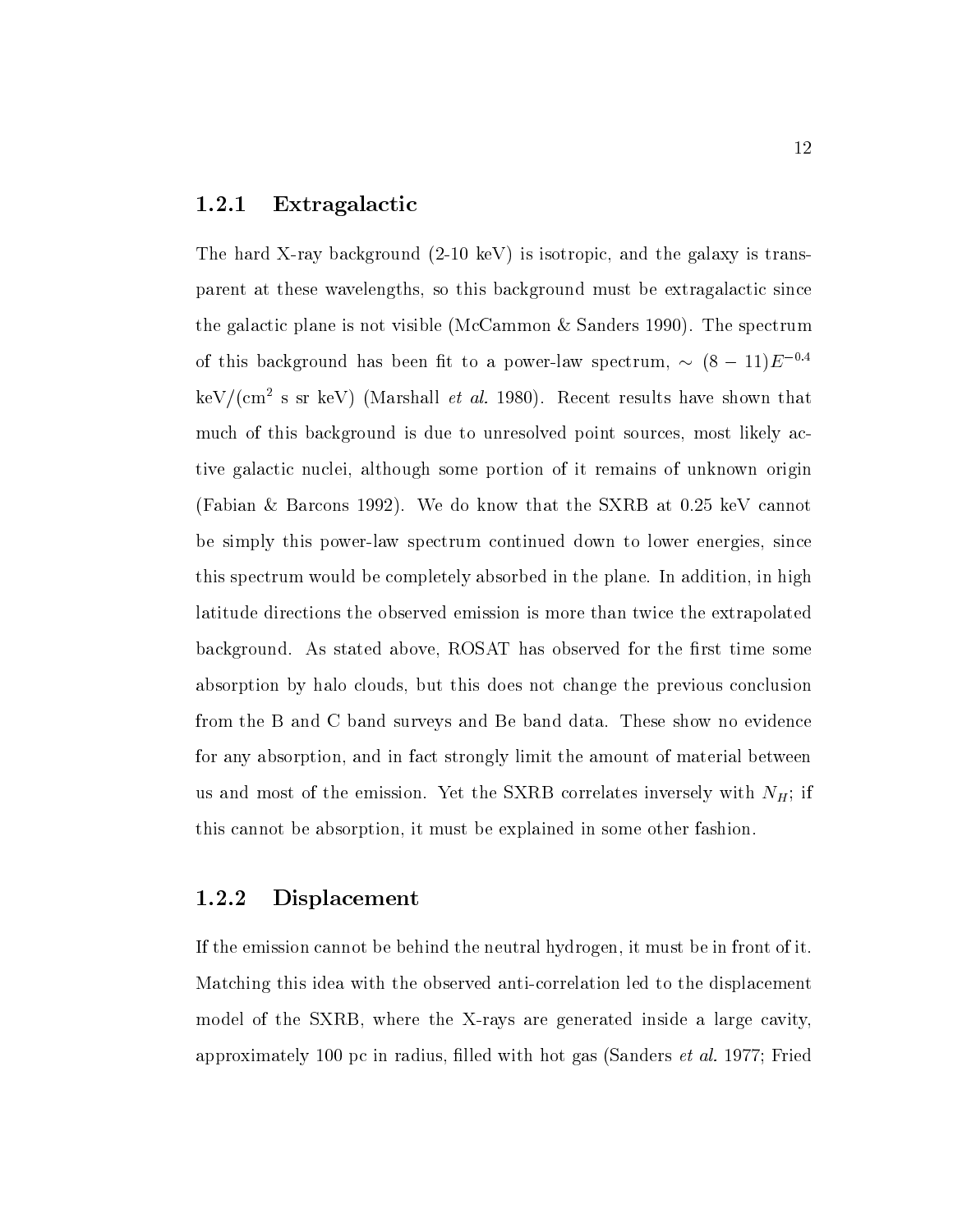Table 1.1: Displacement Model Parameters

| Quantity                           | Removed              | Swept Out             |
|------------------------------------|----------------------|-----------------------|
| Electron density $\rm (cm^{-3})$   | 0.0047               | 0.0037                |
| Plasma Temperature $(K)$           | $10^{6.0}$           | $10^{6.0}$            |
| Thermal Pressure $(cm^{-3}K)$      | 9000                 | 7100                  |
| Stored Energy (ergs)               | $3.7 \times 10^{50}$ | $11.3 \times 10^{50}$ |
| Volume Luminosity (ergs $s^{-1}$ ) | $5.1 \times 10^{35}$ | $12.1 \times 10^{35}$ |

et all at the  $\mu$  - a feature of most models of the local ISM and is the local ISM and is the local ISM and is often called the "local bubble." Initial evidence for this bubble comes from the UV results which measure and  $\mu$  results which measure an extremely low NH column density towards which measure  $\mu$ many nearby stars. In the displacement model, the local bubble is then filled  $r$  , and the SXRB emission  $\alpha$  in the SXRB emission are due to SXRB emission are due to  $\alpha$ to varying distances to the edge of the cavity If the distance to the edge of the cavity is longer than average, the emission, assuming a constant emission per parsec will be greater than average The anti-correlation with neutral hydrogen relies upon the fact that the scale height of the neutral hydrogen in the galaxy is about  $100$  pc (Bloeman 1987). So a direction with substantial X-ray emission will extend nearly to the top of the neutral hydrogen disk and the amount of neutral hydrogen in that direction will be substantially lower

Fitting the data with the only free parameter in this model, the pressure in the bubble, leads to a pressure  $P/k$  of 7100 – 9000 K cm<sup>-3</sup>(Snowden *et al.* Snow den et al-culated the parameters for two models of this calculated the parameters for two models of this c type, one where the cavity was formed by "removing" material, and another where the material was "swept out." I extract some pertinent numbers from their paper in Table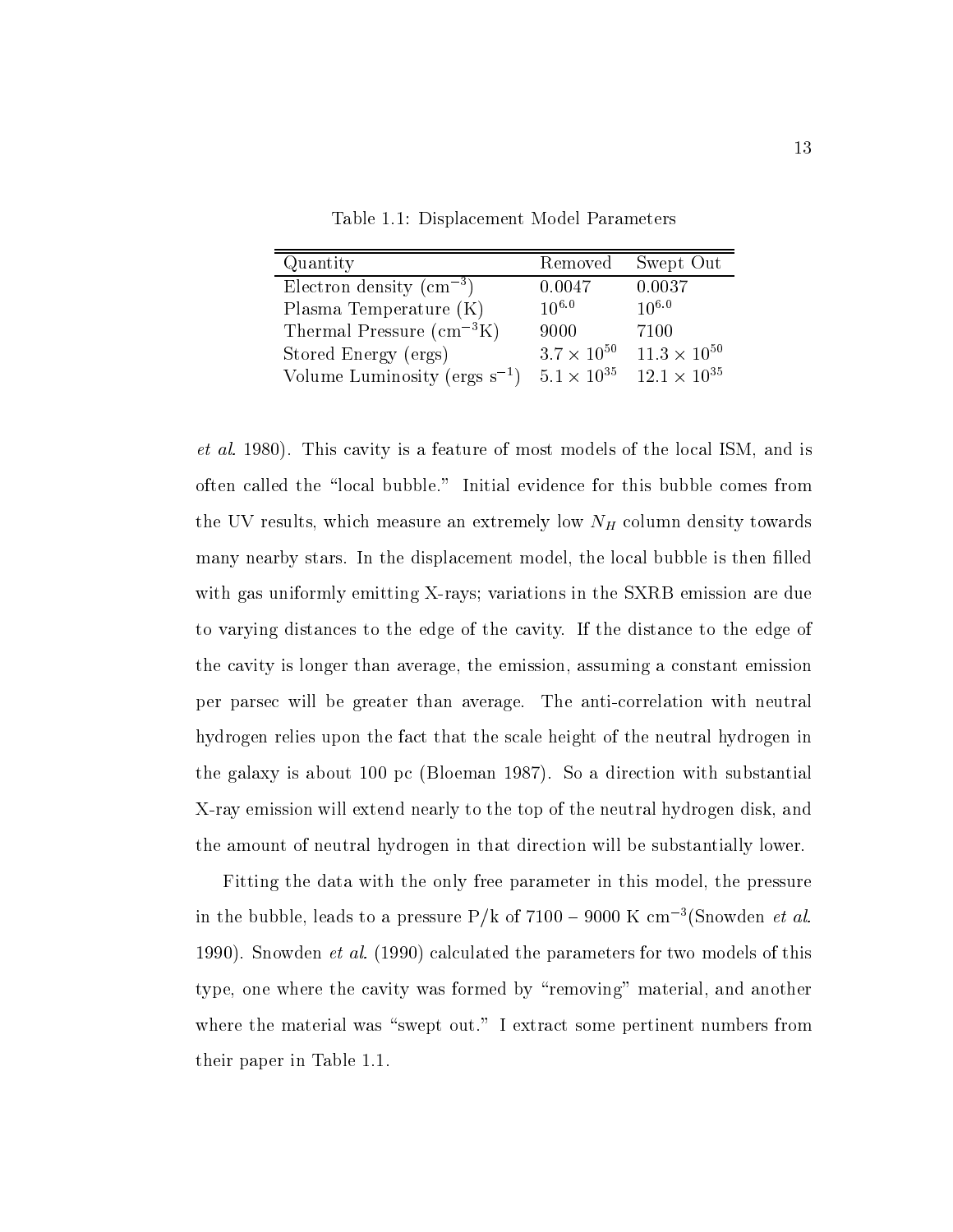The pressure of the local bubble in this model can be independently estimated from the B and C band emission since the gas is assumed to be uniform within the bubble. We can calculate  $K_{eq}(T)$ , the band count rate per emission measure by integrating the spectrum of an equilibrium plasma convolved with the B or C band response curve. Then the count rate in the given band is just

$$
I_{\text{counts/sec}} = K_{eq}(T)n_e^2 d \tag{1.2}
$$

where ne is the electron density and d is the distance to the distance to the distance to the bubble edge of  $\Omega$ For the B band,  $K_{ea}(10^8 K) = 1.60 \times 10^8$  cts s  $^2/(\text{cm} \cdot \text{pc})$ , and for the C  $\alpha$  band  $\Lambda_{ea}(10^6 \text{A}) = 3.95 \times 10^6 \text{Cts s}^{-1}$  (cm  $\alpha$  pc) (McCammon et al. 1983). Assuming a bubble radius of pcthen we can use the observed all-sky average rates B band is the band of band respectively to get new propositions of the construction of the construction of the construction of the construction of the construction of the construction of the construction of t cm  $\tau$ , and therefore a thermal pressure of  $F/k = 2n_eT \approx 11,000$  N cm  $\tau$ . This is not equal to the model pressure due to changes in the plasma emission codes and in South African codes and in American common et al. In Snow (Africa) where  $\alpha$  and in Snow density  $(1990).$ 

While successful, this model is phenomenological; it reproduces the data without explaining why or how this situation was reached.

#### Local Bubble

It is clear that the creation of such a large cavity must have been an extremely energetic event or process. The energy in the local bubble in the displacement model matches that of an supernova explosion, suggestive evidence that the local bubble is an old supernova remnant. Detailed models of this hypothesis have not been successful, though. The most detailed effort in this direction to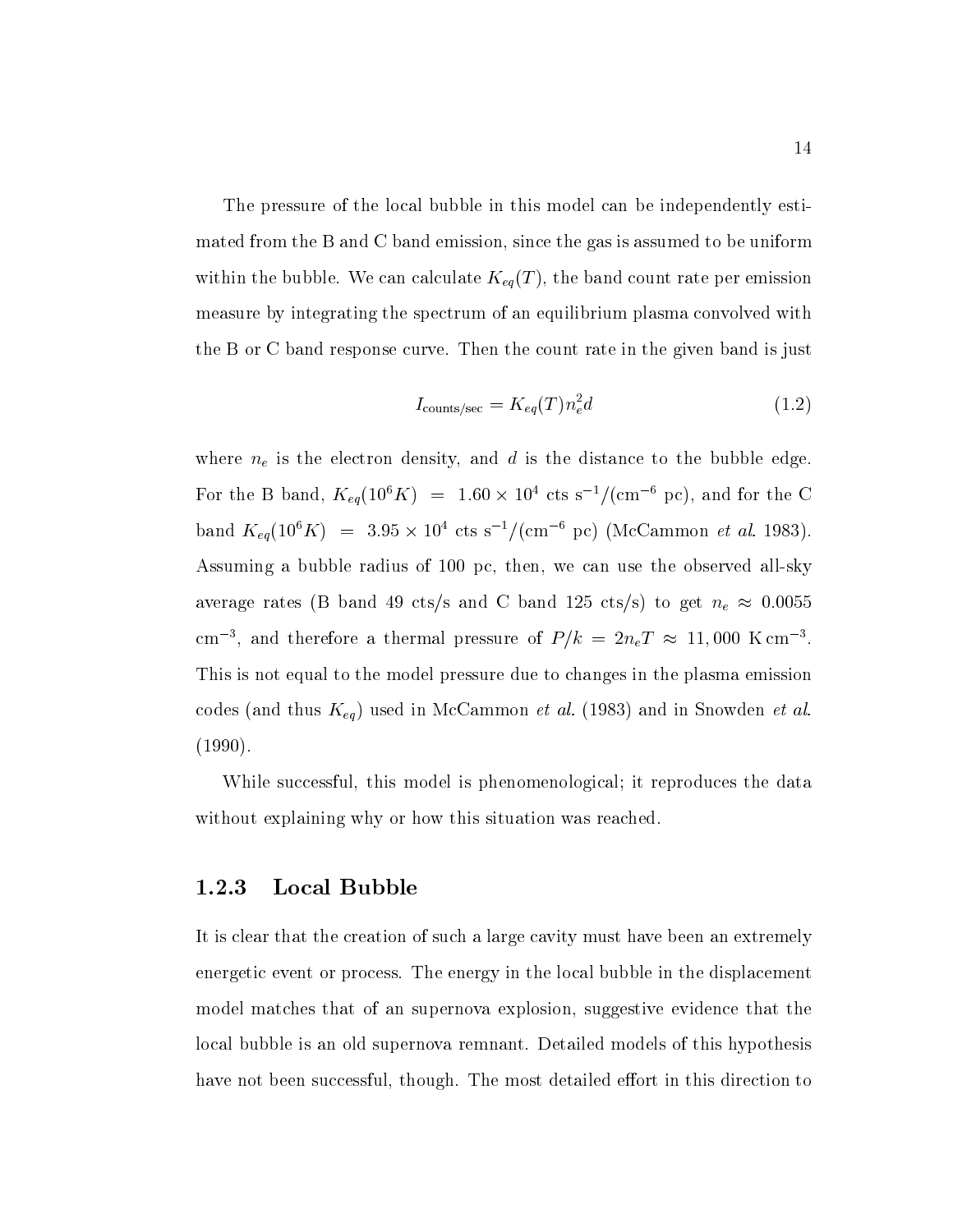date was by  $E$  and  $\alpha$  on  $\alpha$  . When  $\alpha$  is the complete and  $\alpha$  one-complete a one-complete and  $\alpha$ code with detailed ionic evolution to generate the x-ray spectrum from a supernova remnant as it evolves in time They showed that while the size of the local bubble can be matched, and the spectrum can be matched, to fit both  $\sin$ iuraneously required both a huge explosion (5  $\times$  10  $^\circ$  ergs, 5-10 times that of a normal supernova) and a very high external pressure.

Edgar  $\&$  Cox suggested two additions to their model, adding dust and using multiple explosions instead of a single large explosion. These suggestions are explored later in this dissertation

#### Other models

Interstellar gas heated to T0° $-$ 10° N will cool primarily via collisional excitation  $\,$ of atoms; bremstrahhlung radiation is small until  $1 > 10$  K. However, by a quirk of atomic physics and cosmic abundances there is a dearth of easilyexcited collisional lines in ions in this temperature range. Thus, gas at this temperature will cool slowly, taking  $\sim$  10 *|n<sub>e</sub>* years to cool from To K to To K.  $\mathbf{A} = \mathbf{B}$  . The smith  $\mathbf{A}$ the slow cooling time of hot gas with the known supernova rate and models of their size discovered that the Galaxy might contain pervasive tunnels of hot gas. This idea was then expanded upon by McKee  $\&$  Ostriker (1977) who found that the Galaxy should consist largely of hot gas at  $\sim$  5  $\times$  10 K; but since this is not hot enough to create the SXRB, their model also required a recent nearby supernova to heat the local ISM

Breitschwerdt  $&$  Schmutzler (1994) have put forth a model where the local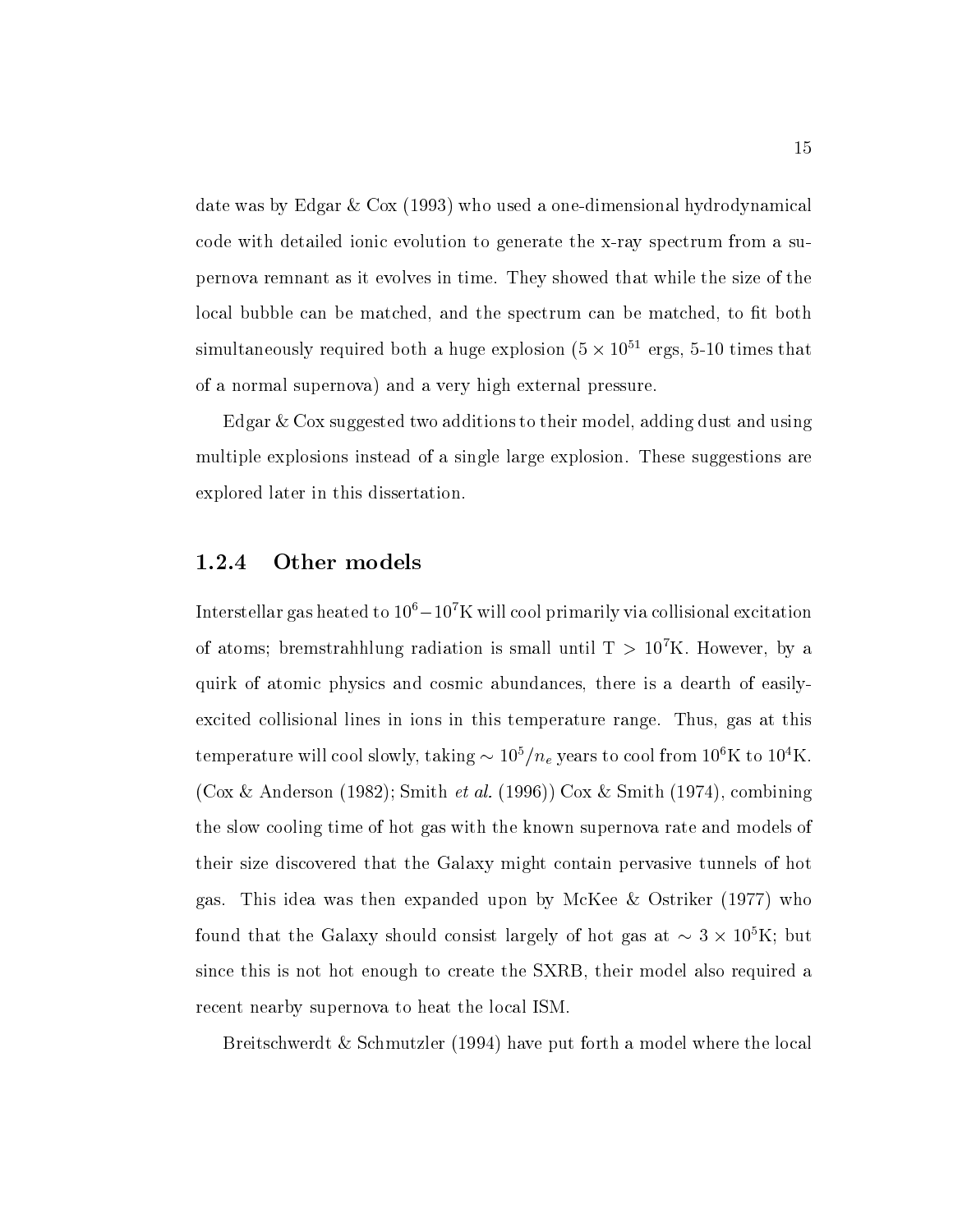bubble is actually a cool superbubble the remnant of - supernova explosions with the most recent explosion  $4 \times 10^6$  years ago. The bubble has a temperature  $T \approx 0 \times 10 \, \text{K}$ , having cooled both adiabatically and radiatively, but is still over-ionized and far from equilibrium The x-ray emission results from recombination radiation, as the medium slowly returns to equilibrium. The electron density predicted is  $\approx$  0.024cm –, and the pressure,  $n_T \approx$  2000 K cm =, is much lower than the displacement model predictions. This may not be enough to support the bubble against the weight of the halo (Cox  $\&$ stations the stations with the spectral resolution made with spectral resolutions with the contract of the contract of the contract of the contract of the contract of the contract of the contract of the contract of the con DXS and subsequent instruments, may be able to discriminate between a hot bubble and a cold recombining one

#### 1.3 Conclusions

There is a certain irony in our diculty in understanding the soft X-ray background. The observations show that this background is nearly uniform at the lowest wavelengths, where absorption should be most dramatic. Basic physics tells us that the source must be nearby at least in high density regions such as the plane of the galaxy. So we have a union of the observational and theoretical preferences, a region well defined in space and wavelength, nearly isotropic in emission. And yet this is, paradoxically, the most difficult scenario to understand. In chapter 3 this question will be further addressed, using multiple supernova remnants widely spaced in time to model the observations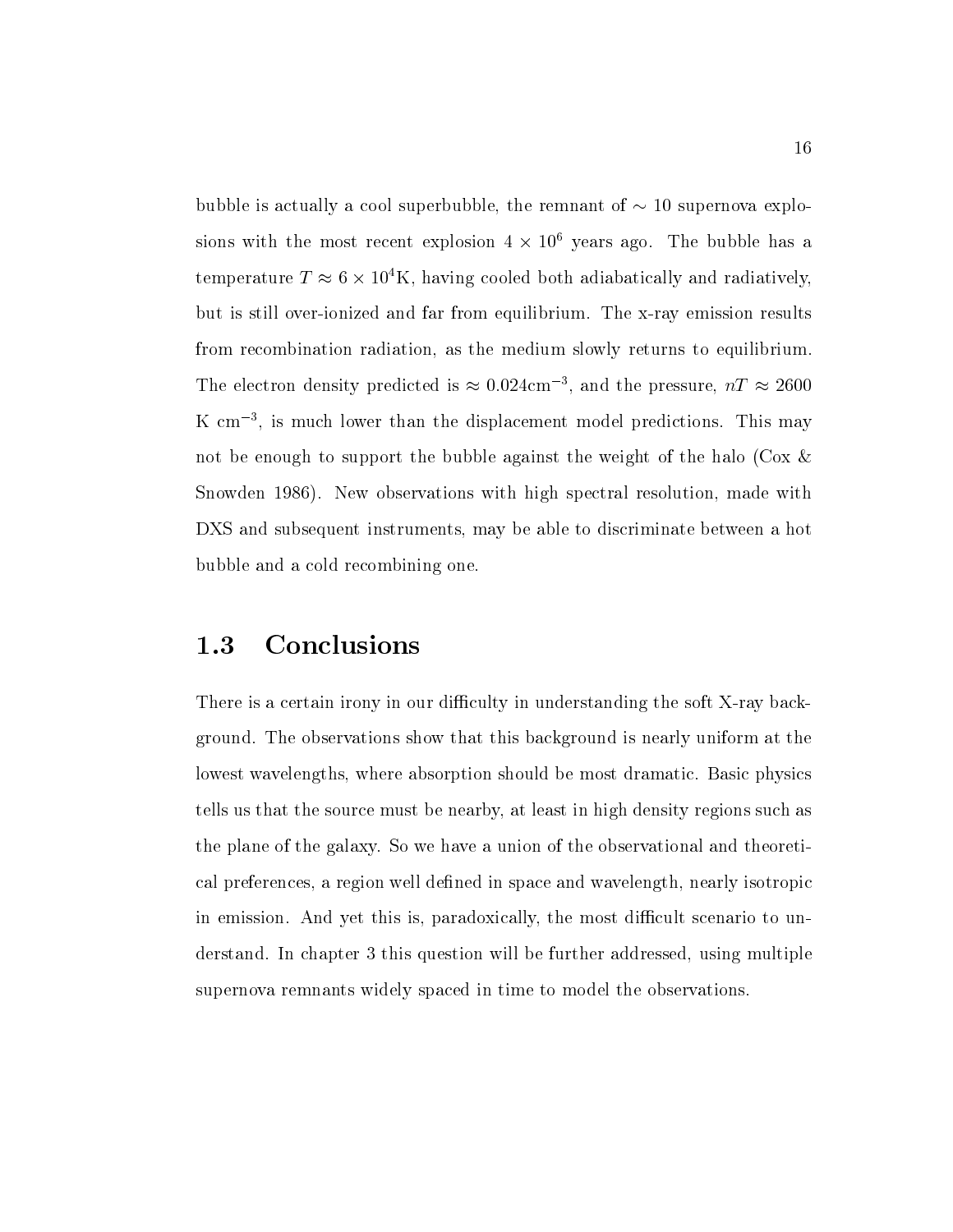### Chapter 2

# A Simplified Model of Time-Dependent Cooling and Grain Destruction in Hot Dusty Plasmas

#### Introduction 2.1

Most models of cooling of hot interstellar plasmas have avoided the complications of the possible dust content of the gas, making the hopeful assumption that dust will be short-lived in such a hostile environment That assumption, however, is rarely valid. Dust can be present for long periods of time, can cause modest changes in the evolution of hot gas and appreciably alter its observable characteristics There have been many explorations of these impor $t$ ant aspects of the dust/hot gas interaction, beginning perhaps with Ostriker and Silk (1973) who showed the importance of the dust cooling coefficient in high temperature gas. Examples of those who have explored both the cooling rate and dust sputtering include Burke and Silk (1974), Draine and Salpeter and McKee et al-model the explored the explored the explored the explored the explored the eect of dust sputtering on the ionization structure of x-ray emission of very high temperature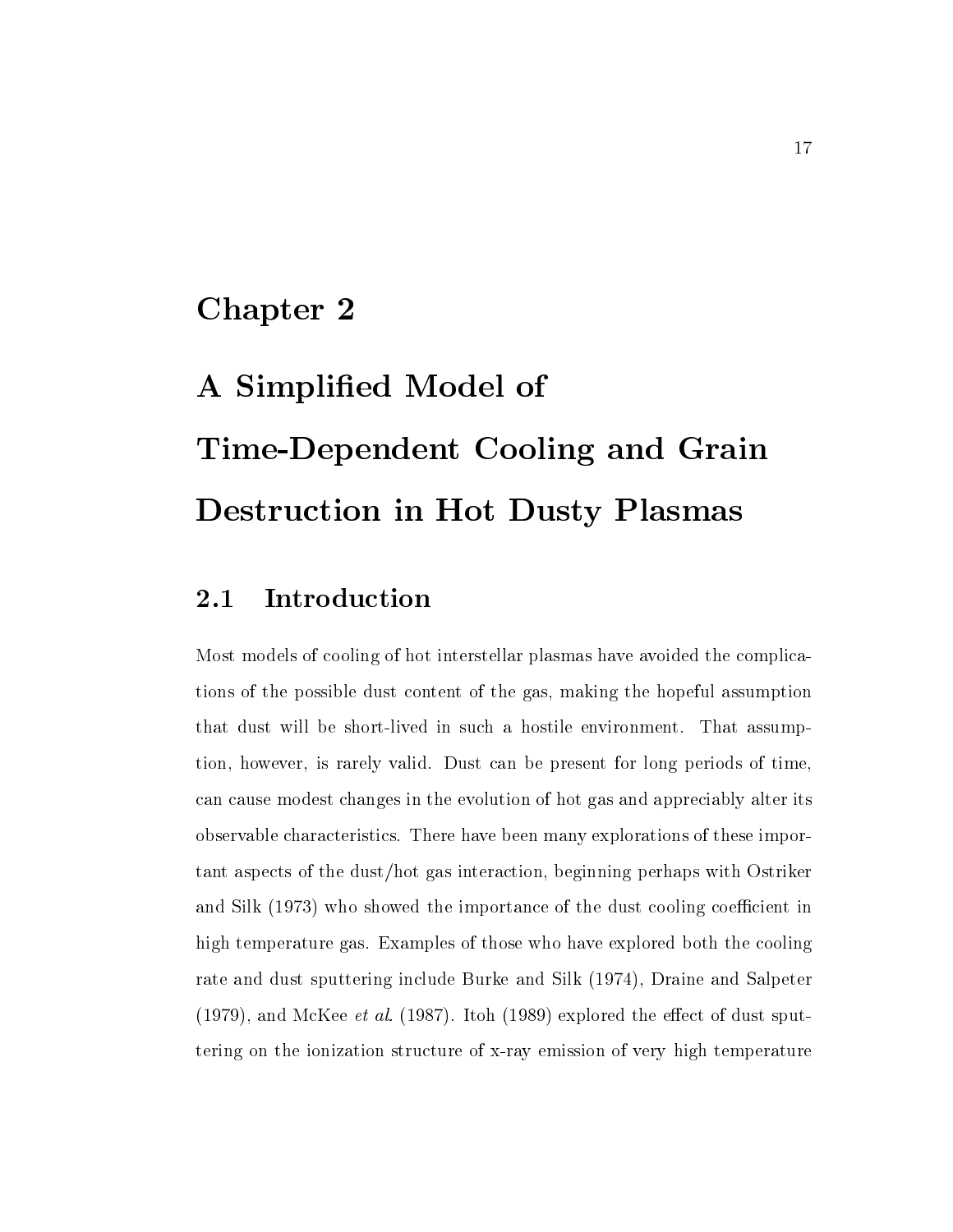shocks. Dwek (1981) considered the cooling and evolution of supernovae remnants SNR during the Sedov phase and Vancura et al-sedov phase and Vancura et al-sedov phase and Vancura et al considerable detail the structure of steady state adiabatic shock waves

The most important results of this effort have been that dust survives the shock transition passing into the hot post-shock environment and that its radiation there is important and has been seen at the expected rate Also important is that at temperatures below a few million Kelvins dust is destroyed gradually over a very protracted period owing to the broad distribution of grain sizes), and that except at rather low temperatures and in slow shocks the destruction takes place via thermal sputtering

In this paper we describe the elementary approach we have taken toward incorporating these obviously important effects into hydrodynamic calculations of phenomena involving hot gas Because of this focus we are able to make several simplifications. We are interested in dynamics and, in particular, gas which remains hot long after it is initially heated We are not exploring the intimate details of any aspect of radiative shocks beyond the fact that the gas cools, or the distressing problem that dust destruction estimates significantly exceed those for its formation. As a result, we include only thermal sputtering by ions as a destruction mechanism, and assume that on average, grains and gas are comoving coupled fluids. The recent paper by Vancura *et al.* (1994) provides an excellent example and reference set for the more complete description.

The resulting codes should be very useful for studying ancient hot gas bubbles as a possible model for the Local Bubble fountains of hot gas rising out of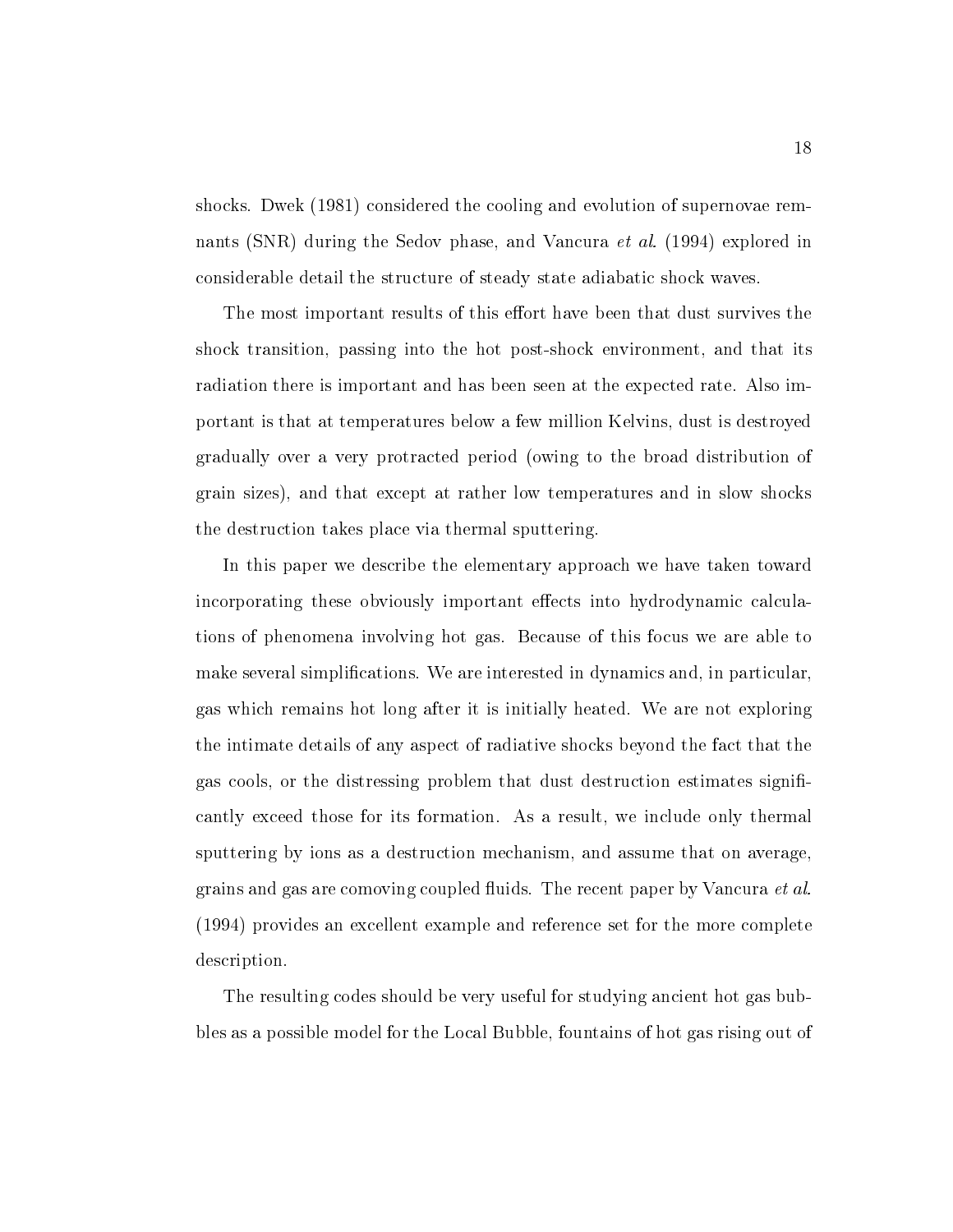the galactic plane (or winds from the galactic center), the hot interiors of individual old SNR bubbles in the galactic plane and halo models of superbubble evolution (for which much of the hot gas may have been heated by transport processes rather than by shocks), and many other large scale phenomena.

The basic information required for this project includes:

- total elemental abundances
- $\bullet$  fraction of each element found in grains in a diffuse interstellar environ-
- distributions of those elements among grain types
- grain size distributions
- mean grain densities (or porosity of grains)
- chemical inhomogeneities of the grains
- rates of thermal sputtering by nuclei
- rate of energy deposition in the grains due to electron impacts

We discuss our assumptions about each of these and the reasons for ignoring other effects in section 2. In section 3 we present the method for incorporating this dust model into a code which calculates gas cooling rates. Finally, in section 4 we present representative single parcel evolutions (isothermal and isobaric) which follow the evolution of dust mass, cooling rate, and for the latter two, temperature. These results are very valuable in evaluating the importance of including dust in models of specific systems in which hot gas plays an important role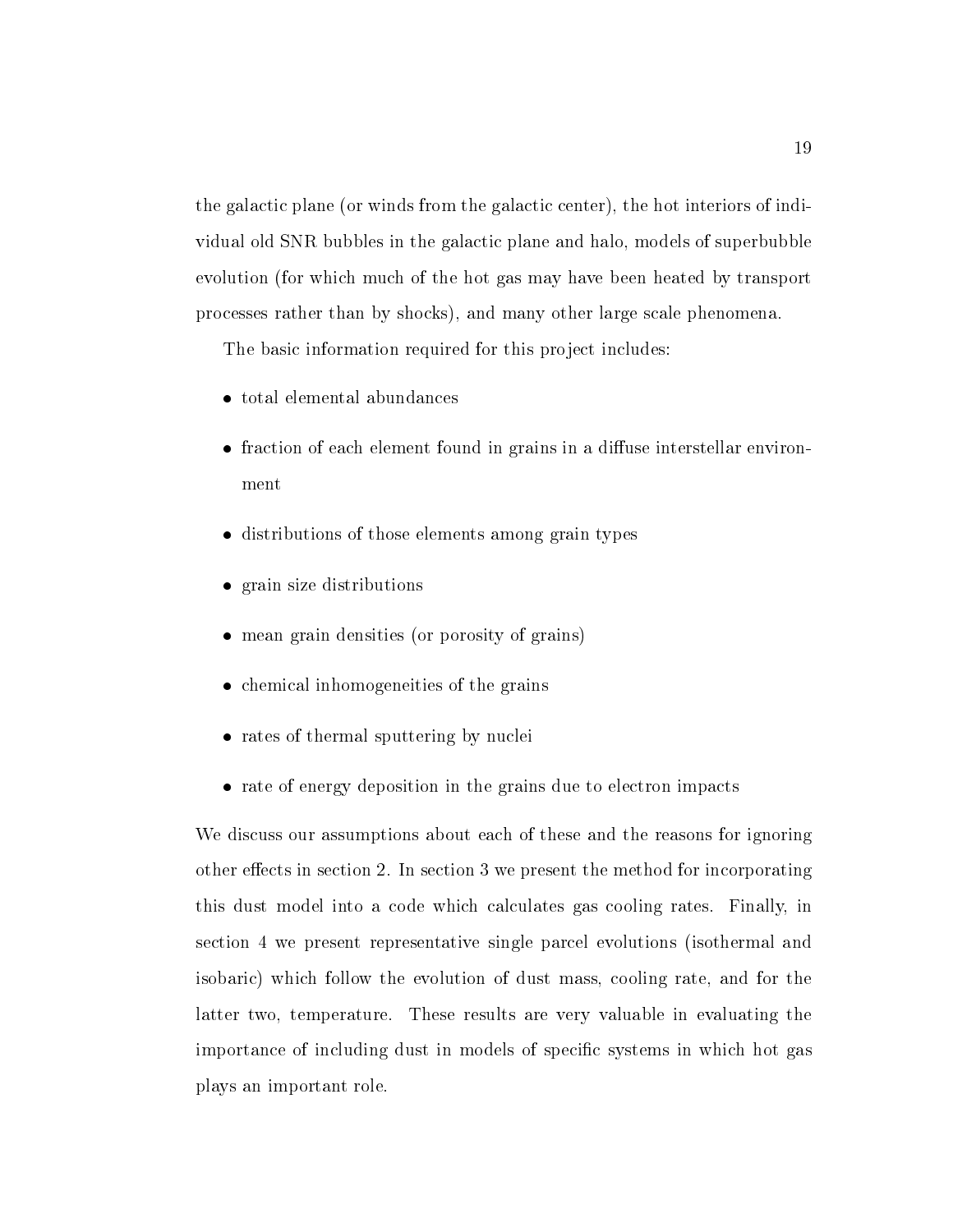As a final example, we present the effect that inclusion of dust has on the column densities of  $C$  IV,  $N$  V,  $O$  VI,  $Si$  IV,  $S$  IV and  $S$  VI in one-dimensional isochoric and isobaric cooling ows such as might exist in a galactic fountain. These results can be compared with Edgar  $\&$  Chevalier's results calculated in a similar model without dust

#### $2.2$ Dust Properties

Consultation with John Mathis (1994, private communication) prompted us to include only the two most refractory components of interstellar dust, referred to as silicate grains and small carbon grains We neglect grain mantles which are not expected to be present in very diffuse interstellar conditions, and polycyclic aromatic hydrocarbons, which can easily be destroyed in the hot plasmas under consideration

Our choices for the quantities of the various elements found initially in the gas phase, in the silicate dust, and in the carbon particles are shown in Table 2.1, both in the common logarithmic notation and in parts per million relative to hydrogen. The total abundances are taken from Anders & Grevesse  $(1989)$  and the depletions from John Mathis  $(1992, \text{ private communication})$ and Spitzer & Jenkins (1975). In addition, we assume that the silicate dust consists of a homogeneous mixture of the elements within it

The structure of silicate dust grains is not well known; recent evidence from cometary studies and x-ray halos around stars suggests that the mean internal density of the dust grains might be quite low and thus the grains are fluffy or portune Smirnov et al-mathis et al-mathis et al-mathis et al-mathis et al-mathis et al-mathis et al-mathis et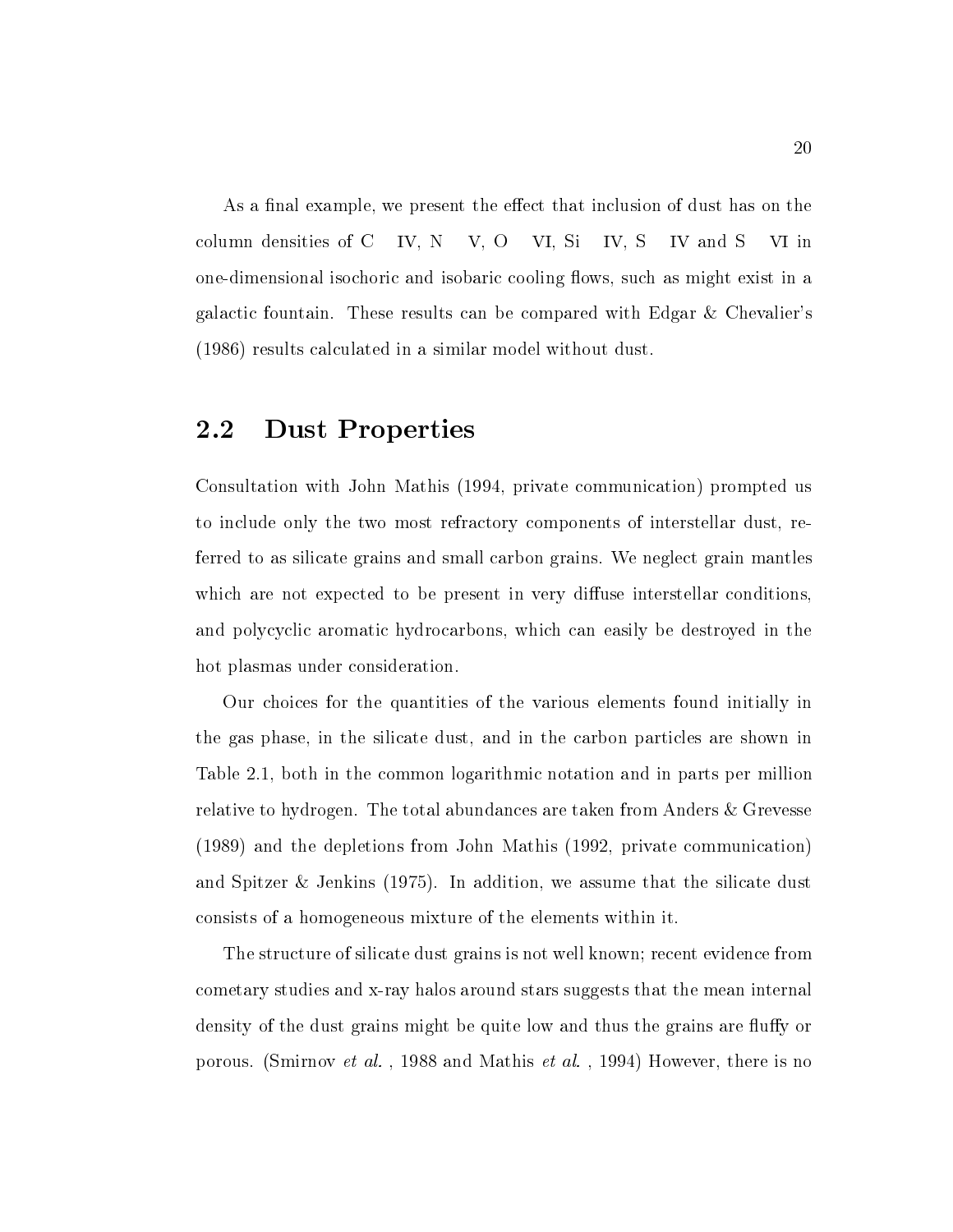conclusive evidence in either direction so all results were calculated for both a solid, dense grain, and a fluffy one five times less dense. We will occasionally refer to these by their respective porosities, or empty volume fractions of 0 and  $0.8$ , respectively. We use the following size distributions for silicate grains:

$$
\frac{dN}{da} = Aa^{-p} \quad \text{for} \quad a_1 < a < a_2 \tag{2.1}
$$

where a is the grain radius. For the dense grains,  $a_1 = 0.03 \mu \text{m}$ ,  $a_2 = 0.23$  $\mu$ m and  $p = 3.5$ , and for the fluffy grains,  $a_1 = 0.03 \mu$ m,  $a_2 = 0.90 \mu$ m and  $p = 3.5$ . This is the distribution given in Mathis & Whiffen (1987) with one modification, changing from  $p = 3.7$  to  $p = 3.5$  for silicates, for reasons given later

The mass in silicate or carbon grains per hydrogen atom is thus given by

$$
M_g = \overline{\rho_g} \int_{a_1}^{a_2} \frac{4}{3} \pi a^3 \frac{dN}{da} da \qquad (2.2)
$$

The normalization constant was chosen such that the elemental abundances yield the chosen mean density for the grains. For the silicates, we have taken the density of solid grains to be  $\rho_a = z$ . So g cm  $\rightarrow$  and porous grains to be  $p_a = 0.55$  g cm  $\ldots$ 

For carbon grains, much less is known about the detailed size distribution, especially for small grain sizes. We used the distribution from Mathis, Rumpl, and Nordsleck, with  $p = 5.5$ ,  $a_1 = 0.005 \mu m$ ,  $a_2 = 1.0 \mu m$ , and  $p = 2.0g$  cm  $\,$ .

With the above choices, and the elemental abundances of Table 2.1, we get the results shown in Table 2.2: grain size proportionality constant  $A$ , number per H atom, and mass per H atom.

The sputtering of both silicates and small carbon grains by impacts with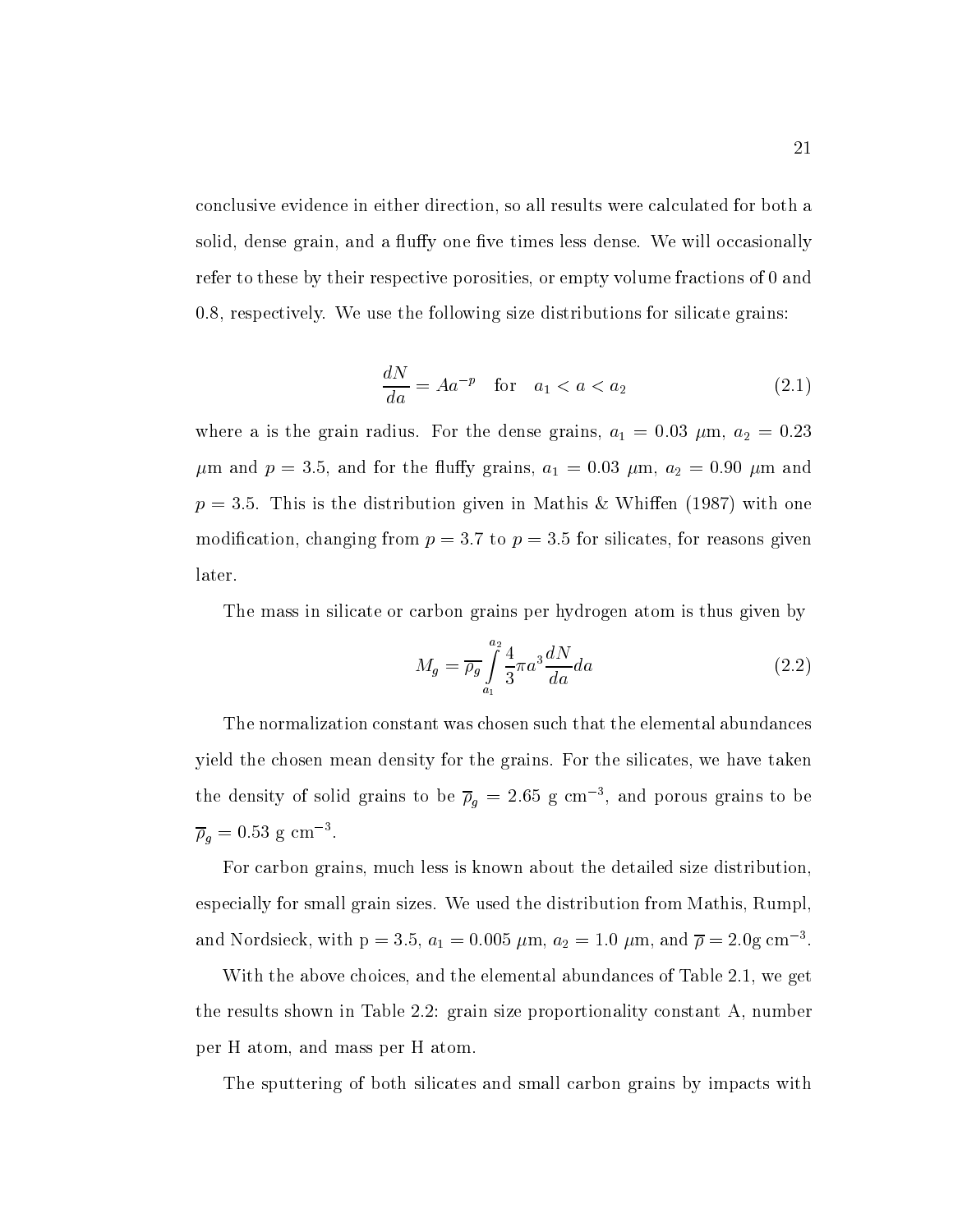nuclei have been studied theoretically We use the rates of Tielens et al- 1994. The rates are quoted as polynomial fits to the function  $\dot{a}(T)$ , where at the case of the case of silicate grains the calculations corresponded to a corre mean grain density of 2.00 g cm  $^{-}$  . For the nuny grains, we have assumed that  $\,$ the sputtering of individual atoms is unaffected by the difference in porosity, making  $\dot{a}$  inversely proportional to grain density.

At the temperature range of interest in this paper, cooling from dust grains arises primarily from deposition of energy by electron collisions with grains and subsequent radiation in the infrared. The basic principle is that  $nv/4$ impacts occur per unit area per second, bringing energy  $m_e v^2 / z$ , for a total  $\,$ cooling rate per unit volume

$$
\epsilon \sim n_e \left(\frac{m_e < v^3 >}{8}\right) \left(\frac{S}{n_H}\right) \left(n_H\right) \tag{2.3}
$$

where SnH is the grain surface area per hydrogen in our case by the surface area per hydrogen in our case by t

$$
S/n_H = \int_{a_1}^{a_2} 4\pi a^2 \frac{dN}{da} da.
$$
 (2.4)

We have ignored the effects of grain charging, because the grain charge is thought be be negligible at temperatures above  $\sim$  2  $\times$  10 K. (McKee  $\ell\ell$  $a\iota$ , 1987). Detween ION and  $2 \times 10^{8}$ N, the cross section for interactions with electrons would be considerably reduced by charges on the grains, which would significantly reduce dust cooling. However, the cooling due to dust is unimportant compared to that of the gas at such temperatures

For constant grain properties, these considerations then give rise to a cooling coefficient

$$
L_{dust} = \frac{\epsilon}{n_e n_H} \sim C T^{3/2}.
$$
\n(2.5)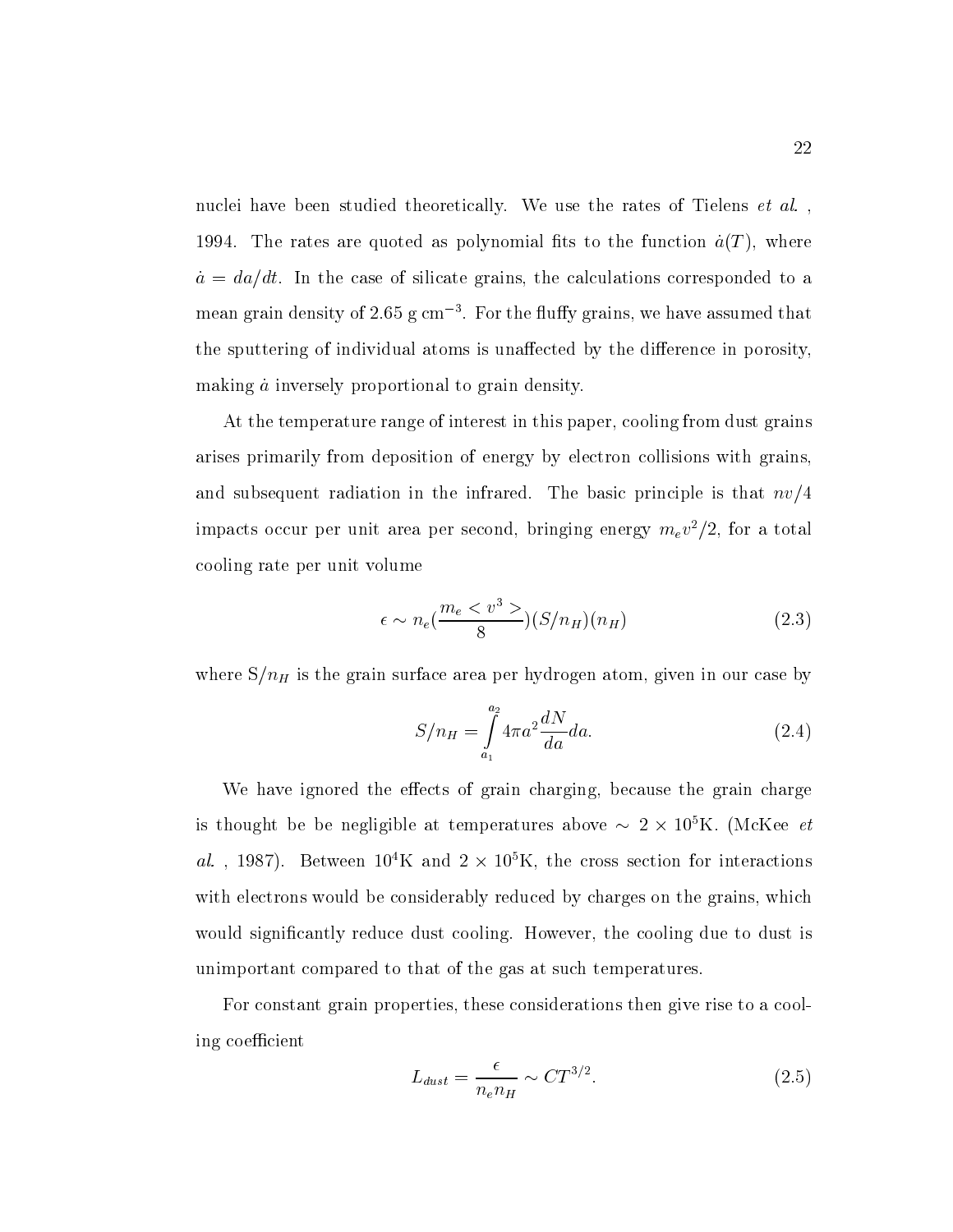Early evaluations e-g- Ostriker Silk indicated that this cooling could exceed normal gas cooling for  $T \geq 10^6 K$ .

This simple picture, however, leads to serious overestimates of dust cooling. The most important additional requirements on a model are

- using reduced grain surface area after some sputtering has occurred,
- taking into account the complete penetration of high speed electrons through very small grains, with a subsequent reduction in the energy deposition

The first effect, the reduction of all grain surface areas and disappearance of the initially smaller grains requires only that size reduction be incorporated into the surface area integration. The second effect depends in detail upon the grain size and type and the electron energy This was extensively studied in Dwek (1987), and Figures 3a,b of that paper present graphs of  $h_e(a,T)$ , the fractional efficiency in energy deposition due to electron penetration of the grains. We fit the curves by an approximate formula:

$$
h_e(a,T) = \frac{0.875a}{a + \beta(T)}
$$
\n(2.6)

where  $\rho(T) = 0.01(T/T_c)^{1.12} (\rho_{solid}/\rho) \mu m$ , with  $T_c = 3.8 \times 10^4$  K for graphite dust and  $T_c = 0 \times 10^7$  K for silicate dust. While not perfect, this formula fits the data well in general, overestimating the cooling for small grains and underestimating it for large grains. It is good to within  $75\%$  everywhere of interest, is usually much better, and has the advantage of being easily calculated.

Thus, our formula for the cooling coefficient due to dust is

$$
L_{dust} = \frac{4\sqrt{2\pi} (kT)^{3/2}}{m_e^{1/2}} \sum_i A_i \int_{\max(a_1 - \delta, 0)}^{a_2 - \delta} \frac{a^2}{(a + \delta)^p} \frac{0.875 a}{a + \beta(T)} da \qquad (2.7)
$$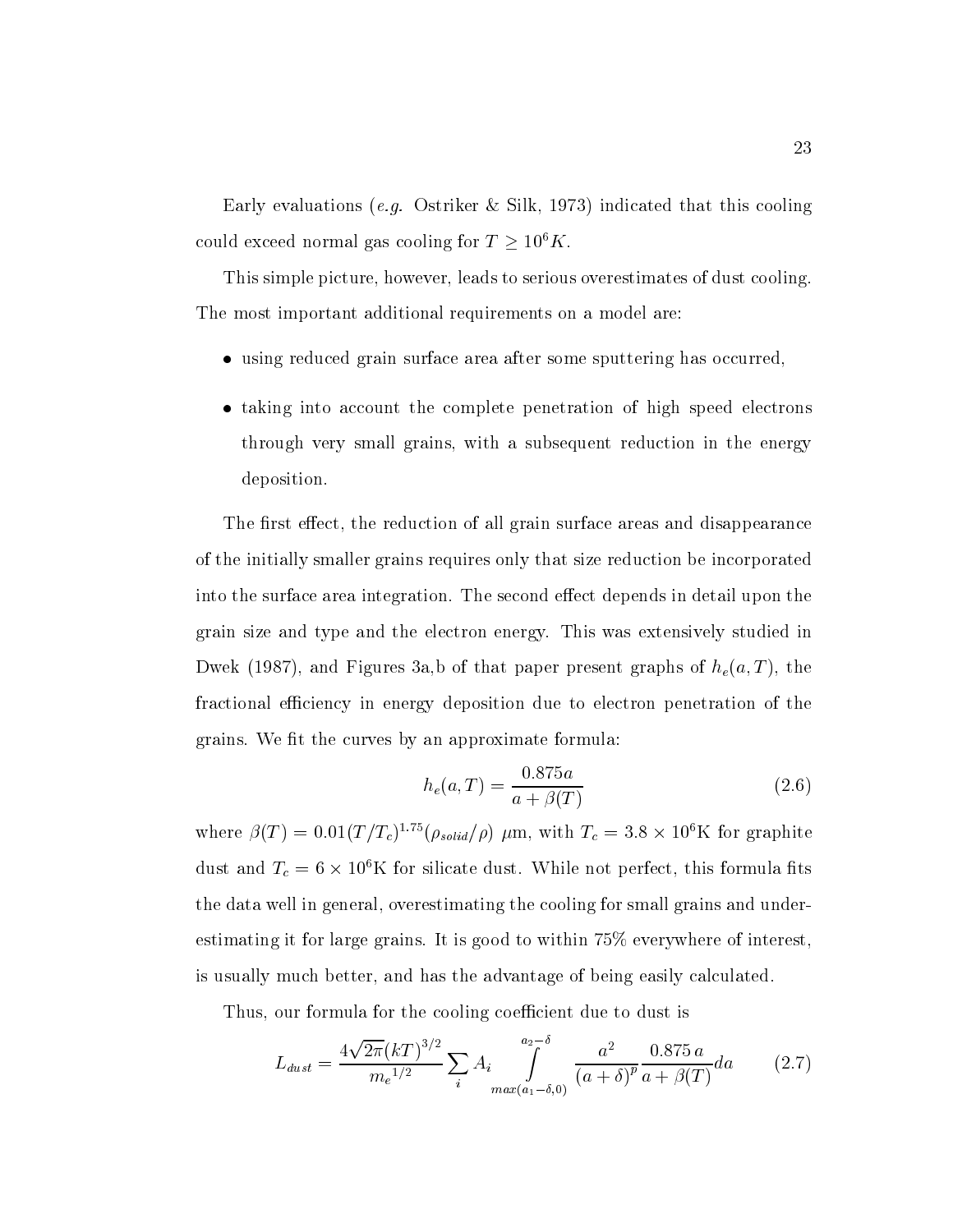where a is a grain's current radius,  $a + \delta$  is its radius before sputtering has reduced each grain radius by the contract of the contract of the contract of the contract of the contract of the contract of the contract of the contract of the contract of the contract of the contract of the contract of t **the contract of the contract of the contract of the contract of the contract of the contract of the contract of the contract of the contract of the contract of the contract of the contract of the contract of the contract**  $\mathbf{v}_1$  . The set of  $\mathbf{v}_2$ #a-n \* \$ndt and the sum is overthe two types of grains. The coefficient in front is from the factor  $m_e < v > \infty$  in  $\epsilon$ . In the general case with arbitrary  $p$ , this reduces to a hypergeometric function which is not convenient to evaluate except via tables. However, in the special case where p is integer or half-integer the integral can be solved analytically in a form easy to compute. In the case where  $p = 3.5$ , we get:

$$
\int \frac{a^3 da}{(a+\delta)^{7/2}(a+\beta)} = \frac{2\delta a^2 (3-3\beta\delta+\delta^2)}{(\beta-\delta)^3 (a+\delta)^{5/2}}
$$
\n(2.8)

$$
+\frac{2\delta a(15\beta^2\delta - 13\beta\delta^2 + 20\delta^3)}{3(\beta - \delta)^3(a + \delta)^{5/2}}\tag{2.9}
$$

$$
+\frac{2\delta(33\beta^2\delta^2-26\beta\delta^3+8\delta^4)}{15(\beta-\delta)^3(a+\delta)^{5/2}}+K(a,\beta,\delta)(2.10)
$$

where  $K(a, \beta, \delta)$  depends upon the value of  $\beta - \delta$ :

$$
K(a,\beta,\delta) = \frac{2\beta^3}{(\beta-\delta)^{7/2}} \text{ArcTan}\left(\sqrt{\frac{a+\delta}{\beta-\delta}}\right) \quad \text{for} \quad \beta-\delta > 0 \qquad (2.11)
$$

$$
K(a,\beta,\delta) = \frac{2\beta^3}{(\delta-\beta)^{7/2}} \text{ArcTanh}\left(\sqrt{\frac{a+\delta}{\delta-\beta}}\right) \quad \text{for} \quad \beta-\delta < 0 \qquad (2.12)
$$

However, in the special case where  $0.95 \delta < \beta < \delta$  the above solution is numerically problematic. In this case, it is possible to do an expansion on the small term  $\gamma = \delta - \beta$ , resulting in the expression

$$
\int \frac{a^3 da}{(a+\delta)^{7/2}(a+\delta-\gamma)} = \int \frac{a^3 da}{(a+\delta)^{9/2}} + \gamma \int \frac{a^3 da}{(a+\delta)^{11/2}} \tag{2.13}
$$

To check the final result, in Figure 2.1 we show the equilibrium gas and initial dust dust cooling coefficients versus temperature. The calculated dust cooling is compared with the result given in Dwek (1987). Gas cooling is shown for the Raymond & Smith  $(1977, 1993)$  code, both for depleted and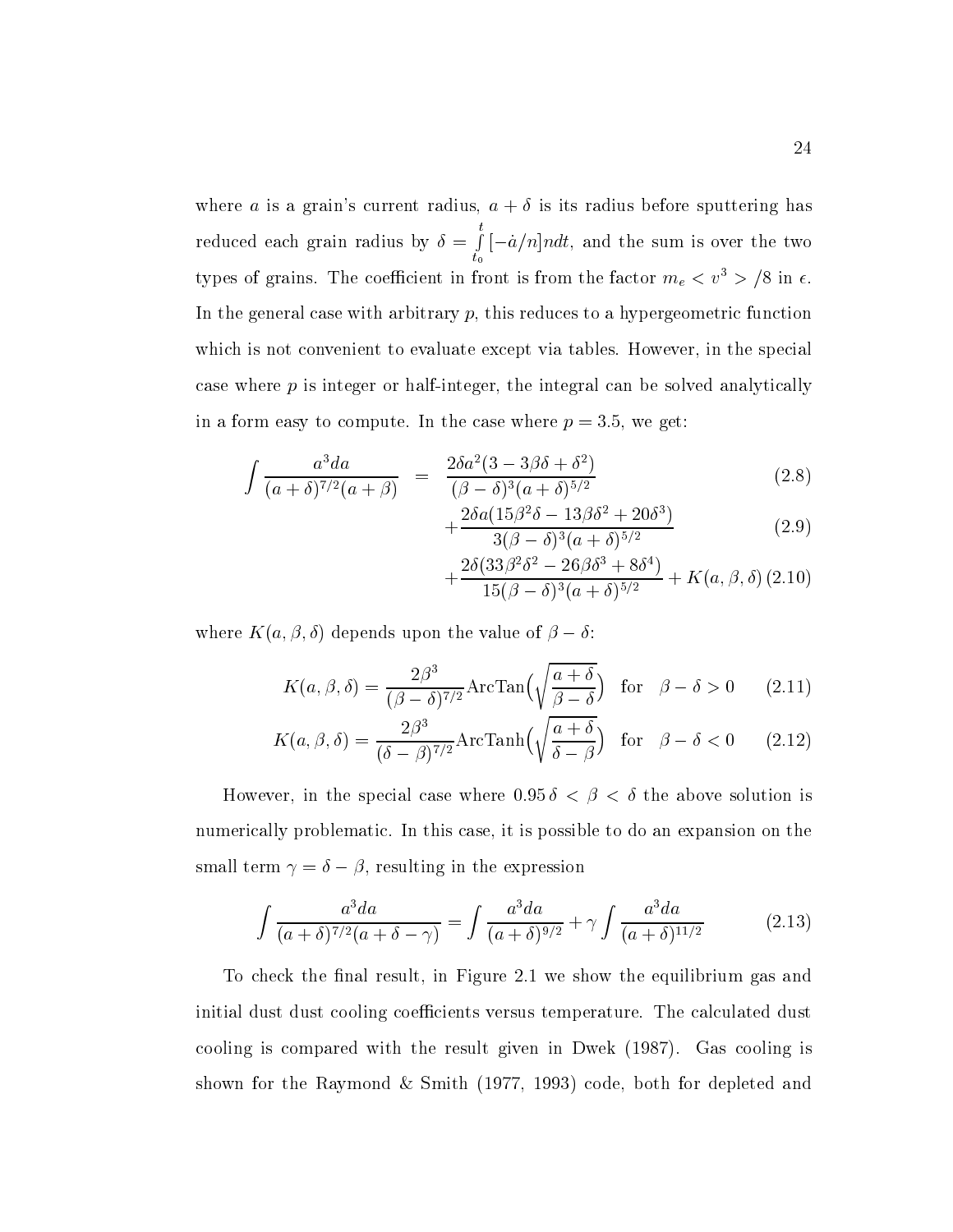solar abundances. In agreement with Ostriker & Silk  $(1973)$ , Figure 2.1 shows that the cooling of pristine dust is much larger than the equilibrium gas cooling for high temperatures. As we shall see, however, this comparison can be quite misleading

#### 2.3 Use with Gas Evolution Programs

A common example of the use of gas evolution codes is in connection with a hydrodynamic simulation with a Lagrangian mesh, following the evolution of the location and state of a set of interacting gas parcels The hydrodynamic code evaluates velocities locations densities and temperatures but requires the cooling coefficients for the gas parcels at each time step. The gas code uses ionization recombination and excitation rates to follow ion concentration evolution and to provide the cooling coefficients. It is accessed separately for each parcel at each time step, with the current ion concentrations, density, and temperature. It returns the new ion concentrations and the present gas cooling coefficient.

When a dust code is grafted into this arrangement, the gas phase abundances become variables. In addition, one must store for each parcel two more variables describing the current state of grain destruction (one for each grain type). Thus, the grain code is accessed for each parcel with the current gas phase abundances ion concentrations two grain destruction parameters density, temperature, and time step. It calculates the mass returned to the gas during the time step, the new gas phase abundances, renormalized ion concentrations (assuming freshly sputtered material is neutral), and the grain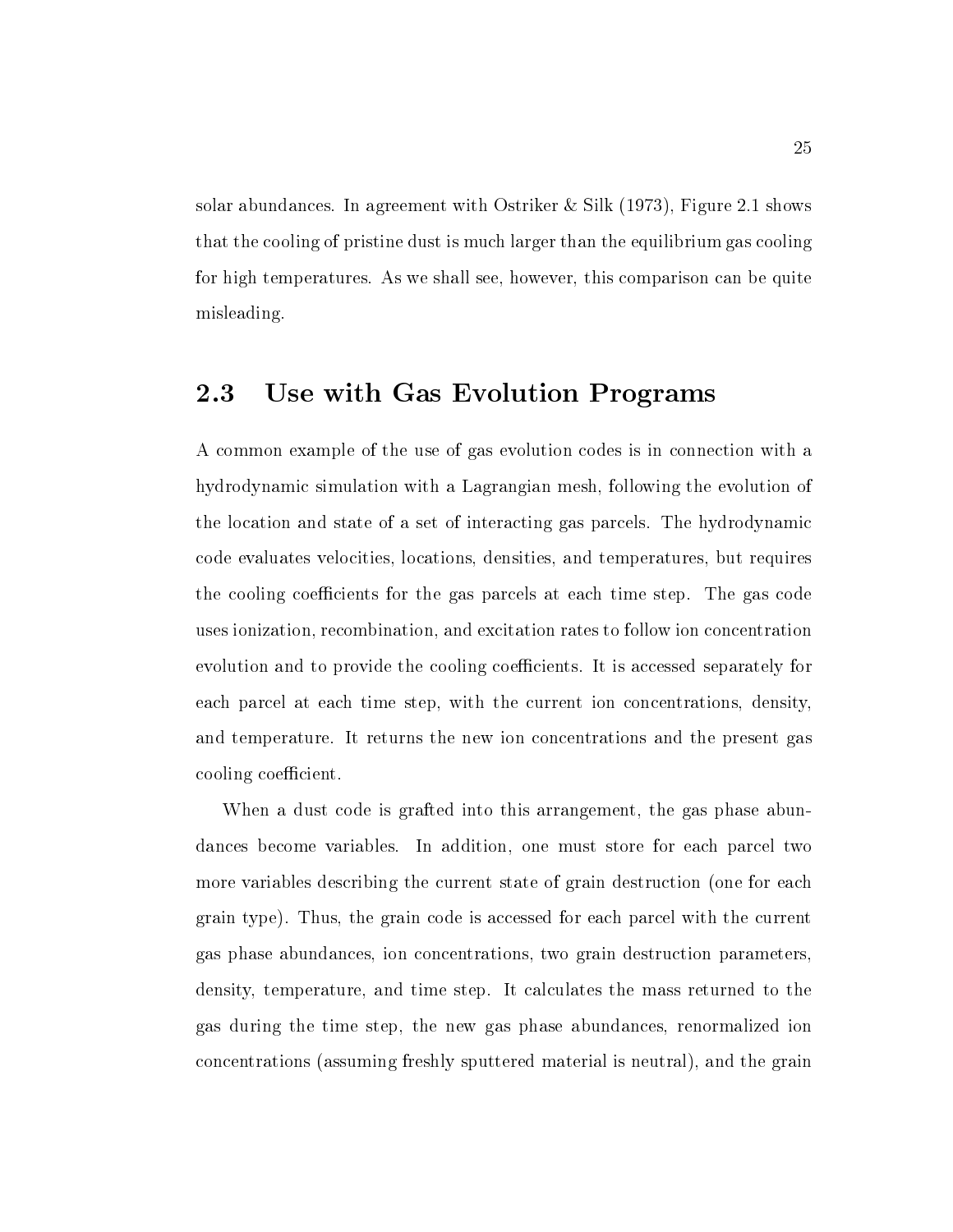cooling coefficient. The main program then sums the gas and grain cooling coefficients and continues. In models which decouple the gas and grain motions e- van commence en al-vancura en el promocente bookkeeping is required in the second in the sequence of the co

When snapshots of the structure are desired, one must save for each parcel the current gas phase elemental abundances in addition to the usual ion concentrations, density, temperature, location, velocity, and so on to be able to compute ion density distributions, column densities, line profiles, and emission spectra

#### 2.4 Single Parcel Evolutions

### Isothermal Evolution

Starting with a parcel of gas at equilibrium ion concentrations appropriate to  $T_0 = 2 \times 10^4 K$  (so that hydrogen is fully ionized), we raise the temperature suddenly to a constant high value  $T<sub>h</sub>$ . The gas scrambles upward in ionization, the gas cooling coefficient drops rapidly as the lower stage ions disappear, and the dust gradually sputters, lowering the dust cooling coefficient but raising the gas phase abundances

For single parcel evolutions, the heating, cooling, ionization and recombination rates are all proportional to the electron density  $n_e$ . As a consequence, evolution depends only on the composite variable fluence:

$$
f \equiv \int n_e dt. \tag{2.14}
$$

Figure 2.2 shows the contours of dust mass fraction remaining as a function of uence and The form dense silicate during dust and its not included due to its not include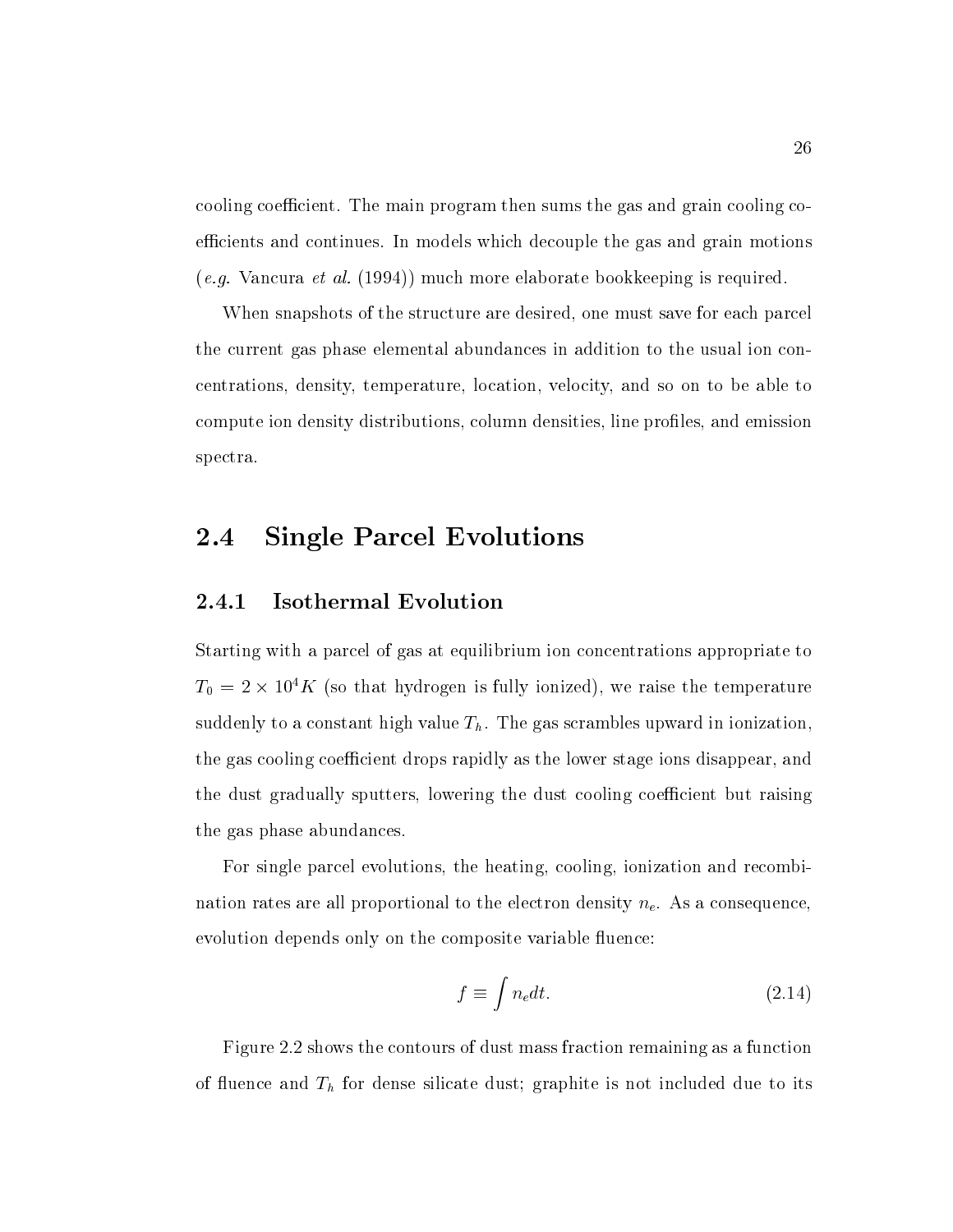small mass contribution One of the principal features of this result is that dust sputtering on the assumed grain size distribution is a very protracted process. It demonstrates, for example, that at a temperature of  $10^6$  K and electron density of  $5 \times 10^{-3}$  cm<sup>-3</sup> (parameters typical in Local Bubble models). complete sputtering of dense silicate dust takes  $\sim$  5  $\times$  10  $^{\circ}$  years, far longer than any age estimate for the Local Bubble, while dust is  $10\%$  and  $50\%$  sputtered at 5 × 10° and *2* × 10° years respectively. At a given grain size our nuny dust (Figure 2.3) is sputtered five times faster, but because the maximum grain size is 3.9 times larger, total destruction is only about  $20\%$  earlier.

Figure 2.4 shows the evolution of the cooling coefficient and dust mass with fluence, for gas with graphite and dense silicate grains initially shocked from  $T_0 = 2 \times 10^4$  to  $T_h = 10^6$  K and then held at that temperature. Figure 2.5 is the same but for fluffy silicate grains. The cooling from gas (principally line emission) and from dust are shown along with the total. The dust mass evolution again illustrates the length of the sputtering process The cooling graphs show that dust is an important coolant before the numerous tiny grains are destroyed. Note that there remains a significant amount of dust mass present long after its cooling contribution has become negligible

### Isobaric Evolutions

In our isobaric (constant pressure) conditions, gas is suddenly heated from equilibrium ionization at  $T_0 = 2 \times 10^4 K$  and then allowed to cool according to

$$
\frac{dT}{df} = \frac{1}{n_e} \frac{dT}{dt} = -\frac{2}{5} \frac{L}{\chi k_B} \frac{1}{1.1}
$$
\n(2.15)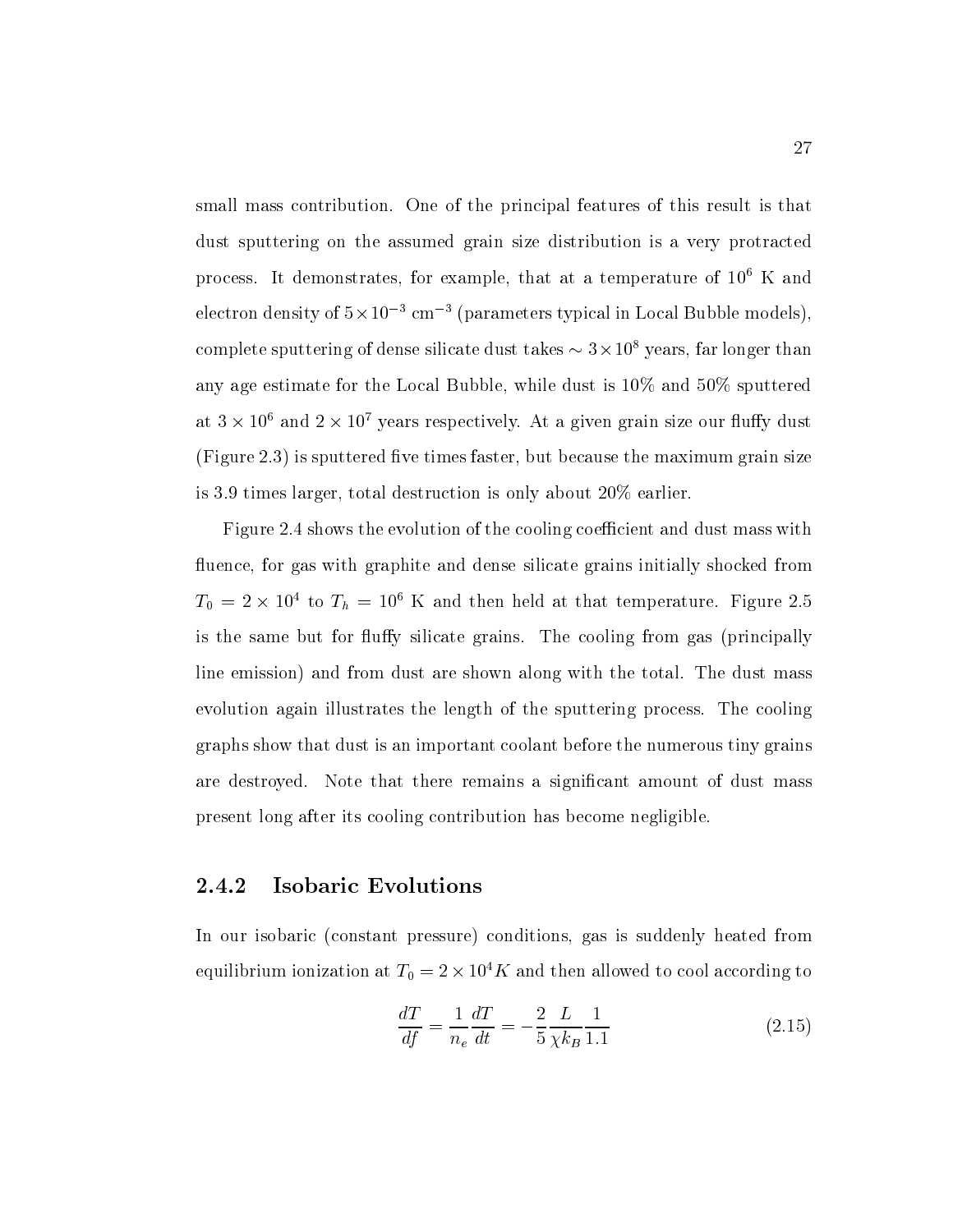where  $\tau$  is the volume emission of the variance corresponding to  $\Lambda$  is the pressure emission of  $\tau$  $n \quad \nu \quad \nu \quad \nu$  $\blacksquare$  boltzmann constant we will see the state as  $\blacksquare$  in He which for  $\blacksquare$  in He which for  $\blacksquare$ fully interesting  $\alpha$  , and  $\alpha$  and  $\alpha$  is the set of  $\alpha$ 

With these conditions, the cooling coefficient is initially large due to the presence of neutrals and low stage ions but decreases rapidly as they ionize to the finite states If The islamic important cooling in the important after the important after the important "ion flash," but as the temperature drops, ion cooling again becomes dominant. Dust sputtering returns mass to the gas phase, but unless the initial temperature was above a critical value, sputtering is incomplete.

 $\mathbf{f}_{\mathbf{A}}$ perature for  $T_h = 10 \, K$ , comparing runs with and without dust the latter starting with all material in the gas phase), for both silicate porosities.

Figure shows the value of the uence fcool at which the temperature drops to  $10^4 K$ , for isobaric runs, with and without dust. Also shown is the fluence at which the dense and fluffy dust grains are completely sputtered in isothermal evolutions

Figure 2.8 shows the dust mass fraction remaining in the gas when it finishes cooling, as a function of temperature  $T_h$ , for isobaric runs with both fluffy and dense grains

Figures 2.9 and 2.10 show evolution of the cooling coefficient with temperature for runs beginning at  $T_h = 10$  K and T0 K. Results are shown for isobaric evolutions without dust and with dust of each grain type

Figure 2.11 shows one spectral consequence of  $(dense)$  dust sputtering by comparing the strengths of two emission lines in the soft x-ray regime For gas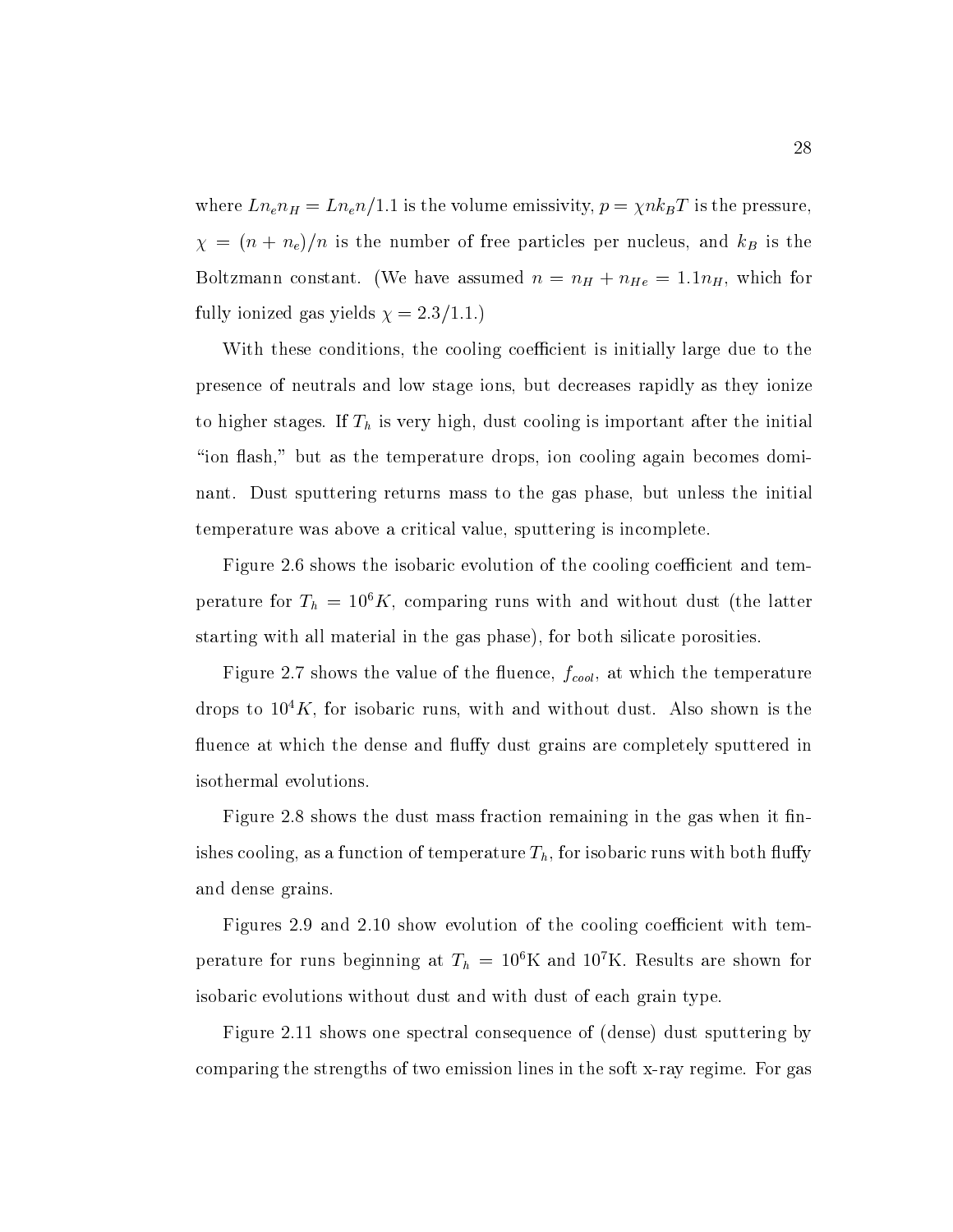with disputated dust,  $\iota$ . with depleted abundances, the  $\iota$  - vill 00.0 A line dominates the  $1/4$ -NeV x-ray emission spectrum. However, for  $f \gtrsim 10^6$  cm  $^{-1}$ yr,  $\mathcal{S}$  is a view of  $\mathcal{S}$  is stronger. Thus the degree of sputtering in hot gas can potentially be measured by observing the soft x-ray spectrum

#### 2.5 Fountain Column Densities

We calculate the calculations of Edgar Co. Calculation  $\mathcal{L}$  is anti-the calculations of fects of dust depleting the available ions in a cooling fountain with an initial temperature of  $10^6$ K. We present in Table 2.3 the column densities of some astrophysically important ions which can be observed in the ultraviolet: C IV, N V, O VI, Si IV, S IV, and S IV. Four different models were considered: isobaric, isochoric, and two "transition" models that begin isobaric and switch to isochoric at either  $T_{tr} = 2.2 \times 10^8$  K or  $T_{tr} = 4.7 \times 10^8$  K. These same cases were considered by Edgar  $&$  Chevalier. There are some differences between our dust free results in Table 2.3 and those of Edgar  $\&$  Chevalier, mostly due to different choices of solar abundances. When using the same abundances. we get good agreement

For an initial temperature of  $10^6$ K, dust destruction is incomplete in the fountain, lowering the column densities of carbon and silicon ions. Because the cooling of the gas is slightly slower with these depletions the column densities of less depleted elements' ions are slightly enhanced.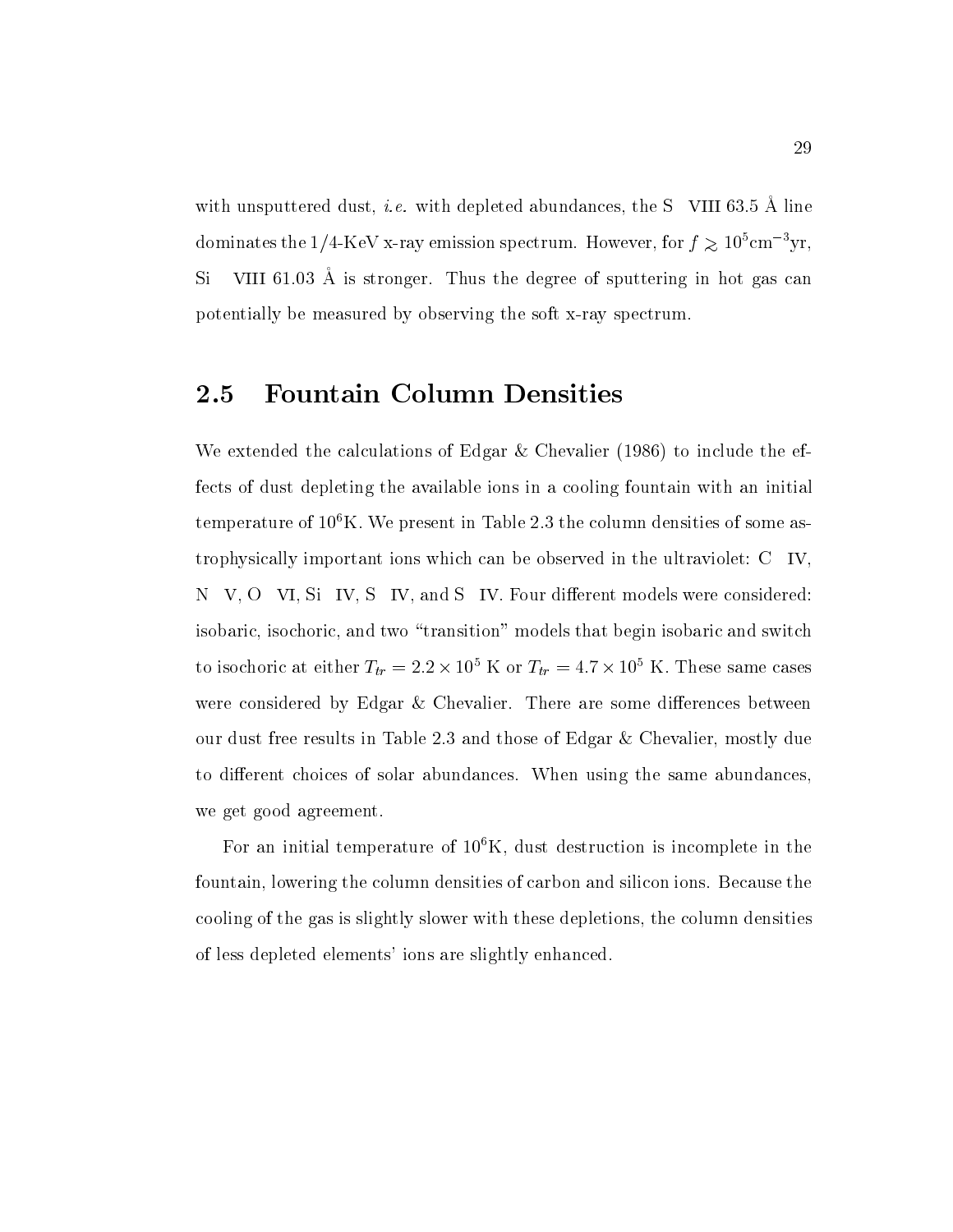#### 2.6 Discussion

From the results presented in Figures - a number of general conclusions can be drawn. From Figures 2.2 and  $2.3$ , one finds that the timescale for complete sputtering of dust is long compared to other timescales of interest, even for fluffy dust. Between  $T = 0.3$  and  $40 \times 10^6$ K, at a typical interstellar pressure of  $p/\kappa = 10^{\circ}$  cm  $\pm \kappa$ , the complete sputtering timescale is approximately constant at  $2.5 \times 10^8$  yr (within a factor of 2). It is even longer for lower or higher temperatures. As we pointed out previously, this is much longer than most estimates of the age of the Local Bubble. In the diffuse hot portions of the Cygnus Loop, the pressure is a factor of 100 higher. The corresponding sputtering time is only  $3 \times 10^6$  yr, but even that is about a factor of 200 longer than the age of the remnant. Infrared emission from hot dust behind the adiabatic x-ray emitting shocks has been found and shown to be consistent with the dust survival predicted by models similar to ours Arendt et al- 

Such numbers must be considered cautiously, however. From Figures 2.2. 2.3, 2.4, and 2.5 it is clear that essentially all of the dust mass has been returned to the gas long before the largest grains are completely gone For <sup>a</sup> heavily depleted element such as iron, even a few percent of mass return has a very large effect on the gas phase abundance and spectrum. In the Local Bubble (age 10° to perhaps 10° yr), a non-negligible amount of sputtering may have occurred

From Figures 2.7 and 2.8, we not that at  $T \gtrsim 4 \times 10 \text{ K}$ , complete dust sputtering occurs prior to substantial radiative cooling of the gas. We conclude that for those temperatures at which pristine dust would dominate the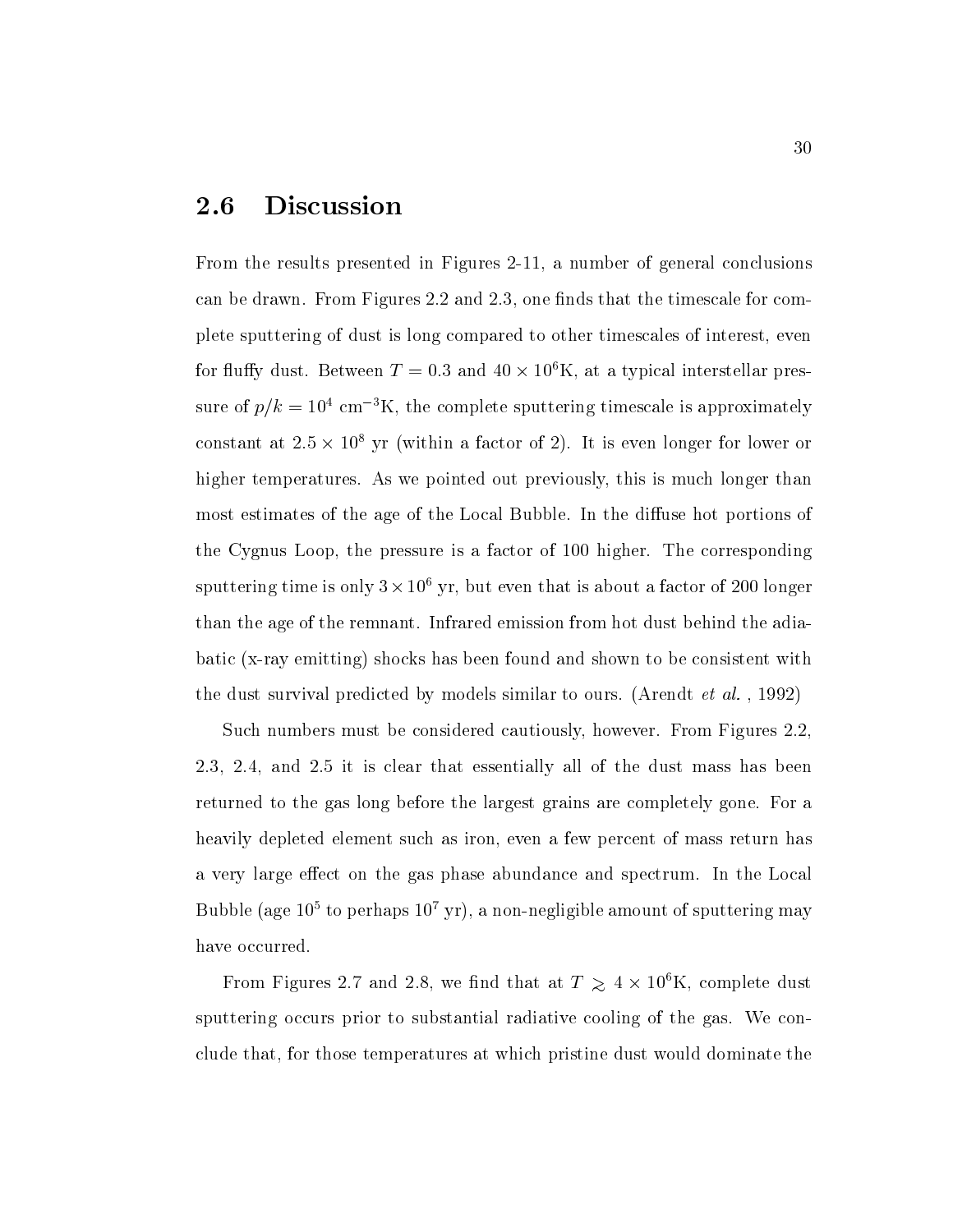total cooling rate it cannot survive long enough for its radiation to alter the thermal history very much. Conversely, for temperatures between  $10^4$ K and  $\beta$   $\times$  10  $\Lambda$ , both thermal dust sputtering and dust cooling are small. So if thermal sputtering is the only important destruction mechanism, gas in this temperature range will evolve with fixed (but depleted) elemental abundances. and be dominated by gaseous processes

Again, these conclusions must be considered with caveats. Quite often, very high temperature gas cools at <sup>a</sup> much higher rate than that determined by its radiative emissivity through adiabatic expansion for example in the Sedov blast wave), or via thermal conduction to cooler material, or both. As a consequence, such gas will often not complete its sputtering before reaching lower temperatures at which the grains can survive (see also Dwek, 1981). During this evolution, the grains can provide a large fraction of the emission, though they do not radiate a significant fraction of the total energy available. Similarly, gas below  $3 \times 10^8$ K has often been much hotter in the past and can have had a significant amount of dust sputtering. Clearly, the history of a gas parcel must be considered carefully when an estimate is made of its dust content or gaseous abundances (Dwek, 1981).

Many aspects of the cooling behavior of shock heated material are evident in Figures 2.4 through 2.0. At IU K with hully (dense) dust, the initial dust cooling coefficient is somewhat higher (lower) than the equilibrium gas cooling coefficient; however, at early times, cooling is dominated by the gas in a brief "ion flash." The latter is due to the initial presence of low stages of ionization radiating profusely in the hot gas As the ionization level scrambles upward towards equilibrium, the flash dies out, in this case after a fluence of about 1000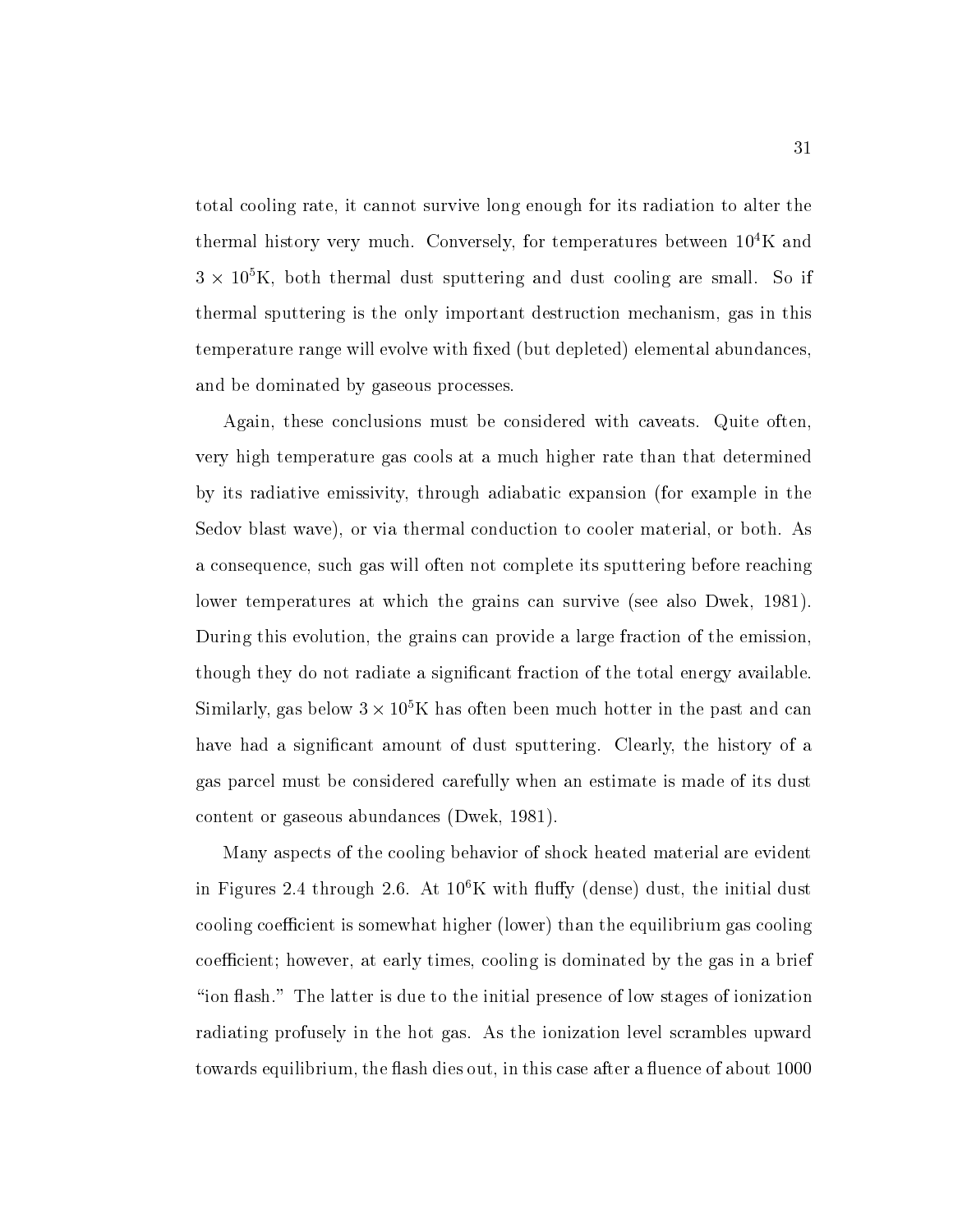$cm^{-3}$ yr. For a time thereafter, dust is an important coolant. It decreases due to sputtering at intences  $\gtrsim$  5  $\times$  10 $\degree$  cm  $\degree$ yr. The evolutions of isothermal and isobaric cases are nearly identical for fluence less than about  $3 \times 10^4$  cm<sup>-3</sup>yr, as the total temperature change is quite small Finally the isobaric case begins to cool significantly, showing a sharp peak in the cooling coefficient as it passes through temperatures at which the cooling function is large (see Figures  $2.6$ , 2.9, and  $2.10$ ). The isothermal case has a gradually increasing gaseous cooling coefficient as continued sputtering completes the mass return. Its final plateau is the equilibrium cooling coefficient at  $10^6$ K for undepleted abundances.

The temperature of  $10^6$ K is in the most complex regime, where cooling and dust sputtering have similar timescales, and (coincidentally) grain and gas cooling coefficients are similar in magnitude. During its history the gas experiences radically different cooling coefficients. The gas and grain cooling  $\alpha$  similar that in Figure , that in Figure , the total cooling rate cooling rate curves for  $\alpha$ the two dust types straddle the curve for the dust free evolution

Despite this, some simplifying approximations to the cooling coefficient are possible, as the nearly straight lines of the cooling fluences in Figure 2.7 suggest. Supposing for the moment that the cooling coefficient at each temperature were a well-dened function  $\mathcal{U}$  the cooling uence for isobaric function  $\mathcal{U}$ evolution would be

$$
f_{cool}(T_h) = \frac{5}{2} \chi k_B \int_{T_0}^{T_h} \frac{dT}{L(T)} \tag{2.16}
$$

while for isochoric evolution the  $5/2$  is replaced by  $3/2$ . Apart from very minor wiggles (due to real features in the cooling curve), the cooling fluences in Figure 2.7 are well nt by a  $T^{\gamma-}$  proportionality. Such a relationship has long been used to approximate the cooling; it is originally due to Kahn (1975.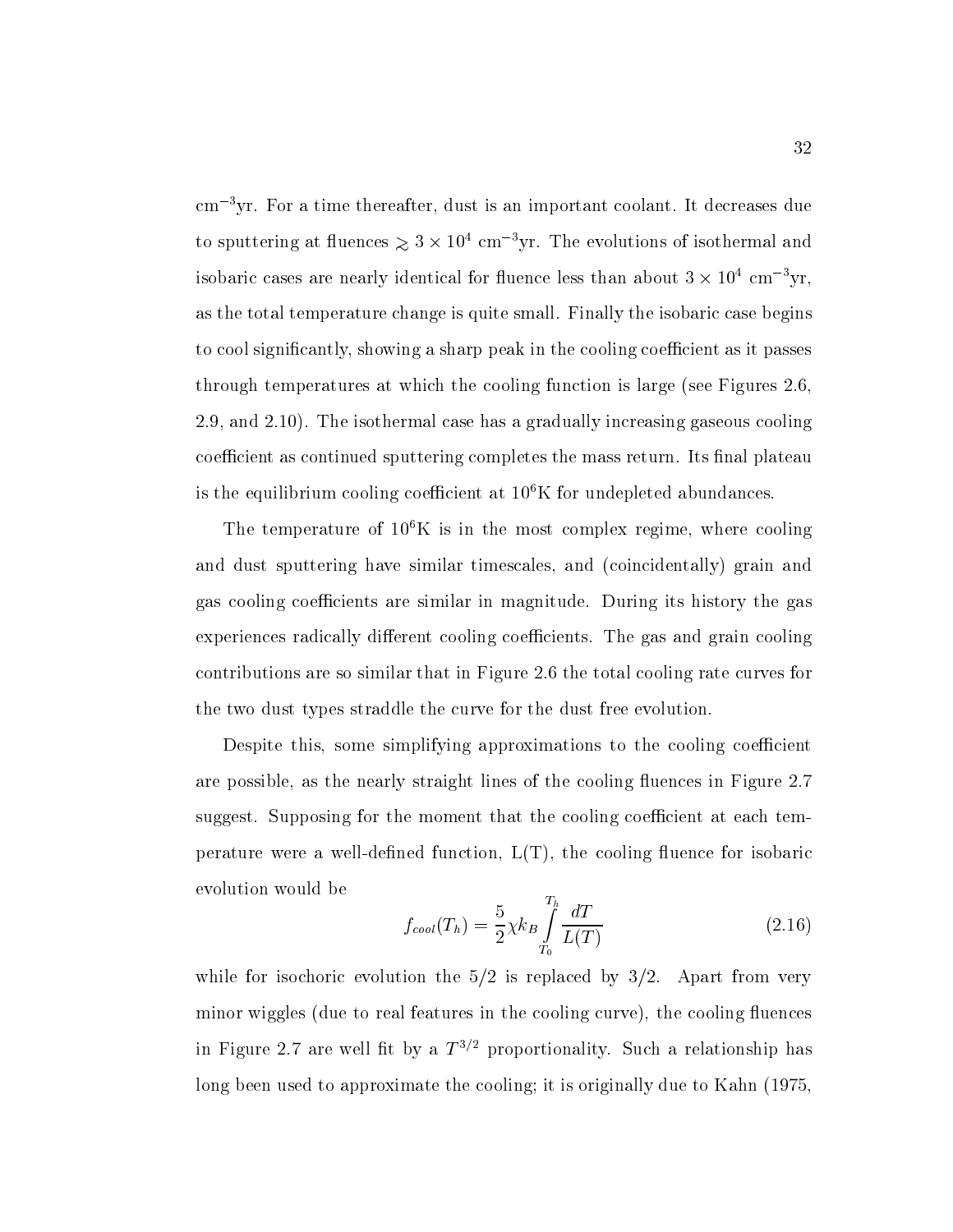1970), and the corresponding cooling coefficient,  $L(T) \approx \alpha T^{-\gamma - \gamma}$  is called the Kahn approximation. The effective value of  $\alpha$  generally used is  $1.3 \times 10^{-19}$ cgs (e.g. Cui and Cox, 1992, and references therein), but  $1.0 \times 10^{-19}$  cgs is a better fit to the cooling fluences in Figure 2.7 and the cooling function itself  $\Gamma$  igures 2.9 and 2.10) for  $I > 4 \times 10^{8}$  K.

The Kahn approximation has the useful feature that the cooling timescale from initial conditions  $T_h$ ,  $n_h$ 

$$
t_{Kahn}(T_h, n_h) = \frac{\chi k_B}{\alpha n_h} T_h^{3/2} = 0.9 \times 10^5 \text{ yr} \left[ \frac{T_h}{10^6 \text{K}} \right]^{3/2} \left[ \frac{\text{cm}^{-3}}{n_h} \right] \tag{2.17}
$$

is independent of the subsequent thermal and pressure history of the gas The fact that this relationship is apparently reliable over the entire range of  $T<sub>h</sub>$  $\lim_{\varepsilon\to 0}$  in the independent of the initial dust content of the gas will be extremely useful for approximate modeling

Figures and show the time-dependent cooling coecient versus the time-dependent temperature for cases with and without dust and for  $I_h$   $\equiv$  10 and 10 K. Several features are noteworthy. Both the relative sizes of the ion flash and the duration of the dust destruction epoch are very short at  $I_h = I_0$ . At but in the  $I_h = I_0$  N case the dust is never fully destroyed. At lower temperatures, the dust contribution to cooling is negligible, so with dust the  $I_h = 10^\circ$  K cooling curve is lower than the other cases, due to its depleted abundances

If the eight curves of Figures  $2.9$  and  $2.10$  are superimposed (rather than 2 sets of four as shown), one finds that the post flash evolutions are nearly identical. There is little dependence on initial dust content of the gas (solid versus dotted), or on initial temperature. The latter effect was previously noted by Edgar and Chevalier The dierences between the various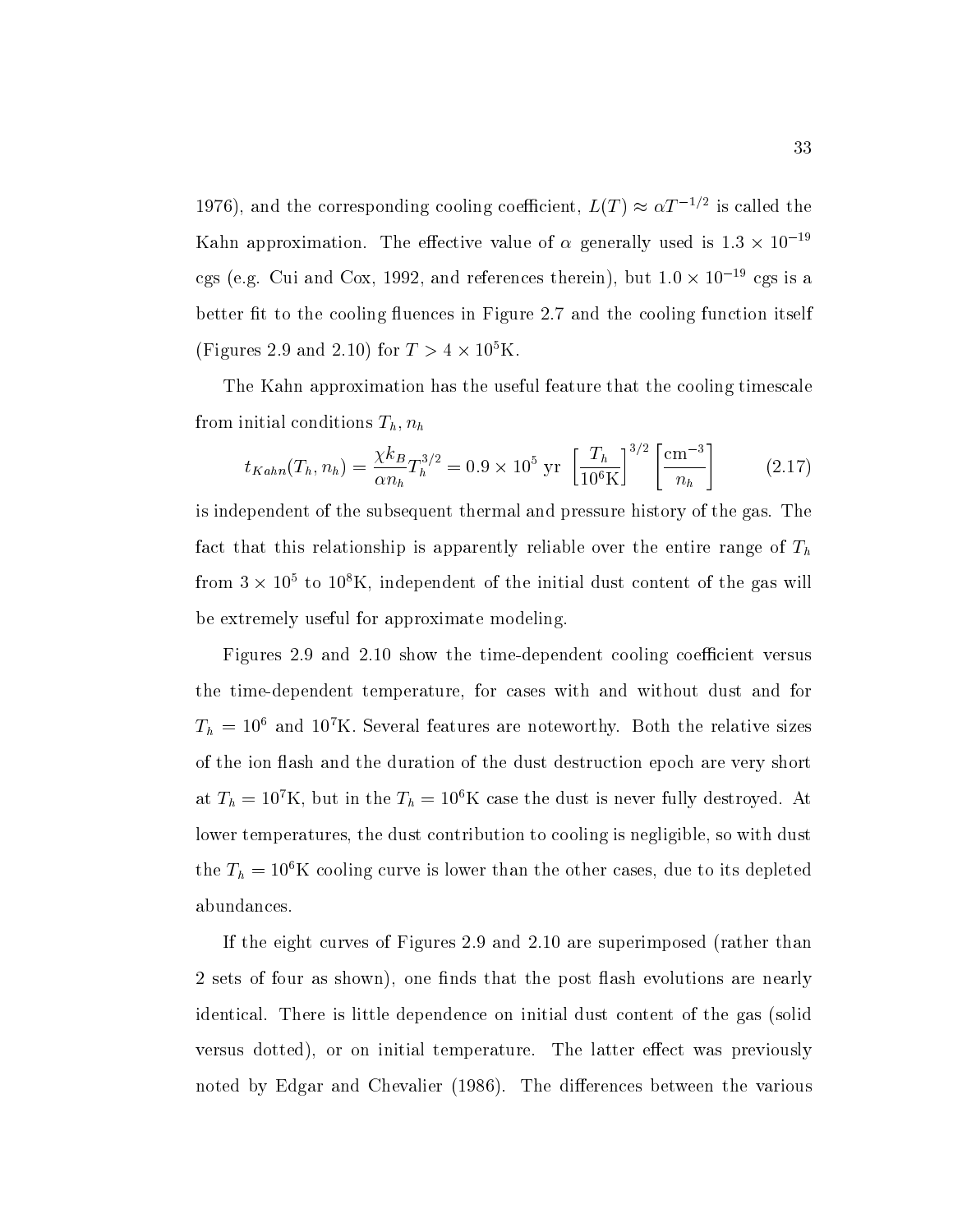curves below  $10^6$  K is due almost solely to the different gas phase abundances. In the nuity grains,  $T_h = 10^\circ$  K case, hearly all the dust is returned to the gas phase well before the temperature reaches  $10^6$ K. However, in the dense grains,  $T_h = 10^\circ$ K run, there is a pronounced dip in the cooling curve, due to the dust which is no longer cooling effectively by itself but is still locking up important coolants

Finally, Figure 2.11 shows an example of the sensitivity of the spectrum of hot gas to the eects of non-equilibrium ionization and dust content The model starts with gas and dust at  $T = 2 \times 10^4 K$  and then jumps to  $T = 10^6 K$ , after which the system is isothermal. At Tu-K, both the 01.0A line of Si  $\,$  VIII  $\,$ and the  $0.011$  nms of  $\rho$  – viii are important emitters. The figure shows how the strengths of these two lines vary with fluence, while the temperature is held constant. Initially, the gas is singly ionized, but after a fluence of about obou cm – yr, the relevant ion populations approach equilibrium. In our model, none of the sulfur is in the dust, but at first  $97\%$  of the silicon is. The rise and then small decrease in the sulfur line strength is due to the scrambling of the gas through the S VIII ionization state, until it reaches equilibrium. During the subsequent period (intence  $\gtrsim$  5  $\times$  10 cm  $\lceil yr \rceil$ ), the silicon line strength increases dramatically, as silicon returns to the gas phase.

The above results offer a method of approximate dating of hot gas with good x-ray spectral information though it must generally be applied within the context of a specic model The age of hot gas i-e- the time since heating can be inferred from the dust sensitive spectral features given separate information on the density and temperature structures and a scenario for the past history In addition, because of the uncertainties of dust properties, this sputtering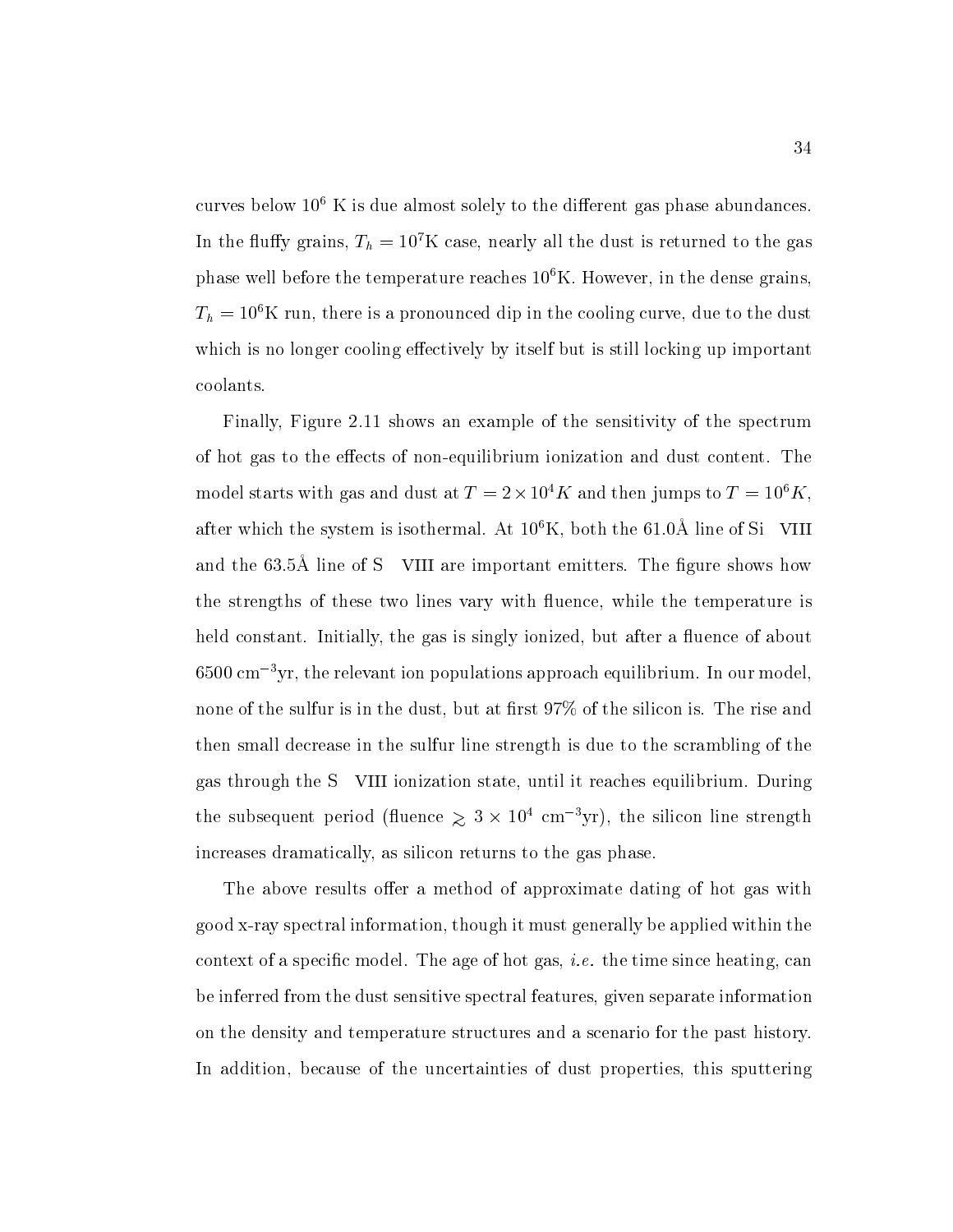date will not be absolutely calibrated. Still, it will be an extremely useful tool in helping to select among models for the approximately useful subset

We have suggested that inclusion of dust evolution and cooling in hydrocodes has both a small effect on the thermal evolution and large effects on observables. We can give a better idea of the importance to the thermal evolution. In our isobaric evolutions with  $I_h$   $\gtrsim$  10 K, the total energy radiated by dust during the entire cooling evolution was approximately  $100 \text{ eV}$  $(T_h / 10^8 \text{A})^{1/2}$  per hydrogen atom, out of a total enthalpy of 500 eV  $(T_h / 10^8 \text{A})$ .

The fraction of energy radiated by dust peaks in the vicinity of  $10^6$ K, at about  $20\%$ , droppping sharply at lower temperatures. Thus these losses are never as significant as the uncertainties in the gas cooling coefficient itself. Nevertheless, some caution is required in their interpretation. For example, in a Sedov SNR evolution, the energy is effectively reused to heat more and more gas to ever lower temperatures. It is easily possible that as much as  $30\%$ of the total explosion energy is radiated by dust prior to the shell formation epoch (see Dwek,  $1981$ ).

The authors acknowledge useful discussions with John Mathis and Eli Dwek This work was supported by NASA grants NAGW- and NAG and one of the authors (RKS) is supported on NSF and WARF Fellowships. LGK acknowledges support from an Undergraduate Hilldale Fellowship from the University of Wisconsin-Madison.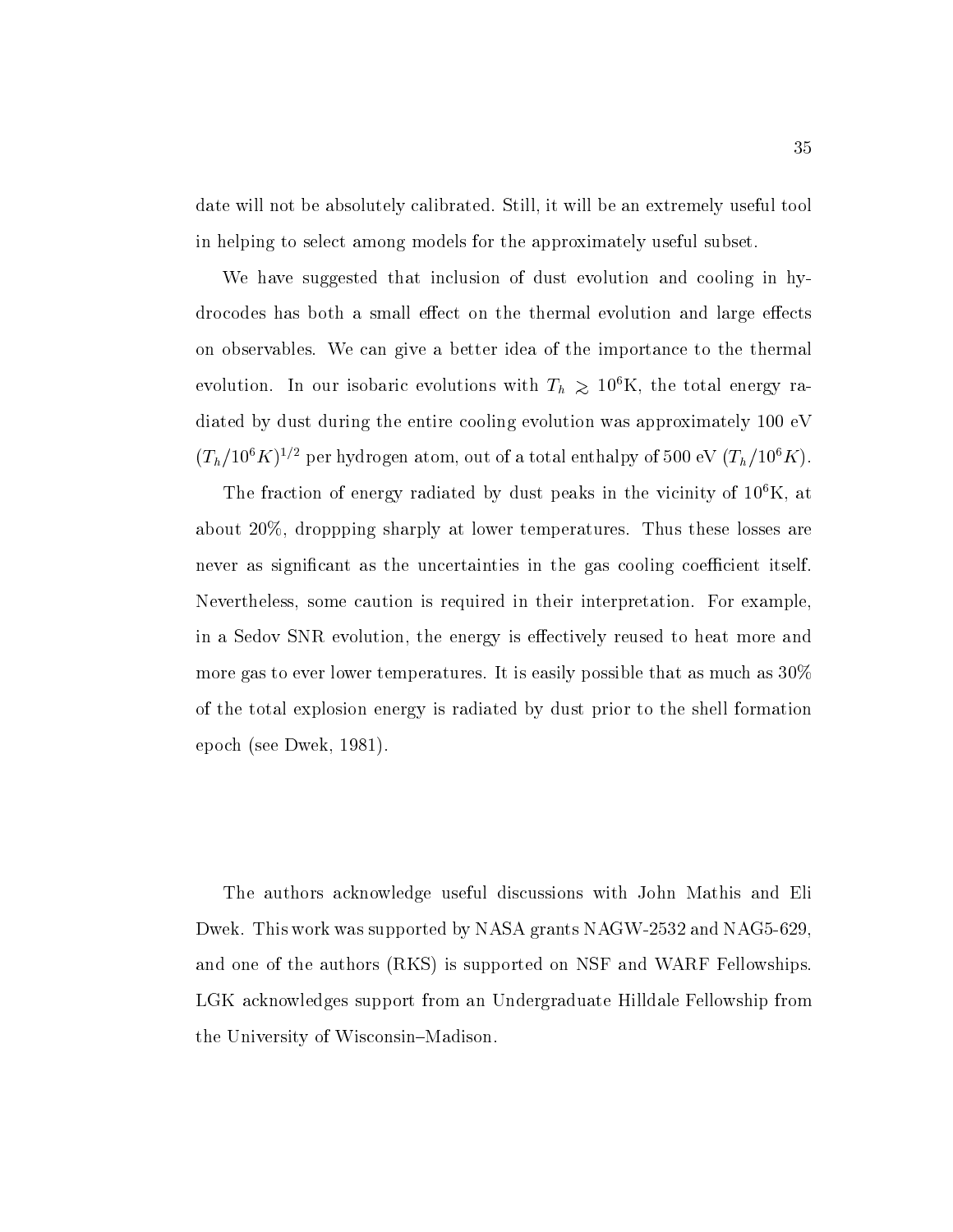

Figure 2.1: Collisional Equilibrium Gas and Initial (Dense) Dust Cooling coefficients vs Temperature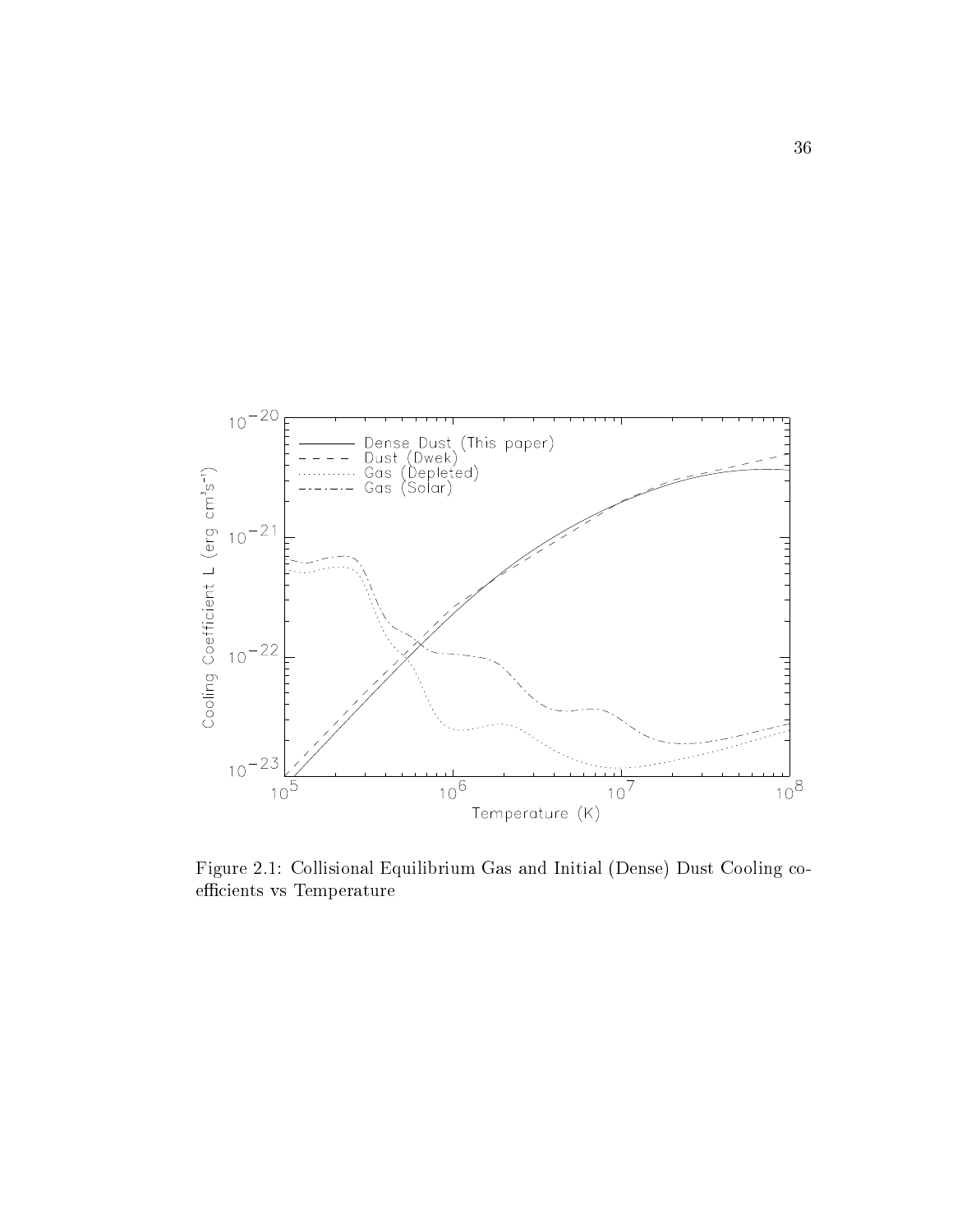

Figure 2.2: Dense silicate dust mass fraction remaining versus fluence in an isothermal evolution versus temperature, dotted line indicates completion of dust sputtering.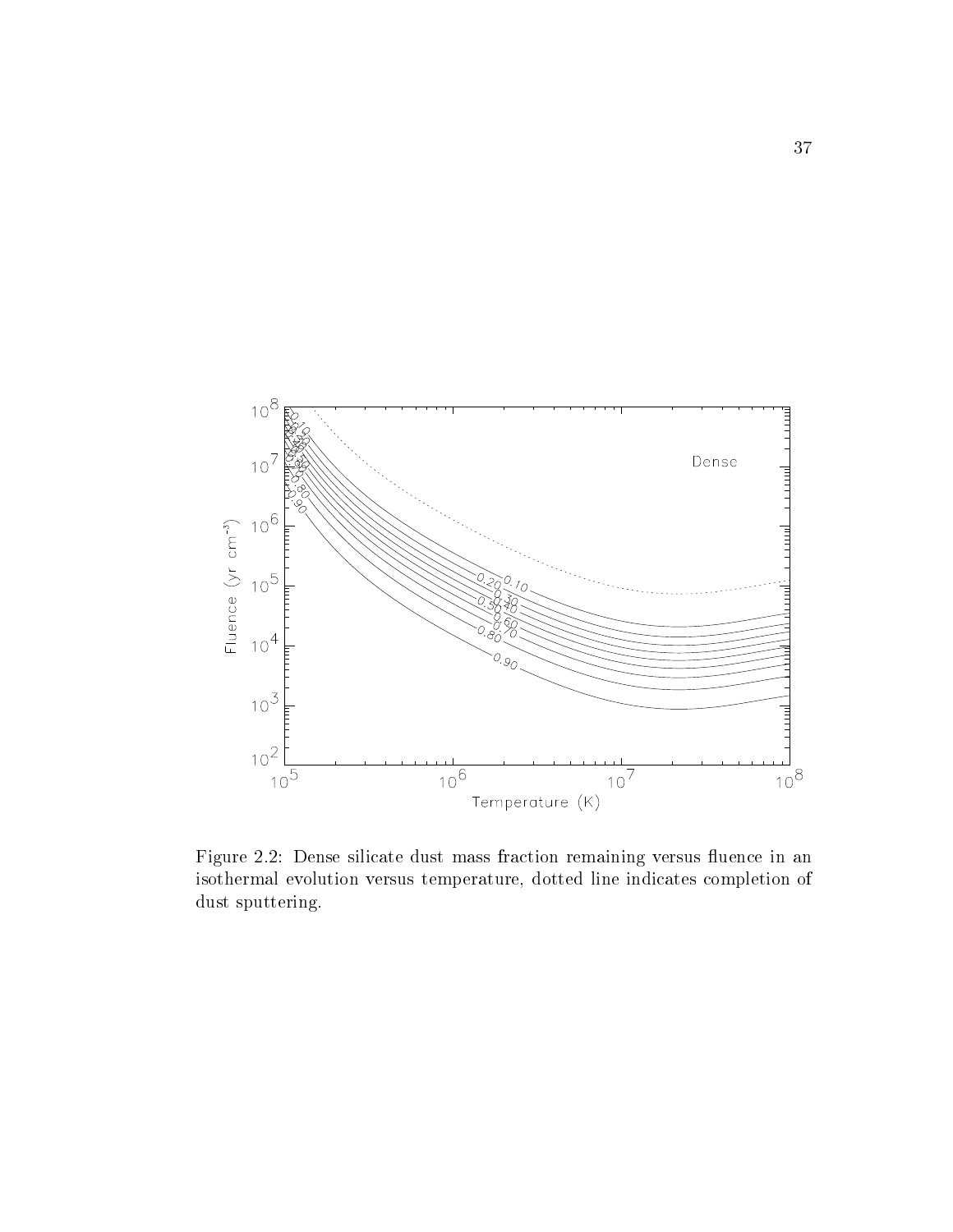

Figure 2.3: Same as Figure 2 for fluffy dust.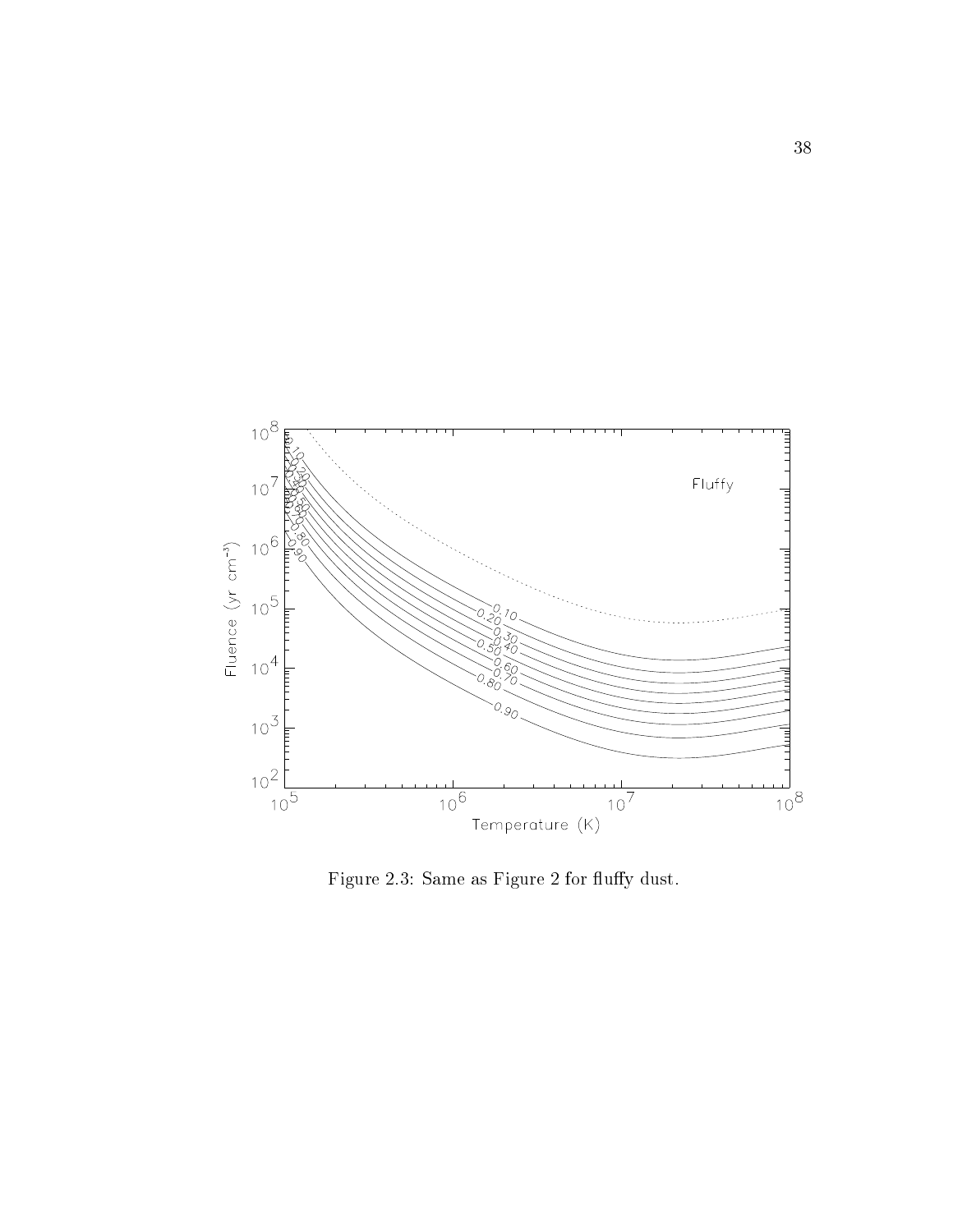

Figure 2.4: Evolution of cooling coefficient (a) and dust mass (b) for isothermal model at  $10^6$ K with dense dust. Initial condition was ionization equilibrium at  $2\times 10^4 {\rm K}.$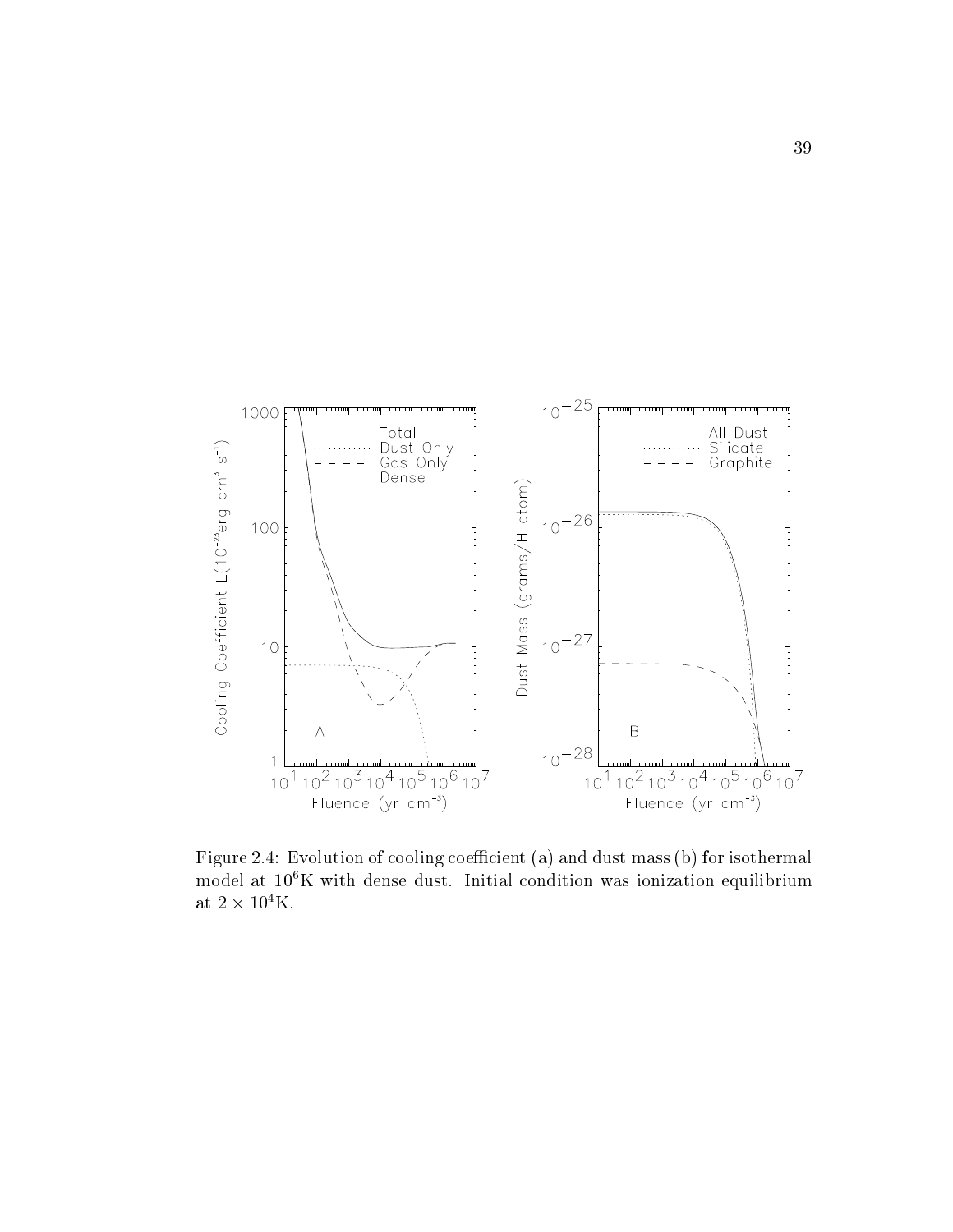

Figure 2.5: Same as Figure 4 for fluffy dust.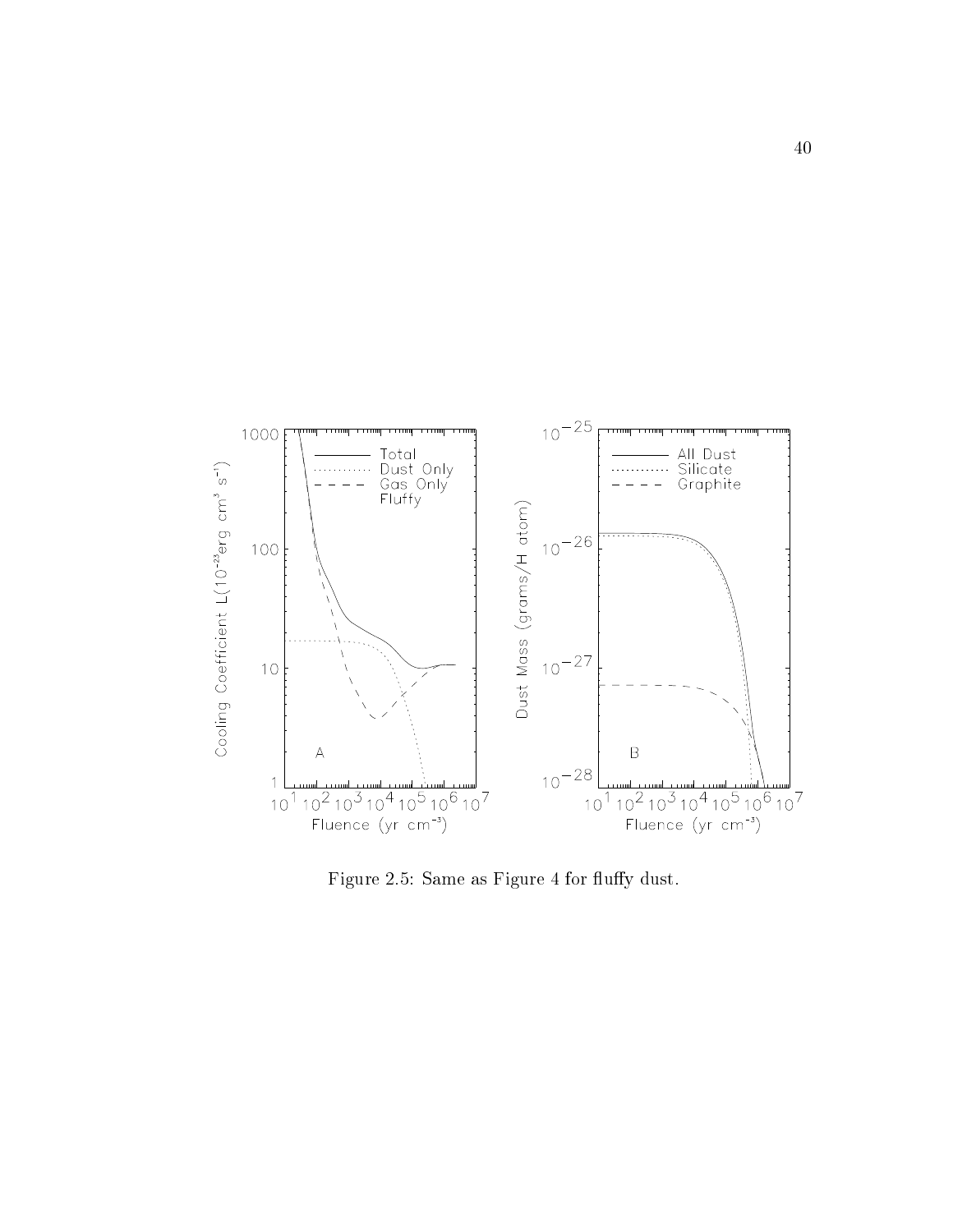

Figure Evolution of cooling coecient a and temperature b for isobaric models. Initial condition was ionization equilibrium at  $2 \times 10^4$ K and kinetic temperature of  $10^6$ K.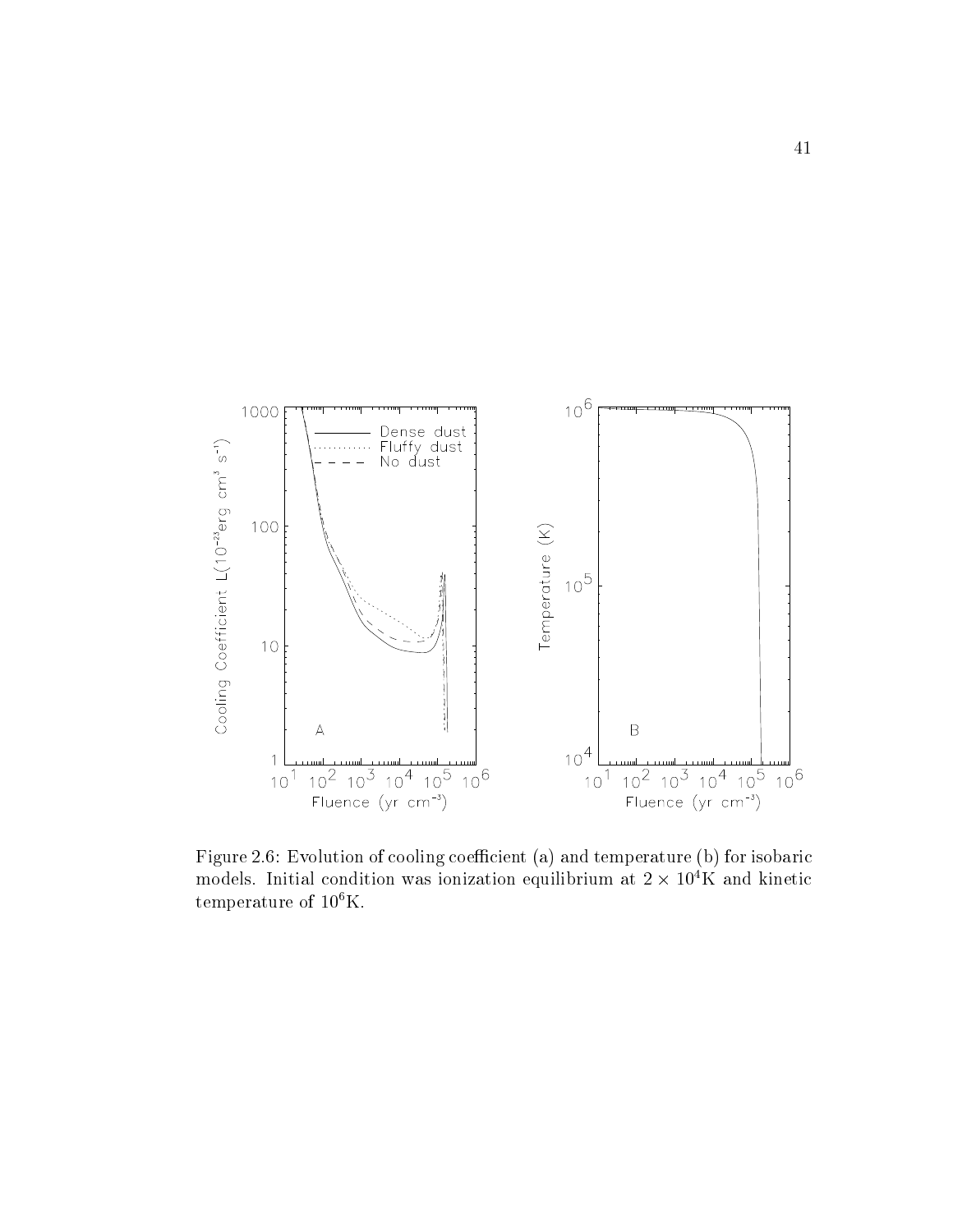

Figure 2.7: Fluence required in isobaric evolution to cool to  $10^4$ K, as a function of initial temperature. Also shown are the fluences at which dust would be fully destroyed in an isothermal evolution.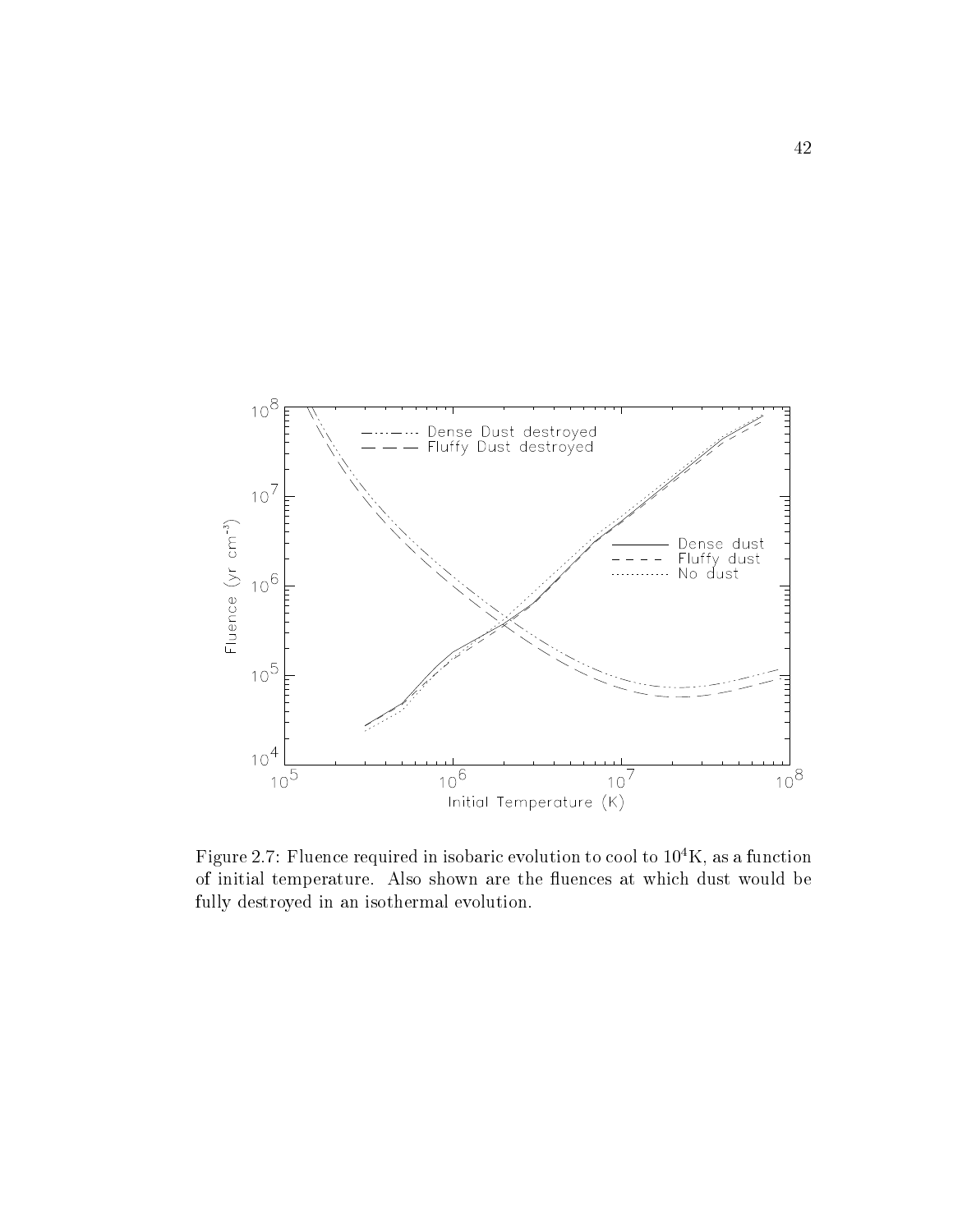

Figure 2.8: Dust mass fraction remaining after cooling to  $10^4$ K as a function of initial temperature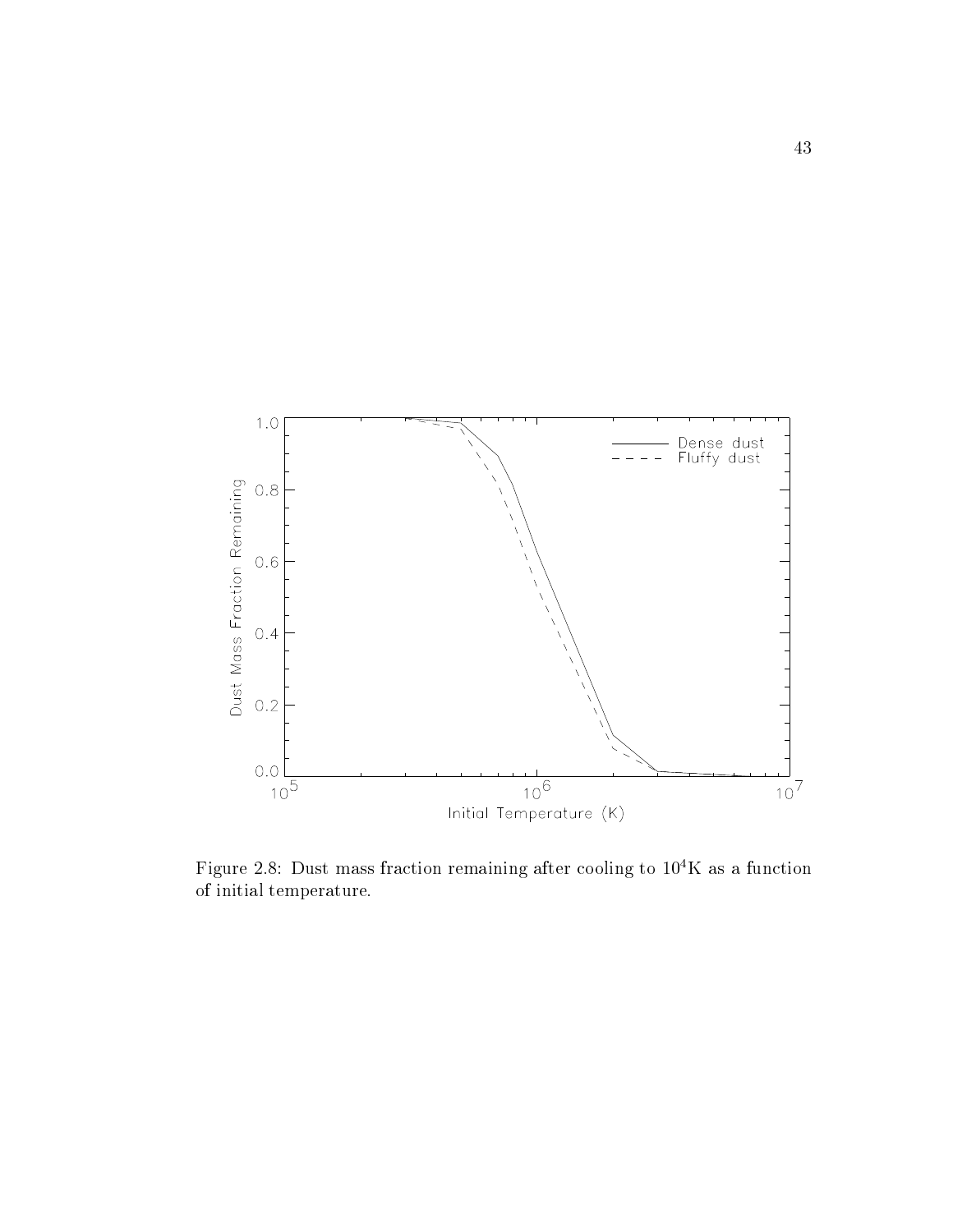

Figure 2.9: Cooling coefficient evolutions for isobaric cooling starting from kinetic temperatures of Tu-K and Tu-K and ionization equilibrium at Z  $\times$  Tu-K. Huge ion flash and dust cooling epoch can easily be distinguished. Dense dust is used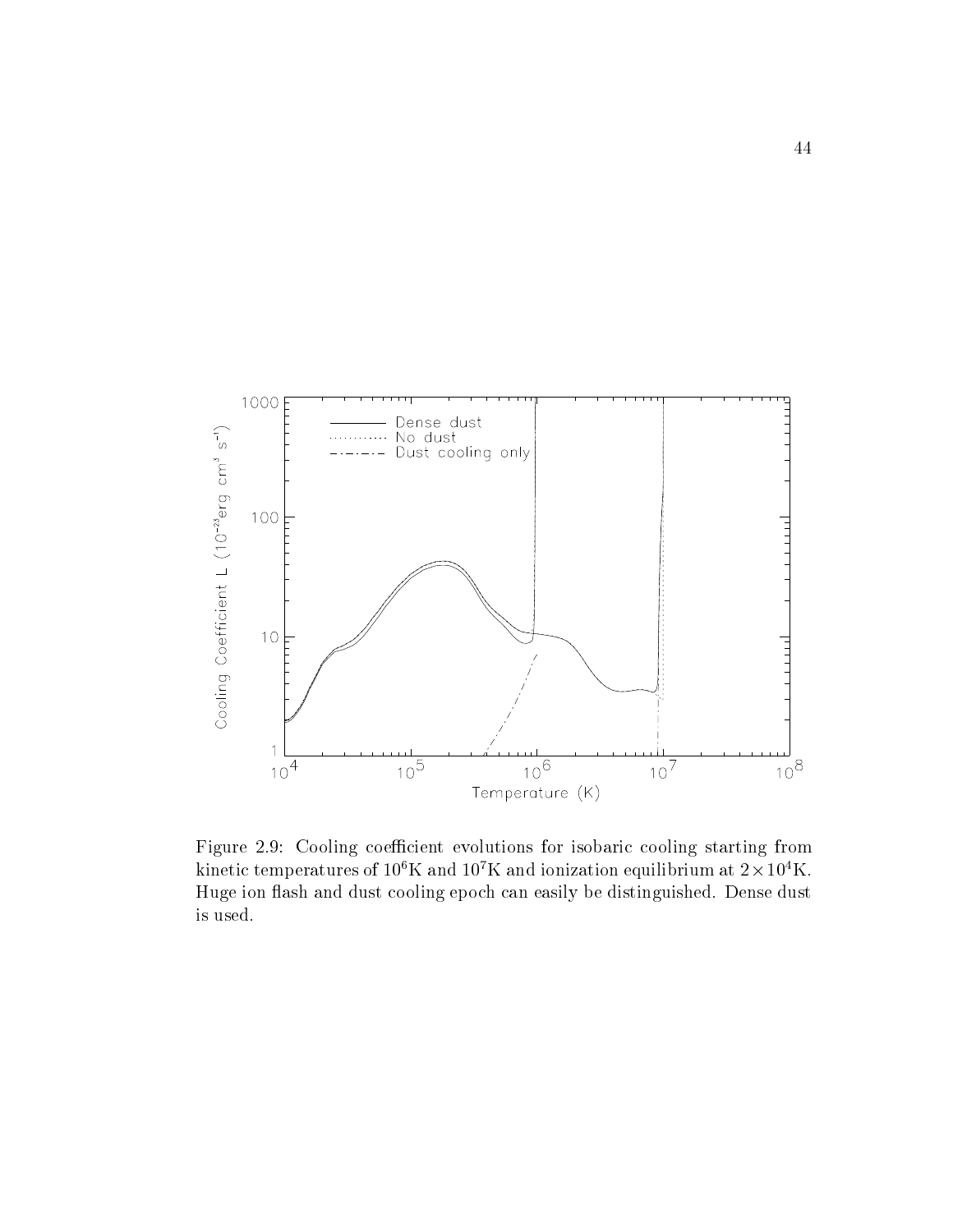

Figure 2.10: Same as Figure 9 but with fluffy dust.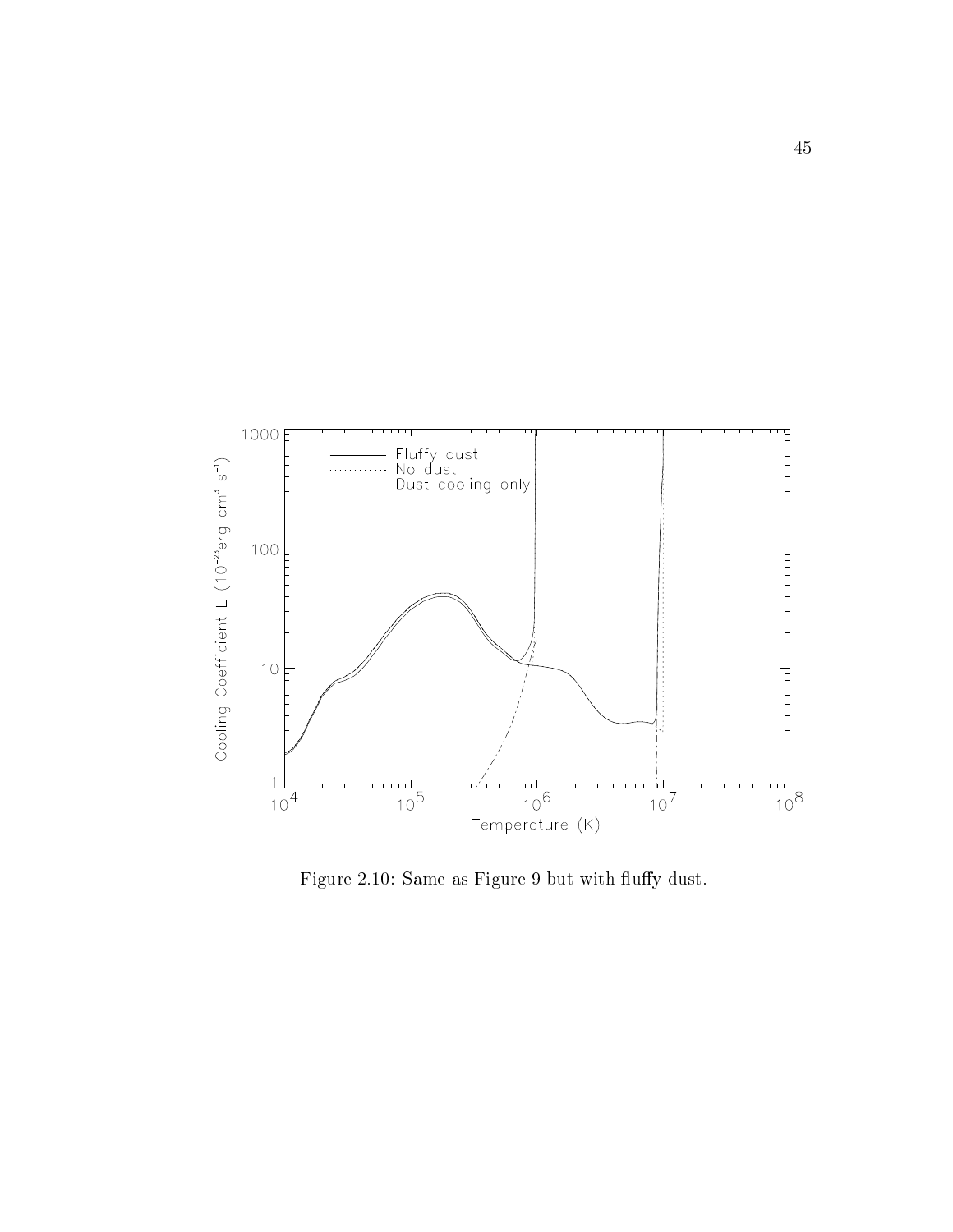

 $\Gamma$  igure 2.11. Decementing cooling of Si Vi VIII (A011) and S  $\Gamma$  VIII (A00.011) to fluence at  $10^6$ K starting from ionization equilibrium at  $2 \times 10^4$ K, with dense dust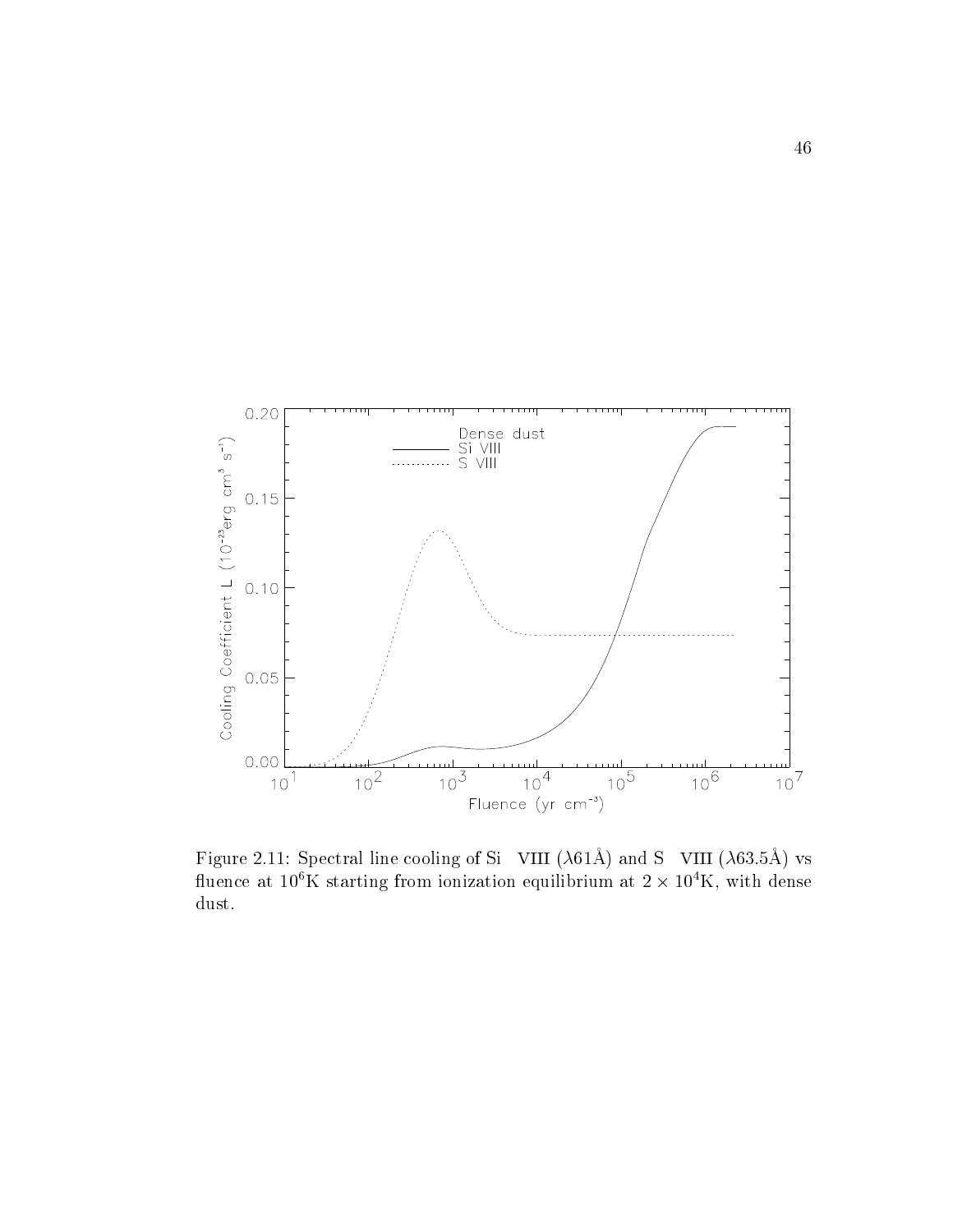|              | $Logarithmic^a$ |          |        | Parts per million H |          |                |
|--------------|-----------------|----------|--------|---------------------|----------|----------------|
| Element      | $\rm Gas$       | Silicate | Carbon | Gas                 | Silicate | Carbon         |
| Carbon       | 8.40            | 7.86     | 7.56   | 254                 | 72       | 36             |
| Nitrogen     | 8.05            |          |        | 112                 | $\theta$ | $\overline{0}$ |
| Oxygen       | 8.83            | 8.26     |        | 673                 | 180      | $\overline{0}$ |
| Neon         | 8.09            |          |        | 123                 | $\theta$ | $\theta$       |
| Magnesium    | 6.11            | 7.57     |        | 1.3                 | 37.1     | 0              |
| Silicon      | 6.04            | 7.54     |        | 1.1                 | 34.7     | $\overline{0}$ |
| Sulfur       | 7.27            |          |        | 18.5                | $\theta$ | $\overline{0}$ |
| Argon        | 6.56            |          |        | 3.6                 | $\theta$ | $\overline{0}$ |
| Calcium      | 2.60            | 6.34     |        | $4 \times 10^{-4}$  | 2.2      | $\theta$       |
| <i>I</i> ron | 5.60            | 7.50     |        | 0.4                 | 31.9     | $\overline{0}$ |
| Nickel       | 4.00            | 6.25     |        | $1 \times 10^{-2}$  | 1.8      | $\overline{0}$ |
| Aluminum     | 4.48            | 6.48     |        | $3 \times 10^{-3}$  | 3.0      | 0              |

Table 2.1: Depleted Gas and Dust Constituents

<sup>a</sup>(where H = 12.00)

Table 2.2: Dust Parameters

| Grain Type                             | A $(\mu m^{p-1} \text{ gr}/H)$ N $(\text{gr}/H)$ |                                             | $M_g$ (g/H)                                 |
|----------------------------------------|--------------------------------------------------|---------------------------------------------|---------------------------------------------|
| Dense Silicates $1.9 \times 10^{-15}$  |                                                  |                                             | $4.8 \times 10^{-12}$ $1.3 \times 10^{-26}$ |
| Fluffy Silicates $3.7 \times 10^{-15}$ |                                                  | $9.5 \times 10^{-12}$ $1.3 \times 10^{-26}$ |                                             |
| Graphite                               | $4.6 \times 10^{-17}$                            |                                             | $1.0 \times 10^{-11}$ $7.2 \times 10^{-28}$ |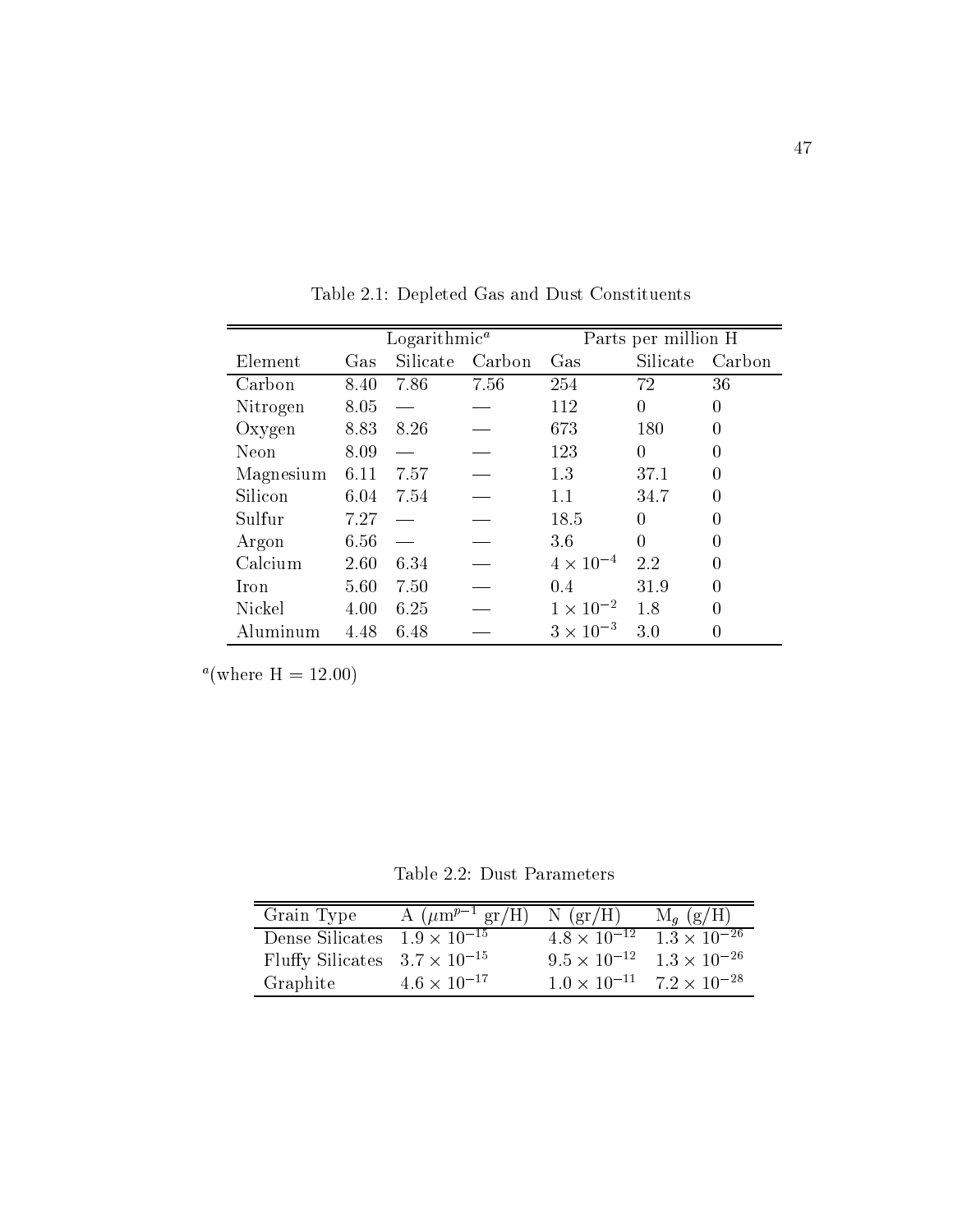Table 2.5: Fountain Column Densities (cm - )

| Dust   | Model         | C <sub>IV</sub> | N v     | OVI     | $\overline{Si}$ IV | S IV    | S vI    |
|--------|---------------|-----------------|---------|---------|--------------------|---------|---------|
| None   | Isochoric     | 9.3(13)         | 4.6(13) | 6.9(14) | 5.2(12)            | 1.2(13) | 6.2(12) |
| None   | $T_{tr}[4.7]$ | 3.5(13)         | 2.1(13) | 4.3(14) | 1.9(12)            | 4.8(12) | 3.3(12) |
| None   | $T_{tr}[2.2]$ | 1.9(13)         | 1.8(13) | 4.6(14) | 9.3(11)            | 2.3(12) | 3.2(12) |
| None   | Isobaric      | 1.2(13)         | 1.7(13) | 4.6(14) | 3.5(11)            | 1.4(12) | 3.1(12) |
| Dense  | Isochoric     | 7.5(13)         | 4.9(13) | 6.6(14) | 1.7(12)            | 1.3(13) | 6.7(12) |
| Dense  | $T_{tr}[4.7]$ | 3.0(13)         | 2.3(13) | 4.3(14) | 8.5(11)            | 5.2(12) | 3.7(12) |
| Dense  | $T_{tr}[2.2]$ | 1.7(13)         | 2.0(13) | 4.6(14) | 4.2(11)            | 2.5(12) | 3.6(12) |
| Dense  | Isobaric      | 1.1(13)         | 1.9(13) | 4.6(14) | 1.7(11)            | 1.6(12) | 3.6(12) |
| Fluffy | Isochoric     | 7.5(13)         | 4.7(13) | 6.2(14) | 2.1(12)            | 1.3(13) | 6.2(12) |
| Fluffy | $T_{tr}[4.7]$ | 2.9(13)         | 2.1(13) | 3.9(14) | 9.6(11)            | 5.2(12) | 3.4(12) |
| Fluffy | $T_{tr}[2.2]$ | 1.6(13)         | 1.8(13) | 4.2(14) | 4.8(11)            | 2.5(12) | 3.3(12) |
| Fluffy | Isobaric      | 1.0(13)         | 1.8(13) | 4.2(14) | 1.9(11)            | 1.6(12) | 3.2(12) |

<sup>b</sup>The numbers in ()'s are powers of ten.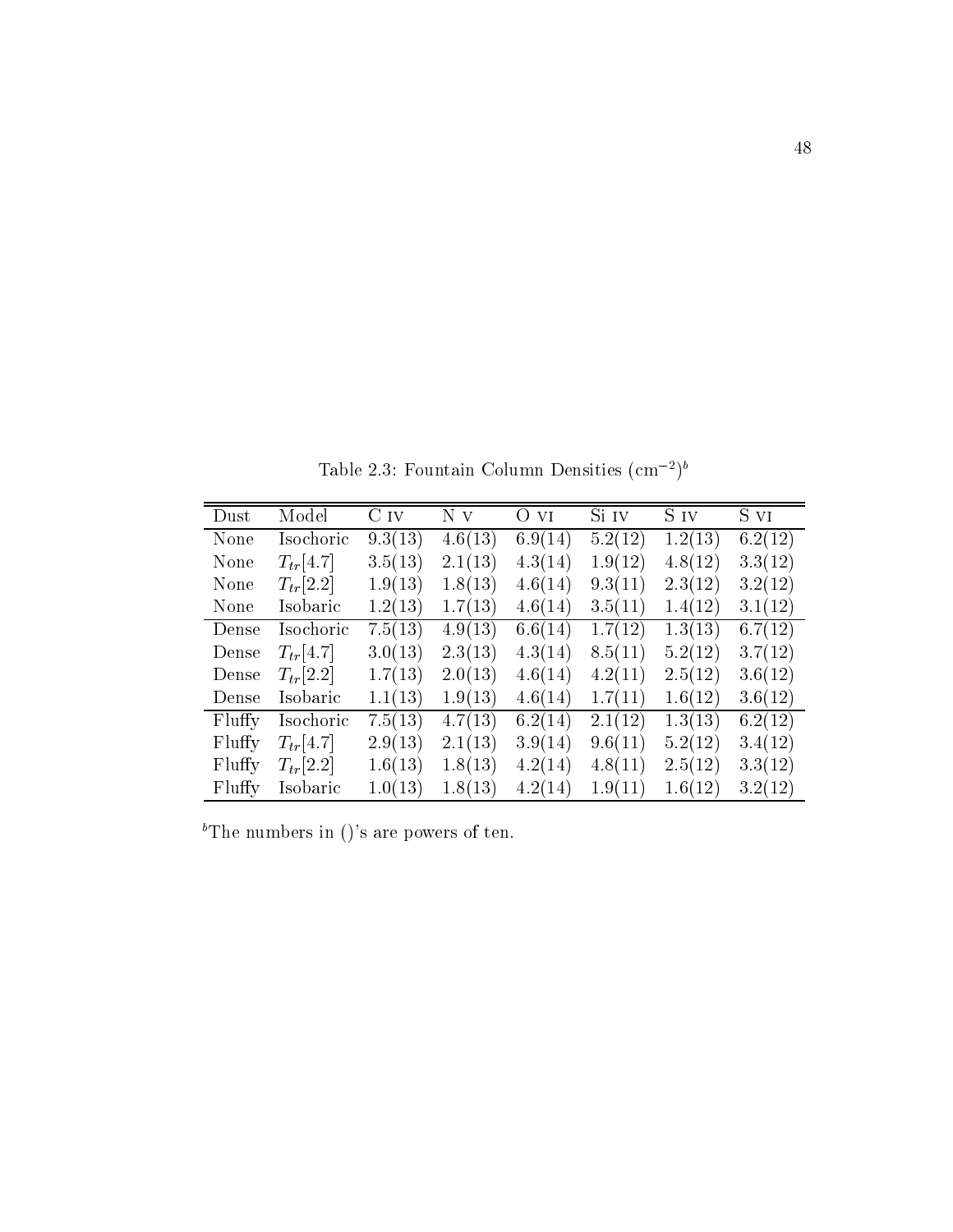## References

Anders, E. & Grevesse, N. 1989, Geochimica et Cosmochimica Acta, 53, 197

Arendt RG Dwek E Leisawitz Dwek E Leisawitz Dwek E Leisawitz Dwek E Leisawitz Dwek E Leisawitz Dwek E Le

Burke, J. R., & Silk, J. 1974, ApJ, 190, 1

Cui, W. & Cox, D.P. 1992, ApJ,  $401$ ,  $206$ 

Draine, B. T. & Salpeter, E. E. 1979, ApJ, 231, 438

Dwek E Apple E Apple E Apple E Apple E Apple E Apple E Apple E Apple E Apple E Apple E Apple E Apple E Apple E

Dwek, E. 1987, ApJ, 322, 812

Dwek, E. 1992, private communication

Dwek, E., Petre, R., Szymkowiak, A., & Rice, W. L. 1987, ApJ, 320, L27

Dwek, E.,  $&$  Smith, R. K. 1995, ApJ, in press

Edgar RJ Chevalier RA ApJ L

Kahn, F.D. 1975, Proc. 15th International Cosmic Ray Conference (Mu-

nich nicht in eine Statistike und Statistike und Statistike und Statistike und Statistike und Statistike und S

 AA

Itoh, H. 1989, PASJ, 41, 853

Mathis, J.S. 1992, private communication

Mathis, J.S. 1994, private communication

Mathis, J.S., Cohen, D., Finley, J.P., & Krautter J. 1994, ApJ, submitted

Mathis, J.S., Rumpl, W., & Nordsieck, K.H. 1977, ApJ, 217, 425

Mathis, J.S., & Whiffen, G. 1989, ApJ, 341, 808

McKee, C.F., Hollenbach, D.J., Seab, C.G, & Tielens, A.G.G.M. 1987,

and the contract of the contract of the contract of the contract of the contract of the contract of the contract of the contract of the contract of the contract of the contract of the contract of the contract of the contra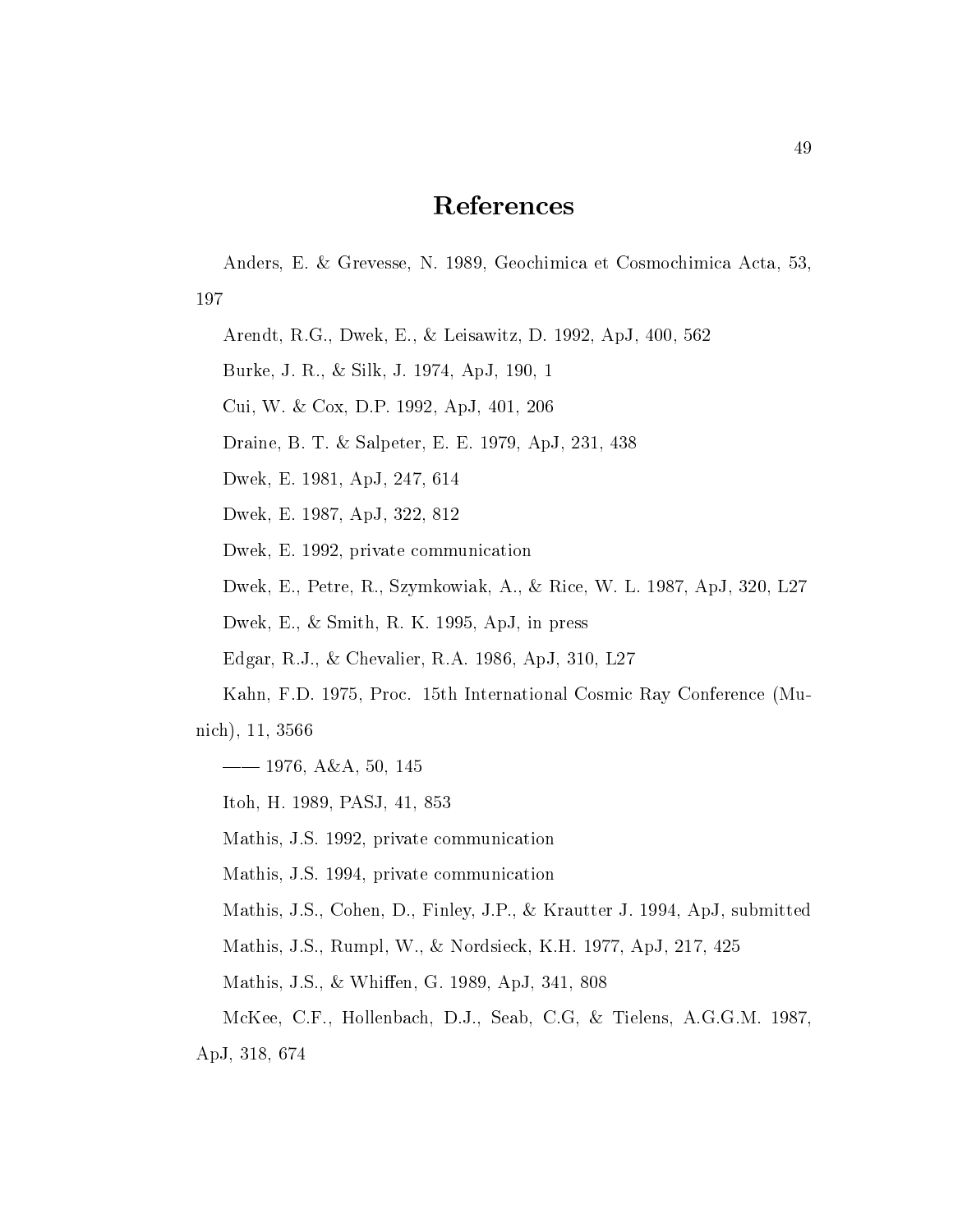Ostriker, J. & Silk, J. 1973, ApJ, 184, L113

Raymond, J. C., & Smith, B. W. 1977, ApJS, 35, 419

Raymond, J. C., & Smith, B. W. 1984, private communication

Raymond, J. C., & Smith, B. W. 1993, private communication

Seab, C.G. 1987, in "Interstellar Processes", Hollenbach, D. J. & Thron-

son, H. A. eds. (Dordrecht:Kluwer) p. 491

Smirnov, V.N., Vaisberg, O.L., & Anisimov, S. 1988, Astr. Ap., 187, 774 Spitzer, L. Jr., & Jenkins, E. B. 1975, ARA&A, 13, 133 Tielens, A.G.G.M., McKee C.F., Seab, C.G., & Hollenbach, D.J. 1994,

ApJ, 431, 321

Vancura, O., Raymond, J.C., Dwek, E., Blair, W.P., Long, K.S., & Foster, S. 1994, ApJ, 431, 188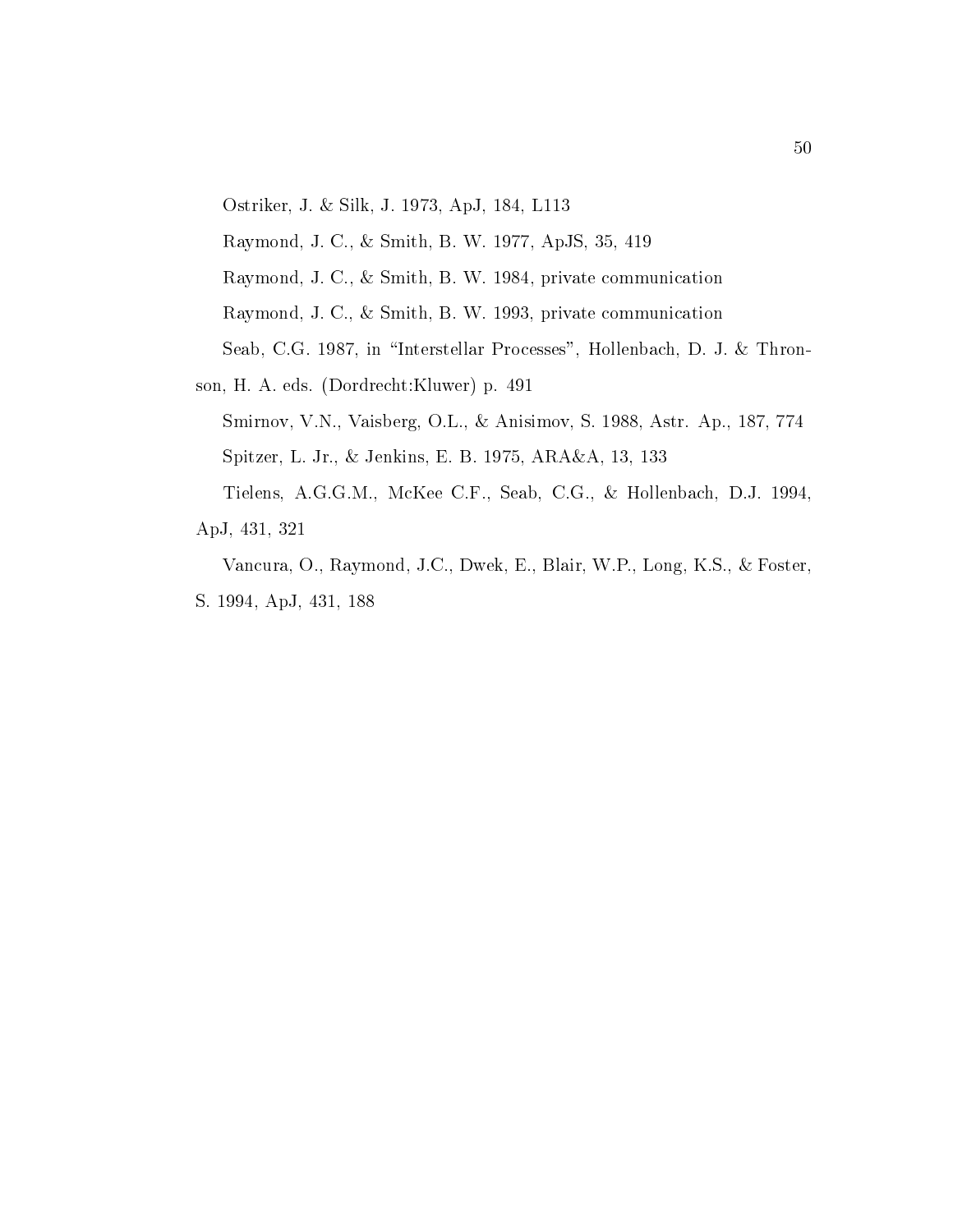# Chapter 3

# Modeling the Local Bubble

#### 3.1 Introduction

Observations of the local ISM show the presence of a pervasive hot gas emitting soft A-rays, which must be closer than the hearest  $N_H = 10$  cm  $\,$  . (Juda,  $\,$  From the survey observations McCammon et al- we can get the apparent temperature  $(\sim 10^{8}~{\rm K})$  and emission measure (0.005 cm  $^{-1}$  pc) rays are due to an thermal plasma in the top collision and thermal plasma in collision and the collision of the (calculated using the code from Raymond & Smith  $(1977,1993)$ ). Combining this with the EUV observations that suggest a local cavity of radius 80 pc (warwick *et al.*, 1995) leads to  $n_e$   $\sim$  0.000 cm  $\,$  . The total energy in the emitting region, given these values, is

$$
E_{thermal} = 1.5PV = 1.5\chi n kTV \sim 1.6 \times 10^{50} \text{ergs}
$$
 (3.1)

This amount of energy could come from an OB association, but there are none within 100 pc. The other obvious cause of the hot gas is a supernova explosion, or a series of explosions. If this is so, the relative quiescence of nearby interstellar material suggests that the last supernova was more that  $10^6$ years ago ( $\cos \&$  Reynolds, 1987). The single supernova case was considered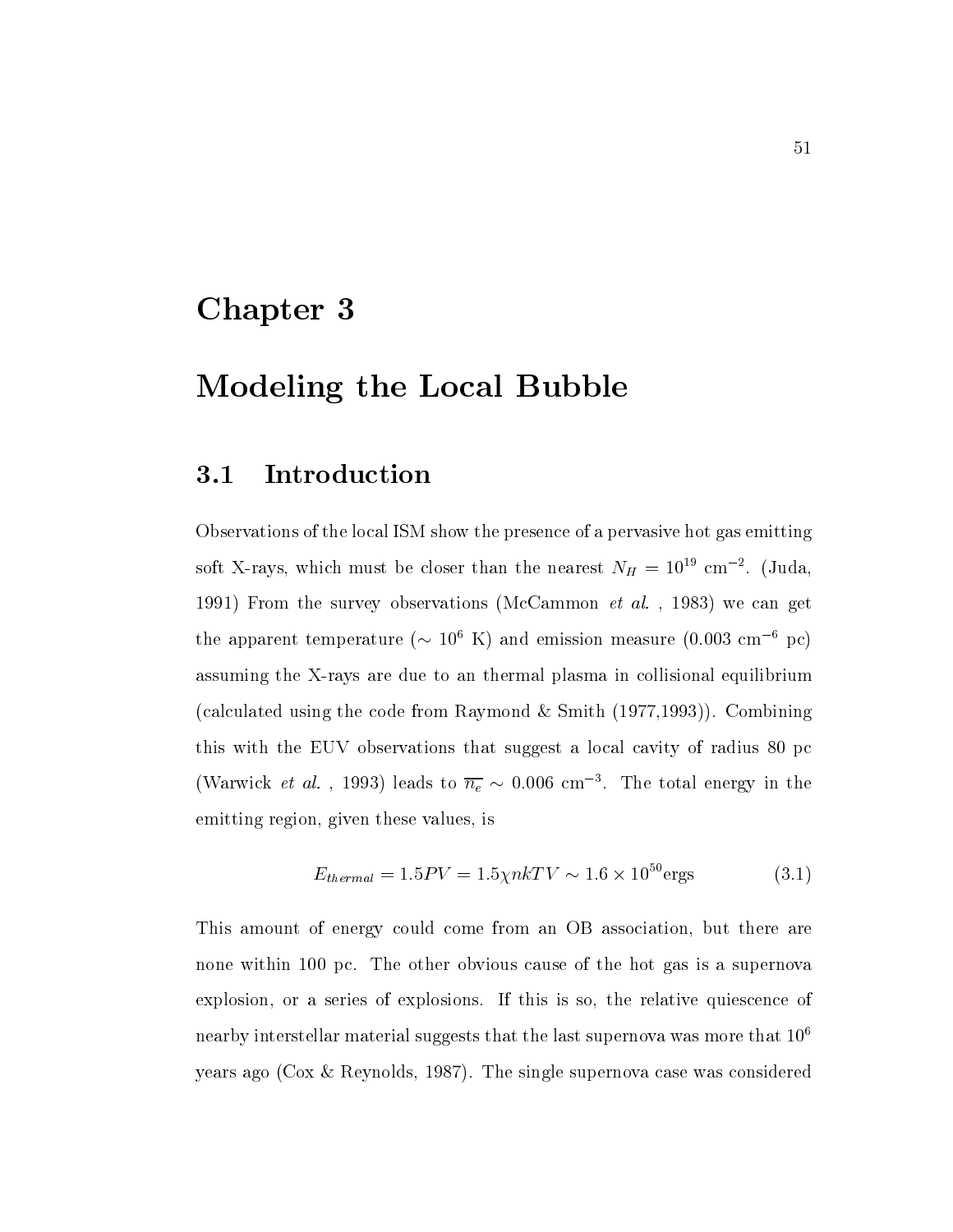by Edgar & Cox  $(1993)$  (EC) with partial success. This other possibility, that the Local Bubble is the leftover remnant of a burst of supernovae will be explored here

#### 3.2 Methods

A Type II supernova releases to ergs of gravitational energy, only  $\sim$  10  $\,$  ergs  $\,$ of which is converted to the kinetic energy of the explosion The details of this conversion are quite complex, but are not needed for this problem. As shown below, after  $10^4$  years only the initial energy input is important. This energy then propagates to the ISM in the form of photons and particles. The density of matter in interstellar space is low enough that the shock is collisionless the material interacts largely through the magnetic field in the ISM.  $(Shu, p$ . 235) Thus, all shocks in the ISM are inherently magnetic, a problem which has complicated and will continue to complicate investigations of supernova remnants

In order to examine supernova remnant models, therefore, a hydrodynamic shock code is needed The code must follow the time-dependent heating and cooling of the gas and the possible effects of thermal conduction.  $EC$ , using such a code, attempted to model the Local Bubble and found substantial diculties when when  $\pi$  is single supernoval explosion into a dust-supernoval explosion in the single  $\pi$ suggested that multiple supernova explosions, as well as including dust, might be necessary to overcome their problems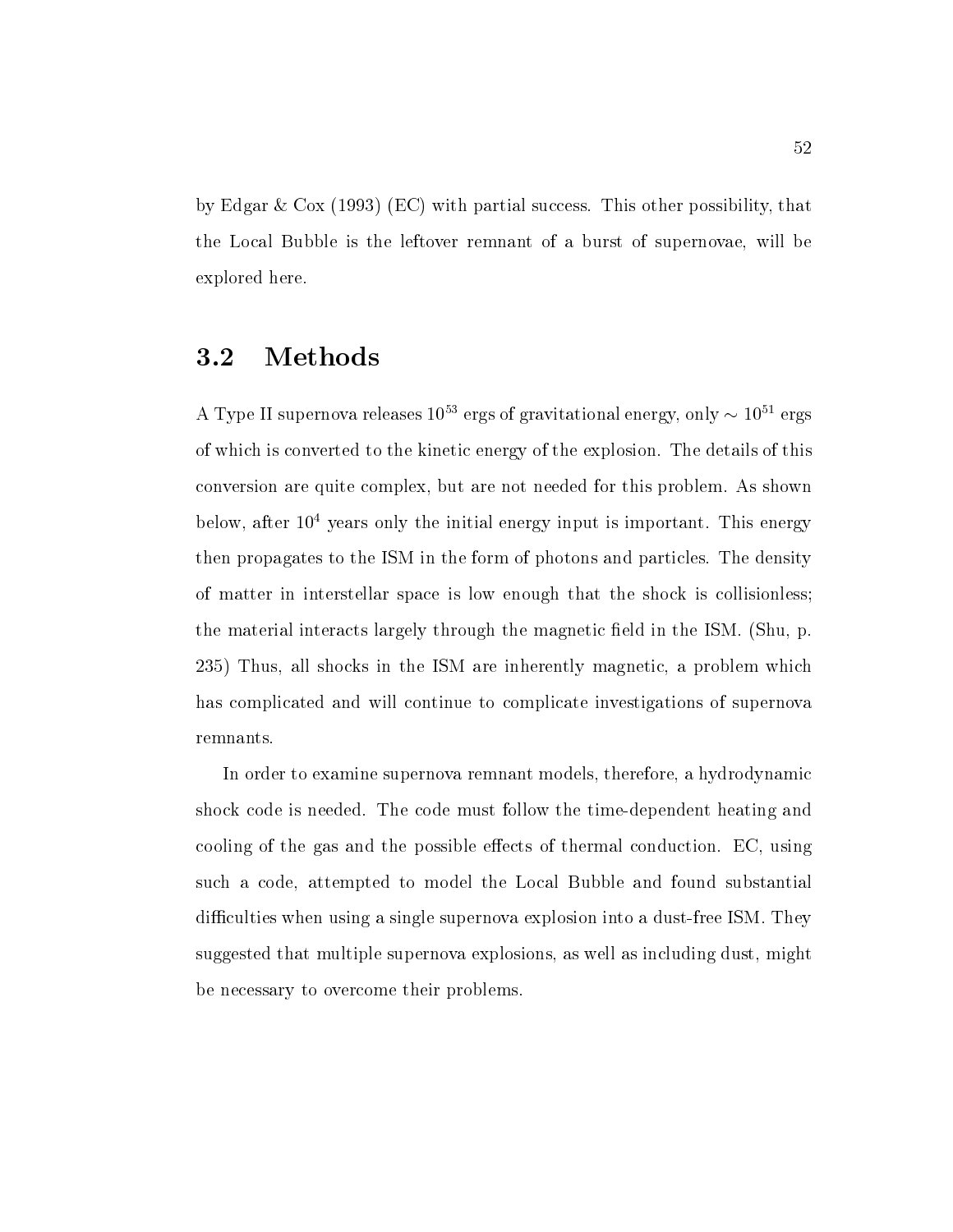### Hydrodynamics

The initial problem in modeling a supernova is following a propagating threedimensional shock wave. It is necessary, given current computational constraints, to reduce this problem to one dimension by assuming spherical symmetry. The hydrodynamic equations can then be derived by requiring mass conservation, momentum conservation, and energy conservation in an ideal  $\cdots$  with  $\cdots$  with  $\cdots$ 

$$
\frac{d\rho}{dt} = -\nabla \cdot (\rho u) \tag{3.2}
$$

$$
\rho \frac{du}{dt} = -\nabla (p_{th} + p_{mag}) \tag{3.3}
$$

$$
\frac{d}{dt}\left(\frac{p_{th}}{\rho^{\gamma}}\right) = -\frac{(\gamma - 1)}{\rho^{\gamma}}\epsilon
$$
\n(3.4)

where a construction of the distance from the explosion of the explosion at  $\alpha$  ,  $\alpha$  and  $\alpha$  at  $\alpha$  ,  $\alpha$ is the thermal pressure in the gas pmag the magnetic pressure and the emissivity of parcel. The magnetic field is assumed to be transverse and "frozen" with the mass, so  $p_{maq} = (D_0 n)/\delta n$ . This approximation was discussed at length in Slavin & Cox (1992).

To solve these equations numerically, a grid of "parcels" is created which covers the spatial range desired. These are then initialized with the desired starting conditions and evolved using rst-order approximations to the above equations The time step is chosen using the Courant condition and the cooling timescale. A Lagrangian formulation, which follows mass parcels, was used. With this method, matter never leaves its initial parcel, which simplifies the calculation of ion states greatly since there is no mixing. The code uses artificial viscous pressure to smear the shock front, based on the method of Richtmyer Morton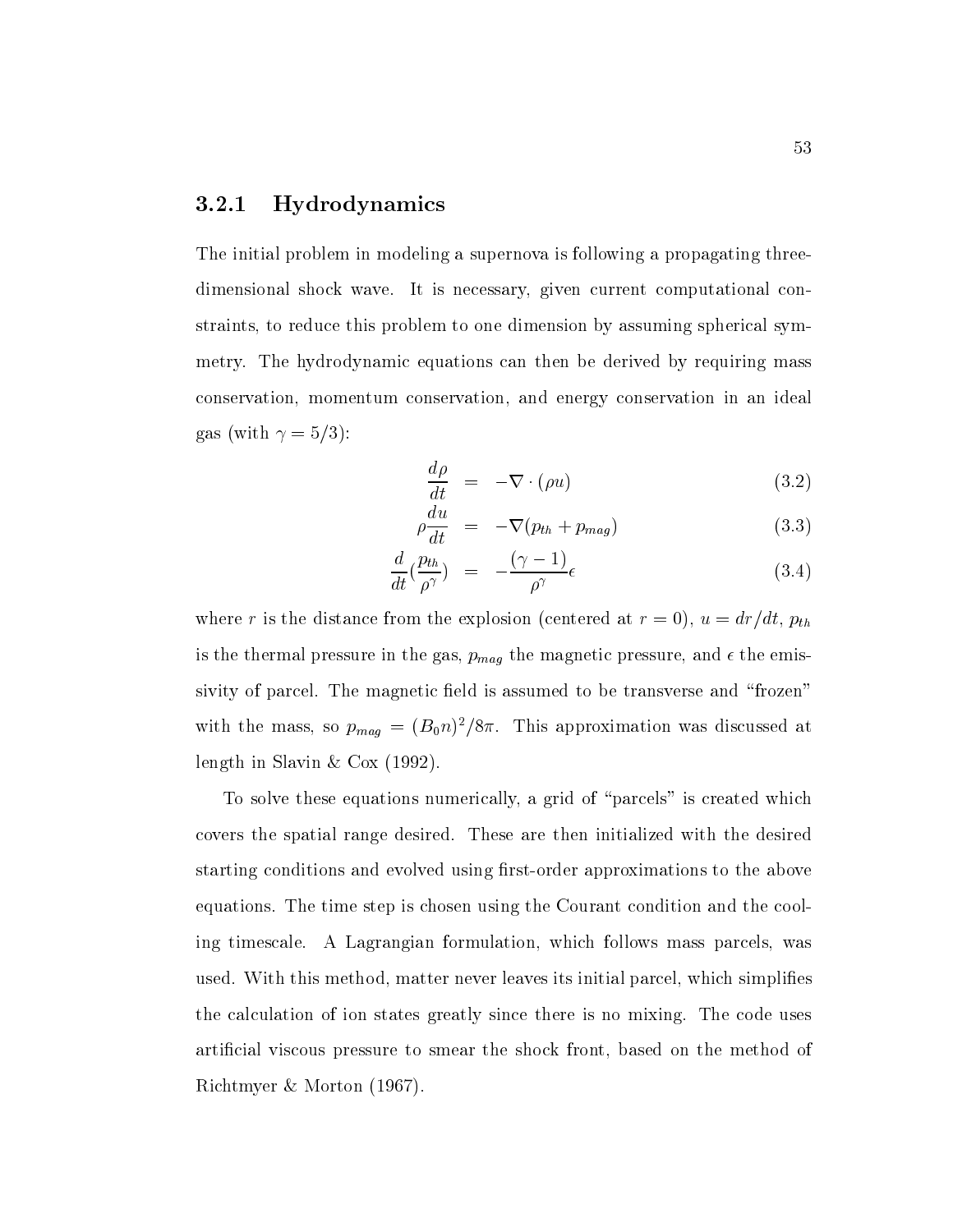The biggest complication in solving these equations is the calculation of  $\epsilon$ , the emissivity of a parcel. In the most general form

$$
\epsilon = n_e n_H (L_{gas} + L_{dust}) + \nabla \cdot F_c \tag{3.5}
$$

 $\omega$  and ne and nH are the electron and hydrogen densities  $\omega$  and L and L and L and L and L and L and L and L and L and L and L and L and L and L and L and L and L and L and L and L and L and L and L and L and L and L a gas and dust cooling coecients and <sup>r</sup> Fc the divergence of the thermal conduction flux. In the hot region of the supernova remnant, the gas cools by radiation associated with collisional excitation and recombination of the ions Latter is calculated by a table-driven version  $\mathcal{L}$  the Raymond Edgar  $\mathcal{L}$  of the Raymond Edgar  $\mathcal{L}$ Smith (1977, 1993) code. The Edgar code calculates the cooling of the gas and follows the ionic abundances but to save time does not calculate the spectrum emitted The dust cooling Language Cooling Language and program and program and program and program and program described in Chapter 2. As the dust sputters, it is returned to the gas phase as neutral atoms which are subsequently evolved by the gas cooling code. The emission from gas and dust leaves the system; thermal conduction, however, only transfers energy between parcels. This can have a very significant effect on the resulting structure

### Thermal Conduction

Classical thermal conduction in a fully-ionized plasma has been described by Spitzer in the following the following the following the following the following the following the following the following the following the following the following the following the following the following the following t

$$
F_{cla} = -\kappa(T)\frac{dT}{dr} \tag{3.6}
$$

with  $\kappa(T) \, \equiv \, \rho \, T^{\circ/2} \cos^2 \theta, \; \; \theta$  is the angle between the magnetic field and radial direction, and  $\rho$  is approximately constant (0  $\times$  10  $^+$  erg cm  $^+$  s  $^-$  K  $^ ^-$  ), for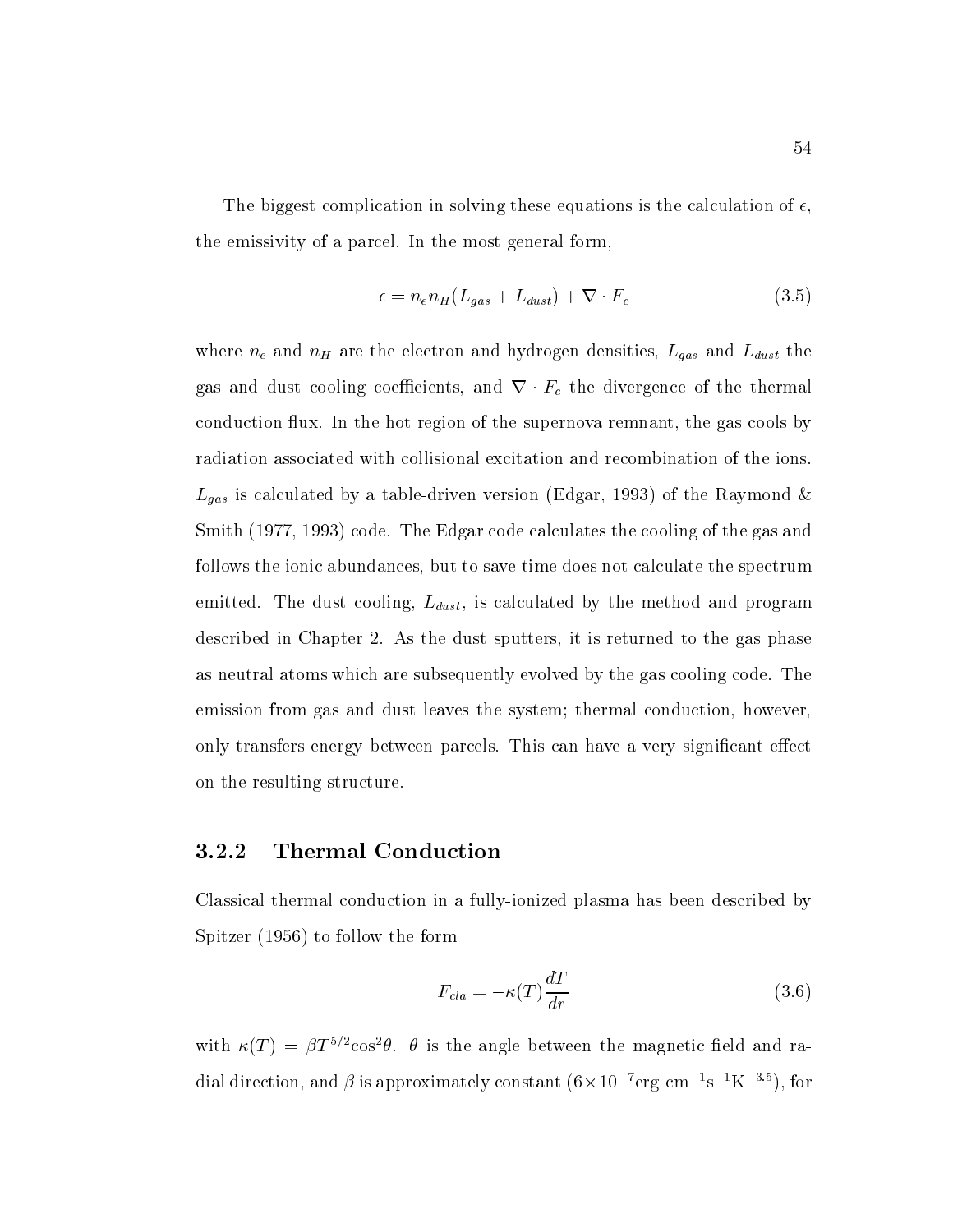temperatures above  $10^{\circ}$  K . The cos  $t$  term here (and the cos  $t$  term in saturated conduction below) attempts to model the reduced thermal conduction due to the magnetic field (see Slavin, 1989). The energy transfer due to thermal conduction is just the divergence of this flux,  $\nabla \cdot F_{cla}$ . However, the flux is limited by saturation. Thermal conduction cannot transport energy faster than the energy in the conduction there are conducting the conducting particles the conductivity of the conduction  $\sim$ saturation limit is further reduced by the requirement of charge neutrality The code follows Cowie & McKee  $(1977)$  for the flux in the saturated case:

$$
F_{sat} = -\left(sign\left(\frac{\partial T}{\partial r}\right)\right)5\cos\theta \phi_s \cos\theta \rho c^3 \tag{3.7}
$$

where c is the isothermal sound speed and speed and speed  $\tau_{\theta}$  as an "saturation parameter", taken to be 0.3. Assuming cosmic abundances of hydrogen and helium, fullyionized, equation 3.7 is equivalent to

$$
F_{sat} = -\left(sign\left(\frac{\partial T}{\partial r}\right)\right) 4.5 \cos \theta \ n \left(\frac{k_B T}{m}\right)^{1/2} k_B T \tag{3.8}
$$

The classical and saturated fluxes should be combined in a smooth way. The final form used in the hydrocode follows Cowie  $(1977)$ :

$$
F_{total} = \frac{1}{\frac{1}{F_{cla}} + \frac{1}{F_{sat}}} \tag{3.9}
$$

### Tests

The hydrocode was tested against a number of analytic and numerical standards. The dynamical evolution was tested in two different ways. In one dimension, the code correctly solved the Riemann shock tube problem. In three dimensions, the code reproduced the Sedov (1959) solution to a spherically symmetric point-explosion In order to test the cooling functions the X-ray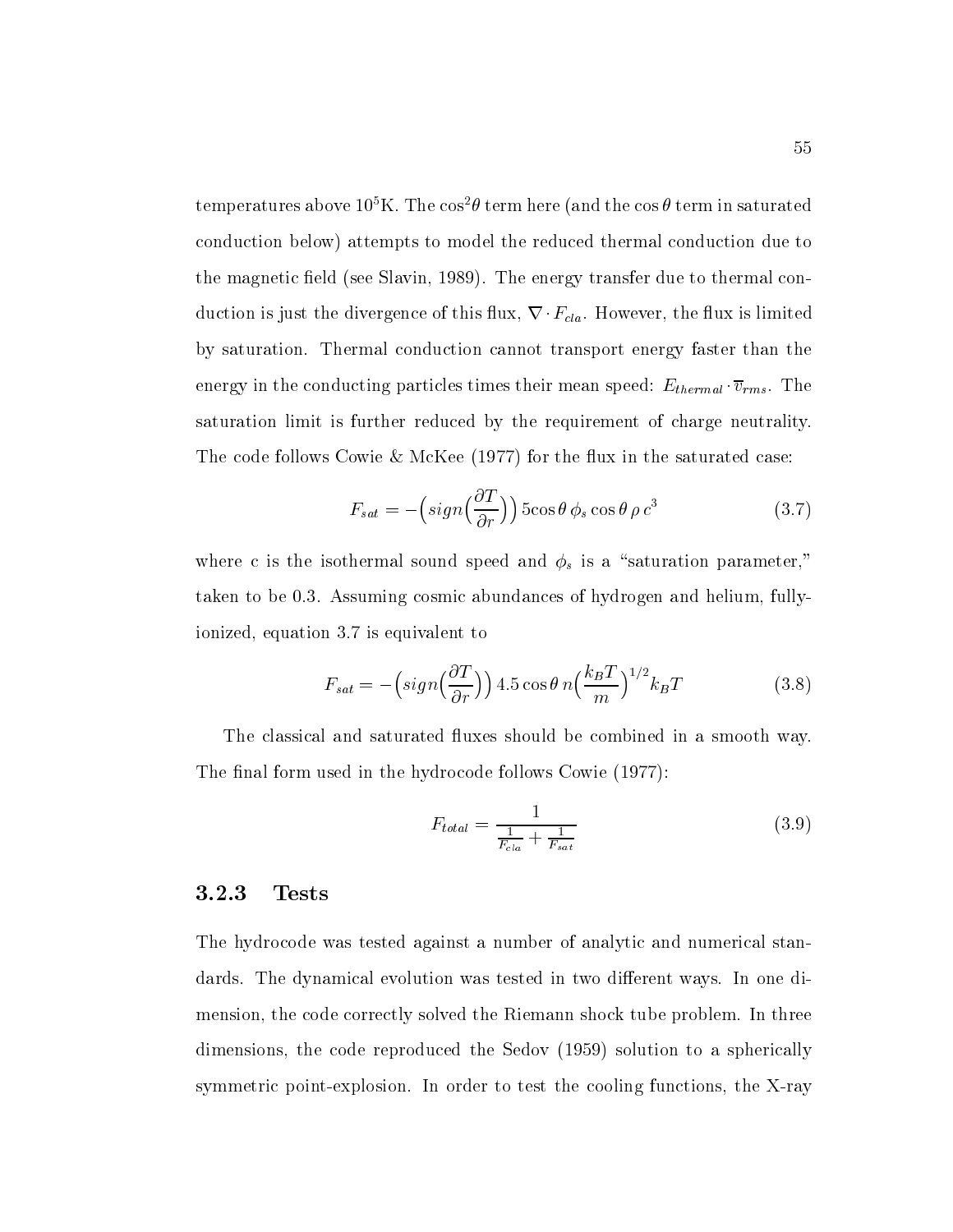emission from collisional excitations of the gas in equilibrium was checked by matching the emission generated by the equilibrium Raymond  $\&$  Smith model in XSPEC (Arnaud, 1995).

To test the code's overall performance, sample runs were compared to results from the hydrocode written by Miller (1994), which uses a similar technique but was written independently An example described by EC was also run and both the hydrodynamics and the predicted emission matched their results

#### 3.3 Supernova Explosions

A supernova explosion is a fantastically complicated process with timescales ranging from microseconds to millions of years. At early times, the stellar conditions dominate but the late-term evolution of the supernova remnant depends largely on the characteristics of the interstellar medium around the star. After  $10<sup>4</sup>$  years, many of the details of the stellar explosion combine into a few parameters important to the long term SNR evolution: the initial energy ( $\sim$  10<sup>--</sup> ergs) and, to a lesser extent, the mass of the ejecta ( $\sim$  1ew  $M_{\odot}$ ).

### Initial Conditions

Two types of initial conditions are considered in this modeling effort: a hot start, where the ejected mass in a specified volume is given the thermal energy of the supernova; and a cold start, where the mass and initial volume is given and <sup>a</sup> velocity gradient assumed such that the total kinetic energy of the volume is equal to the supernova energy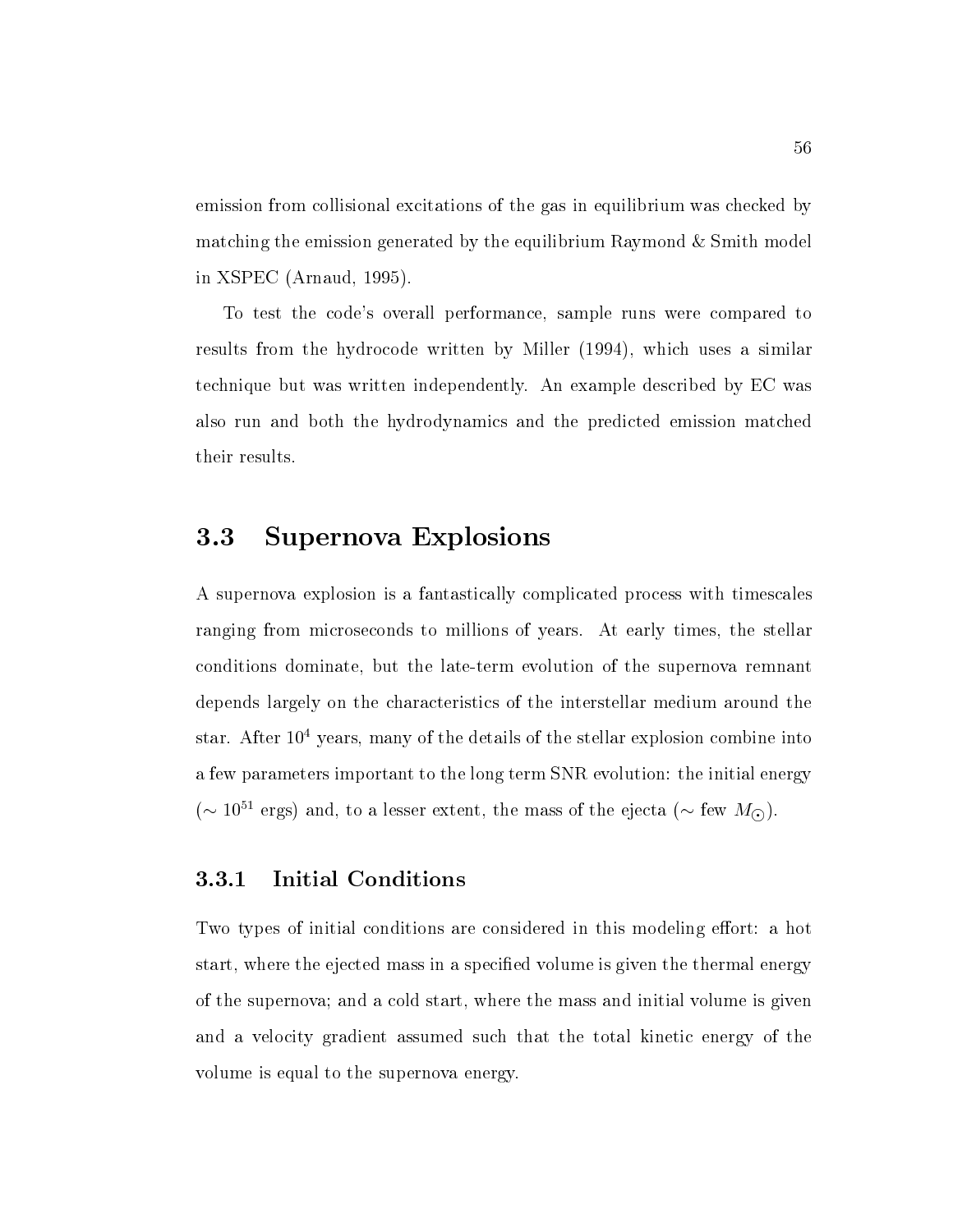|                |                    | Input       | <b>Resulting Peak</b> |               |                                 |
|----------------|--------------------|-------------|-----------------------|---------------|---------------------------------|
| Case           | Mass $(M_{\odot})$ | Radius (pc) | Type                  | Position (pc) | $\rm (cm^{-3})$<br>$\mathbf{n}$ |
|                | 1.0                | 1.0         | Kinetic               | 8.53          | 17.1                            |
| $\overline{2}$ | $1.0\,$            | 1.0         | Thermal               | 8.37          | 17.0                            |
| 3              | 1.0                | 3.0         | Kinetic               | 8.77          | 17.0                            |
| $\overline{4}$ | 1.0                | 3.0         | Thermal               | 8.49          | 17.1                            |
| 5              | 3.0                | 1.0         | Kinetic               | 8.55          | 17.1                            |
| 6              | 3.0                | 1.0         | Thermal               | 8.35          | 17.1                            |
| 7              | 3.0                | 3.0         | Kinetic               | 8.87          | 17.0                            |
| 8              | 3.0                | 3.0         | Thermal               | 8.50          | 16.9                            |

Table 3.1: Initial Ejecta Parameters

In a hot start, the pressure inside the "ejecta" is much greater than the surroundings, and the ejecta rapidly expands. In the cold start, the ejecta expands rapidly forming a reverse shock that propagates through and heats the ejecta. The resultant remnants become similar rapidly. Eight different initial conditions, with the peak density and shock position at  $10,000$  years, are given in Table  $3.1$  and the results for  $4$  extreme cases are shown in Figure  $3.1$ . The variation between the variation between the shock at  $\mathbb{R}^n$  ,  $\mathbb{R}^n$  ,  $\mathbb{R}^n$ position and  $1\%$  in peak density, and becomes smaller as time progresses.

## Multiple Explosions

Multiple supernova explosions in a one-dimensional Lagrangian hydrocode create two issues that must be considered: code geometry and ejecta mass. First. all explosions must begin at the center of the previous explosion. The new shock wave will travel rapidly through the low-density interior of the remnant until it reaches the previous shock or wall where it measures  $\mathcal{L}$  and  $\mathcal{L}$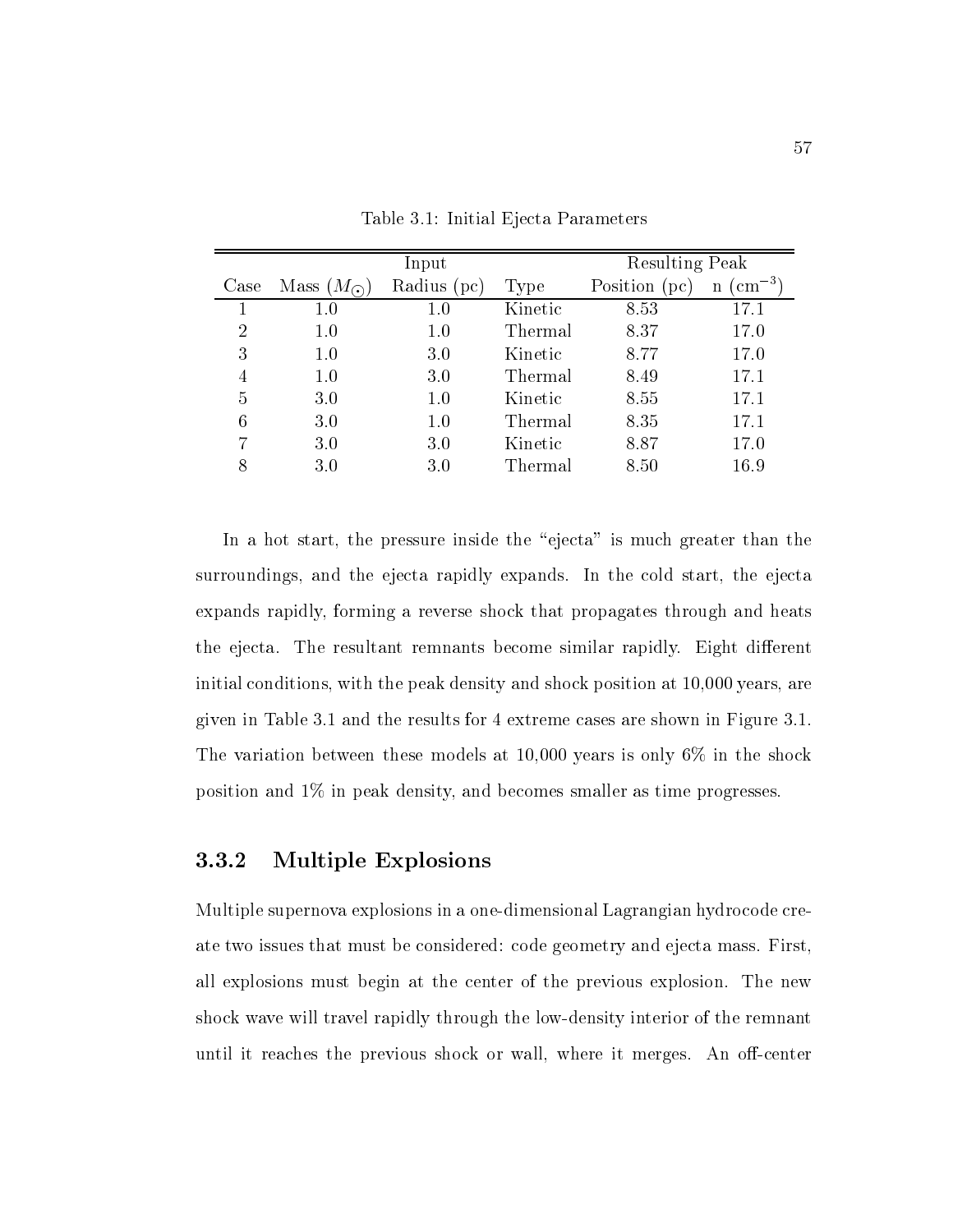

Figure 3.1: Density vs radius at  $10,000$  years with many differing initial conditions

second supernova showled three-dimensional code showled showled in a three-dimensional code showled a threethe remnant first and slow down allowing the remaining shock to pass quickly through the rest of the remnant A measure of the actual eect of non-centered supernovae would be useful

The other issue is that the ejected mass of a second supernova cannot be easily added to the hydrocode after the first explosion. The Lagrangian formulation follows the mass in each parcel, and so assumes the mass in each cell to be constant Adding mass post-initialization requires either mixing mass between cells or arbitrarily moving it to create space. Another possibility would be to add the energy of the supernova to some central zones in the remnant in the form of kinetic or thermal energy. In this case, since the density in the center of the remnant will in general be very low, either the ejecta mass of the supernova will be small or the initial radius will be very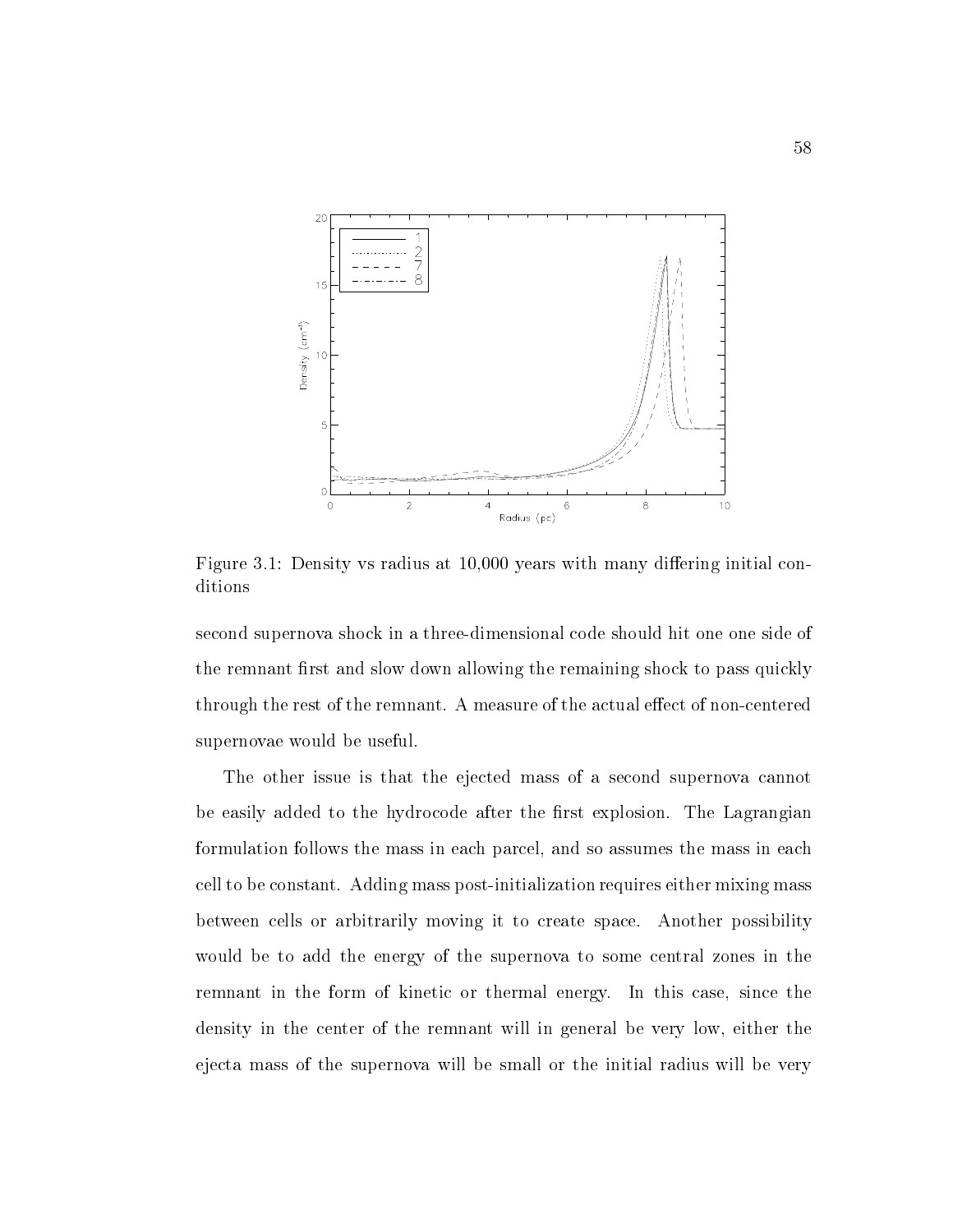large. Figure 3.1 shows that small variations in initial conditions do not matter significantly but not for an eigenvalue of  $\mathcal{S}$  ,  $\mathcal{S}$  ,  $\mathcal{S}$  ,  $\mathcal{S}$  ,  $\mathcal{S}$  ,  $\mathcal{S}$  ,  $\mathcal{S}$  ,  $\mathcal{S}$  ,  $\mathcal{S}$  ,  $\mathcal{S}$  ,  $\mathcal{S}$  ,  $\mathcal{S}$  ,  $\mathcal{S}$  ,  $\mathcal{S}$  ,  $\mathcal{S}$  ,  $\mathcal{S}$  ,  $\$ pc

a solution to this issue is to "pre-ation" that issue the issue is the initial cells with  $\mathcal{L}_{\mathcal{A}}$ supernovae as needed. For example, three supernovae can be placed in the hydrocode with any desired mass and radius before calculations are begun Supernova #1 exists between 0 and  $r_0$ , #2 between  $r_0$  and  $r_1$ , and #3 between  $r_1$  and  $r_2$ . The interior boundary is set to  $r_1$  and the first supernova (#3) explodes outwards (with a hard core of radius  $r_1$  at the center). Whenever desired, the interior boundary is moved inward to  $r_0$ , and the second supernova is released. Finally, setting the boundary to  $0$  allows the third supernova to escape. This method allows for any reasonable number of supernovae to be  $\Omega$  as as the initial outer radii is much smaller than the radii is much smaller than the radii is much smaller than the radii is much smaller than the radii is much smaller than the radii is much smaller than the radii of interest A test showed almost identical results between a run with initial boundary at  $0$  pc and one starting at  $1$  pc.

### Sample Bubble Evolution

Several sample models, with a range of initial parameters, were run to explore the parameter space available (see Table  $3.2$ ). The results were surprisingly uniform, varying only slightly with relatively large changes in the initial conditions. Two cases from Table 3.2, A and  $F$ , will be discussed in depth.

### Two Explosions

Model A has initial conditions of a temperature of  $2.2 \times 10^4$ K, a density of 0.2 nuclei/cm  $^{-}$ , and a magnetic neid of 5  $\mu$ G. I wo supernovae, each with energy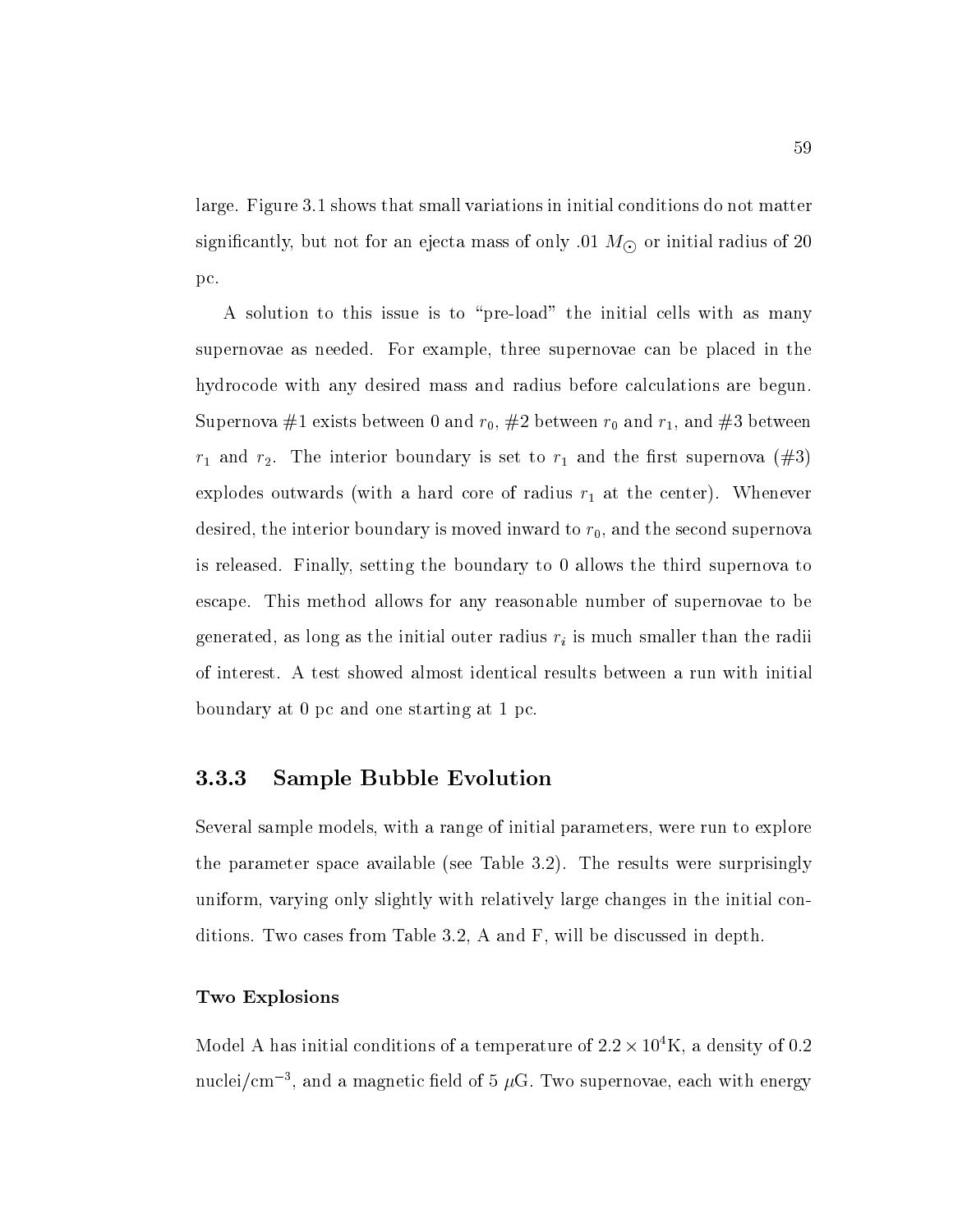Table 3.2: Model Parameters

| Model | Description                    |
|-------|--------------------------------|
| А     | Standard 2 SN explosion        |
| Β     | A, except $\beta = \beta_0/3$  |
| C     | A, except $E_0 = 10^{51}$ ergs |
| D     | A, with dust included          |
| Ε     | A, with a third SN at 3 Myr    |
| F     | E, except $\beta = \beta_0/3$  |
| G     | E, except $\beta = \beta_0/30$ |
|       | E, with dust included          |

 ergs and spaced years apart are then exploded into this ISM The rst explosion forms a bubble with a pc radius and central temperature of  $3.5\times 10^5$  K in T Myr. The bubble is then reheated, temporarily, by the  $$ second explosion. After 2 Myr, it has expanded to its maximum radius of  $\delta$ 4 pc and cooled to 7.3  $\times$  10° K. At this point, the interior pressure (p/K) is approximately  $7000 \text{ cm}^{-3}$ K, and the gas inside the bubble has velocities less than  $5 \text{ km/s}$ .

The bubble then begins a slow collapse. The temperature profile contracts in a nearly self-continued manufacturely the shown in Figure . The shown in Figure 1 and the shown in Figure 1 believe radius in the contracts at rate of  $\sigma$  ,  $\sigma$  and  $\sigma$   $\sigma$  -  $\sigma$  -  $\sigma$  -  $\sigma$  -  $\sigma$  -  $\sigma$  -  $\sigma$  -  $\sigma$  $km/s$  although the central temperature remains constant, as shown in Figure  $5.5$ . The total mass of not ( $\geq 10~\,$  K) gas does decrease, hearly linearly, dropping from the interior pressure remains constant at the interior pressure remains constant at the interior cm  $\sim$  K until 6 Myr, when it begins to rise imearly at a rate of 10,000 cm  $\sim$  K  $\sim$ per Myr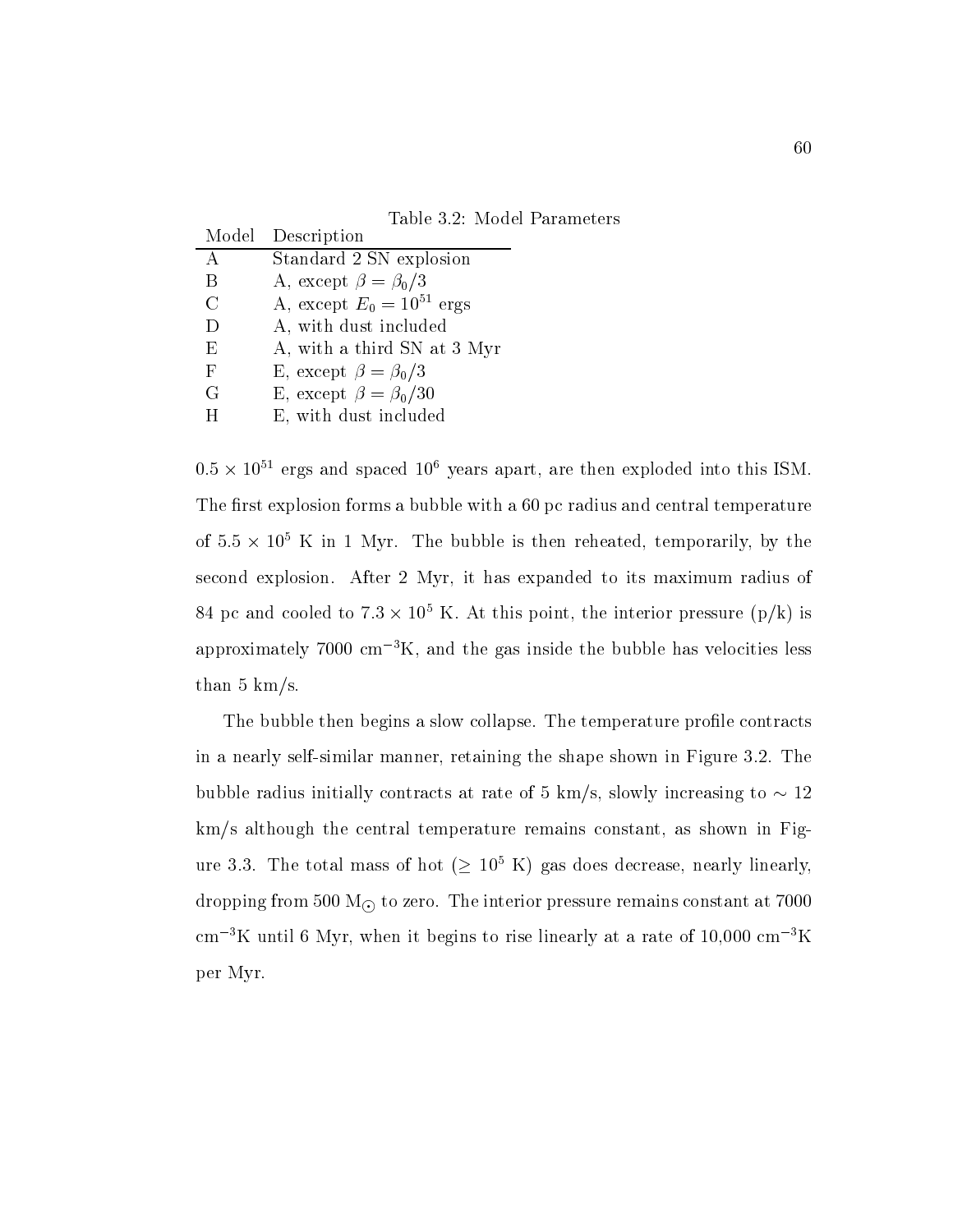

Figure 3.2: Bubble Temperature vs Radius at 3 Myr in Model A

### Three Explosions

Model F is similar to the above, with two important differences. The first is the third explosion, 2 Myr after the second one, and the second is that the thermal conduction strength is reduced by one-third The spacing was chosen to catch the bubble after it had reached peak size and just begun to contract, so that the effect of the third explosion on the maximum bubble radius could be clearly seen. The efficiency of thermal conduction was reduced to explore how such variations (which might be expected due to magnetic fields restricting the motion of the energy-conducting particles eect the results

The results are somewhat similar to the two explosion case. At 3 Myr, the bubble has about the same radius as the two explosion model, although the pressure in the bubble is higher,  $11,500 \text{ cm}^{-3}$ K. After the third explosion the bubble expands reaching a maximum size of  $\rho$  ,  $\rho$  and  $\rho$  are bubbles of  $\rho$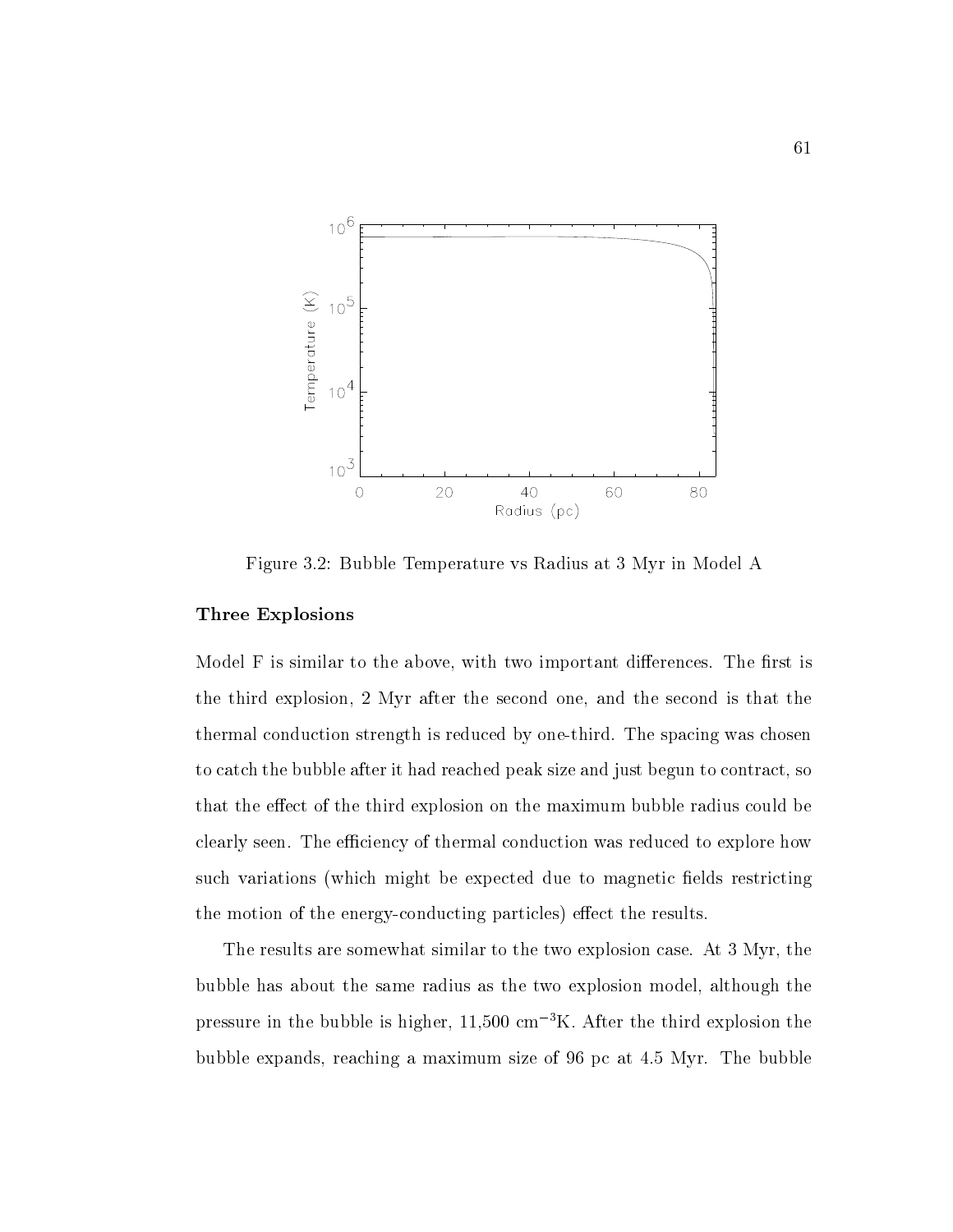

Figure 3.3: Bubble Radius and Temperature vs Age

radius then contracts linearly at kms The central pressure follows the pattern as the two explosion case, remaining nearly constant for a long period and then rising linearly. However, the constant pressure remains at  $11{,}500 \text{ cm}^{-3}$ K, much higher than in model A and when it begins to rise linearly (at  $7$  Myr) the rate is much slower, only  $1300 \text{ cm}^{-3}\text{K}$  per Myr. The central temperature, while constant like the two explosion case, is  $1.2 \times 10^6$  K, also much higher than before. The increase in pressure and temperature is largely due to the decrease in the thermal conductivity; an identical run (model  $E$ ) with normal conductivity had a constant pressure of  $8200 \text{ cm}^{-3}$ K and a central tempera- $\frac{1}{100}$  to  $\frac{1}{100}$  . The change in pressure and central temperature, the temperature prolesse the same self-shape shape self-same self-the same self-same shape as the two explosions of case throughout (see Figure  $3.2$ ).

It is also possible to calculate some observable characteristics from these models such asX-ray band count rates Figure shows the B and C band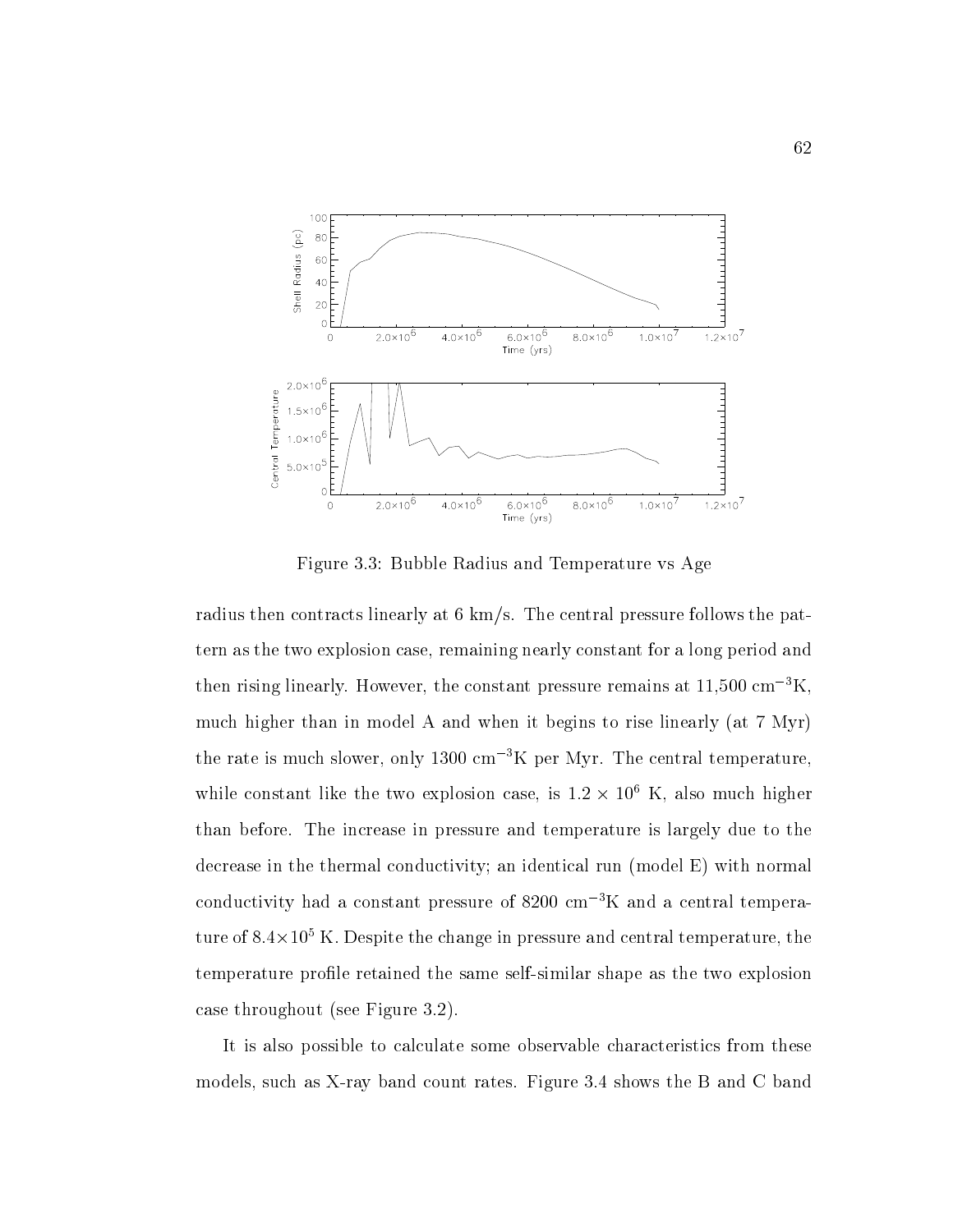

Figure 3.4: B, C Band Count Rate vs Time in Model F

count rates for model F; the sharp peaks are the result of the second and third explosions. Note that the C band rate is everywhere too dim, never even reaching the rate of 125 counts/sec in the plane. The  $C/B$  is also too low, remaining slightly below 2 once past the third explosion. This is, however, better than the result in Model A, where the  $C/B$  ratio never exceeds 1.5 past the second explosion

### Explosion Characteristics

While various parameters differ, the overall shape and evolution of the bubble is the same for each model. Each explosion increased the size of the bubble; after the last explosion, the bubble radius contracts at a constant rate. The temperature product  $\mathcal{L}$  , as seen all models and depending only we produce  $\mathcal{L}$  and  $\mathcal{L}$ upon the value of the central temperature  $(T_c)$  and the bubble radius  $(R_s)$ . The values of these parameters also show remarkable regularity. In all the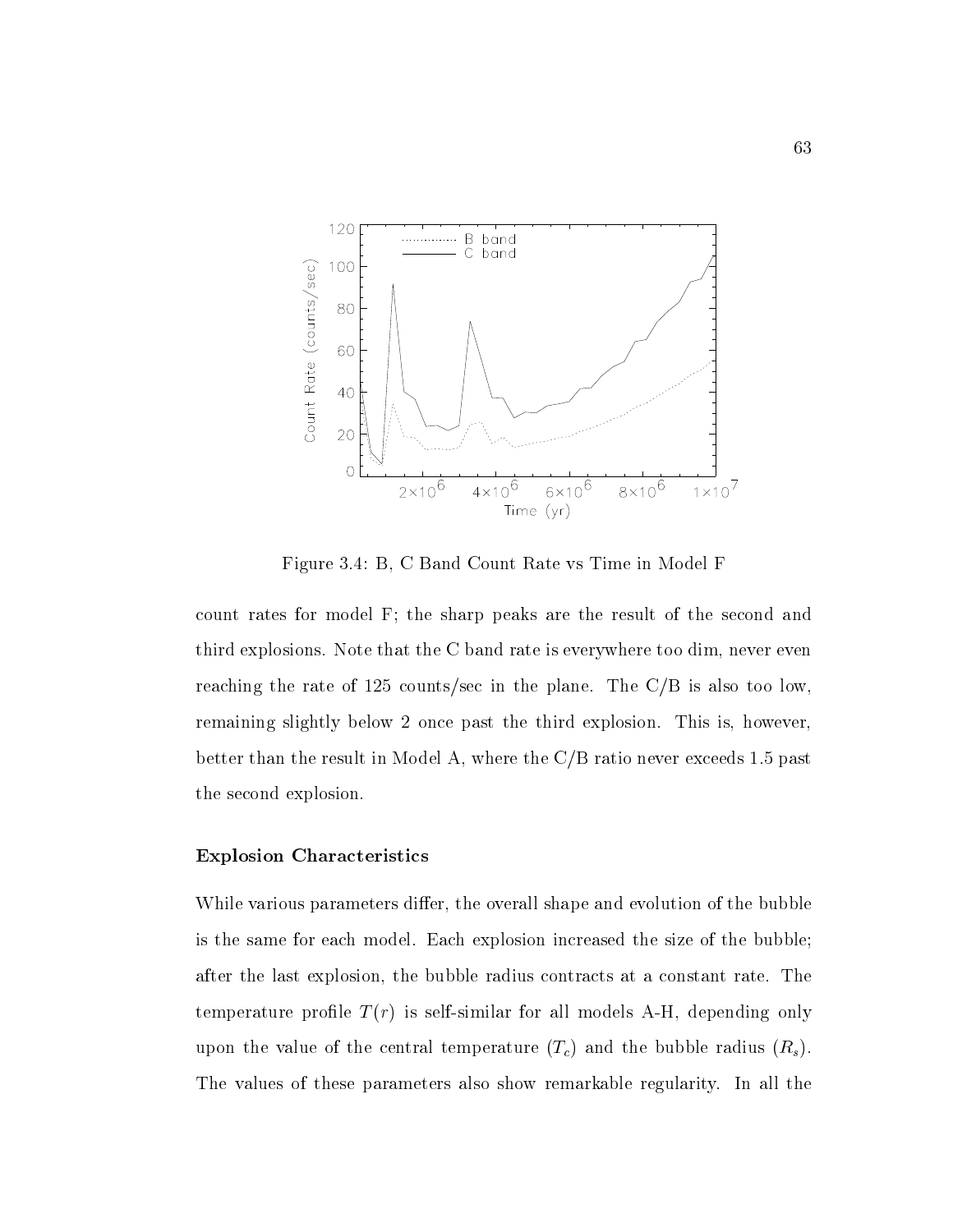|              | Model $T_c(10^6)$ K |     | rapie 9.9. Explosion Evolution Characteristics<br>$R_{max}$ (pc) dR/dt (km/s) | $p_{int}/k~(\text{cm}^{-3}\text{K})$ |
|--------------|---------------------|-----|-------------------------------------------------------------------------------|--------------------------------------|
|              | 0.7                 | 83  | $-10$                                                                         | $7.0 \times 10^3$                    |
| B            | 1.1                 | 86  | $-8$                                                                          | $8.0 \times 10^3$                    |
| $\rm C$      | 0.8                 | 105 | $-12$                                                                         | $6.4 \times 10^{3}$                  |
| D            | 0.7                 | 82  | $-11$                                                                         | $8.0 \times 10^3$                    |
| Ε            | 0.7                 | 94  | $-10$                                                                         | $8.6 \times 10^3$                    |
| $\mathbf{F}$ | 1.1                 | 96  | $-6$                                                                          | $1.1 \times 10^{4}$                  |
| G            | 2.3                 | 106 | $-5$                                                                          | $1.1 \times 10^{4}$                  |
| H            | 0.7                 | 95  | $-10$                                                                         | $9.2 \times 10^{3}$                  |

Table 3.3: Explosion Evolution Characteristics

models with normal thermal conduction, the collapse rate is about 11  $km/s$ , and the central temperature is constant at  $\sim$  7.5  $\times$  10  $\,$  K during bubble conapse. The exceptions here are the models where the thermal conduction constant  $\beta$ is reduced

These results do differ from single explosion models, mostly in bubble size and collapse rate. A single explosion model identical to model A except with a single explosion with 10<sup>--</sup> ergs of energy reached a maximum size of only 60 pc, which corresponds to only half the hot volume obtained by model A. In order to reach  $\sim$  100 pc, the EC model required a much greater 5  $\times$  10  $^\circ$  ergs, although admittedly this model also had a substantially increased external pressure Interestingly both of these single explosion models collapsed at - kms much faster than any of the multiple explosion models

It is possible to draw a number of preliminary conclusions from these results

- The central temperature of a hot bubble remains constant during bubble collapse
- The central temperature is independent of explosion energy or number,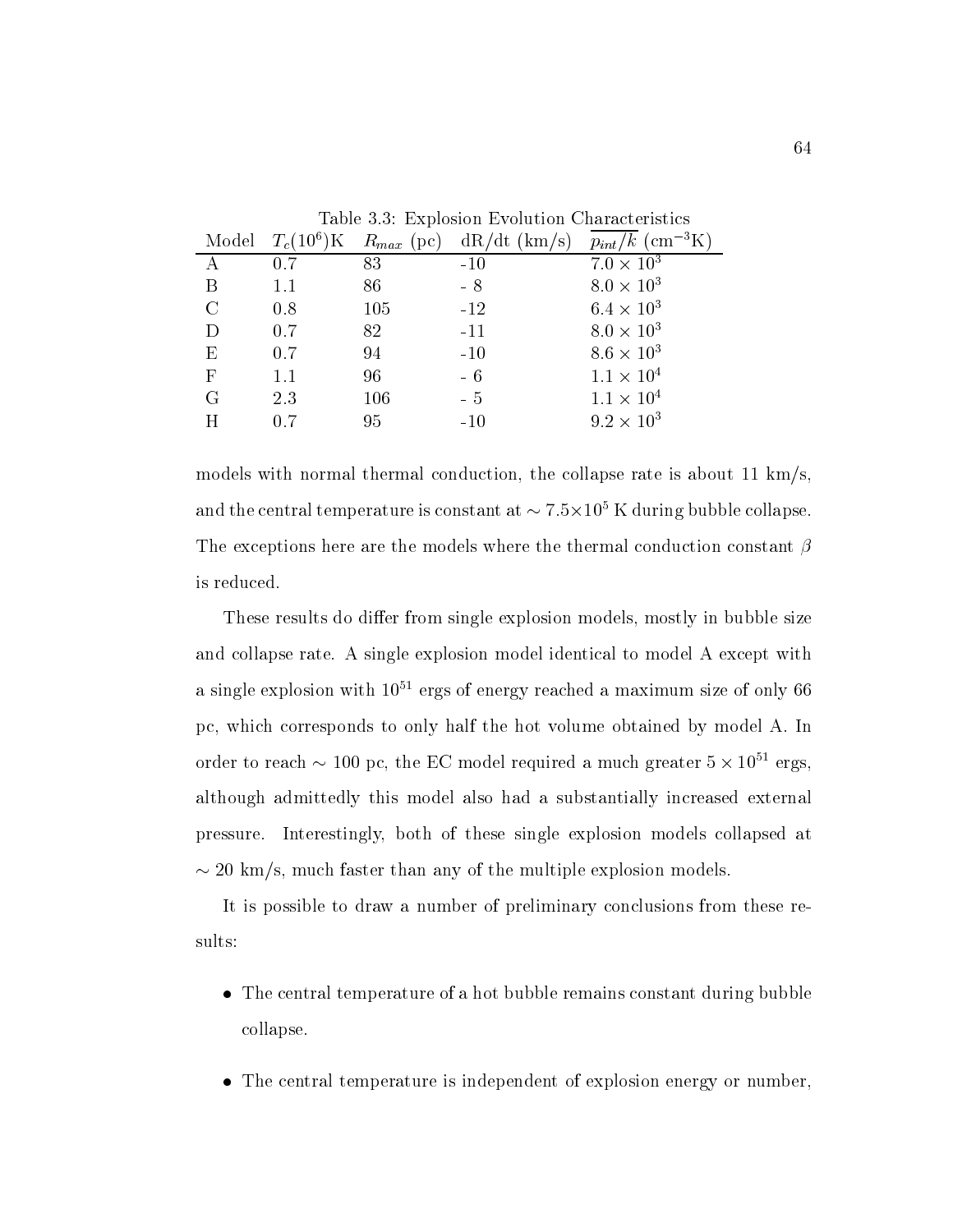but does depend on the thermal conduction and possibly external pressure.

- The internal pressure increases with the number of explosions and possibly with reduced thermal conduction
- All these models are too dim and too soft in the relevant X-ray bands

# 3.4 Analytic results

The specific goal of this project is to model the observed SXRB with the emission from a supernova-created hot gas remnant With the vast range of parameters (initial density, pressure, thermal conduction suppression, and supernova energy, multiplicity and spacing among others) available, a blind search for a model which describes the SXRB is impractical The initial trial runs, as shown above, show substantial regularity. In general, these results were too cool and too cool and temperature  $\mathbf{S}$  showed that temperature  $\mathbf{S}$ tures closer to 10°  $\Lambda$  are required. The  $\Lambda$ -ray emission is determined by three parameters, if dust is ignored (as it will be in this section): the electron temperature and density and the densities of the various ion states The ion state density is a very complex time-dependent function the other two parameters however, appear to be relatively simple.

## Di erential Emission Measure DEM

The edge structure seen in Figure 3.2 recurs in all the model runs. The temperature drops rapidly from above K to about K This is clearly due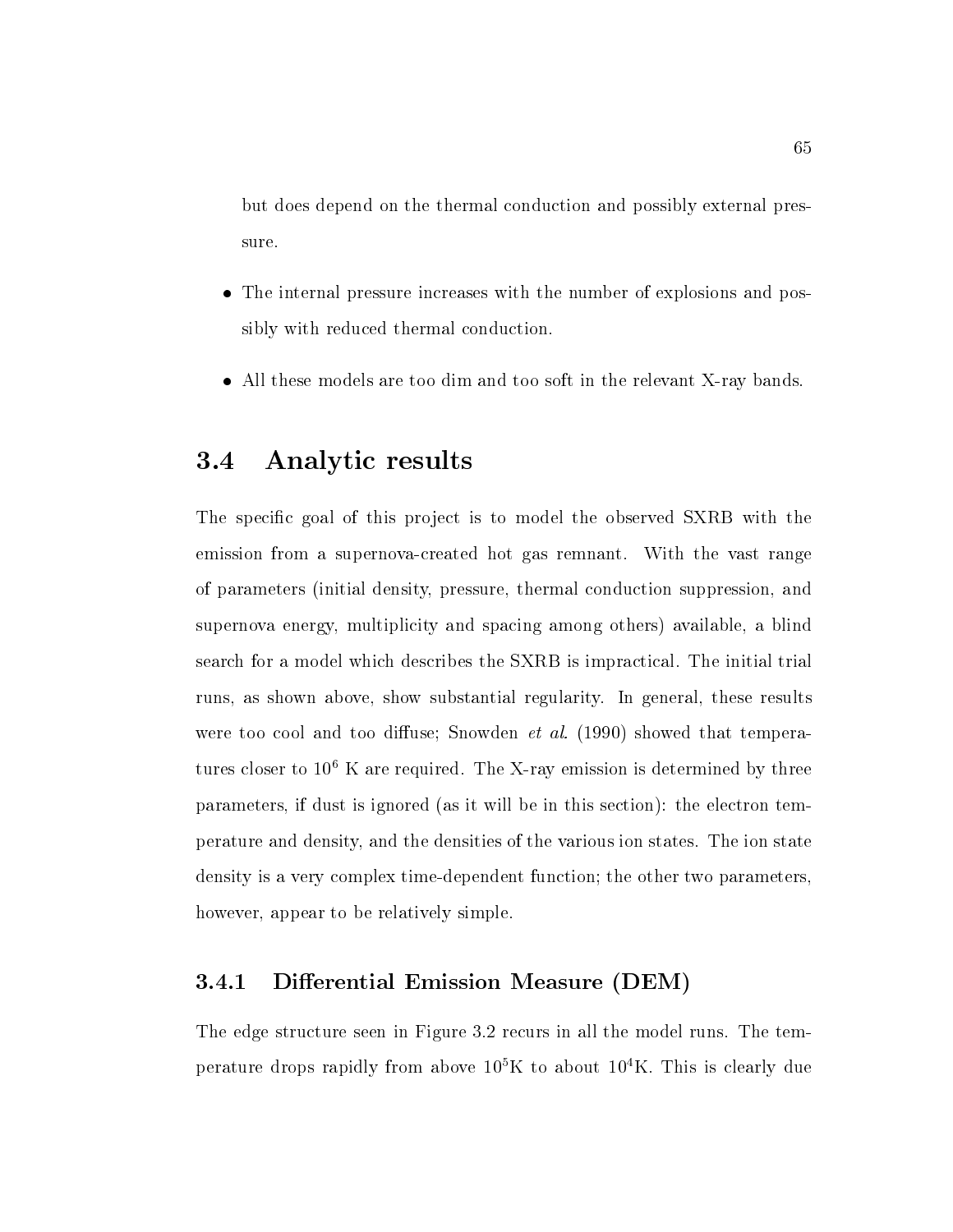to the large increase in the cooling function around Tu K (see Figure 2.2),  $\,$ partially modified by the rate thermal conduction can transport energy to the edge. It is possible to derive a simple analytic form for this, called here the Differential Emission Measure and defined as  $n_e a r/a T$ , by balancing thermal conduction and cooling at the edge of the remnant

To derive the DEM, assume the remnant is large (to minimize dimensional eects dust-free isobaric and in steady state Assume as well that the dominant energy transport mechanisms are thermal conduction and radiation i-ethe convective flux is small.

### Basic Equations

In steady state, the energy flux from thermal conduction arriving at a given point is exactly balanced by the radiation emitted at that point

$$
-\nabla \cdot F_{tc} = n_e n_H L(T) \tag{3.10}
$$

where  $L(T)$  is the gas cooling coefficient, given here by the approximate formula que to Kann (1975, 1970):  $L(T) = \alpha |T|^{-\gamma}$ , where  $\alpha = 1.5 \times 10^{-15}$  erg cm  $s$  + K- $\cdot$  -  $F_{tc}$  is the thermal conduction nux, given in equation 3.9. It is possible to simplify  $5.0-5.0$  and thus  $5.5$  further, since the angle  $\sigma$  between the radial coordinate and the magnetic field at the dense edge of the remnant will be nearly - i-e- the magnetic eld will be nearly perpendicular to the direction of supernova explosion In this case cost is case cost in this case cost in this case cost in this case co

$$
F_{cla} \approx -\frac{2}{7}\beta \left(\frac{T}{T_0}\right)^2 \frac{\partial}{\partial r} \left(T^{7/2}\right) \tag{3.11}
$$

$$
F_{sat} \approx -4.5p\left(\frac{T}{T_0}\right)\left(\frac{k_B T}{m}\right)^{1/2} \tag{3.12}
$$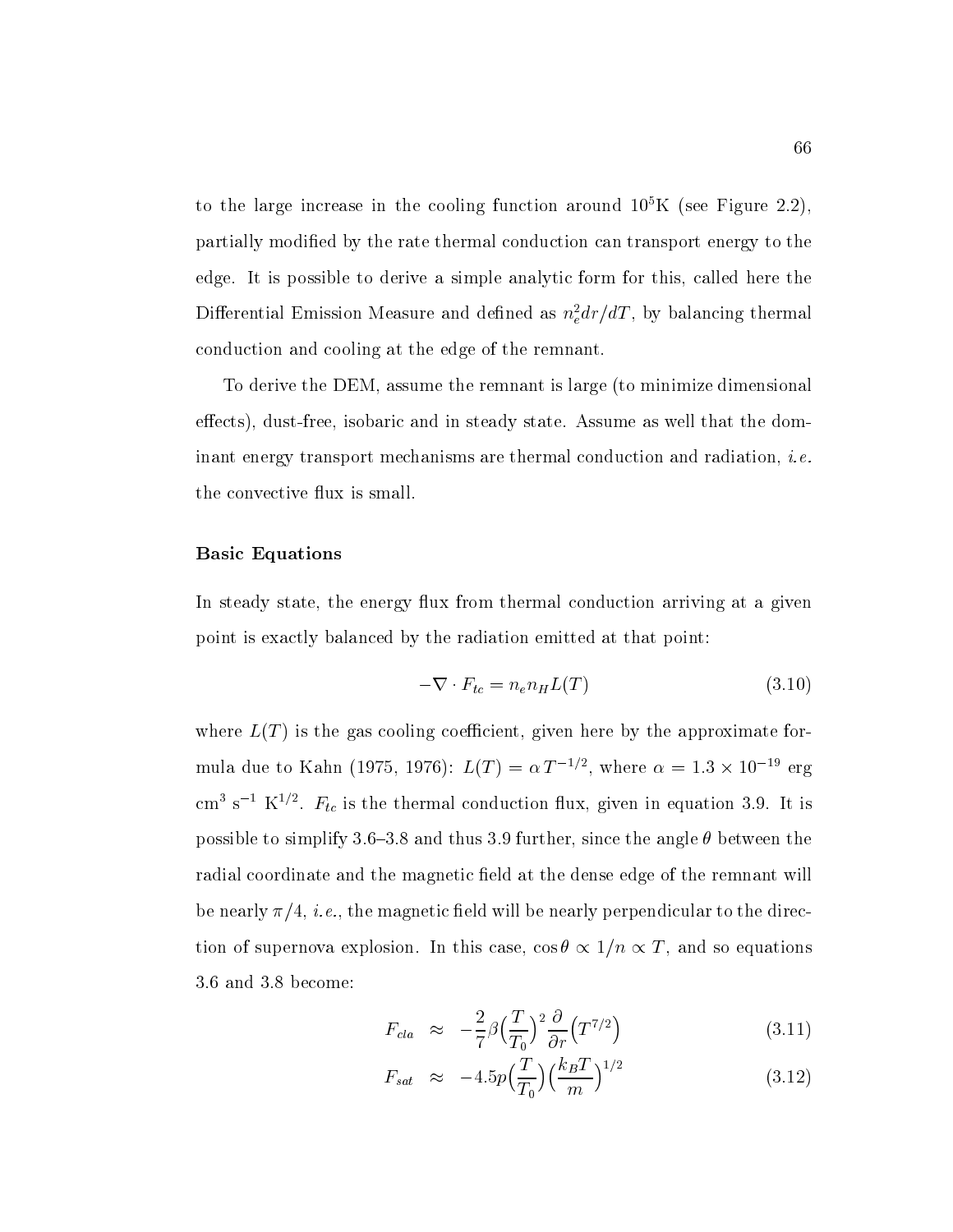for some characteristic temperature  $T_0 \gg T$ . Dealing with each case individually is easier than using the combined form of 3.9, as shown below.

### Classical Thermal Conduction

Dene ET to be the pressure-normalized DEM

$$
E(T) \equiv -\frac{n_e^2}{(n_e T)} \frac{dr}{dT}
$$
\n(3.13)

In the one-dimensional case then

$$
F_{cla} = -\kappa(T)\frac{dT}{dr} = \frac{\kappa(T)n_e^2}{(n_eT)E(T)} = \frac{\kappa(T)(n_eT)}{T^2E(T)}
$$
(3.14)

Substituting this form into 3.10 leads to

$$
n_e n_H L(T) = -\frac{dT}{dr} \frac{d}{dT} \left\{ \frac{\kappa(T)(n_e T)}{T^2 E(T)} \right\} \tag{3.15}
$$

and with some algebraic manipulation gives

$$
\frac{\kappa(T)L(T)}{T^2} \left(\frac{n_H}{n_e}\right) = \frac{d}{dT} \left\{ \frac{1}{2} \left(\frac{\kappa(T)}{T^2 E(T)}\right)^2 \right\} \tag{3.16}
$$

The final form is then

$$
E(T) = \frac{\kappa(T)/T^2}{\sqrt{2\frac{n_H}{n_e} \int_0^T \frac{\kappa(T)L(T)}{T^2}}}
$$
(3.17)

This form has the advantage that it can be easily evaluated for many different choices of  $L(T)$  and  $\kappa(T)$ . In the pure classical form, with Kahn cooling,  $\cos \theta \equiv 1$ , and assuming  $n_H = n_e$ ,  $E(T) = \sqrt{\beta/(2\alpha)}$ . If  $\cos \theta$  is small, *i.e.*  $T \ll T_0$ ,  $E(T) = \sqrt{3\beta/(2\alpha)} (T_0/T)$ .  $E(T)$  can be solved in the general case for arbitrary  $\cos \theta$  as well.

In the simplest case, the DEM is a constant, independent of  $T$  except for how far it extend in  $T$ , and is proportional to the pressure. This suggests that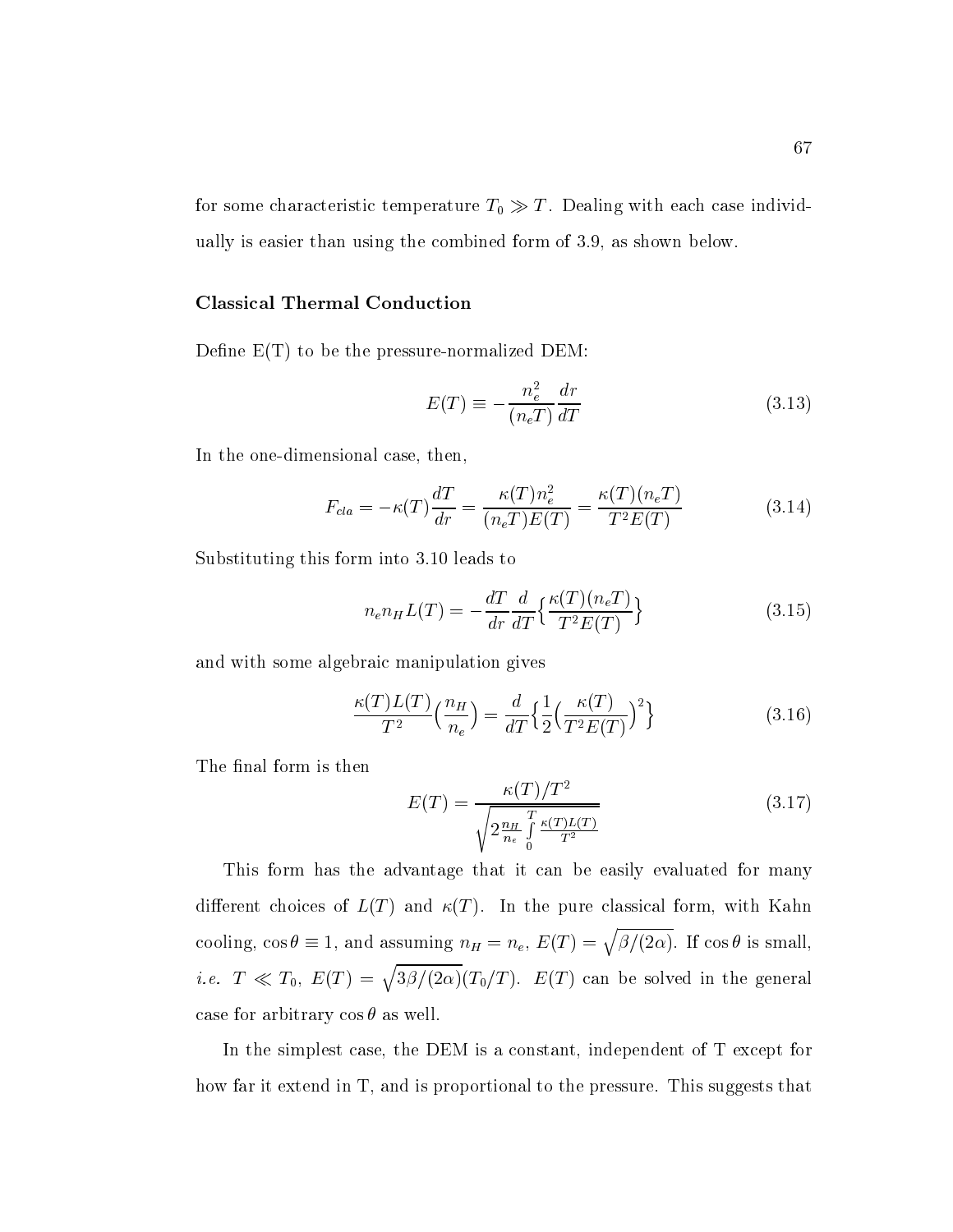the value of the central temperature and the magnitude of the interior pressure are likely to be the dominant parameters controlling the surface brightness of the x-ray emission

#### Saturated

The above solution assumes that the dominant flux at the edge of the remnant is due to classical thermal conduction. It is easy to show that this is true, by calculating the ratio of the saturated flux to the classical flux.

$$
\frac{F_{sat}}{F_{cla}} = \frac{4.5p(\frac{T}{T_0})\sqrt{\frac{kT}{m}}}{\beta(\frac{T}{T_0})^2 T^{5/2} \frac{\partial r}{\partial T}}
$$
\n(3.18)

$$
= \frac{4.5\chi k\sqrt{k/m}}{\beta(nT)} \left(\frac{T_0}{T}\right) n_e^2 \frac{\partial r}{\partial T}
$$
\n(3.19)

Substituting the appropriate DEM,  $\sqrt{3\beta/2\alpha}(T_0/T)$  into the above shows that  $F_{s}$  and  $F_{s}$  for the saturation limit is even as a saturation limit is even as a substance substance substance substance is even as a substance of  $\mu$ tially larger than the classical thermal conduction

### Comparing with Model Calculations

The true test is to see if the analytic DEM correctly predicts the value of  $n_{e} \sigma r/\sigma T$  that the hydrocode calculates. The derivation of the DEM assumes the hot bubble is large isobaric and stable In many multiple explosion models there is a long period where these conditions are roughly met, and in these regions, the DEM prediction is usually within  $50\%$  of the measured value at the edge. A typical result (from Model E at  $5.7 \text{ Myr}$ ) using unsupressed thermal conduction is shown in Figure 3.5, plotted against temperature. This expands the edge structure, and compresses the hot interior which has a nearly flat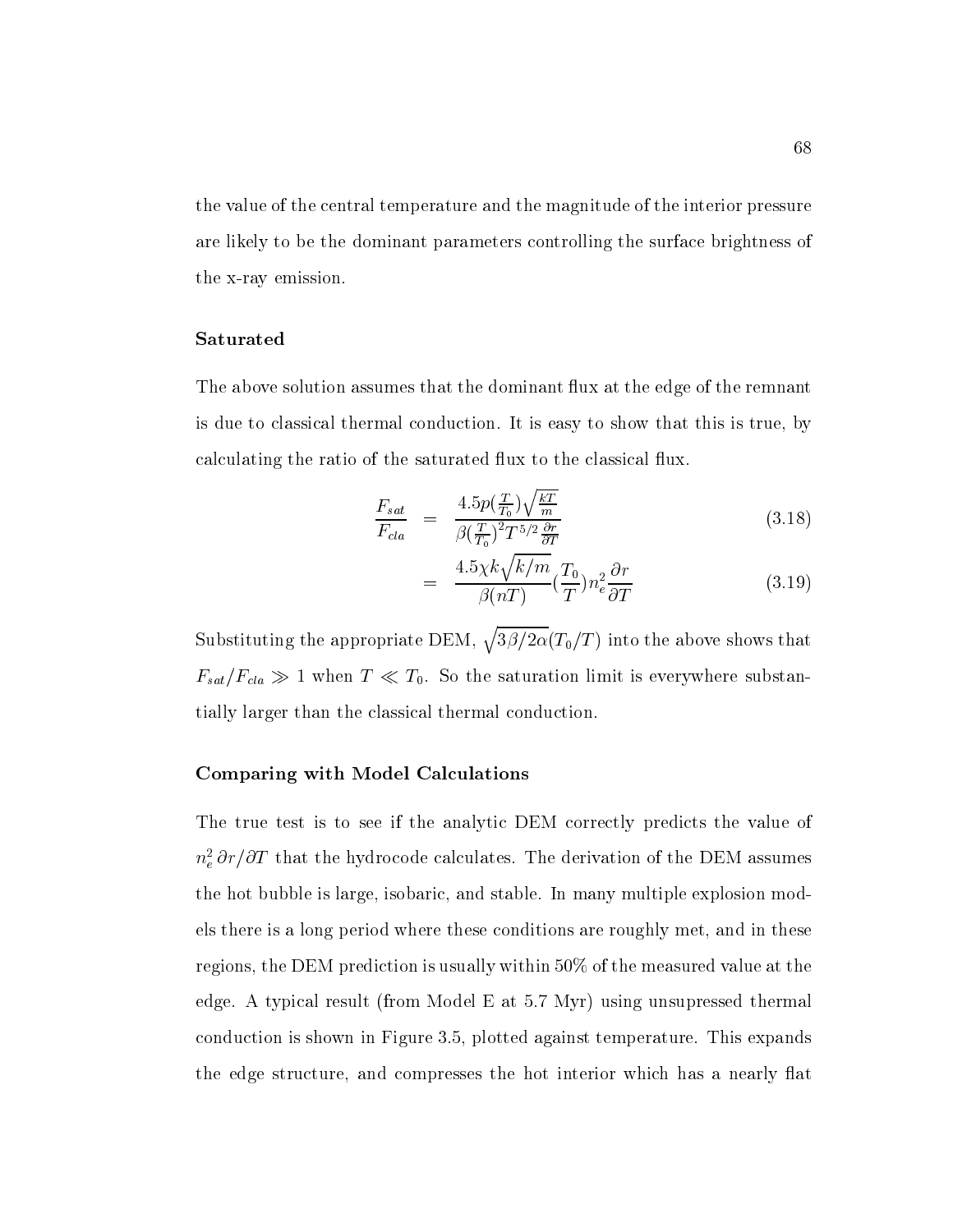

Figure 3.5: Analytic DEM compared to calculated value. Plotted against temperature to expand edge structure

temperature of  $\sim$  8.5  $\times$  10 K. Ignoring the divergence at high temperatures (which are far from the edge), there is good correspondence between the two values Comparisons for models with suppressed thermal conduction and models with different values for  $\alpha$  also agreed with the analytical prediction at the same level as shown in Figure 3.5.

# Thermal Conduction Driven (TCD) Bubble Mod-3.4.2 els

While the DEM is very successful for estimating the shape of the edge of the bubble, it is not very useful for the interior of the bubble. Energy transfer in the center must be mostly influenced by thermal conduction, since cooling is strongly suppressed by its  $n^2$  dependence, whereas the thermal conduction nas a  $T$   $\sim$  dependence (see equation 5.0) and so should dominate the internal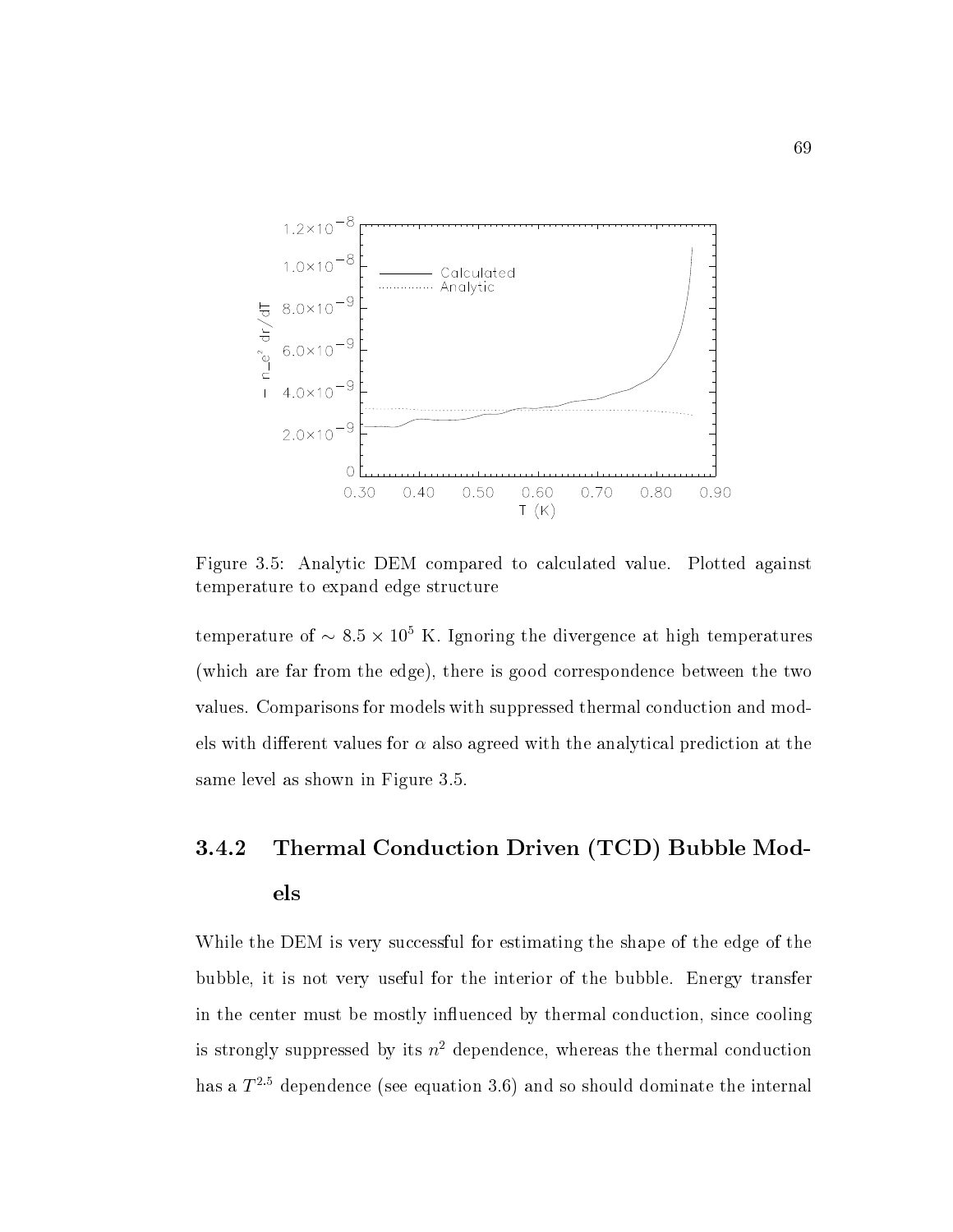energy flow. Finally, this attempt is motivated by the simplicity and regularity of the temperature curves in Figure 3.2, which suggests the bubble interior is relatively unchanged by parameter variations

### Derivation

Substantial assumptions are necessary to begin. The bubble must be stable i-e- constant radius isobaric and all energy ux out of the bubble is due to classical thermal conduction. Since energy will flow out of the bubble, the internal pressure will drop unless replenished. However, there is an energy source, supernovae, which are assumed to explode with a regular period  $\tau_{sn}$ and spread their energy equally throughout the bubble Cooling is ignored inside the bubble

With these assumptions, energy balance requires that

$$
\frac{d}{dt}\left(\frac{3}{2}pV\right) = 4\pi r^2 F_{cla} \tag{3.20}
$$

The time dependence must be eliminated from the derivative in equation 3.20. although dv - assumption that is to determine the simplest course for determine the simplest course of the simplest course of the simplest course of the simplest course of the simplest course of the simplest course of the assume that for some  $\tau$ ,

$$
\frac{d}{dt}\left(\frac{3}{2}pV\right) = \frac{3}{2}V\frac{dp}{dt} \sim \frac{3}{2}V\frac{p}{\tau}
$$
\n(3.21)

Combining equations  $3.20$  and  $3.21$ , with some manipulation, gives the result

$$
\int_{0}^{r} -\frac{p}{\tau} r dr = \int_{T_c}^{T} 2\beta T^{2.5} dT
$$
\n(3.22)

which the solution that solution for solution for some central temperature Tc and some central temperature Tc bubble radius  $R_s$ ,

$$
T(r) = T_c (1 - (r/R_s)^2)^{2/7}
$$
\n(3.23)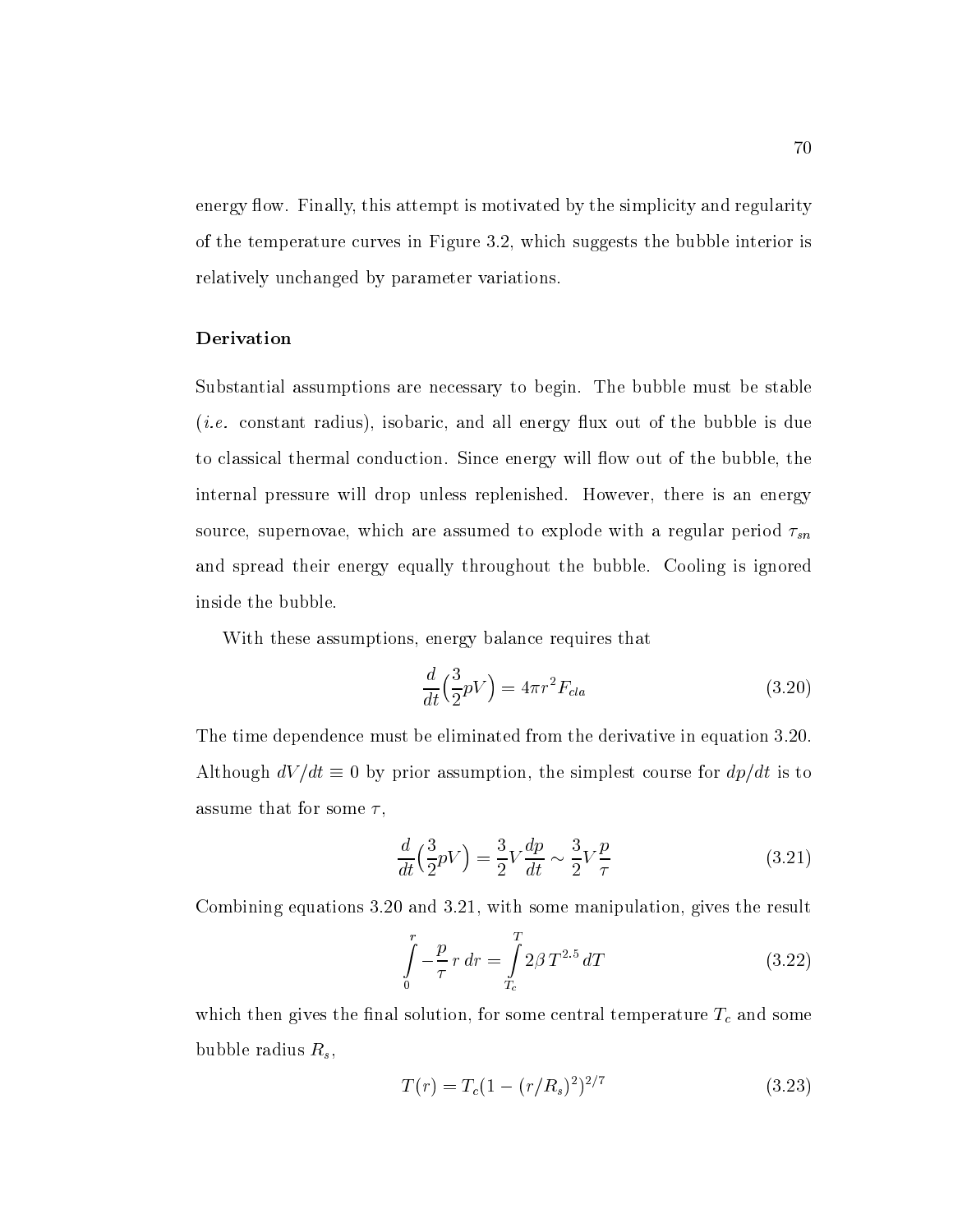The central temperature T<sub>b</sub> and bubble radius Rs showld be calculated by the calculated be calculated be calculated from the input energy Esternal pressure pressure pressure pressure pressure pressure pressure pressure pressure relationships, three equations will be necessary. The first comes from the assumption of a state bubble bubble bubble bubble bubble  $\lambda$  states  $\lambda$  and output and output and output and output and  $\lambda$ rates

$$
E_{sn}/\tau_{sn} = 1.5 \, pV/\tau \tag{3.24}
$$

The second relationship between these variables comes from integrating equation  $3.22$  over the entire bubble:

$$
R_s = \sqrt{\frac{8\,\beta\,\tau}{7\,p}} T_c^{7/4} \tag{3.25}
$$

The last relationship can be found by requiring that the total energy loss in the bubble be due to cooling alone, since thermal conduction can only move energy. Using the differential emission measure to simplify the equations:

$$
-\frac{d}{dt}(\frac{3}{2}pV) = 4 \pi R_s^2 \int_0^{T_e} n_e^2 \frac{dr}{dT} L(T) dT \qquad (3.26)
$$

$$
= 4 \pi R_s^2 \int_0^{T_c} \sqrt{\frac{\beta}{2\alpha}} (n \, T) \frac{\alpha}{\sqrt{T}} dT \tag{3.27}
$$

Which can be integrated to yield the final relation

$$
\tau = \frac{k R_s}{\sqrt{2 \alpha \beta T_c}}
$$
\n(3.28)

These three equations,  $3.24$ ,  $3.25$ , and  $3.28$  can now be manipulated to yield the central temperature and radius of the steady-state bubble

$$
T_c = \left[\frac{49}{128\pi\beta}\sqrt{\frac{2\alpha}{\beta}}\frac{E_0}{\tau_{sn}}\frac{p}{k}\right]^{2/13} \tag{3.29}
$$

$$
= 1.78 \times 10^{6} \text{K} \left[ \frac{E_{51}}{\tau_{sn6}} (\frac{p}{k})_{4} \right]^{2/13} \tag{3.30}
$$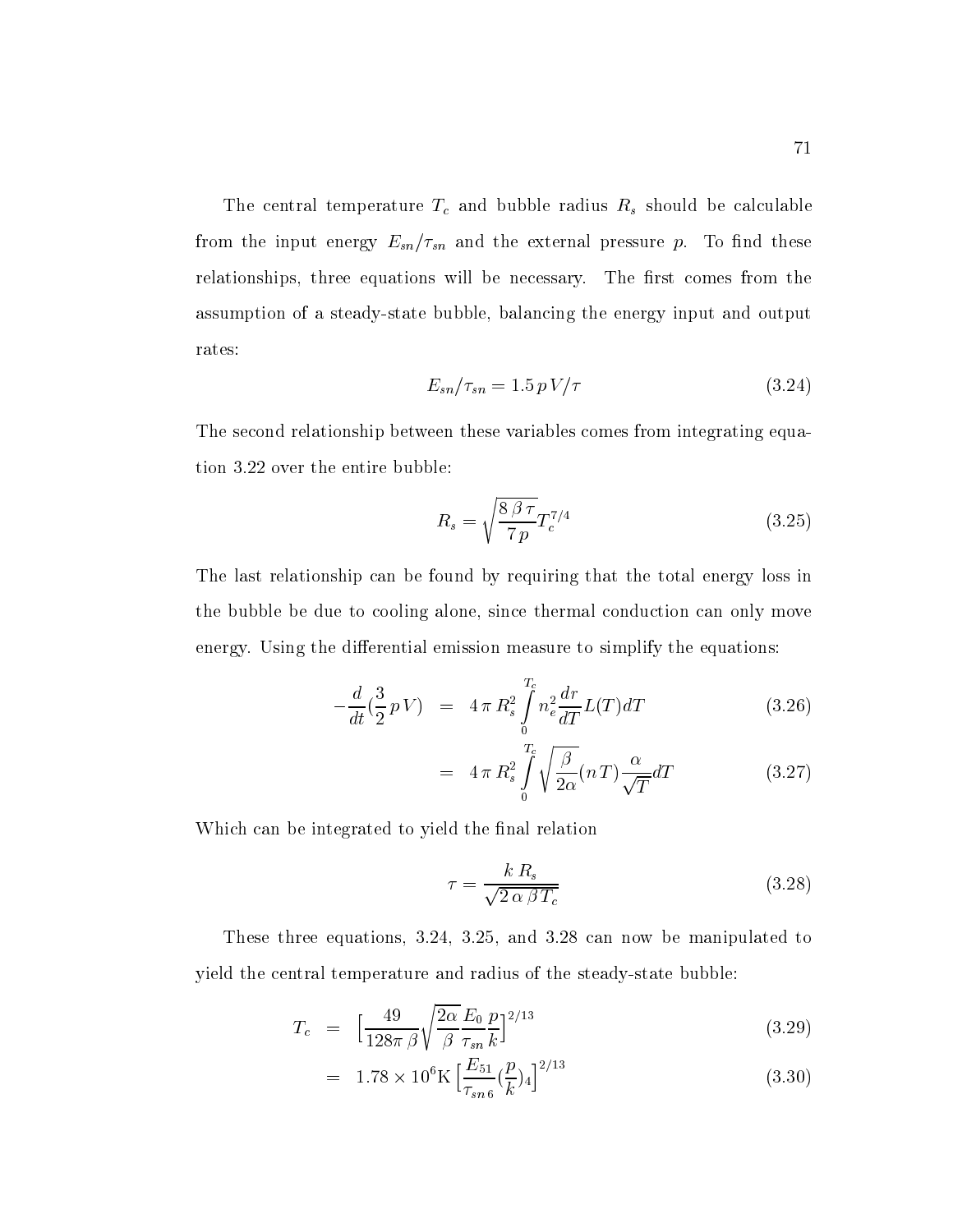$$
R_s = \left(\frac{8}{7}\right)^{1/13} \left(\frac{\beta}{2\alpha}\right)^{7/26} (2\pi\beta)^{-6/13} \left(\frac{p}{k}\right)^{-7/13} \left(\frac{E_0}{\tau_{sn}}\right)^{-7/13} \tag{3.31}
$$

$$
= 317 \text{pc} \left(\frac{E_{51}}{\tau_{sn\,6}}\right)^{6/13} \left(\frac{p}{k}\right)_4^{-7/13} \tag{3.32}
$$

### Comparing with Model Calculation

Only energy considerations are used to derive the TCD bubble model; all hydrodynamic effects are ignored. As a result, the model should only be compared to the late-term evolution of hot bubbles at least Myr after the last explosion

The obvious way of testing the TCD model is to examine a series of equally spaced equal-size explosions and ask if the results t the model Since this is a slow process, only one such run could be done, with equilibrium cooling only. The run had seven explosions, with  $E_0 = 0.5 \times 10^{12}$  ergs spaced every 0.5 Myr in a uniform ISM with pressure  $2.1 \times 10^4$  cm<sup>-3</sup>K. The results were positive but not confirming. The central temperature, expected to be  $\sim$  z  $\times$  10 K, varied about this value, never quite settling down. The bubble radius was also too small, reaching a maximum size of 138 pc soon after the seventh explosion, much less than the 212 pc predicted.

The local bubble need not be the product of equally spaced explosions however. The energy input from supernova explosions in the model serves to keep the bubbles "inflated." A partially inflated bubble is much more likely in reality the result of a supernova explosion coincidentally occurring inside an old SNR. In this case, the shell radius will certainly be less than predicted, and it is not clear what energy luminosity to use to calculate  $T_c$ . However, the temperature distribution itself depends on the balance of cooling and thermal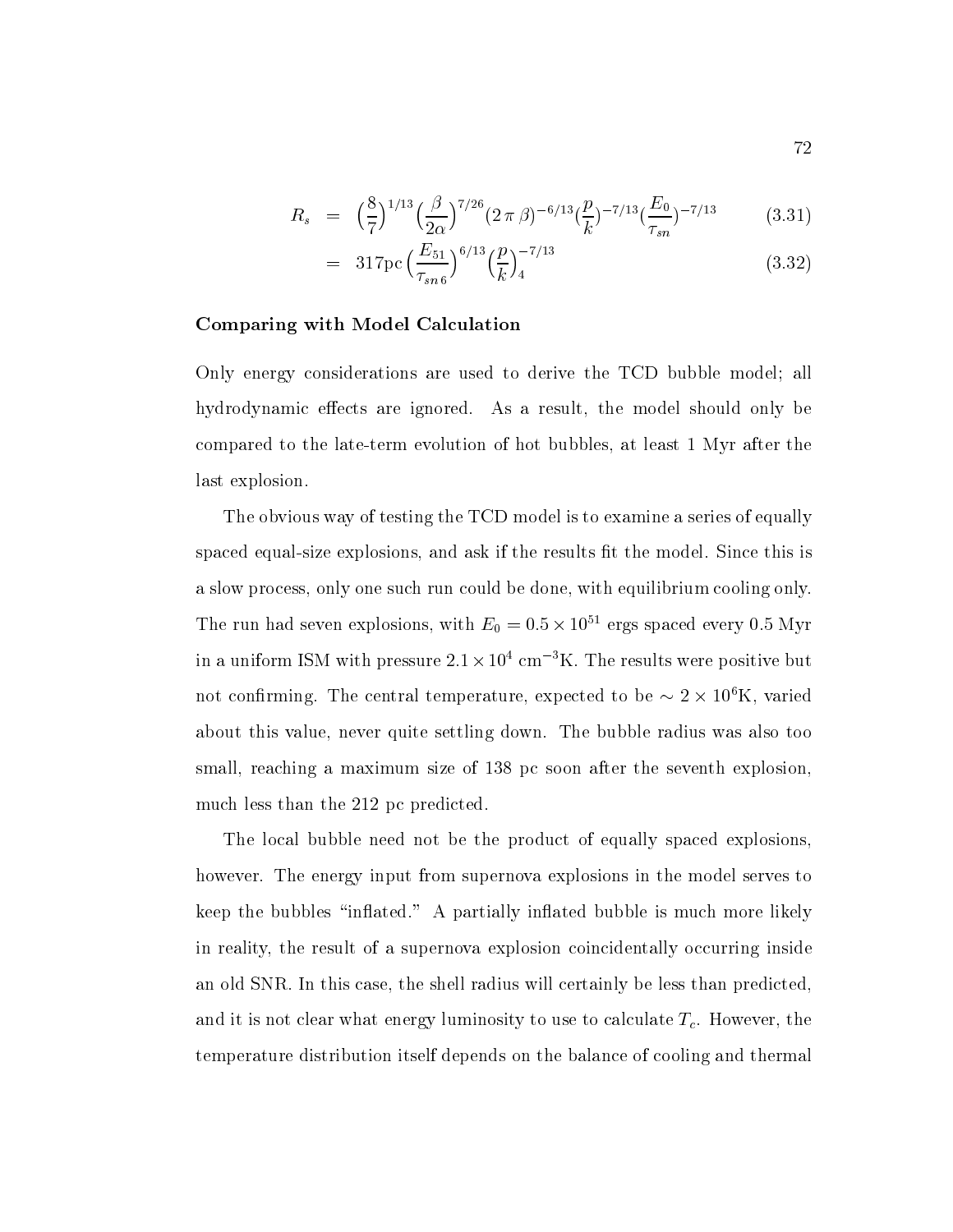

 $F$  for  $F$  and  $F$  and  $F$  and  $F$  and  $F$  and  $F$  and  $F$  and  $F$  and  $F$  and  $F$  and  $F$  and  $F$  and  $F$  and  $F$  and  $F$  and  $F$  and  $F$  and  $F$  and  $F$  and  $F$  and  $F$  and  $F$  and  $F$  and  $F$  and  $F$  and  $F$  and  $F$  a

conduction scaling linearly with the temperature  $\mathcal{U}$  and  $\mathcal{U}$  and  $\mathcal{U}$  and  $\mathcal{U}$  and  $\mathcal{U}$  and  $\mathcal{U}$  and  $\mathcal{U}$  and  $\mathcal{U}$  and  $\mathcal{U}$  and  $\mathcal{U}$  and  $\mathcal{U}$  and  $\mathcal{U}$  and  $\mathcal{U}$  and  $\math$ function

$$
T(r) = T_c (1 - (r/R_s)^{a_1})^{a_2} \tag{3.33}
$$

was used to fit the temperature in the sample runs, with the central temperature and shell radius taken from the data. The parameters  $a_1$  and  $a_2$  were allowed to float freely in order to get the best fit to each temperature curve. The fits are in general excellent, consistently within  $10\%$  of the observed value at all points, and usually within 5%. The values of the fit parameters  $a_1$  and a for the sample run are shown in Figure . This result is characteristic in Figure . This result is characteristic in  $\Omega$ of all the models examined; the parameters initially oscillate and then tend towards the predicted values of 2 and  $2/7$ , respectively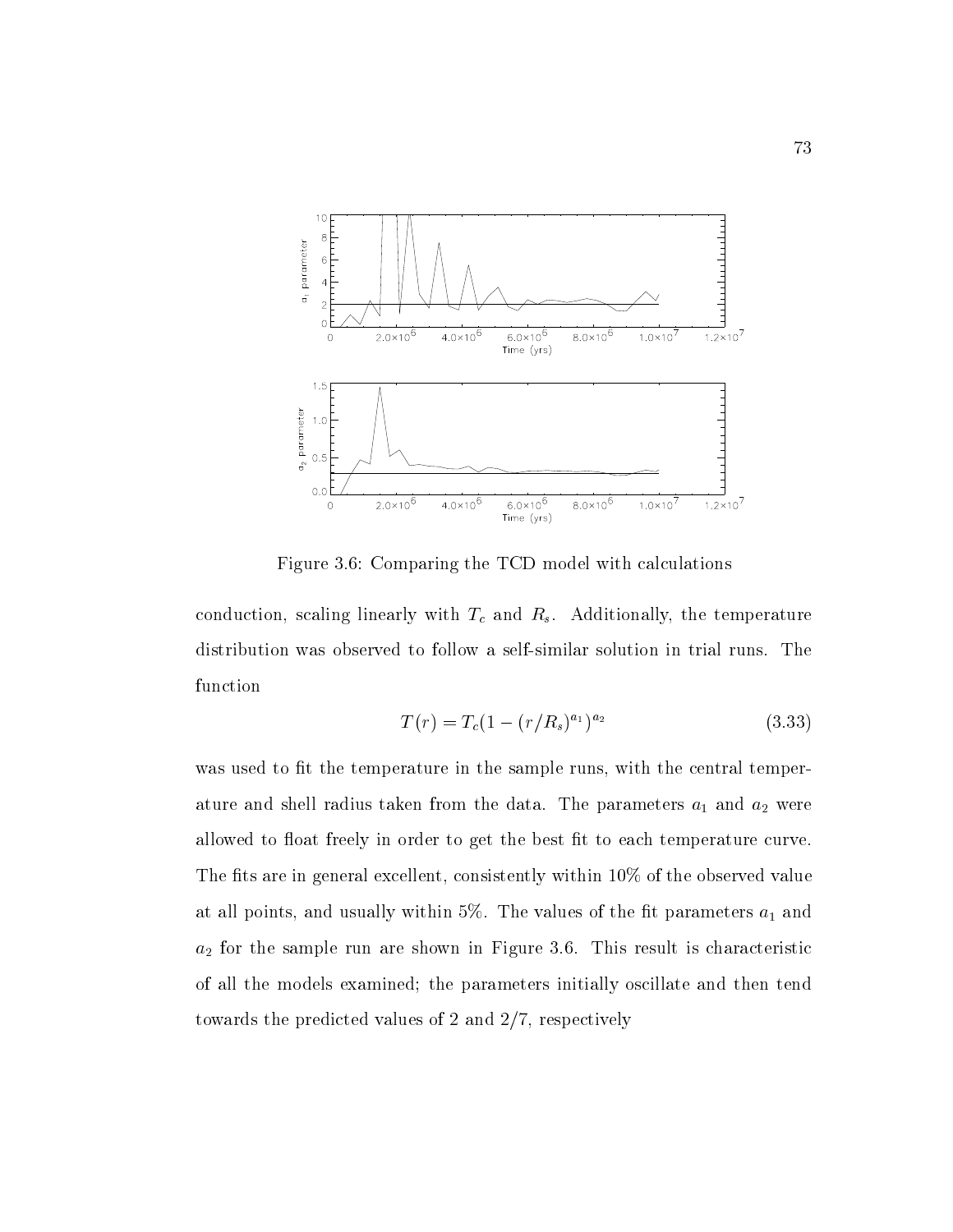Even with  $T(r)$  known, however, the bubble radius and central temperature must be set. As Table 3.3 showed, the bubble radius is easily attainable with reasonable parameters. The central temperature of the bubble, however, tended to be too cool Tc is not strongly aected by dust or the supernova energy; only changing the external pressure or the value of the thermal conduction constant  $\beta$  had an effect. The TCD model predicts this effect; it is easy to see from the derivation that

$$
T_c = T_{c0} \left(\frac{\beta}{\beta_0}\right)^{-3/13} \tag{3.34}
$$

To test this, a series of single supernova explosions with varying  $\beta$  was calculated. The resulting values of  $T_c$ , shown in Figure 3.7, is fit very well with a power of - or - Interestingly since the classical thermal conduction nux is  $\propto$  1  $^{\circ}$  , this result implies that the thermal conduction nux is actually independent of the appearance of the appearance of equation  $\mathcal{A}$ there is no physical reason  $\beta$  should be reduced in the ISM, this result shows the importance of thermal conduction in determining  $T_c$ . However, there was no corresponding change in the bubble pressure in these runs, which is also apparent from Table

## Using the Analytic Results

The DEM and the extension of it to the TCD model predict temperature distributions well, and so should be usable for predicting the emission from a hot bubble. Since the objective is to find a model that will have the observed ray emission of the Local Bubble it is not the Local Bubble it is not to examine the continuum of the complete the characteristics of the emission using the temperature curve from the TCD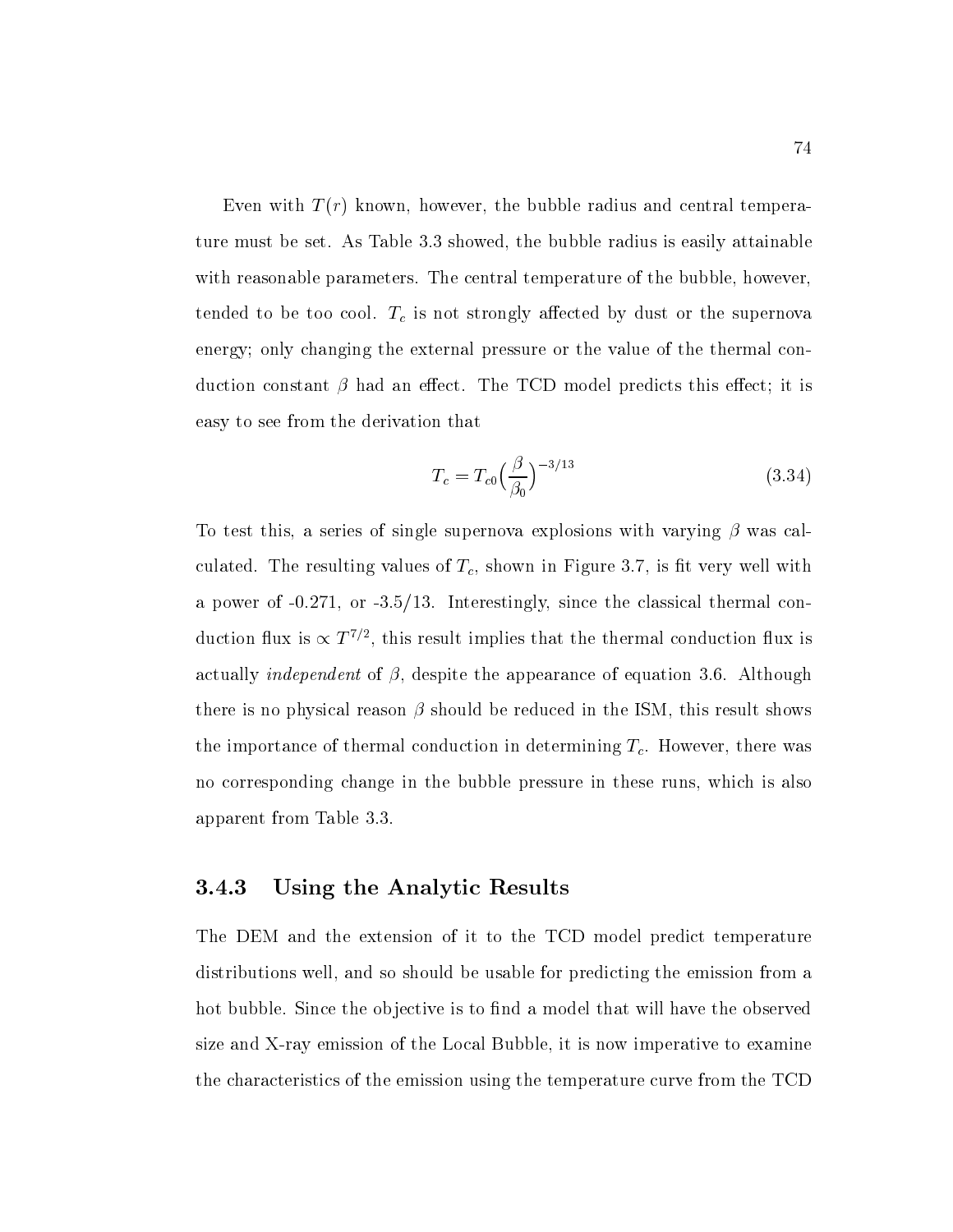

Figure 3.7: Central bubble temperature vs  $\beta$ 

model. In equilibrium, it is possible to define functions  $B_{em}(T)$  and  $C_{em}(T)$ , the B and C band counts per second per emission measure Assuming the bubble is isobaric with pressure  $p$ , and the temperature distribution is of the form  $I(T) = I_c(1 - (T/R_s)^2)^{2/3}$ , the total B band count rate from a not bubble is

$$
B(T_c, R_s, p) = R_s (p/\chi k)^2 \int_0^1 \frac{B_{em}(T(r))}{T(r)^2} dr \qquad (3.35)
$$

and a similar equation can be written for the C band counts

Using equation  $3.35$ , it is possible to find the emission, in equilibrium, from a bubble of any size, pressure, and central temperature. Figure 3.8 shows the B and C equilibrium emission as a function of central temperature for a bubble of radius 100 pc and pressure  $10^4 \text{ cm}^{-3}$ K. Figure 3.9 plots the C/B ratio versus central temperature; this graph is independent of bubble radius and pressure. and so unambiguously determines the central temperature necessary for a given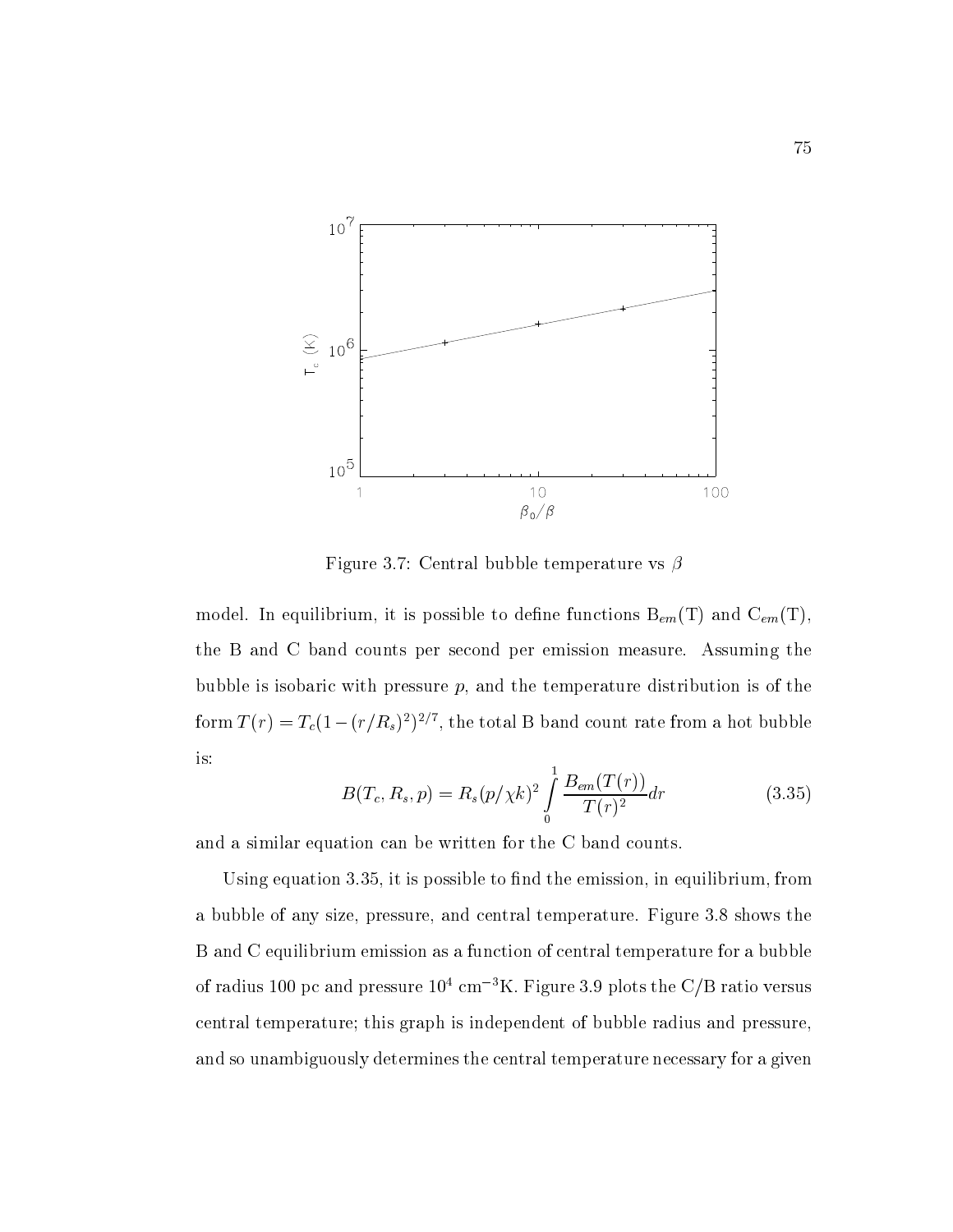

Figure 3.8: B and C Band Emission versus Central Temperature

 $\bigcirc$  is ratio. The observed value is  $\bigcirc$  is  $\sim$  2.5, which implies  $T_c \approx 1.5 \times 10^8$  K. The values of  $a_1$  and  $a_2$  do vary in the fits to the data, however, so it is important to understand the stability of this result to variations in the form of  $T(r)$ . To explore this possibility a similar analysis was done over the entire range of values found for these parameters and the result was that the value of  $T_c$  necessary for a C/D ratio of 2.5 varied between T-2  $\times$  10 °N. This was deemed to be a stable stabilized by the analytic predictions and  $\mathbf{A}$  the analytic predictions are the analytic predictions and  $\mathbf{A}$ parameters are used exclusively in the following. With the central temperature set by the  $C/B$  ratio, and the radius set by EUV measurements to be  $70-100$ pc, it is possible to uniquely determine the bubble pressure necessary to get the emission. For a  $\cup$  band rate of 125 counts/sec,  $p=$  10, 500  $-$  19, 700 cm  $^+$  N.

However, the only direct way to increase the pressure inside the bubble is to have a higher exterior pressure Increasing the number of explosions does seem to increase the interior pressure, but in general the exterior pressure is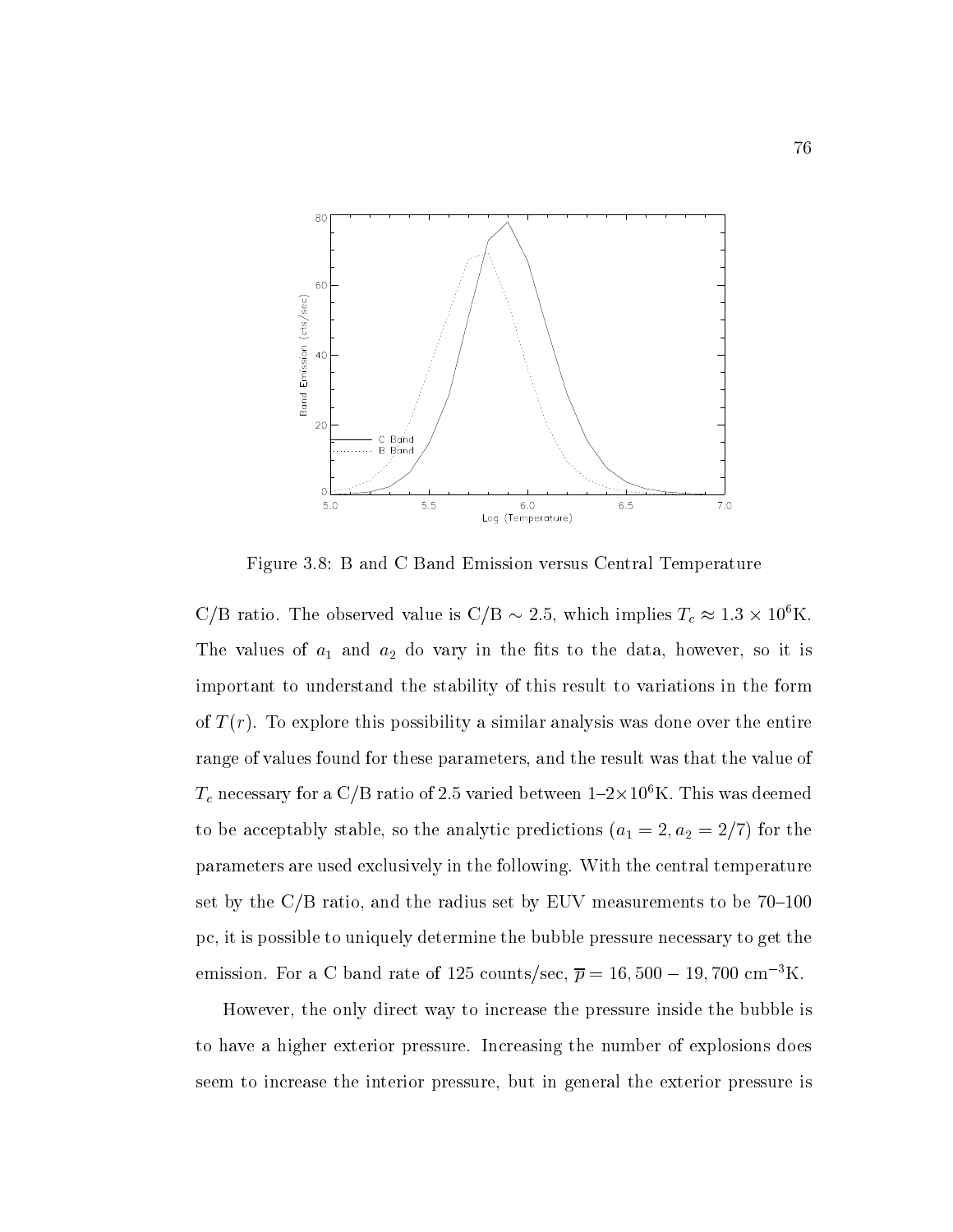

Figure 3.9:  $C/B$  band ratio versus central temperature

greater than the interior. This must occur in order to start the collapse of the bubble. We are therefore back in the bind first found by  $EC$ : in order to create sufficient emission, the pressure in the ISM may need to be very high, possibly unrealistically so

This prediction is only useful however if the actual non-equilibrium rates are close to the equilibrium rates during the slow bubble collapse time. Figure  $3.10$  shows the equilibrium B and C band emission, calculated from the density and temperature curves in model  $F$ , along with the calculated B and C rates using the Raymond is similar (Section ) from Section to American tends to the nonbe below the equilibrium, but does track it, getting closer to the equilibrium emission at later times as would be expected. This result holds true for all the models, so it is reasonable to use the equilibrium rates if it is remembered that they will tend to modestly overstate the calculated emission. This, in turn, worsens the pressure problem since it implies an even higher pressure will be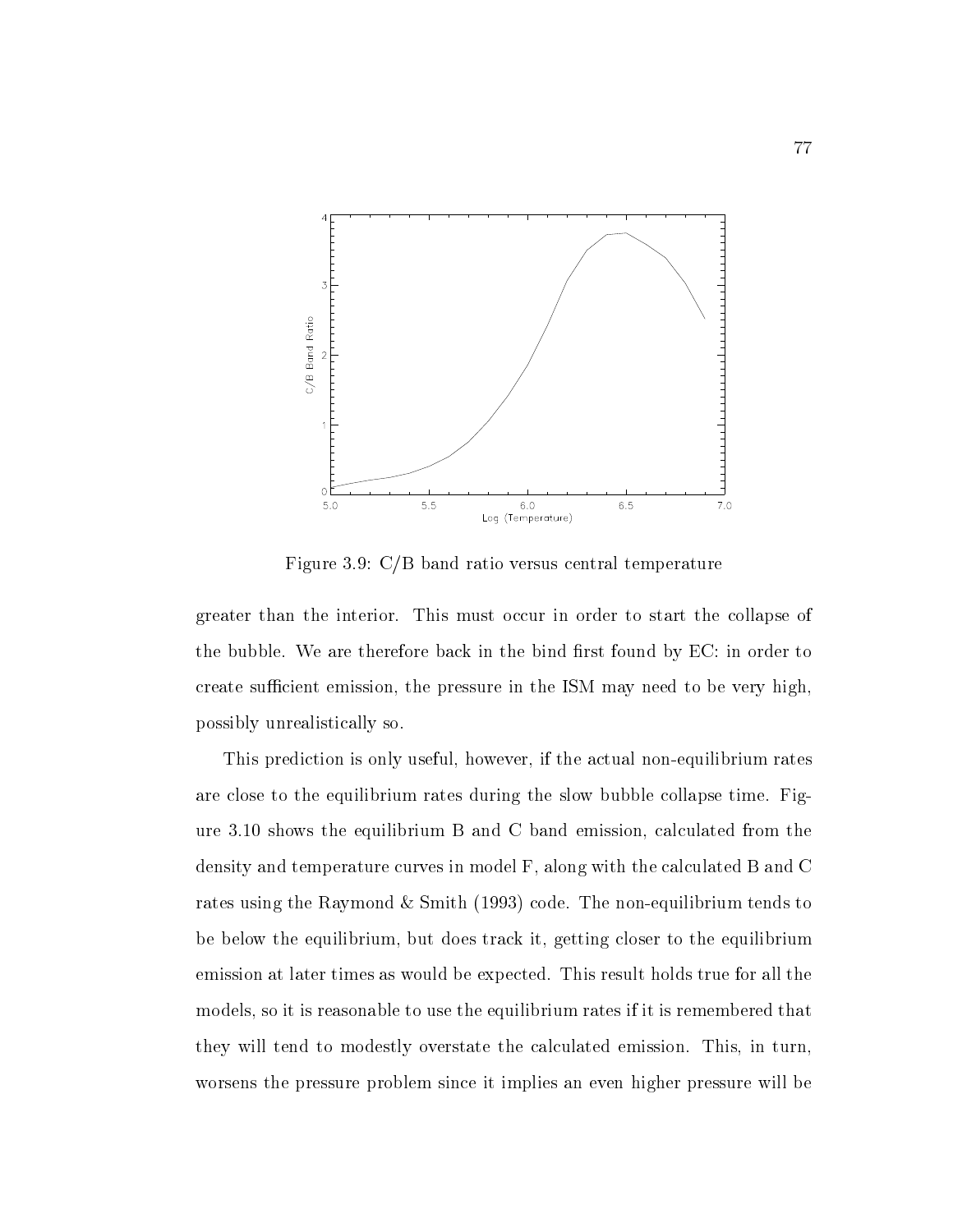

Figure Comparison of equilibrium and non-equilibrium B and C band emission for Model F

needed to get the desired emission

Another result to be considered is the implications of equation 3.35 for the emissivity This type of model may be consistent with the displacement scenario since it implies the x-ray count rates are proportional to bubble radius. Figure 3.11 shows the running integral of the equilibrium B and C band surface brightnesses versus radius, for a bubble with a total radius of 100 pc and with the standard T (T) curve, pressure  $=10^{\circ}$  cm  $\pm$  K, and  $T_c = 1.5 \times 10^{\circ}$  K. This shows that a nontrivial amount of emission comes from the bubble volume especially for the C band. This is an encouraging result, since it implies that if the pressure can be raised enough to get the emission this type of model will allow the anti-correlation requirements in the anti-correlation requirement of the anti-correlation of the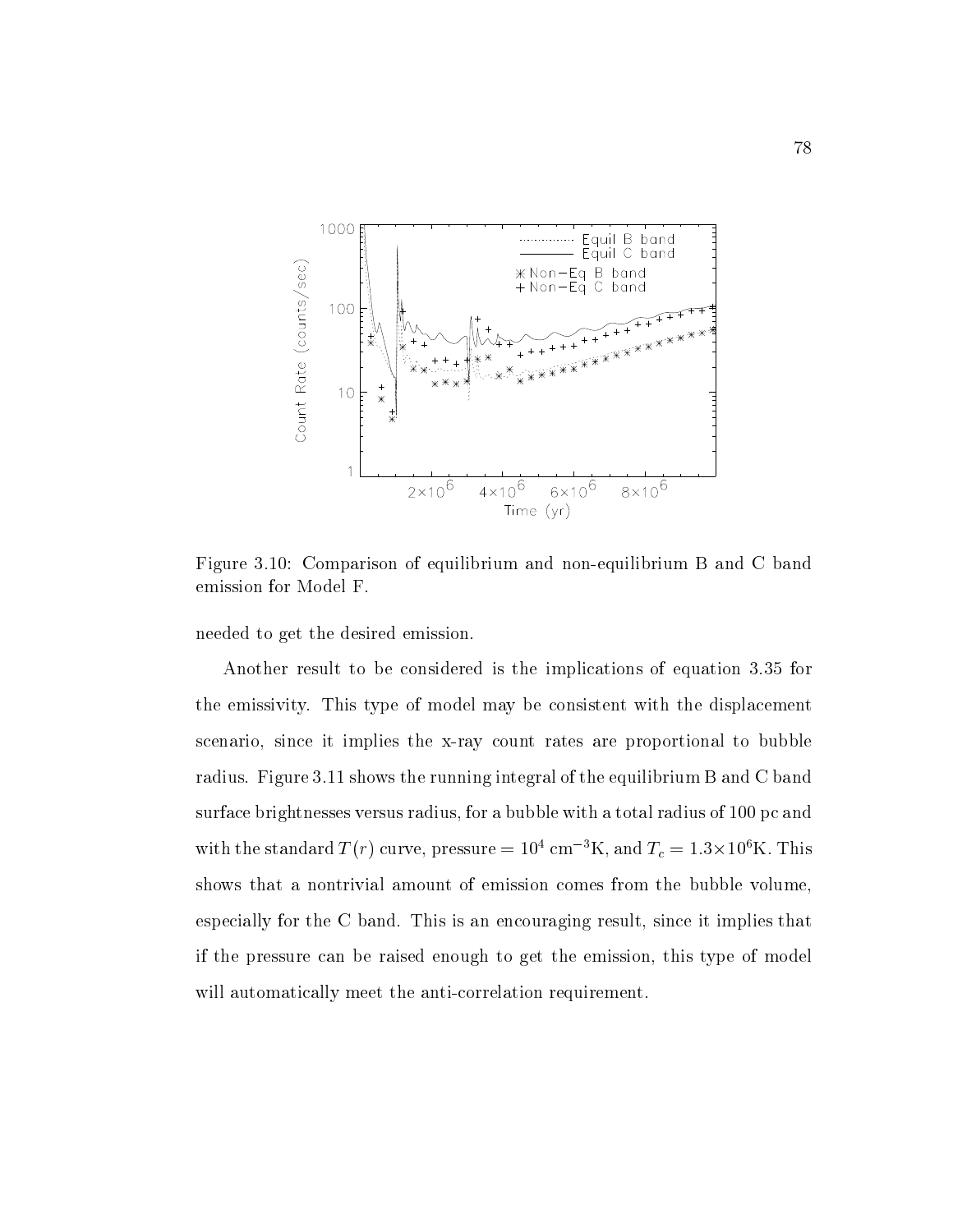

Figure  $3.11$ : Integrated equilibrium B and C band emission over a  $100$  pc bubble

#### Conclusions 3.5

This chapter has examined one-dimensional multiple explosion models for the Local Bubble in some detail. The results from the various model runs have significant regularities that are themselves encouraging, since it suggests that the observed uniformity of the X-ray emission across the sky is the result of a conspiracy of physical forces, not initial conditions.

Multiple explosions, widely separated in time, have been shown to create large bubbles easily, without using excessive supernova energy. These bubbles tend to have constant internal pressure and a uniform temperature distribution, and these characteristics can be used to calculate the expected observational parameters such as the X-ray emissivity The main failure is that the pressure inside the bubbles is too low by a factor of about  $1.5$  in the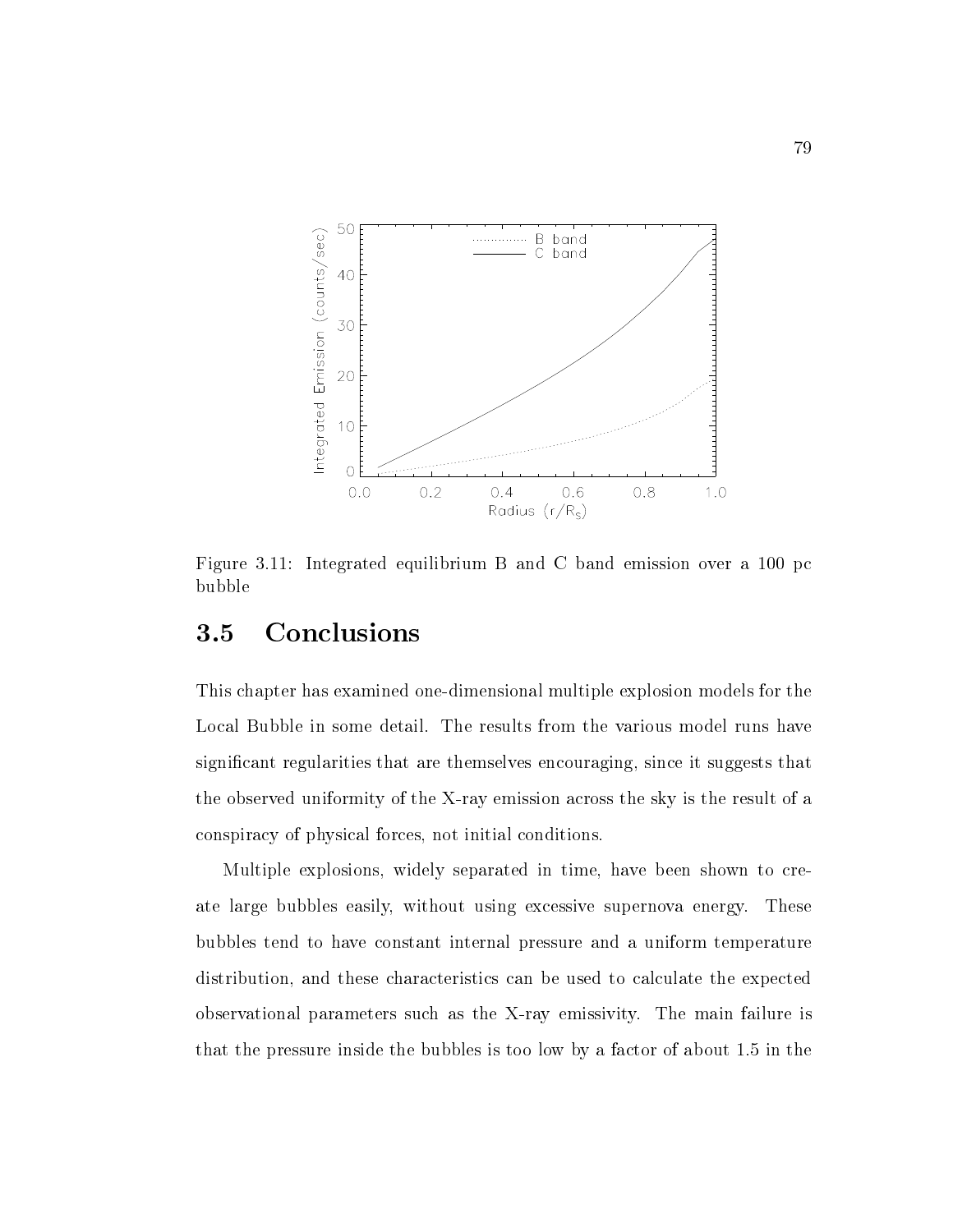three explosion models and about 2 in the two explosion models. An additional problem is getting the  $C/B$  ratio correct, although physically reasonable variations of the thermal conduction flux are likely to be enough to change this.

In general, it seems that a successful model would have  $T_c = 1.5 \times 10^7 \rm K$  or possibly slightly higher to take into account the variation between equilibrium and discussion extension emission is the company equation in the third that the this can be called the canonic be accomplished by reducing by a factor of or slightly more Increasing the bubble pressure, and thus emissivity, is a more challenging task. Since 3 explosion models tend to have higher pressures than 2 explosions, perhaps using 4 or 5 explosions would suffice. Another possibility would be to vary the external ISM pressure, though large changes would be constrained by observations

Once a successful model with sucient X-ray emissivity and hardness is found, many other characteristics of the model can be immediately calculated. These include the column densities of observable ions, such as  $C$  IV,  $N$  V, and O VI, or velocity profiles for lines such as  $O$  III 5007Å. These would be testable predictions using either existing data or data from new instruments such as the Wisconsin H-Alpha Mapper WHAM or the Spatial Heterodyne Spectrometer *(SHS)*.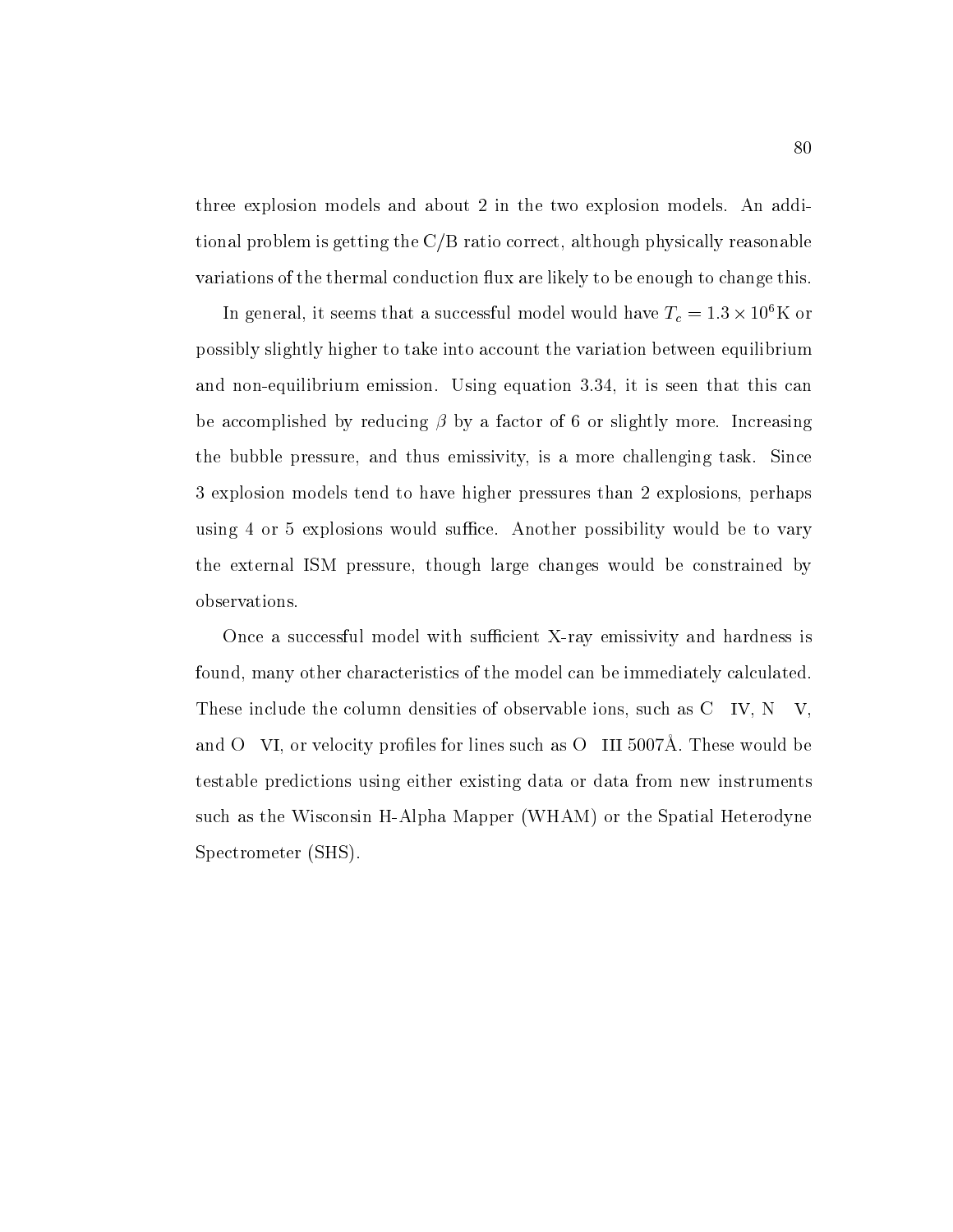# Appendix A

# Using the 'Odin' Code

#### **Overview**  $\mathbf{A.1}$

In order to run the Odin -One Dimensional Interstellar Numerologist code a text le containing the initialization parameters must be created and fed to the program. This is done by putting the name of the input file after the program name in the command, as shown here.

#### odin input file-input file-input file-input file-input file-input file-input file-input file-input file-input f

This will result in the program reading the le inputfile-inp and all informational messages will be redirected to the file inputfile.err. This file will then contain any messages about unknown commands as well as the start and stop times of the program as given by the system clock This is useful for long-term timing of the code

The allowed commands for the Odin program are given in table A.1. It is possible, however, for more than one program to read the same initialization file, perhaps sharing some values and ignoring others. The Odin program will flag and output as warnings any lines it does not understand in the initialization file. However, it will continue to run as long as the lines it does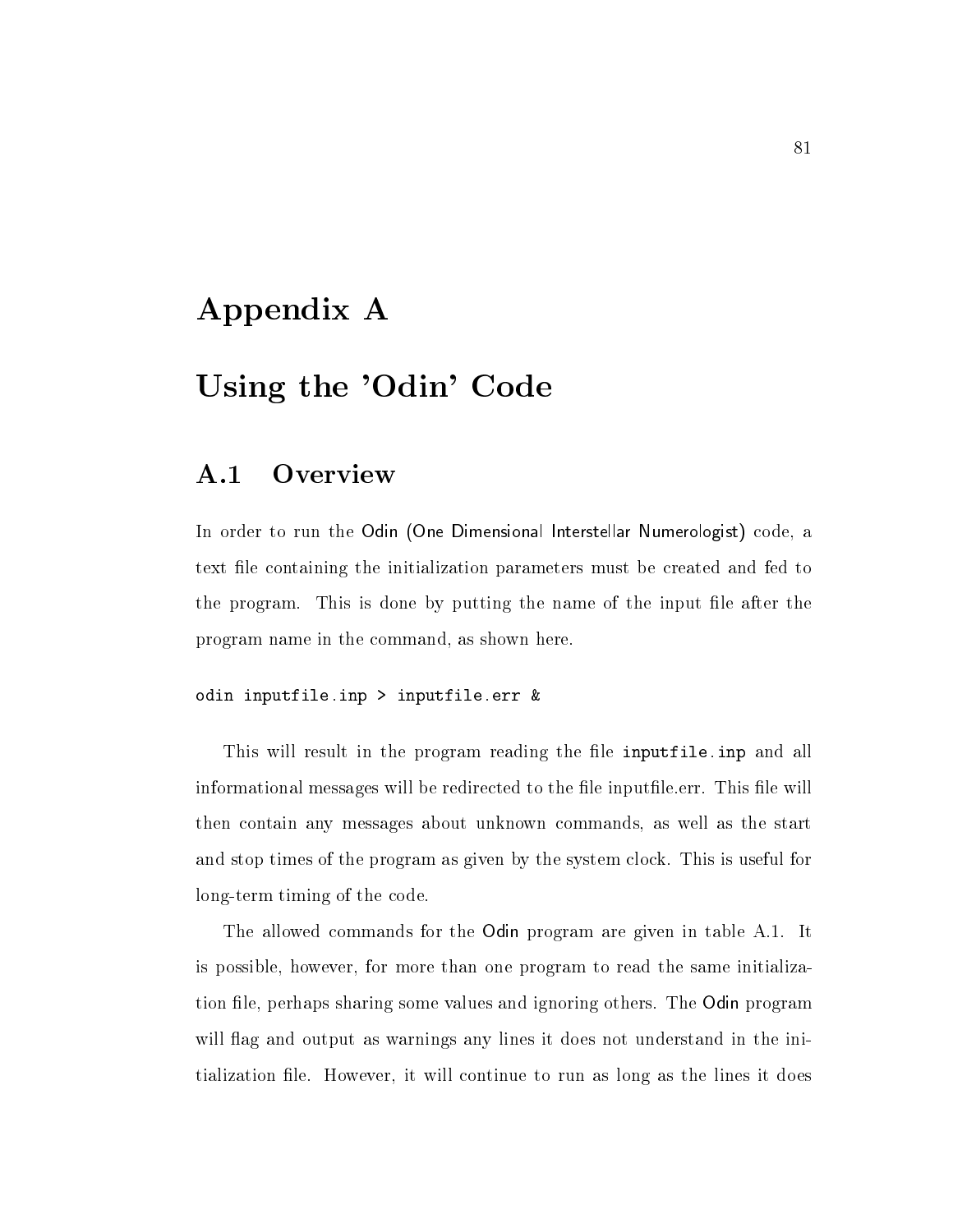understand do not confuse it

Another feature of the code is that it will create a core dump file for nearly all "severe" errors. The definition of a severe error varies, but in general any condition that would result in either a program crash at some point, or a completely non-physical condition is considered severe Note that there is very little checking of the "reasonableness" of the input values. Asking for a magnetic field of 5 gauss (instead of  $5\mu$ G) will result in an explosion envirorment that is rather stiff.

The core file can usually be deleted if the cause of the crash is known. One common cause is using standard cosmic abundances with dust, which the code knows is impossible and so it prints an error message and dumps core. Otherwise, the core file can be used with the debuggers dbx or gdb to investigate the crash. When compiled with gcc (the recommended compiler), the code contains the necessary debugging information to allow the user to examine variable values and other information relevant to the crash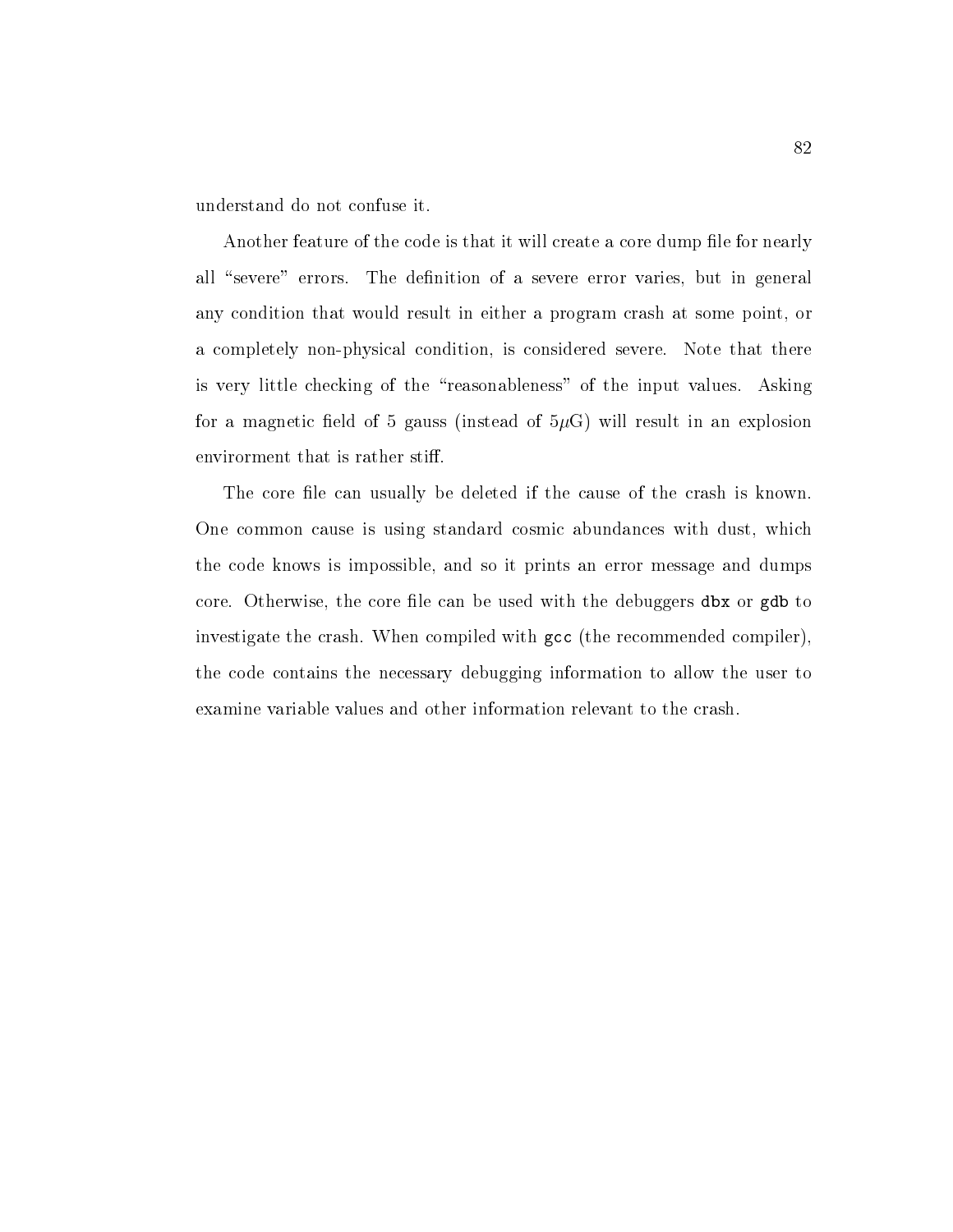| Commands            | Default          | Units                           | Description                              |
|---------------------|------------------|---------------------------------|------------------------------------------|
| <b>INCELLS</b>      | 28               |                                 | The number of initial cells              |
| SBANG               |                  | Special                         | See below                                |
| <b>SDUST</b>        |                  | Special                         | See below                                |
| SDEBUG              |                  | Special                         | See below                                |
| SMODIFY             |                  | Special                         | See below                                |
| ADD_ZONES           | False            |                                 | Add more zones as needed                 |
| <b>DBFIELD</b>      | $\boldsymbol{0}$ | gauss                           | Magnetic field strength                  |
| <b>DDIMEN</b>       | $\overline{3}$   |                                 | Dimensionality of system                 |
| DGAMMA              | 5/3              |                                 | $Cp/Cv$ for the medium                   |
| <b>DTEMP</b>        | 10 <sup>4</sup>  | $\mathbf K$                     | Initial gas temperature                  |
| <b>DDENS</b>        | $\cdot$ 1        | $\rm cm^{-3}$                   | Initial gas density                      |
| <b>DDELTAR</b>      | $\cdot$ 1        | pc                              | Size of the initial cells                |
| <b>DGRAVITY</b>     | $\overline{0}$ . | $\rm cm/s^2$                    | Gravitational acceleration               |
| <b>DZETAH</b>       | $\overline{0}$ . | $\frac{\text{ion}}{\text{s/H}}$ | H photoionizations/s/H atom              |
| <b>DZETAHE</b>      | $\overline{0}$ . | $\frac{\text{ion}}{\text{s/H}}$ | He photoionizations/s/H atom             |
| THERMAL_COND        | None             |                                 | Use thermal conduction                   |
| DMOD_COOL           | 1.0              |                                 | Linear factor for gas emission           |
| DMOD_TC             | 1.0              |                                 | Linear factor for T.C.                   |
| DMOD_T <sub>0</sub> | 0.0              |                                 | Use density dependent T.C.               |
| DTC_COS2            | 1.0              |                                 | $cos(T)^2$ factor in T.C.                |
| SABUNDTYPE          | A&G              |                                 | Depleted or AndersGrevesse               |
| SCOOLING            | None             |                                 | None Kahn Isobaric NonEquil              |
| <b>CHARGE_EXCH</b>  | None             |                                 | Use charge excharge                      |
| <b>IPLOT</b>        | $\boldsymbol{0}$ |                                 | Plot pressure every N steps              |
| PSEDOV              | Ν                |                                 | Plot sedov radius.                       |
| SOUTFILE*           | ,,,,             |                                 | Output file name                         |
| $DMAXTIME*$         | 10 <sup>7</sup>  | yr                              | Model end time                           |
| IMAXSTEP*           | $-1$             |                                 | Max. steps to run                        |
| <b>IMAX_ZONES</b>   | $-1$             |                                 | Max. number of zones                     |
| SCHOPCELLS          | Ν                |                                 | See below                                |
| VARYCHI             | Ν                |                                 | Allow $\chi$ to vary                     |
| ISUBSDETAIL         | $\overline{2}$   |                                 | $0, 1$ or $2$ for $\mathsf{.sub}$ output |
| DSUBSTIME*          | $-1$             | yr                              | Time between . sub reports               |
| DREPTTIME*          | $-1$             | yr                              | Time between . out reports               |
| IREPTSTEP*          | $-1$             |                                 | Steps between . out outputs              |
| TOTALSAVE           | N                |                                 | Save ALL variables in .out file          |
| SRESTART*           |                  | Special                         | See below                                |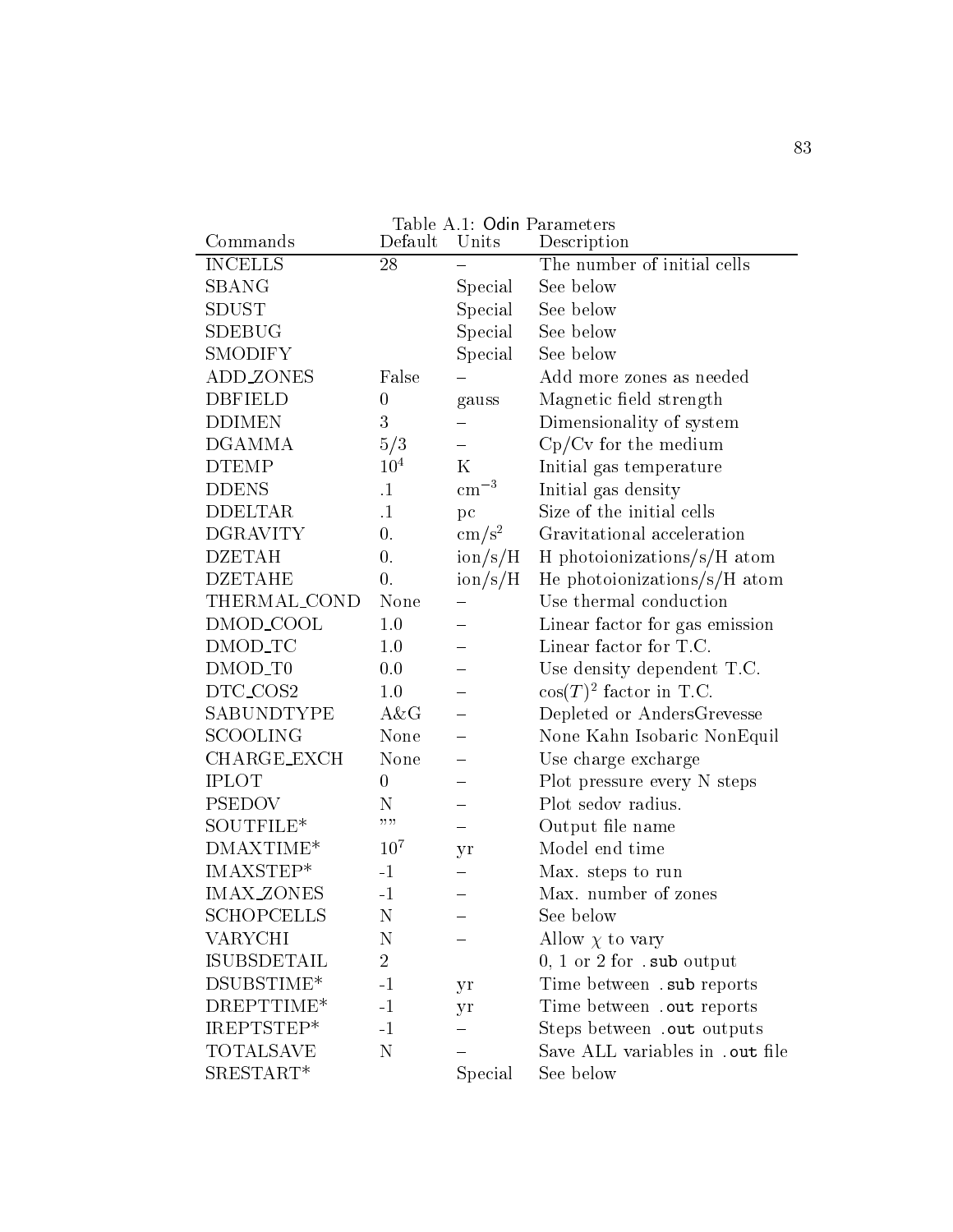Table A.2: Explosion parameters

|                |      | Keyword Default Description                     |
|----------------|------|-------------------------------------------------|
| <b>DRADIUS</b> | None | Radius of explosion, in pc. Can be anything.    |
| DMASS          | None | Mass in explosion, in solar masses              |
| <b>DTIME</b>   | None | Time of explosion, in years past initialization |
| DE51           | None | Energy of explosion, in $10^{51}$ erg units     |
| <b>STYPE</b>   | None | Either THERMAL or KINETIC, depending.           |

## Entering an explosion SBANG

SBANG is used to give parameters for an explosion. It can be followed by one of the subcommands given in Table A

Multiple explosions can be entered by simply putting them in sequence Note that there are NO default values. In order to be legal, each explosion MUST have a radius, mass, time, energy, and type given.

# Dust parameters SDUST

 $SDUST - is used to give the dust parameters.$  Dust can be present everywhere in the model, or only outside the ejecta. This second choice avoids the problem of the dust being instantly destroyed by high temperatures inside the actual explosion. Also, the porosity of the silicate dust can be given, with  $0$  indicating solid dust and being a hypothetical "all-vacuum% dust However current code limitations mean that the only two legal values for the dust porosity is  $0.0$  and  $0.8$ . The complete set of parameters is given in Table A.3

## Removing unsightly excess cells SCHOPCELLS

SCHOPCELLS – Provides instructions to the code as to when it is permissable to drop cells from the calculation. This could happen in many different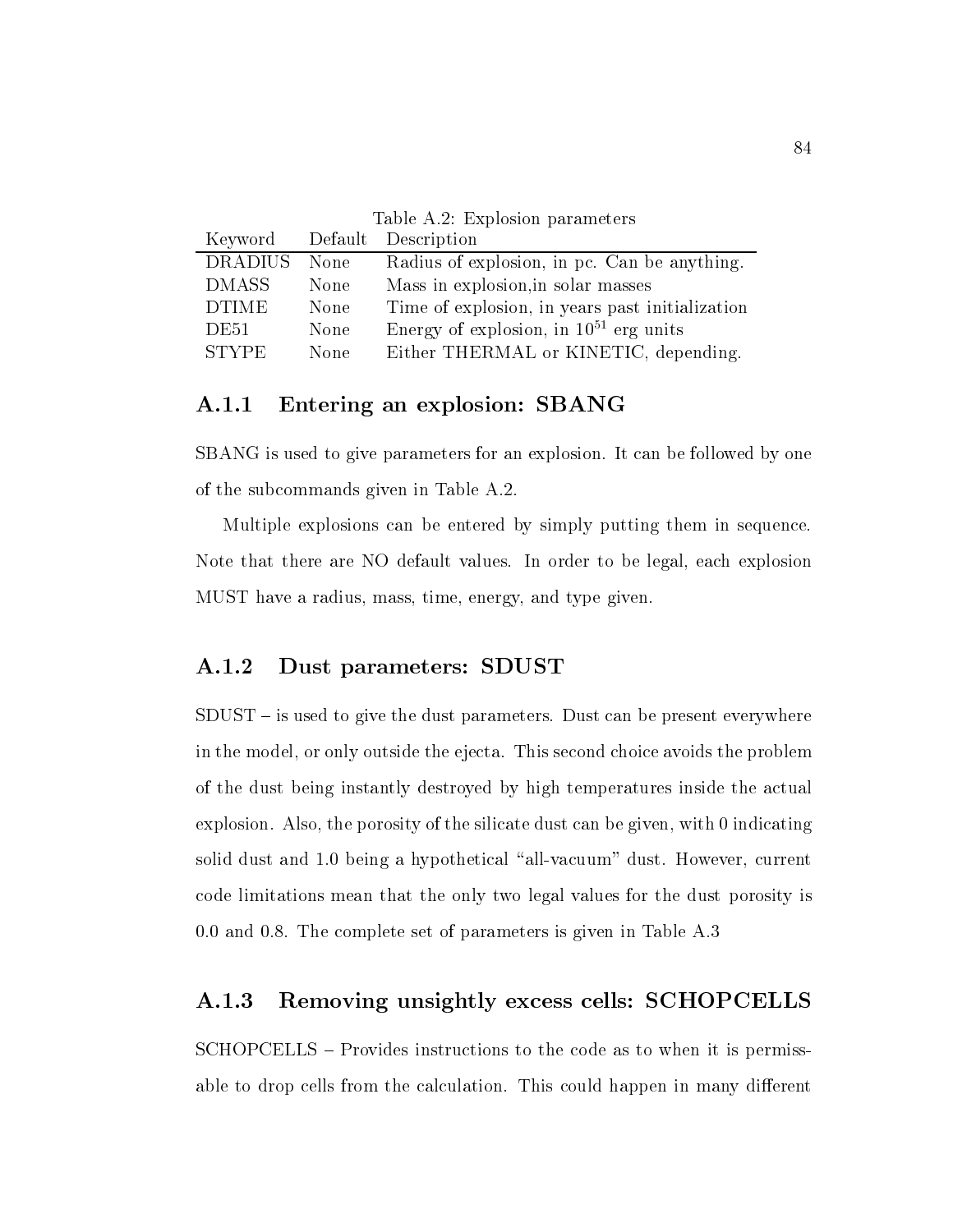| Table A.3: Dust parameters |           |                                              |  |  |
|----------------------------|-----------|----------------------------------------------|--|--|
| Keyword                    |           | Default Description                          |  |  |
| Everywhere                 |           | Dust everywhere, in ejecta and ISM           |  |  |
| OutsideEjecta              |           | Dust only present outside the initial ejecta |  |  |
| None                       | Yes.      | No dust in code                              |  |  |
| <b>NoCooling</b>           | Yes       | No dust cooling                              |  |  |
| WithCooling                |           | Dust cooling present                         |  |  |
| DPOROSITY                  | $\Box$ 0. | Percentage of dust sphere that is vacuum.    |  |  |
|                            |           | Legal values $0.0$ or $0.8$ only.            |  |  |

| Table A.4: Chopping parameters |  |                                                        |  |  |
|--------------------------------|--|--------------------------------------------------------|--|--|
| Keyword                        |  | Default Description                                    |  |  |
| <b>DMAXTEMP</b>                |  | $2 \times 10^4$ K Maximum temperature for backup cells |  |  |
| NBACKCELLS 30                  |  | Number of cells to use behind front of zones           |  |  |

circumstances but the main reason in all cases is that the cells have no effect on the intended results of the calculation and take up substantial extra computational time

Currently, this is most flagantly obvious in the case of an old supernova explosion. The shock wave will continue indefinitely but weakly; the gas immediately cools after being shocked. So, these cells should be dropped to aid in computations

The idea is to chop off the shocked zones, so that the cells no longer have a shock at the front. The behavior depends directly on the parameters given below. The code looks at the zones within NBACKCELLS of the last "shocked" zone (a zone where the viscous pressure is more than  $10\%$  of the total pressure), and if the temperature in this range never exceeds DMAXTEMP, then this is considered an allowable cutting point

This code has never been tested. Use at your own risk; it exists mainly as a basis for future modifications.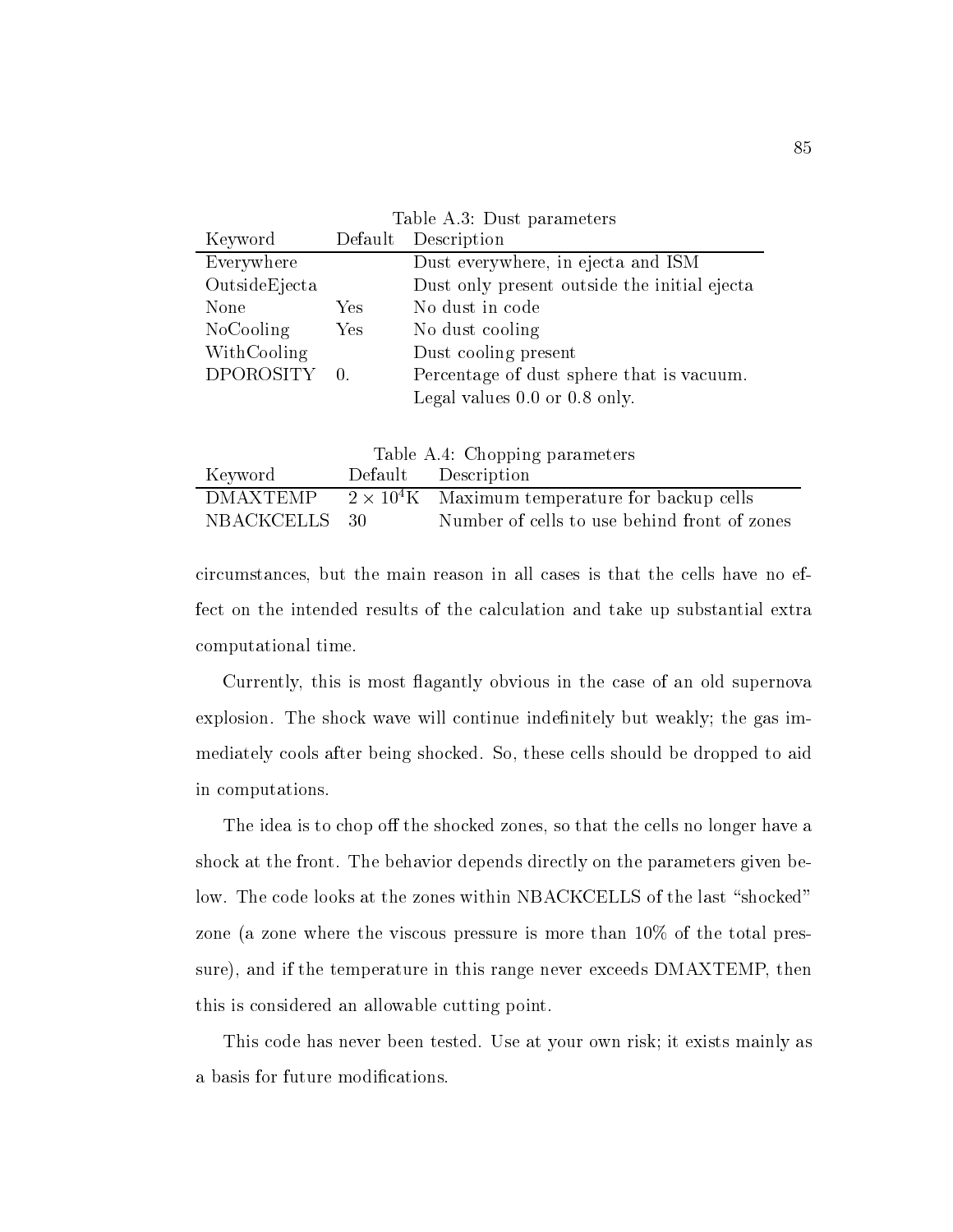|              |               | Keyword Units Description                   |
|--------------|---------------|---------------------------------------------|
| DRADIUS pc   |               | Radius to end changes                       |
| <b>DDENS</b> | $\rm cm^{-3}$ | New density inside the radius change        |
| <b>DTEMP</b> | K             | New temperature inside the radius change    |
| DBFIELD G    |               | New magnetic field inside the radius change |
|              |               |                                             |

## Non-uniform initial parameters: SMODIFY

SMODIFY ' Allows changes to the otherwise-uniform initial conditions First a "radius" for the changes must be specified with SMODIFY DRADIUS. This radius must be larger than any supernova radius given with an SBANG; if not, the code will abort. After this command, the other three commands in Table A.5 can be specified, and will take effect from the first cell after the explosion (or the first cell after a previous SMODIFY DRADIUS) until the specified radius is reached.

Multiple SMODIFY DRADIUS commands can be given to modify the code multiple times at different points. In each case, the density, temperature, or magnetic field changing commands must be given after the radius.

If any of the parameters are *not* given, they will default to the value given initially, in the DDENS or DTEMP or DBFIELD command.

# Debugging the output SDEBUG

This keyword allows the user to get detailed output information from a particular time in the run. The main use is for looking at times right after an explosion, when normally no output would occur for some time. The debugging output is by default simply the state of the hydrodynamic variables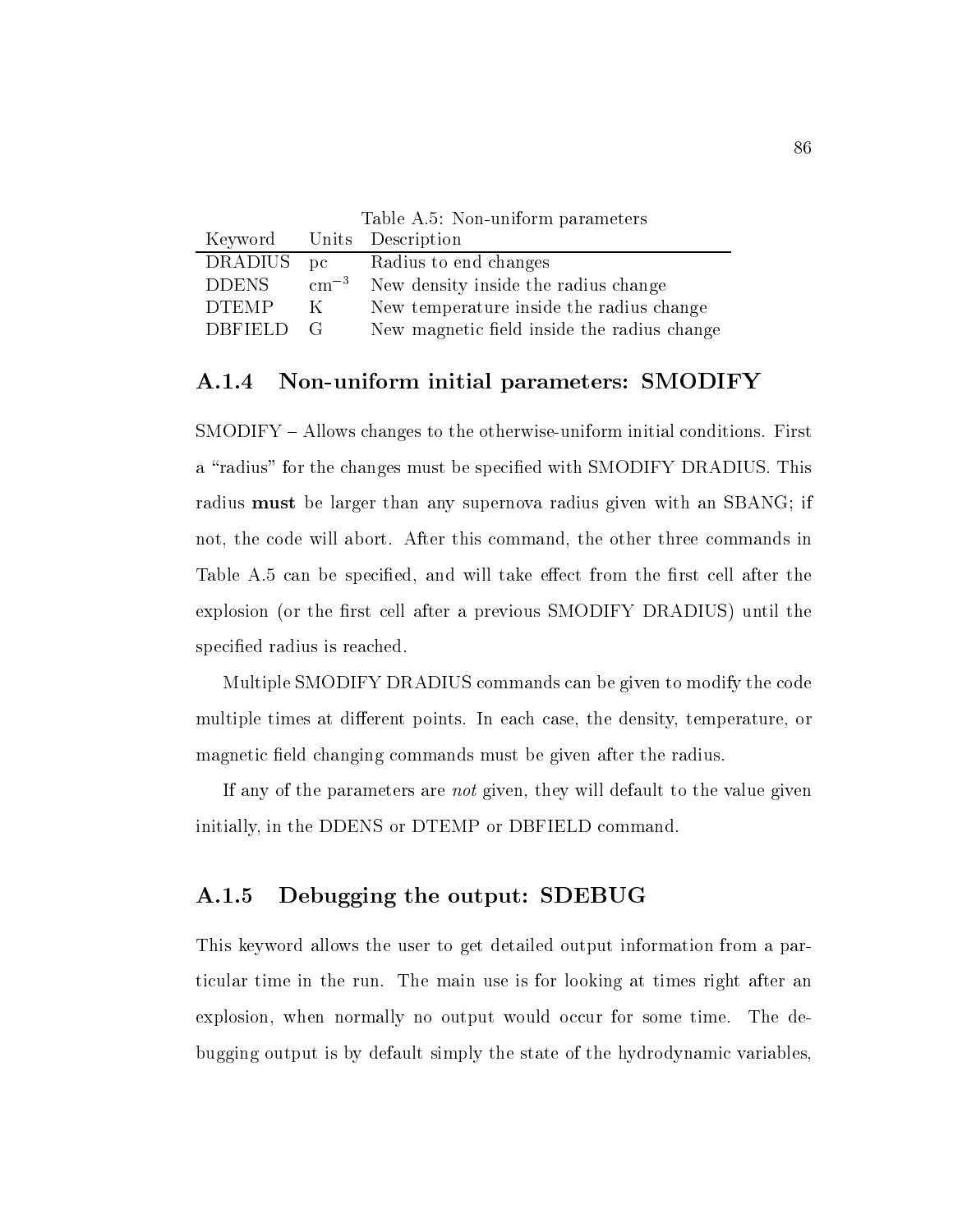| Table A.6: Debug parameters |     |                                                |  |  |  |
|-----------------------------|-----|------------------------------------------------|--|--|--|
|                             |     | Keyword Units Description                      |  |  |  |
|                             |     | DSTART None Time to start debugging output     |  |  |  |
| DEND                        |     | None Time to finish debugging output           |  |  |  |
| ISTEPS                      |     | None Number of steps to continue debugging     |  |  |  |
| <b>SFILE</b>                | (0) | Optional file for debugging information output |  |  |  |

written to the - ion less every time step instead of every time step instead of every time step instead of eve years or whatever DREPTTIME is set to

# Restarting the code SRESTART

If the SRESTART filename.res command is present in the input file, restart from the file name given in filename. This "restart" file is created from the output file using the program makerestart, which is also part of the Odin package. Parameters marked with a  $*$  in table A.1 will be taken from the new input le all others commands are over-ridden by the save le Currently this does not work with ion following

#### Example Initialization file  $A.2$

This is the input file for a series of 3 supernovae, with dust. Included in the file is one line, SBANDS WISCONSIN which the Odin code does not understand but will be used by a subsequent program

SOUTFILE M3m\_k1d\_001 INCELLS 200 ADD\_ZONES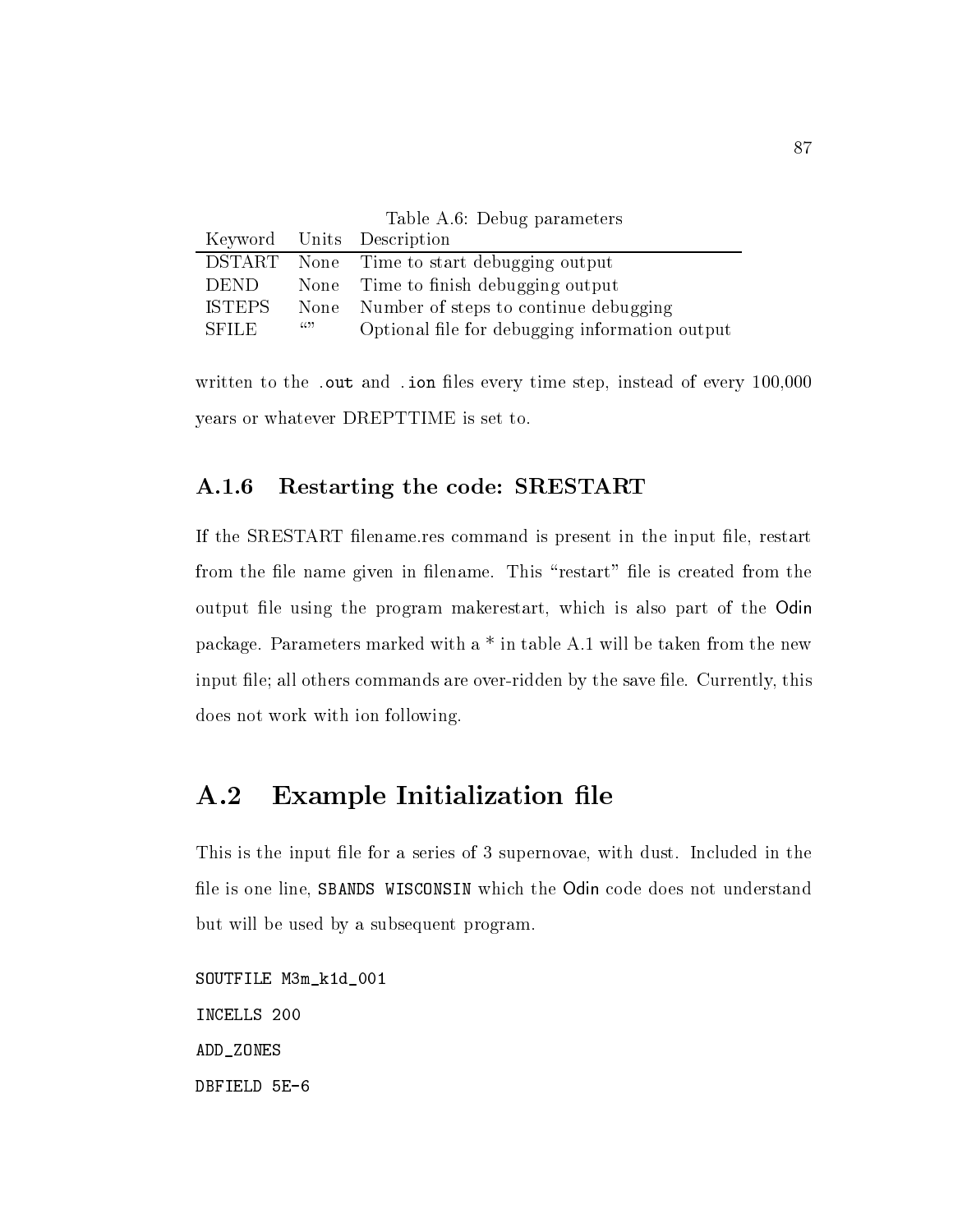DDIMEN

DGAMMA 1.6666666666667

SABUNDTYPE Depleted

SCOOLING NonEquil

SDUST Everywhere

SDUST WithCooling

ISUBSDETAIL 

THERMAL\_COND

DMODTC -

DREPTTIME 3.E5

SBANG DRADIUS 1.0

SBANG STYPE KINETIC

SBANG DRADIUS 1.0

 $SBANG$  DMASS  $2.0$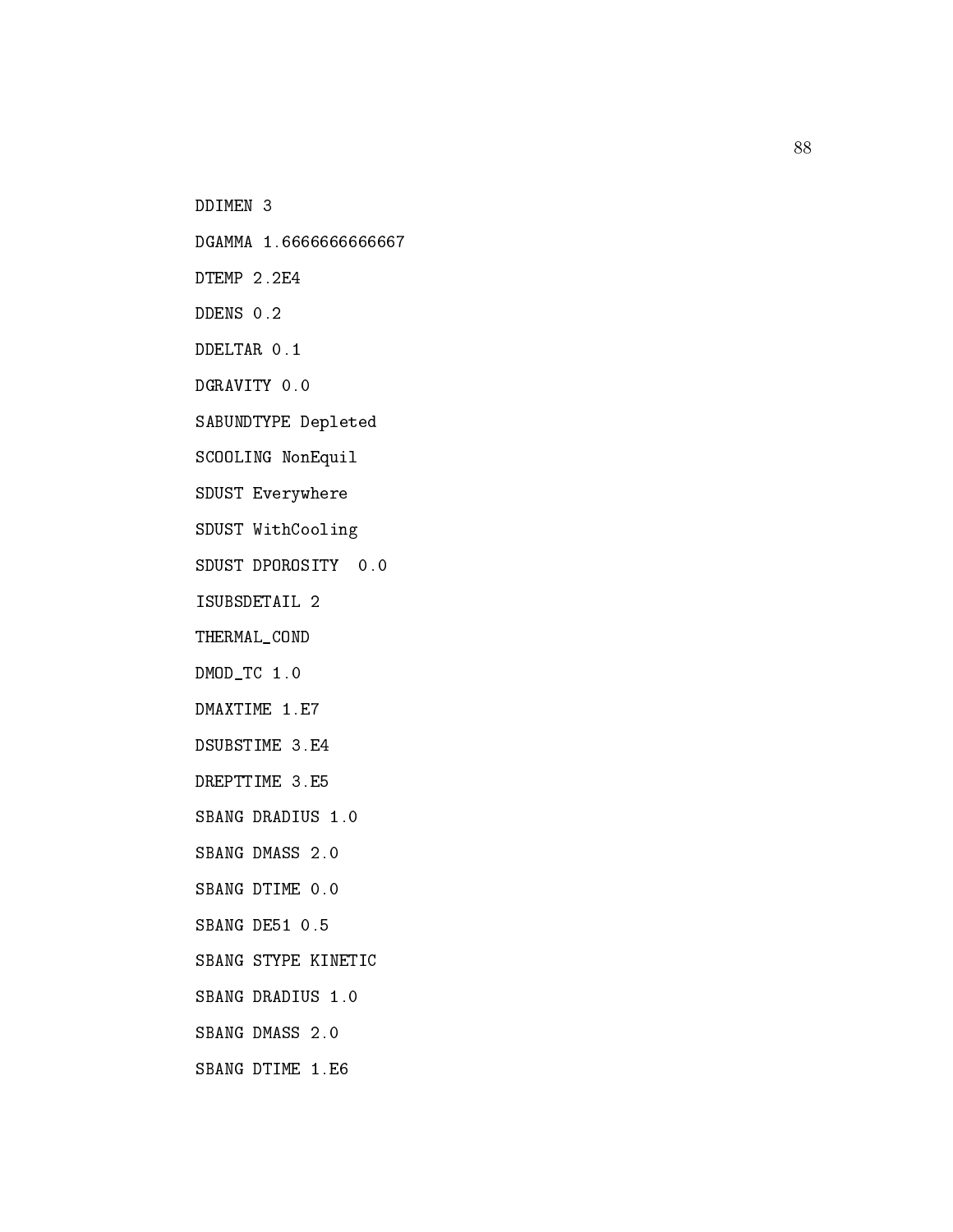SBANG STYPE KINETIC

SBANG STYPE KINETIC

SBANDS WISCONSIN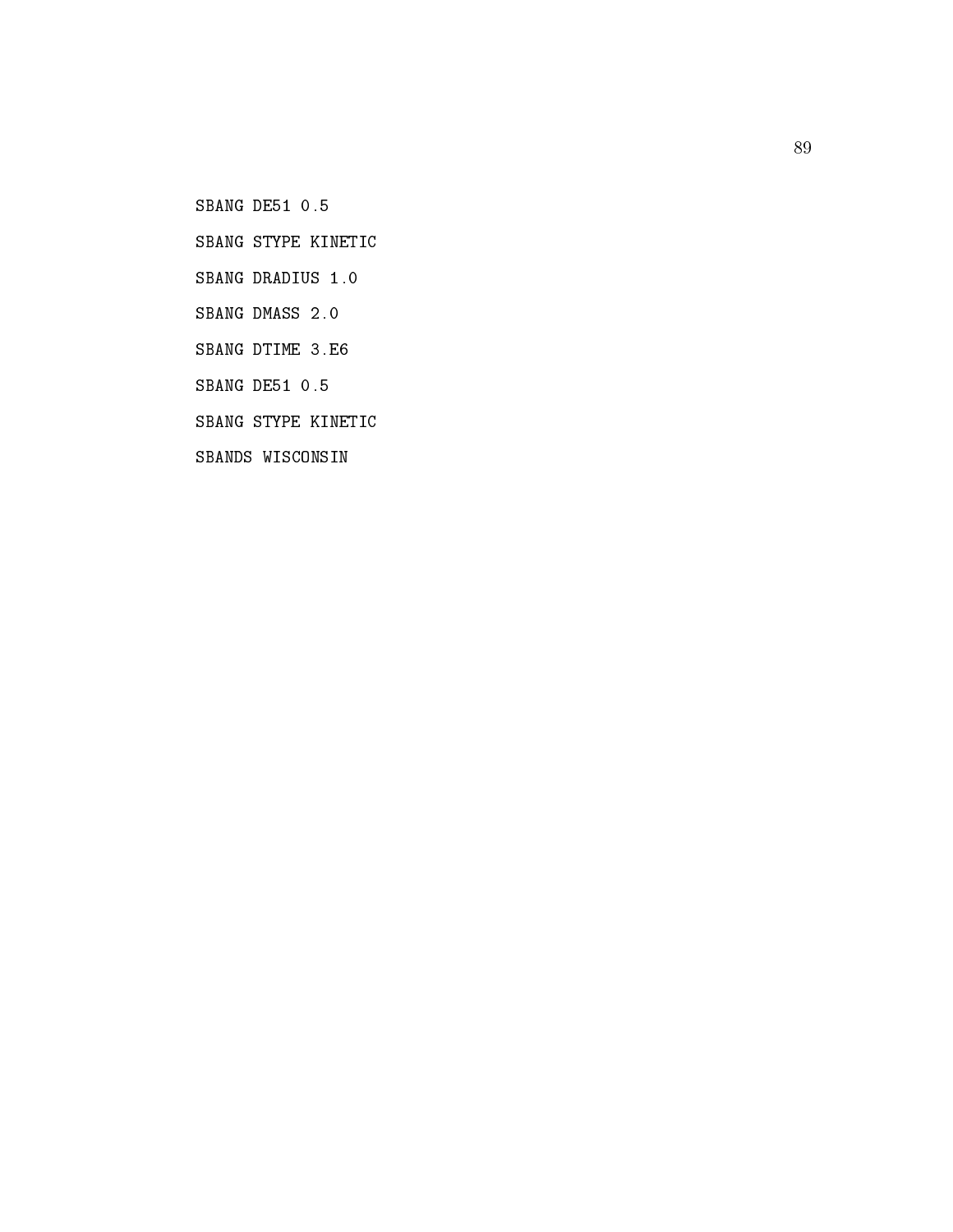# Appendix B

# Using 'Odin' Utilities

#### B-Utility programs

Odin can output on the property of less of less of less of less of less of less of less of less of less of les

- out an HDF le containing the hydrodynamic variables in the hydrodynamic variables in the hydrodynamic variables
- -sub An ASCII le containing some calculated values such as total energy and equilibrium emission
- -ion An HDF le containing the ionic abundances for each cell

These files can then be used to generate many other types of data. The -out and -sub les are mainly read by IDL routines which are not described here However the -ion les need further processing before they can be used to compare against observations. The following programs provide that processing

There are three utility programs that can be used, all of which use the same format for input -inp les They are listed in Table B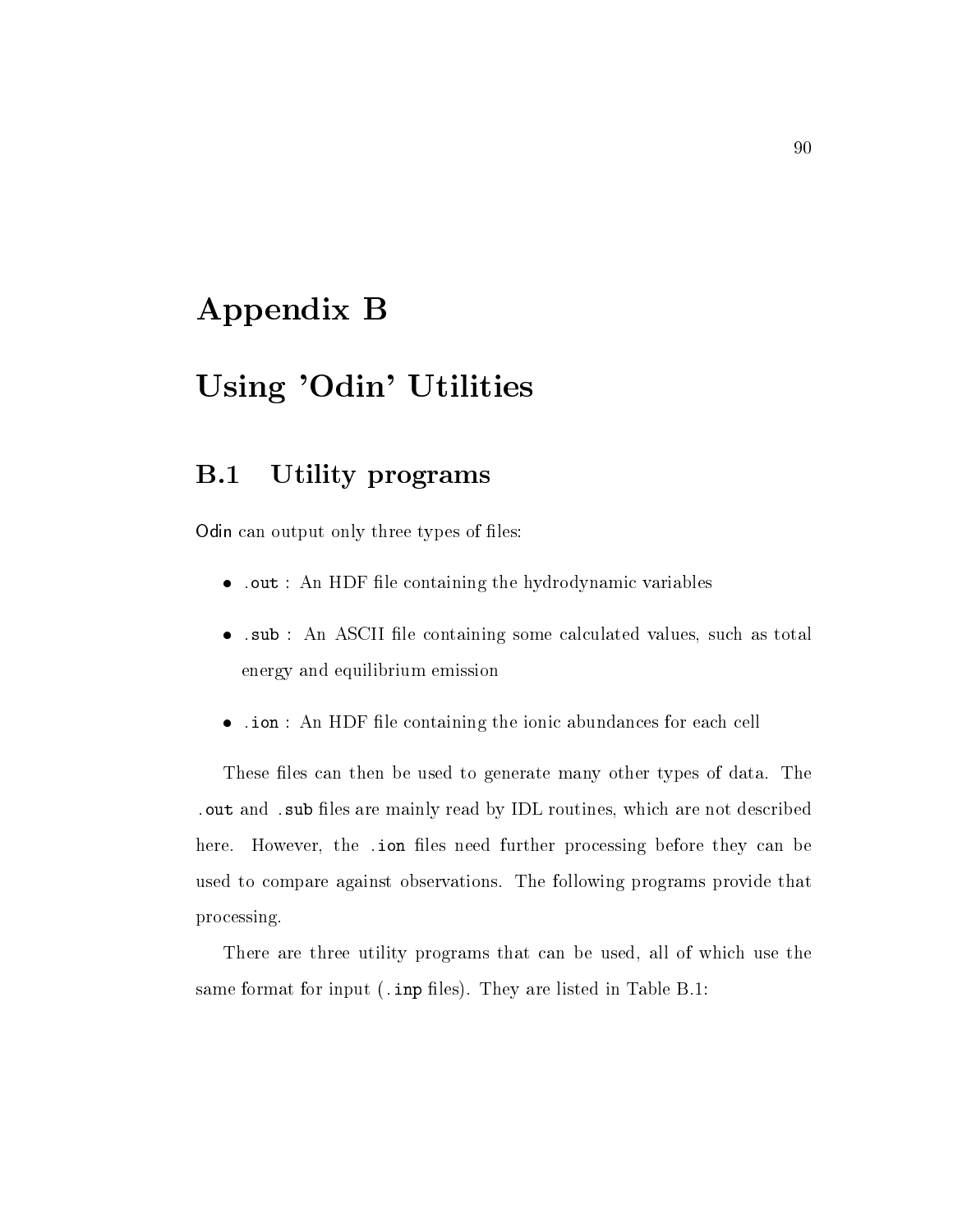Table B.1: Utility Programs

| Program    | Description                                                 |
|------------|-------------------------------------------------------------|
| spectrum   | Calculates the emitted spectrum for the given ionic         |
|            | abundances in the . ion file. Can output an XSPEC table     |
|            | model, and HDF file containing the entire spectrum,         |
|            | or ASCII files with the Wisconsin band rates or another     |
|            | arbitrary binning.                                          |
| set_etandu | Using the HDF spectrum file generated by spectrum,          |
|            | calculates the surface brightness of the emitting remnant   |
|            | for a given size on the sky.                                |
| calc_emis  | Creates a .ion file using equilibrium ionization, which can |
|            | then be used to test the other two codes against XSPEC      |
|            | built-in models.                                            |
| opt_line   | Using the . ion file data, calculates the shape of various  |
|            | spectral lines in the data.                                 |
|            |                                                             |

#### B-Running spectrum

In order to run the code, a text file containing the initialization parameters must be created and fed to the program This is done by putting the name of the input file after the program name in the command, preceeded by a  $\lt$ . Optionally,  $a >$  followed by another file name can be used to collect all error messages which will otherwise be written to the screen. For example,

```
wisp spectrum in the spectrum input of the spectrum in the spectrum in the spectrum in the spectrum in the spectrum in the spectrum in the spectrum in the spectrum in the spectrum in the spectrum in the spectrum in the spe
```
will run the spectrum program using filename-inp as the input command file, and directing all messages (both informative and error messages) to the

The commands that will have an effect on the program are shown in the following table Commands not in this list will result in an informational error message, but the program will run with no problems; this means that it is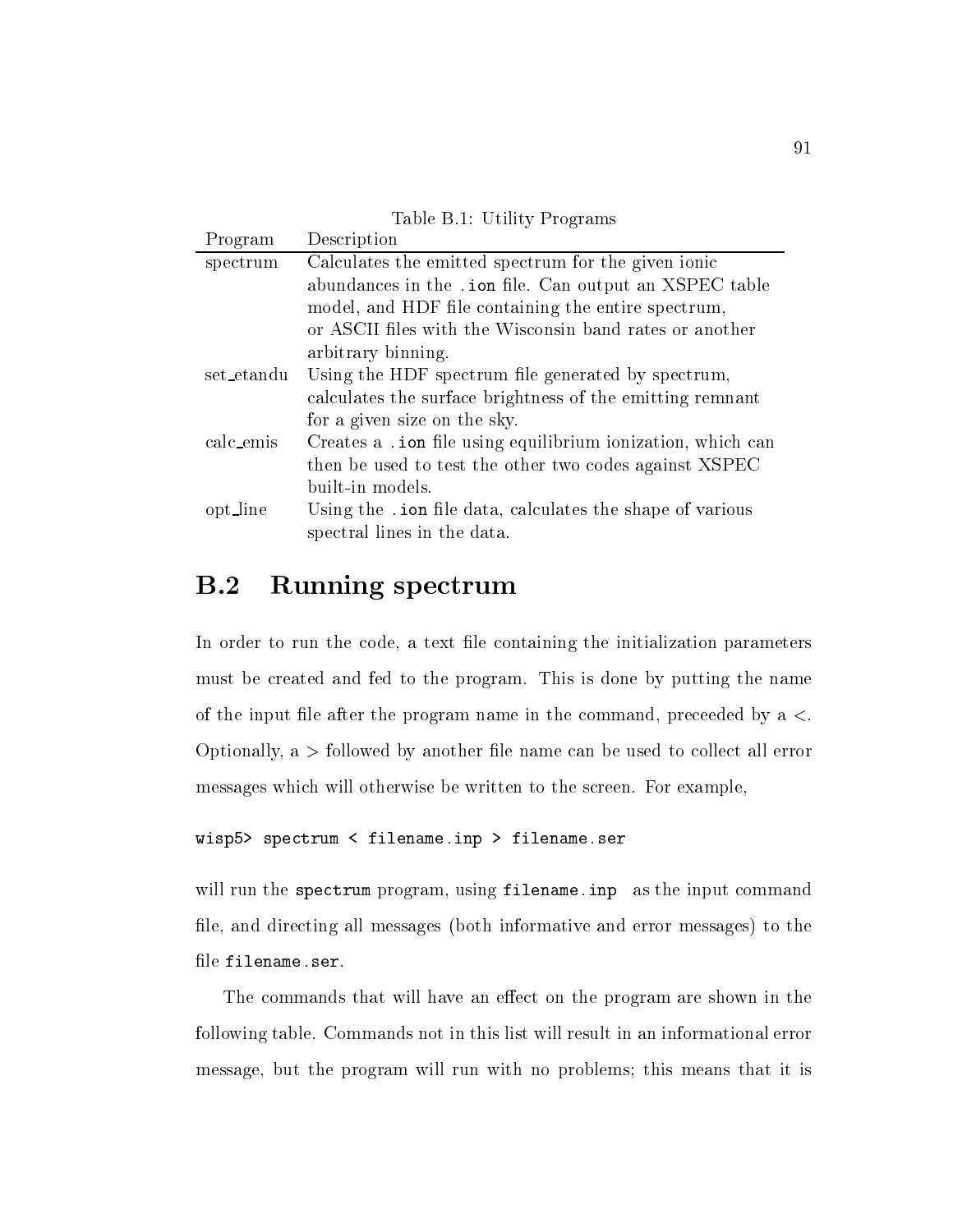| Table B.2: Spectrum Parameters |      |    |                                       |  |
|--------------------------------|------|----|---------------------------------------|--|
| Commands                       |      |    | Default Units Description             |  |
| <b>SOUTFILE</b>                | ,,,, |    | Name of output file                   |  |
| <b>INBIN</b>                   | 1000 |    | Number of bins, in energy units       |  |
| FBINMIN                        | 45   | eV | Minimum bin, using energy units       |  |
| FBINSYZ                        |      | eV | Bin width, in eVs, using energy units |  |
| <b>SBANDS</b>                  |      |    | WISCONSIN HARD XSPEC FULL             |  |
| SABUNDTYPE A&G                 |      |    | Depleted AndersGrevesse Allen         |  |
|                                |      |    |                                       |  |
|                                |      |    |                                       |  |

| Table B.3: Band parameters  |   |                                            |  |  |
|-----------------------------|---|--------------------------------------------|--|--|
| Keyword Default Description |   |                                            |  |  |
| WISCONSIN N                 |   | The B and C band count rates,              |  |  |
|                             |   | in SOUTFILE.wis                            |  |  |
| <b>HARD</b>                 | N | The hard band count rates, in SOUTFILE.hrd |  |  |
| <b>XSPEC</b>                | N | Spectra in XSPEC format, in SOUTFILE.tbl   |  |  |
| <b>FULL</b>                 | N | All spectra in all cells, in HDF format,   |  |  |
|                             |   | in SOUTFILE.spe                            |  |  |

entirely possible, and in fact useful, to have all commands for a given model in a single inp file, which is submitted to many different programs in turn.

in South South South South South South South South South South South South South South South South South South

# Output bands SBANDS

 $SBANDS -$  is used to say which bands the spectrum should be output in. There are currently 4 possible choices, as shown in the following table, which will output:

The "HARD" bands are binned in the following way:  $< 100$  eV, 0.1 to 1 KeV, 1 to 4 KeV, and  $> 4$  KeV. Multiple SBANDS may appear; the code will do them all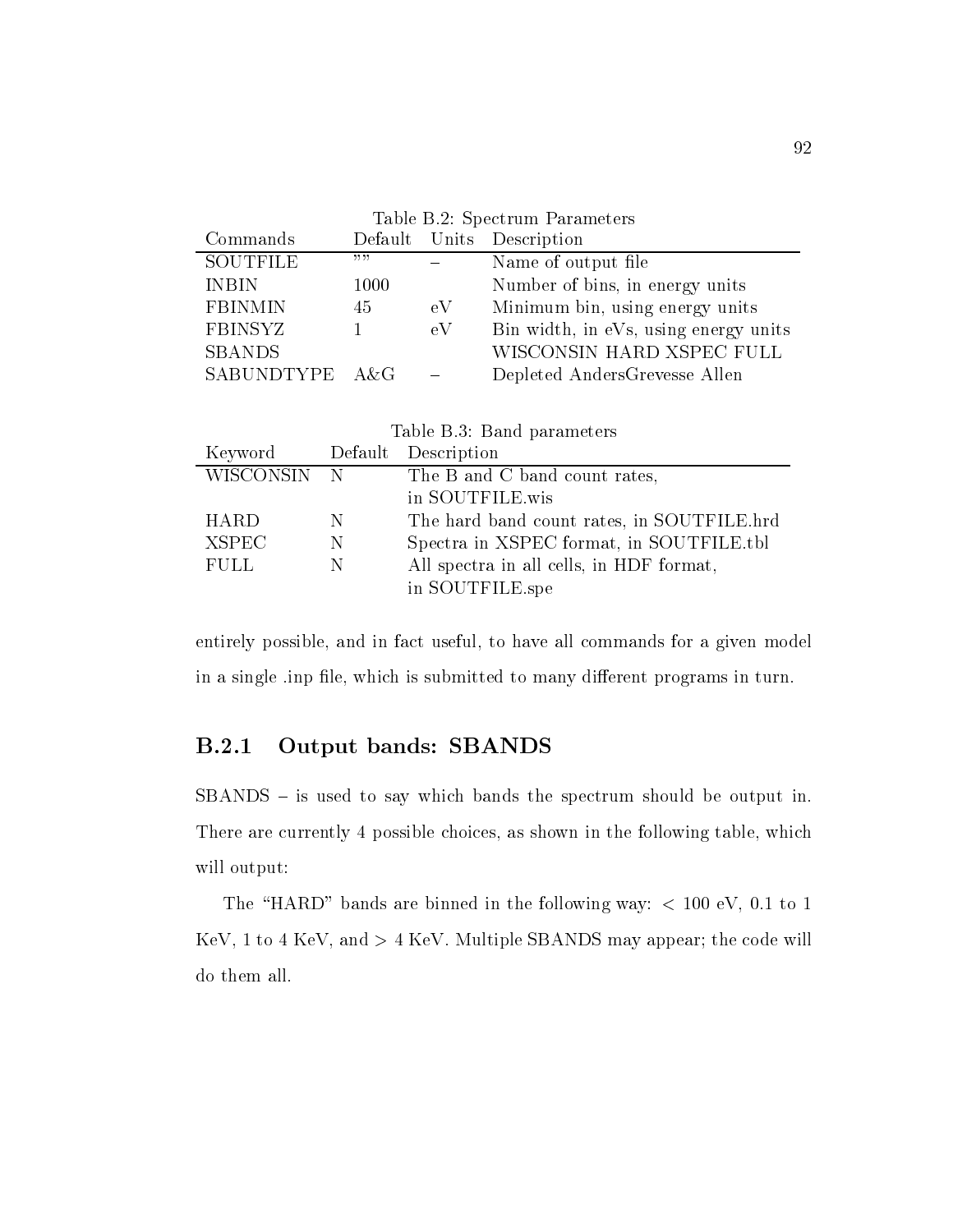| Table B.4: calc_emis parameters |              |                                            |  |  |
|---------------------------------|--------------|--------------------------------------------|--|--|
| Keyword                         | Default      | Description                                |  |  |
| SOUTFILE                        | <b>33.33</b> | Name of output file                        |  |  |
| SABUNDTYPE                      | A&G          | One of: Depleted AndersGrevesse Allen      |  |  |
| <b>DDENS</b>                    | 1.           | The density of nuclei, in $cm^{-3}$ .      |  |  |
| <b>DTSTART</b>                  | 5            | Start temperature, in K or $log(K)$ .      |  |  |
| <b>DDELTAT</b>                  |              | Temperature spacing, in K or $log(K)$ .    |  |  |
| <b>ITSTEPS</b>                  | 10           | The number of temperature steps to take.   |  |  |
| LINEART                         | N            | Linear temperature steps; else do log.     |  |  |
| <b>ICELLS</b>                   | 10           | Number of fake "cells" to write out.       |  |  |
| <b>DDELTAR</b>                  |              | The delta radius of the cells, in parsecs. |  |  |

#### $B.3$ Running calc emis

The calc\_emis program (see Table B.4) is meant to be used as a testbed for other programs in the utility package. It uses the Raymond  $&$  Smith code in equilibrium mode, to generate a ion file which can be read by the spectrum code. Each "saved timestep" in this case is a different equilibrium temperature, and has a number of cells (given by ICELLS) at varying radii, which all have that temperature. Temperature stepping can be either linear (if LINEART is present in which case DTSTART and DDELTAT are in Kelvin or power-law in which case DTSTART and DDELTAT should be the log base 10 of their actual value

#### **B.4** Running set\_etandu

The set etandu program (see Table B.5 is designed for use with the XSPEC program The Einstein State State (SSS) for example has only at a contribute electron of view (  $\sim$ which for galactic SNR will often be smaller than the full size of the remnant. As a partial method of dealing with this problem, the set etandu program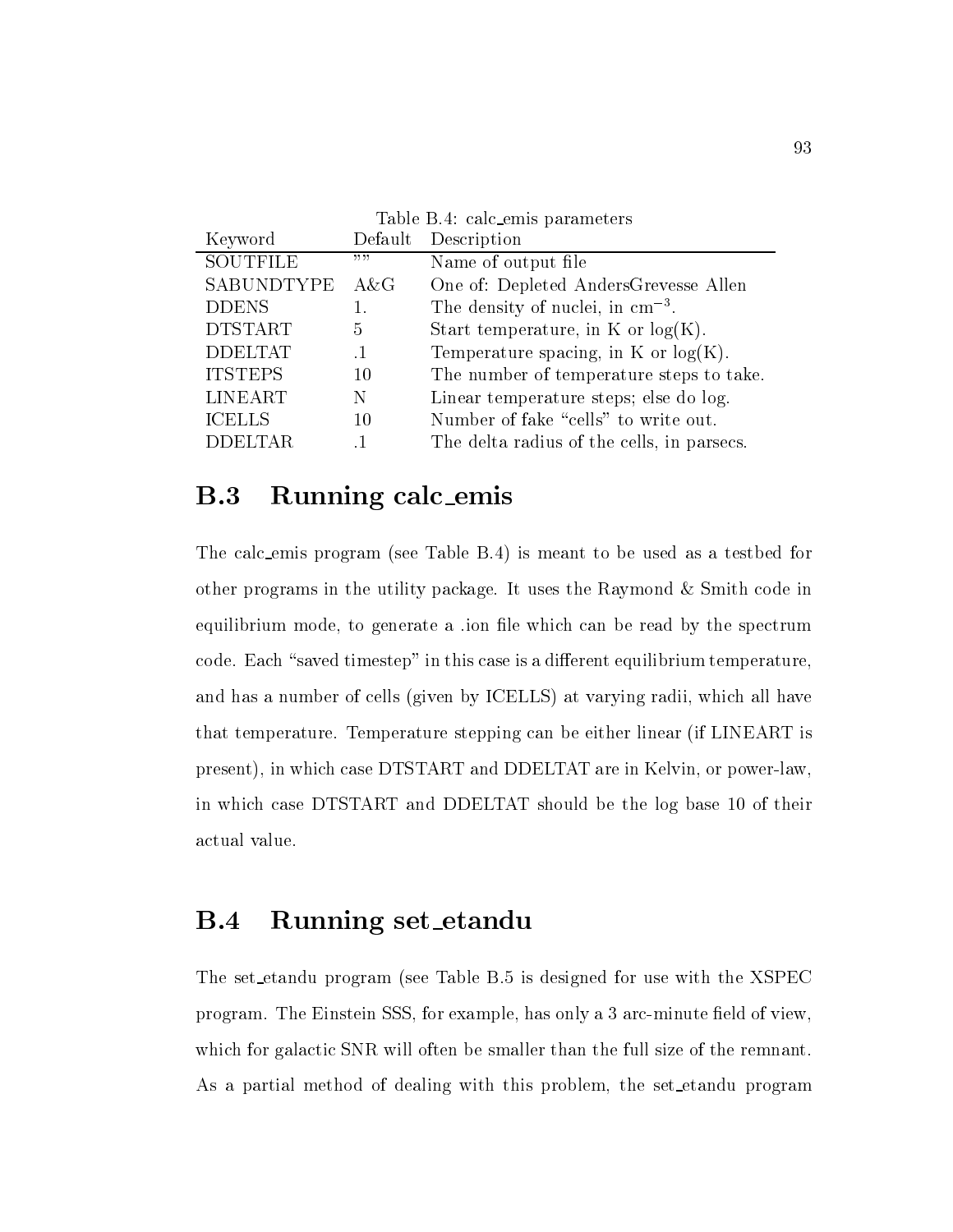| Table B.5: set_etandu parameters |  |                                         |  |
|----------------------------------|--|-----------------------------------------|--|
| Keyword                          |  | Default Description                     |  |
| <b>SOUTFILE</b>                  |  | Name of input/output file, no extension |  |
| SMODELNAME                       |  | Name of the model in XSPEC              |  |
| <b>FETANDU</b>                   |  | Radius to sum over, in parsecs.         |  |
| <b>FBINMIN</b>                   |  | Minimum bin (in eV), using energy units |  |
| <b>FBINSYZ</b>                   |  | Bin width, in eVs, using energy units   |  |

will take a parameter FETANDU, which is given in parsecs, and calculate the emission from the remnant from inside that distance. The program effectively calculates the surface brightness from the remant inside the FETANDU value and then sums over that portion of the remnant to get the total emission. The result is an XSPEC table model with the suffix red appended.

#### $B.5$ Running opt line

The opt line program see Table B was written to allow comparisons with observed line profiles, specifically those from OIII, CIV, SIIV, NV, and OVI, among others

The program reads the input file, which can contain up to 20 different lines to output, each with their own  $\Delta v$ ,  $v_{max}$ , and  $v_{min}$ . The line list is restricted,  $\max$ , currently, the only fines that can be observed are, fie ii(1040.1),  $\cup$  $\lim_{\Delta}$  (1010),  $\cup$  iv (1010).  $\lim_{\Delta}$  (3 iii (1002).  $\lim_{\Delta}$  (5 iii (000 ).  $\lim_{\Delta}$  (0 iv (1102).  $\lim_{\Delta}$  (5 iv  $(100011)$ ,  $1 \circ \Lambda$   $(001011)$ ,  $1 \circ \Lambda$   $\Lambda$   $(000011)$ ,  $\sigma$  viii  $(000.0111)$ , and  $\sigma$  vi(1000.0011). This list can be easily extended to any line in the Raymond  $&$  Smith line list by a simple modification to the program.

Currently, the program requires the INSIDE command. Code to handle observing a remnant from the outside exists in the program, but it has not been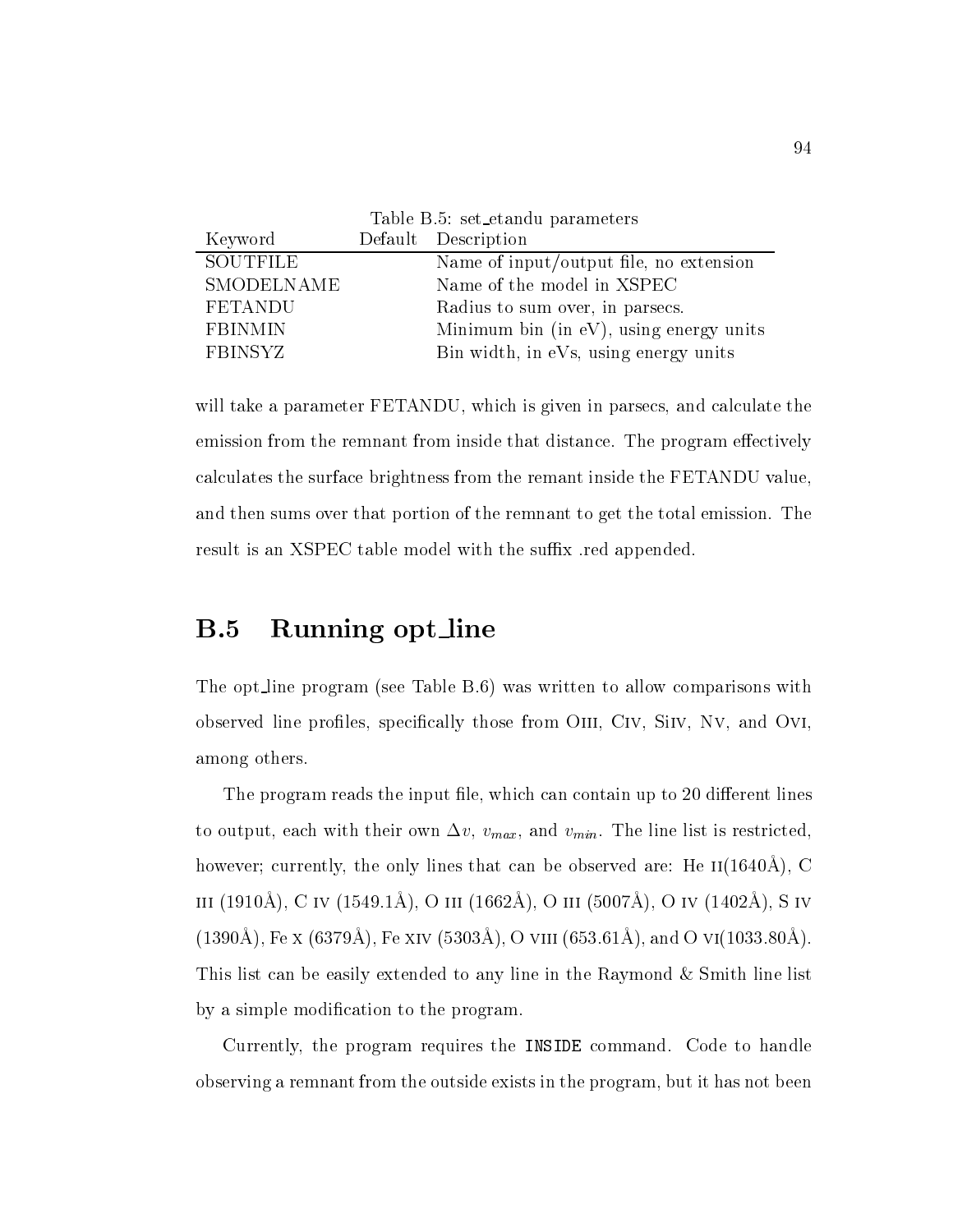| Table B.6: opt_line parameters |         |                                              |  |
|--------------------------------|---------|----------------------------------------------|--|
| Keyword                        | Default | Description                                  |  |
| <b>SOUTFILE</b>                | None    | Name of input/output file, with no extension |  |
| <b>SABUNDTYPE</b>              | $A\&G$  | One of: Depleted AndersGrevesse Allen        |  |
| <b>FLINE</b>                   | None    | Wavelength of line to output, in angstroms   |  |
| <b>FDELTAV</b>                 | 5.      | Resolution desired for current line, in km/s |  |
| <b>FMAXV</b>                   | 100.    | Maximum positive velocity doppler shift      |  |
| <b>FMINV</b>                   | $-100.$ | Maximum negative velocity doppler shift      |  |
| <b>INSIDE</b>                  | True    | Assume the observer is inside the remnant,   |  |
|                                |         | looking out                                  |  |

tested or run due to time constraints Getting the code to run for an external bubble should not be particularly difficult, however. One other limitation is that the total resolution is limited to bins the total resolution is limited to bins the  $\alpha$ This can be easily changed by recompilation with a new value for the MAXRES parameter

#### **B.6** Examples

The following are example input less to rate when  $\alpha$  is the rate  $\alpha$  in the rate  $\eta$  is the rate  $\eta$ and simulates the SNR W44, outputing an XSPEC table model to compare against the data from the Einstein SSS

SOUTFILE W44\_neq\_003 **DREPTTIME**  $2.e3$ **DSUBSTIME**  $2.e2$ ISUBSDETAIL ADD\_ZONES INCELLS 200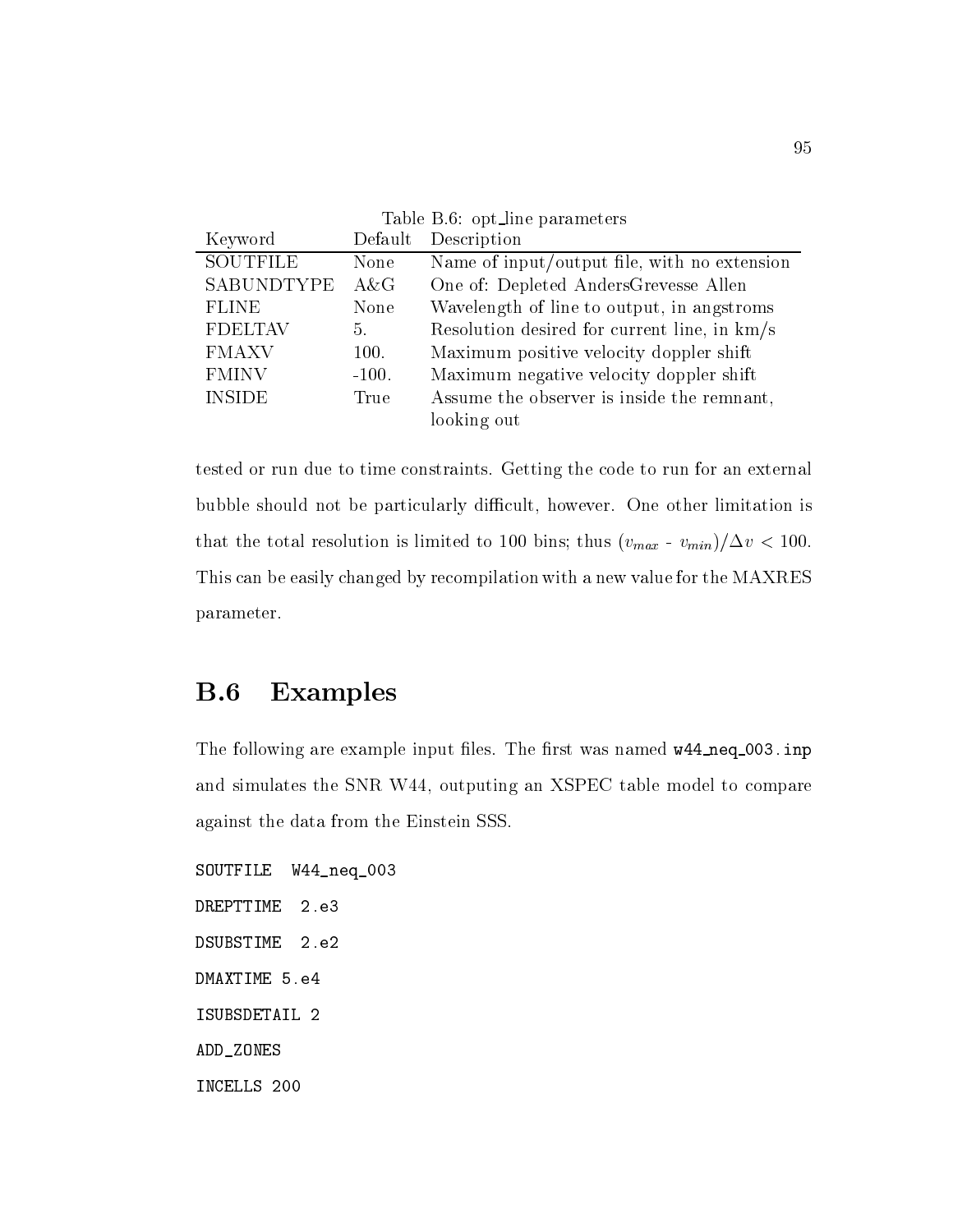DDIMEN 3.0

THERMAL\_COND

DMODTC -

SBANDS WISCONSIN

SBANDS HARD

SBANDS XSPEC

SBANDS FULL

INBIN 1000

FBINMIN 45

FBINSYZ 5

SABUNDTYPE AndersGrevesse

SCOOLING NonEquil

CHARGE\_EXCH

SBANG DTIME 0.0

SBANG STYPE THERMAL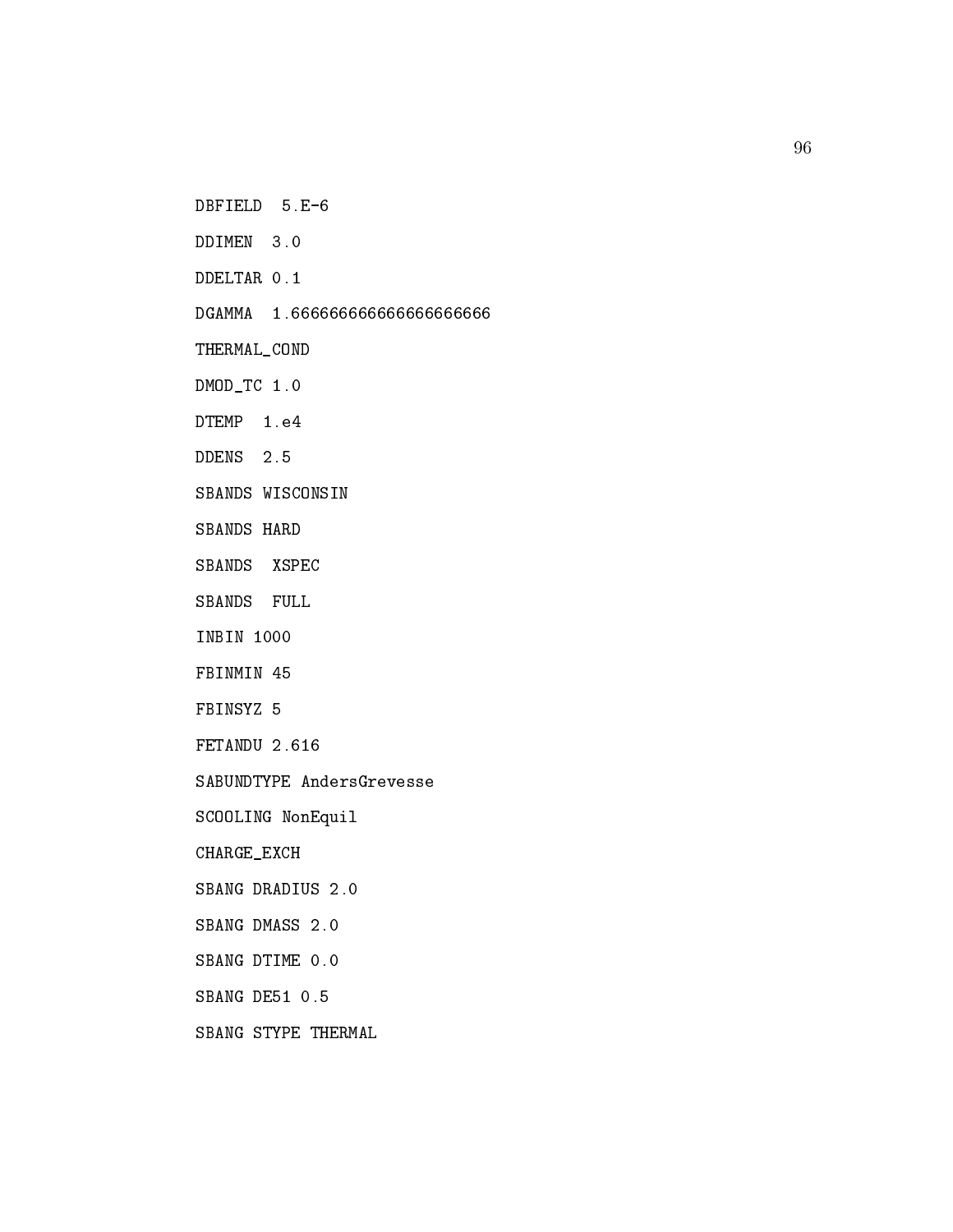in the constant to come the constant was used to constant model of the theory and the the constant Raymond & Smith model that is already built into XSPEC. Comparing the results against the built-in code showed that the two methods agree to within  $.1\%$  in temperature.

SOUTFILE constantT

DTSTART

ITSTEPS 20

ICELLS 100

SABUNDTYPE AndersGrevesse

SBANDS FULL

FBINMIN 45

FBINSYZ 5

INBIN 1000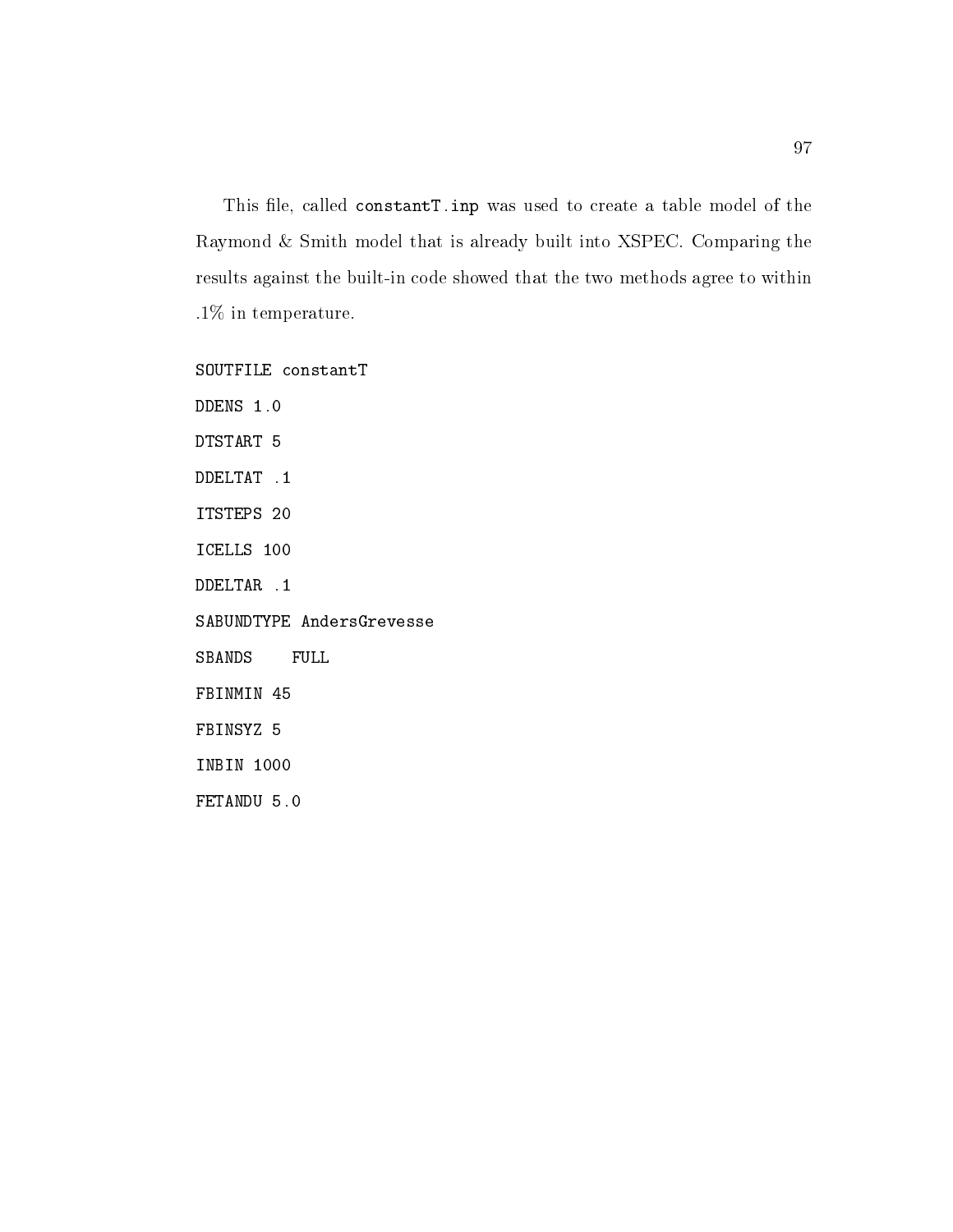# Appendix C

# Using the IDL analysis routines

#### $C.1$ **Overview**

Most of the actual data analysis is done using the Interactive Display Language like language like language and a fortrans-and a forth-comprehensive and a comprehensive and a comprehensive sive set of plotting routines. As detailed below, there are a number of files that contain IDL functions and procedures that are used to read and examine data output by Odin or its utility programs. Most of these files, as well as some other necessary definitions, are loaded at startup of IDL by a call to the batch file start.pro.

Many of the output files are in HDF (Hierarchical Data Format), a data format designed at the National Center for Supercomputing Applications at the University of Illinois Urbana-Urbana-Theodores Urbana-The Hotel timeslices timeslices the Hotel Contains o of the data which can be accessed in any order Each slice has an index associated with it, starting at 1 and extending to the last slice in the file. There is a consistent interface for reading HDF files into IDL; first, the file is "opened" for reading, at which point the maximum value of the index will be printed. Then a particular slice can be read into the "working space" of predefined common blocks by a "read" command, which varies for the different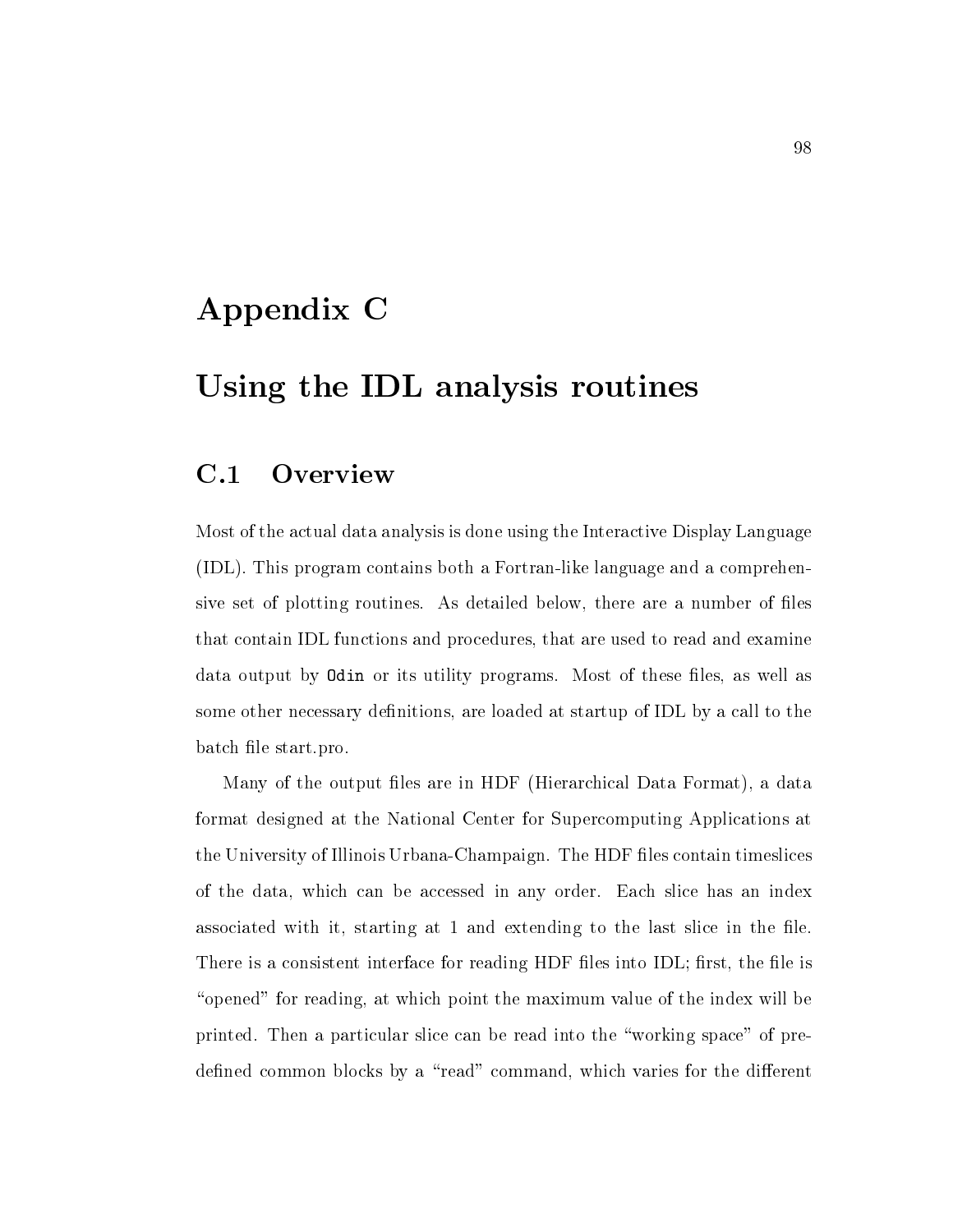files. All the data read from an HDF is stored in common blocks, so no variables need be remembered.

## $C.2$

The following files contain procedures used to read data output from Odin -out -sub and -ion les or the utilities -spe -wis -hrd and -opt les into the IDL workspace

### Analyzing -tbl les

readers read to read the contact to read XSPEC the contact the second internal and the contact of the contact XSPEC version 8. Version 9 of the XSPEC code now uses FITS format files for this purpose, so the following will soon be obsolete. However, there is a program in the new XSPEC distribution to convert from the old format to the new, so the hydrocode will not be immediately updated, and this routine may still be useful. The main routine is Read\_XSPEC, which is called as:

```
Read_XSPEC, filename, parms, data
```
filename is the name of the XSPEC table model parms and data are structures containing the table parameters and data, respectively. The program also uses the following routines to help read the file; they are not designed for independent use but can be helpful if debugging is needed

```
Read_XSPEC_data, lun, MAXPVALS, numparm, numbin, parms, data
Read_XSPEC_user, lun, addrec
Read_XSPEC_energy, lun, numbin, reclen, parms
```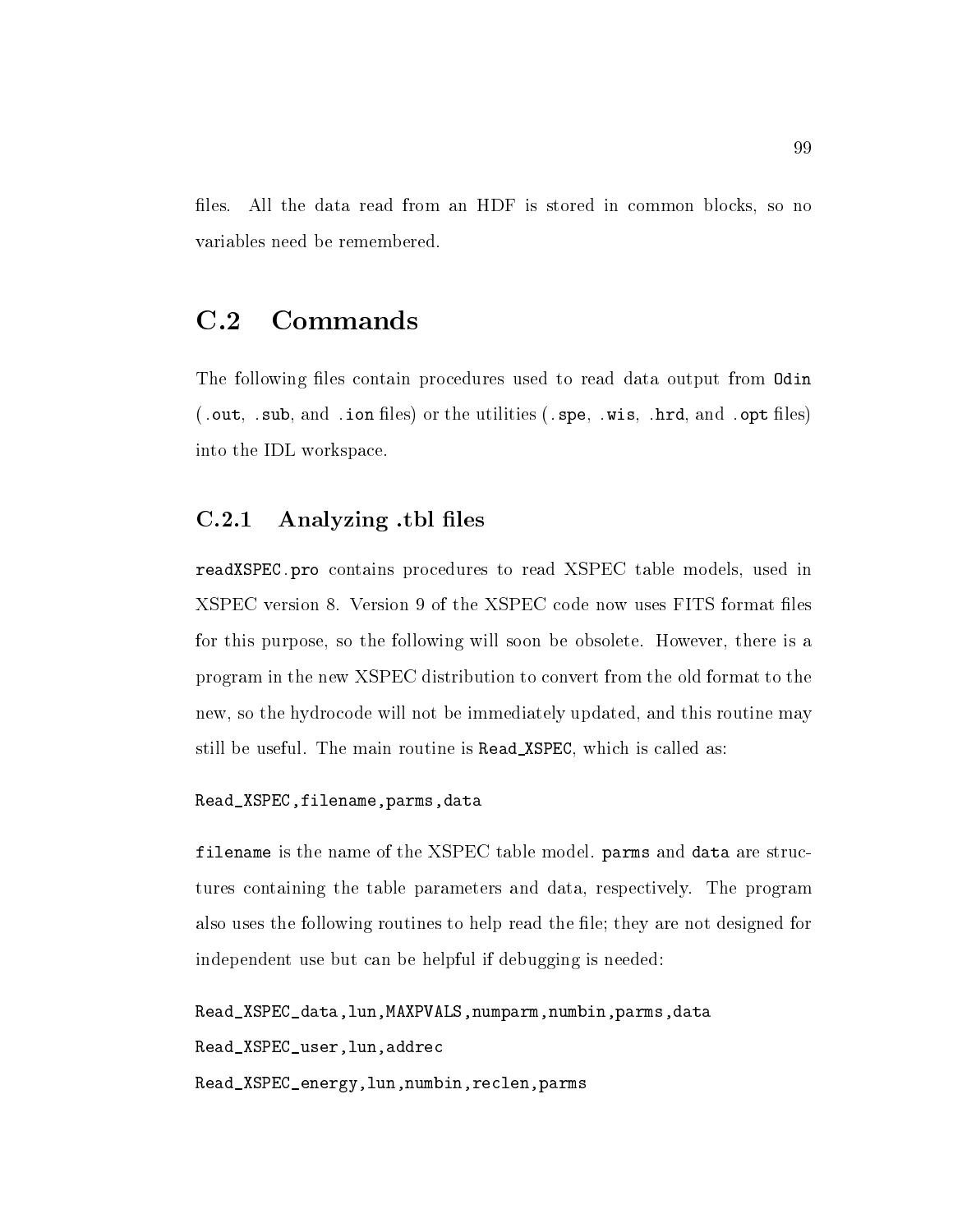Read\_XSPEC\_param, lun, MAXPVALS, reclen, numbin, numparm, parms readerlunrechung der Spezien und der Spezien und der Aber als der Spezien und der Spezien und der Spezien und Test\_XSPEC\_table, filename, result

#### Analyzing -hrd les

The spectrum program will create a -hrd le when given an input code SBANDS parcel, integrated over 4 (rather randomly chosen) bands: less than  $0.1 \text{ keV}$ ,  $v_{11}$  = 1.0 keV, 1.0 = 4.0 keV, and greater than 4.0 keV. The readbands. Pro le contains procedures used to read and plot a -hrd le The routines are

- $\bullet$  openbands, rie  $\sim$  Opens a  $\cdot$  mrd me for reading.
- ReadBands, reference  $-$  Reads a single saved band spectrum into the IDL workspace. If reference is given, it gets the band spectrum for that index; if it is omitted, it reads the subsequent band spectrum from the current
- PlotBands,  $NH Plots$  the band spectra as a function of radius. If NH is given, the bands are plotted assuming it has traveled through the given column density of hydrogen (assuming an average  $\sigma$  for each band).
- $\bullet$  CalcFlux Calculates the total flux in each band for the current time.

### Analyzing -spe les

The spectrum program creates -spe les in response to the input code SBANDS FULL The -spe le is an HDF le that contains the entire spectrum for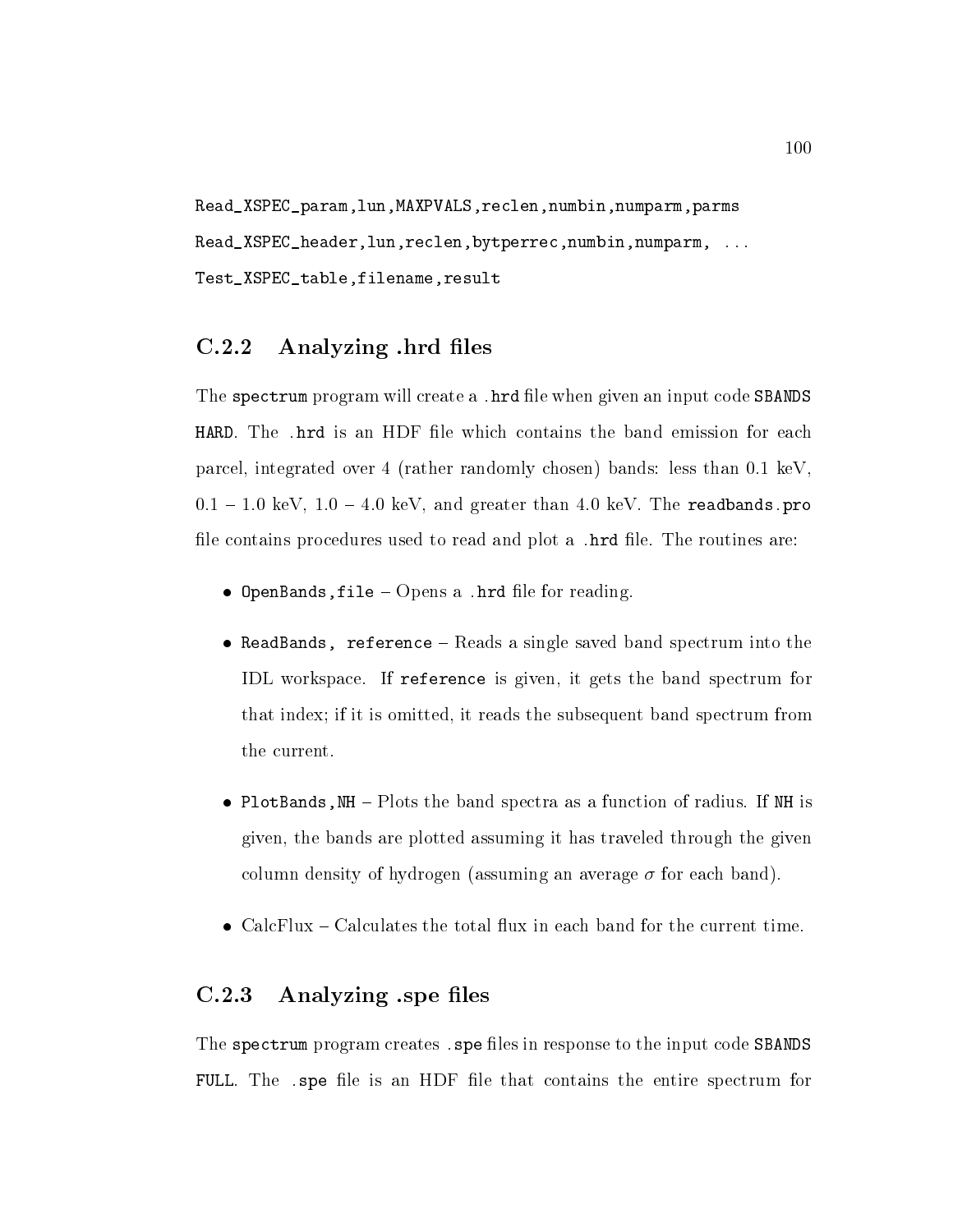each zone and timestep (and is thus rather large). There are three IDL files that deal with these kinds of les readfull-pro analyze full-pro and sum spec-pro The readfull-pro le contains the procedures necessary to open and read the species of the species of the species of the species of the species of the species of the species of the species of the species of the species of the species of the species of the species of the species o

- $\bullet$  openfull, the  $\sim$  Opens a  $\cdot$  spe life for reading.
- readfull, reference  $-$  Gets a single spectrum, with the index given by the reference parameter. If reference is absent, the next (timeordered) spectrum is read.

The analyze full-pro le has two procedures to analyze the spectral data:

- $\bullet$  SB\_full, surf Returns in the surf variable an array which contains the surface brightness versus impact parameter for the current spectrum
- $\bullet$  Bin\_full, nh, radius, surf, bindata Bins the surface brightness surf into a constant the same of which are the same as the same as the same as the same same  $\sim$ last all emission in the  $.2 - 2.2 \text{ keV}$  range. nh is the foreground hydrogen column density, and bindata the result of binning the surface brightness

The sum spec-pro le has two procedures and a function to analyze the spectral data

- FUNCTION tot\_spec  $-$  Prints out the total emission from the remnant, in  $ergs/sec$ .
- $\bullet$  sum spec, result Upon return, result is an array containing the total emitted spectrum from the remnant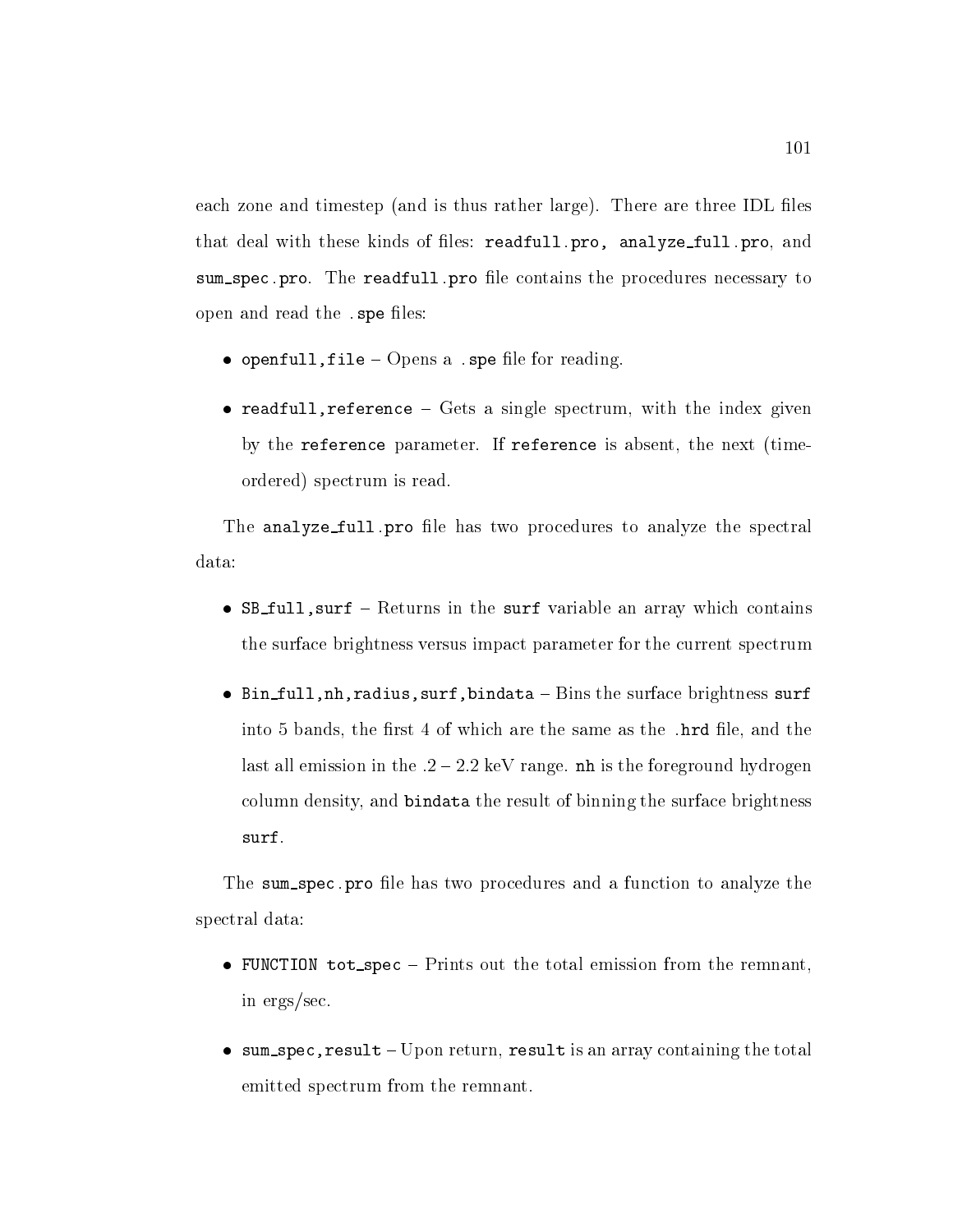$\bullet$  emit\_spec, result - Reads each of the datapoints in the spe file, calculating the total emission at each time, and returns in result a  $2xN$ array of the time and emission for the spectrum file.

### Analyzing -ion les

The -ion les are created by the hydrocode itself when run in the NonEquil mode The -ion le is an HDF le storing all the ion concentrations for each zone and timestep Although the -ion le is used mostly by the spectrum program to calculate spectra, there are two IDL files that can use it directly: readions-pro and column den-pro The readions-pro le contains the following procedures:

- $\bullet$  openion, i i e  $\leftarrow$  Opens a . fon me for reading
- $\bullet$  readfon'reference  $-$  beads the given index reference from the  $\cdot$  fon file. If reference is not given, reads the data from the next timestep.
- calcion,  $z -$  Calculates the mean ion charge for the atoms for each zone and returns them as an array in z
- plotion  $-$  Plots, versus radius, the average ion charge for the standard 12 atoms as well as the temperature and density.
- $\bullet$  splotion Plots, versus radius, the average ion charge for carbon and iron as well as temperature and density

The column den-pro le contains procedures to calculate the column densities of various ions directly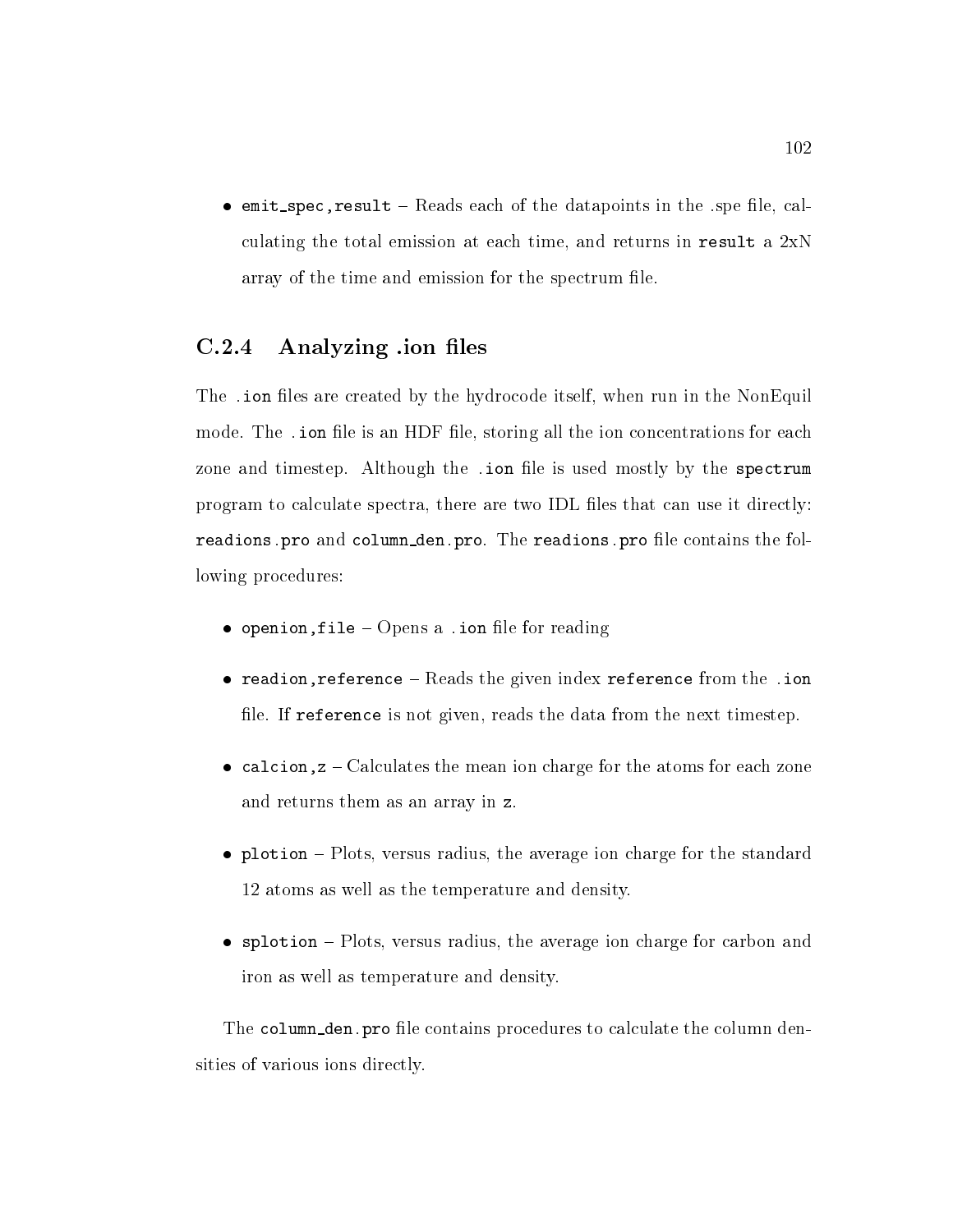- $\bullet$  do\_colden, result Calculates the column densities of hydrogen and 5 ions:  $C$  IV,  $N$  V,  $O$  VI,  $Si$  IV, and  $Si$  III, which are returned in the array result
- plot\_colden, result  $-$  Uses the result array returned from do\_colden to plot the column densities for the ions

#### $C.2.5$ Analyzing -opt les

The -opt le is created by the opt line program using the -ion le created by the hydrocode The -opt le is an HDF le containing the emission from each of the requested optical lines for each parcel and timestep from the run There are two les that deal with -opt les readopt-pro and set optplot size-pro The set optplot size-pro le contains only a sin- $\rho$  function that sets that sets the plot size used by the readoption of  $\rho$  is the readoptnot used directly The readopt-pro le contains the following routines

- $\bullet$  openope, rire  $\sim$  Opens a rope me for reading.
- $\bullet$  readopt, reference  $-$  reads the given index reference from the  $\cdot$  optimizing file. If the index reference is not given, reads the data from the next timestep
- $\bullet$  protopt  $\overline{\phantom{a}}$  rots the line data for an the lines in the  $\overline{\phantom{a}}$  . Optime.
- $\bullet$  oplotopt Overplots the line data from the current selection of the -opt le over whatever previous data has been plotted Used to show how the data is changing.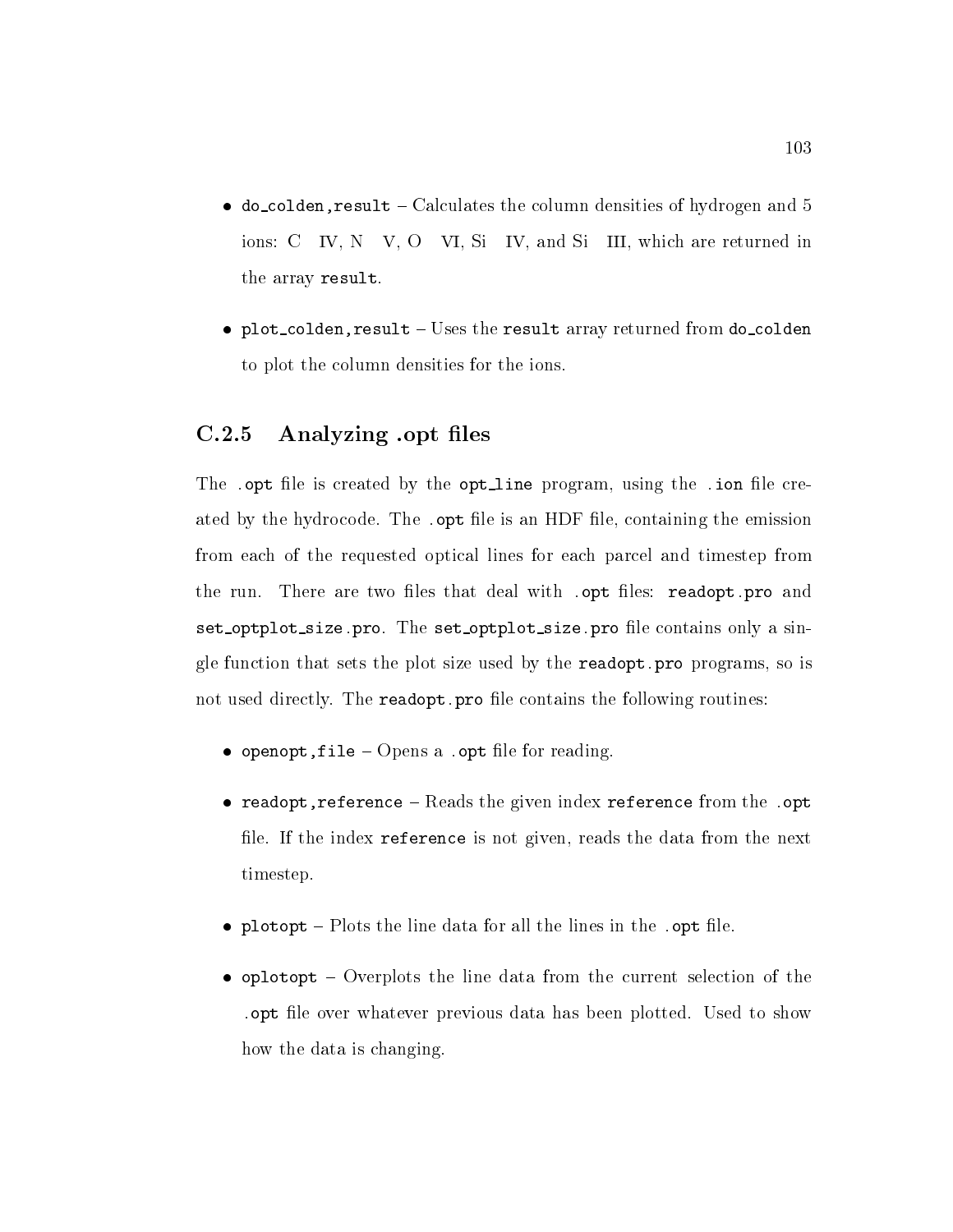#### Analyzing out files

The -out le contains the hydrodynamic variables from a given run such as the temperature, density, pressure, and so on. There are a number of procedures to analyze this data, the first of which are contained in the file readslice-pro This contains two procedures to open the -out le and read

- $\bullet$  10,111e  $\sim$  Opens a cout me for reading.
- $\bullet$  is, reference  $\sim$  reads a single timestep from the  $\cdot$  out me. If the muex reference is given, that index is read; otherwise the next timestep is read

The calc bands-pro le contains programs to calculate the equilibrium emission from the temperature and density distribution of the current selection

- $\bullet$  read eqbands  $-$  Reads the equilibrium count rates per emission measure file; this is automatically called at the first call to plot\_eqbands.
- $\bullet$  plot equalities, in axpc  $\sim$  Using the current selection of the  $\cdot$  out file, plots the B and C counts/sec vs radius. If maxpc is included, the plot is from  $\theta$  to maxpc; if not, the maximum radius of the actual data is used.

There are three files which contain plotting procedures. The main file is scan-pro and it has variants oscan-pro and dscan-pro All create plots of six important variables versus radius

 $\bullet$  Scan, radius - Plots the density, temperature, velocity, pressure, emission lin-log and adiabat versus radius If radius is given the plot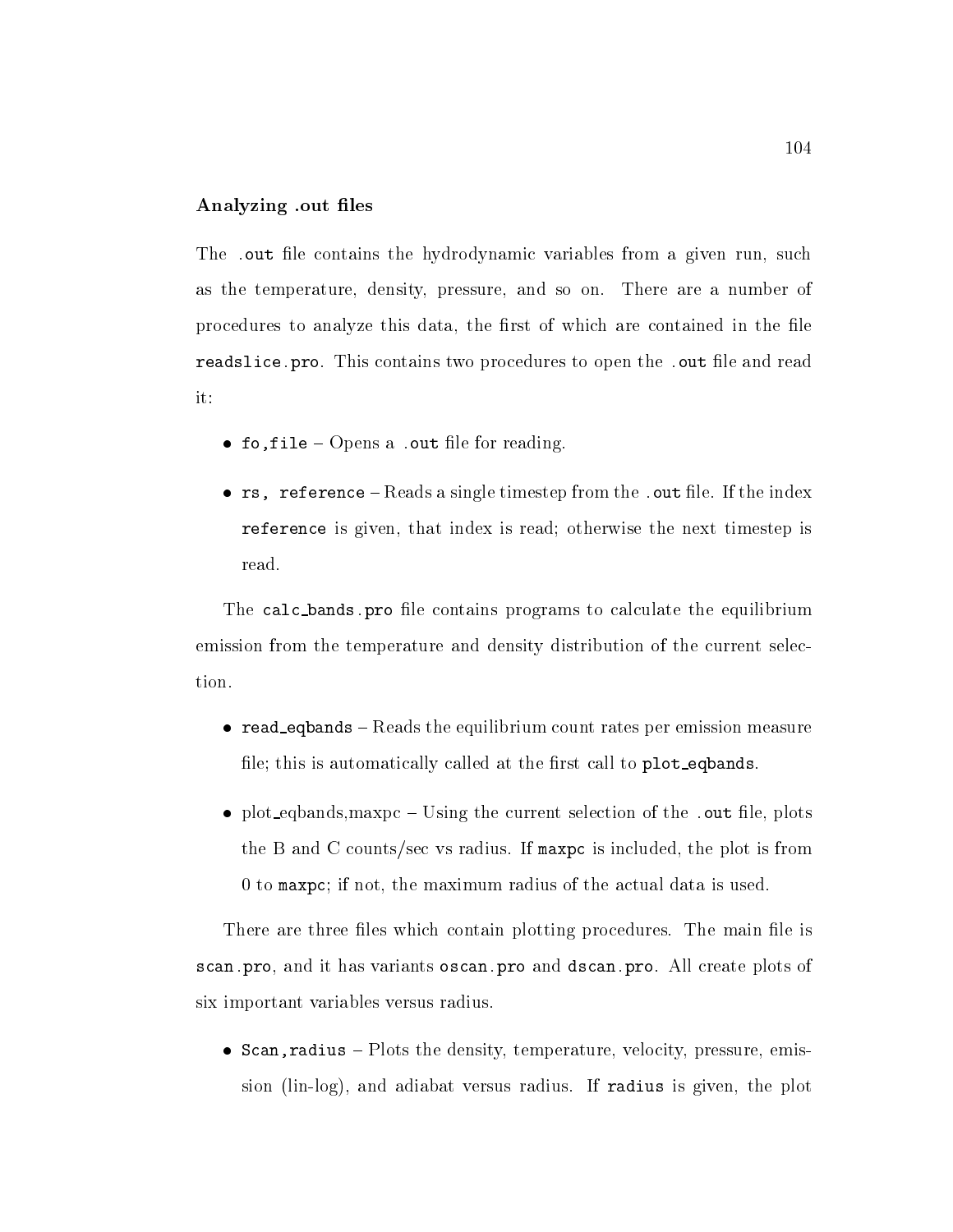extends from  $0$  to radius; otherwise, the default radius is the position of the last cell in the selection.

- $\bullet$  rogscan, radrus  $\sim$  Similar to scan, except uses ini-log plots for density, temperature, pressure, and adiabat.
- scanpt, radius  $-$  Similar to scan, except plots individual points instead of connecting them with line segments
- logscanpt, radius  $-$  Combines the effects of logscan and scanpt
- $\bullet$  oscan Overplots the current selection against the previously plotted (with scan) data. Used to show the evolution of the hydrodynamic
- $\bullet$  ologscan Similar to oscan, except for logscan
- $\bullet$  oscanpt Similar to oscan, except for scanpt
- $\bullet$  ologscanpt Similar to oscan, except for logscanpt
- $\bullet$  DScan This procedure creates a plot similar to scan, except it plots the total dust cooling, the silicate and graphite fractions destroyed, the gas temperature, and the silicate and graphite mass densities.
- $\bullet$  progscan  $-$  Similar to scan using a lin-log format.
- $\bullet$  Dscanpt Similar to scan using points instead of line segments
- Dlogscanpt  $-$  Combines the effects of dlogscan and dscanpt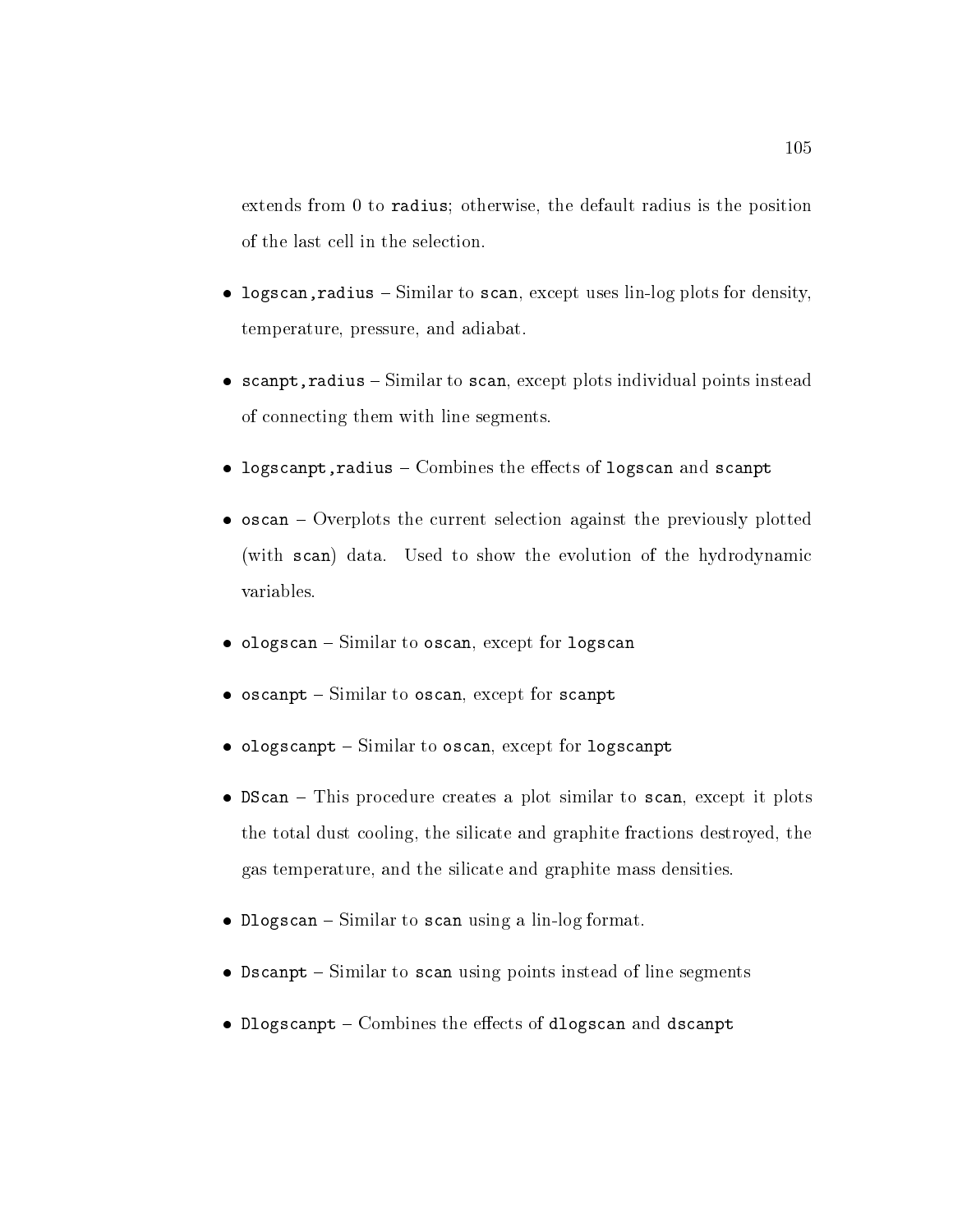The dem-pro le contains the procedures necessary to calculate the dierential emission measure ( $n_{e}^{a}ar/az$  ) and compare the result against the analytical expectation

- FUNCTION dem theory,  $nt$  This function is called from dem; it calculates the expected DEM for the given pressure nt
- FUNCTION avecell,  $c1$ ,  $c2$  This routine is called from scell; it averages each pair of cells to remove jitter
- $\bullet$  dem, PLOTTYPE=pt, BETAMOD=beta -
- scell, acell  $-$  This routine is called from dem, to smooth the cells of numerical jitter

processed the fit temperature produce produce to a function of the form of the form of the form of the form of  $I(T) = I_c(1 - (T/R_s)^{-1})^{-2}$ .

- do fits, result, do len This is the main fitting routine. Assuming a -out le is open it loads each timestep in order and performs a t to the temperature structure, showing each fit in order. It then finishes by making a plot similar to the one described in make\_fplots below.
- $\bullet$  make fplots, result When called with the result returned from do fits, this procedure plots the values of  $a_1$ ,  $a_2$ ,  $T_c$ , and  $R_s$  versus time
- FUNCTION fitfunct,  $x$ ,  $t$  This function is called from do\_fits to fit the cell data to the above function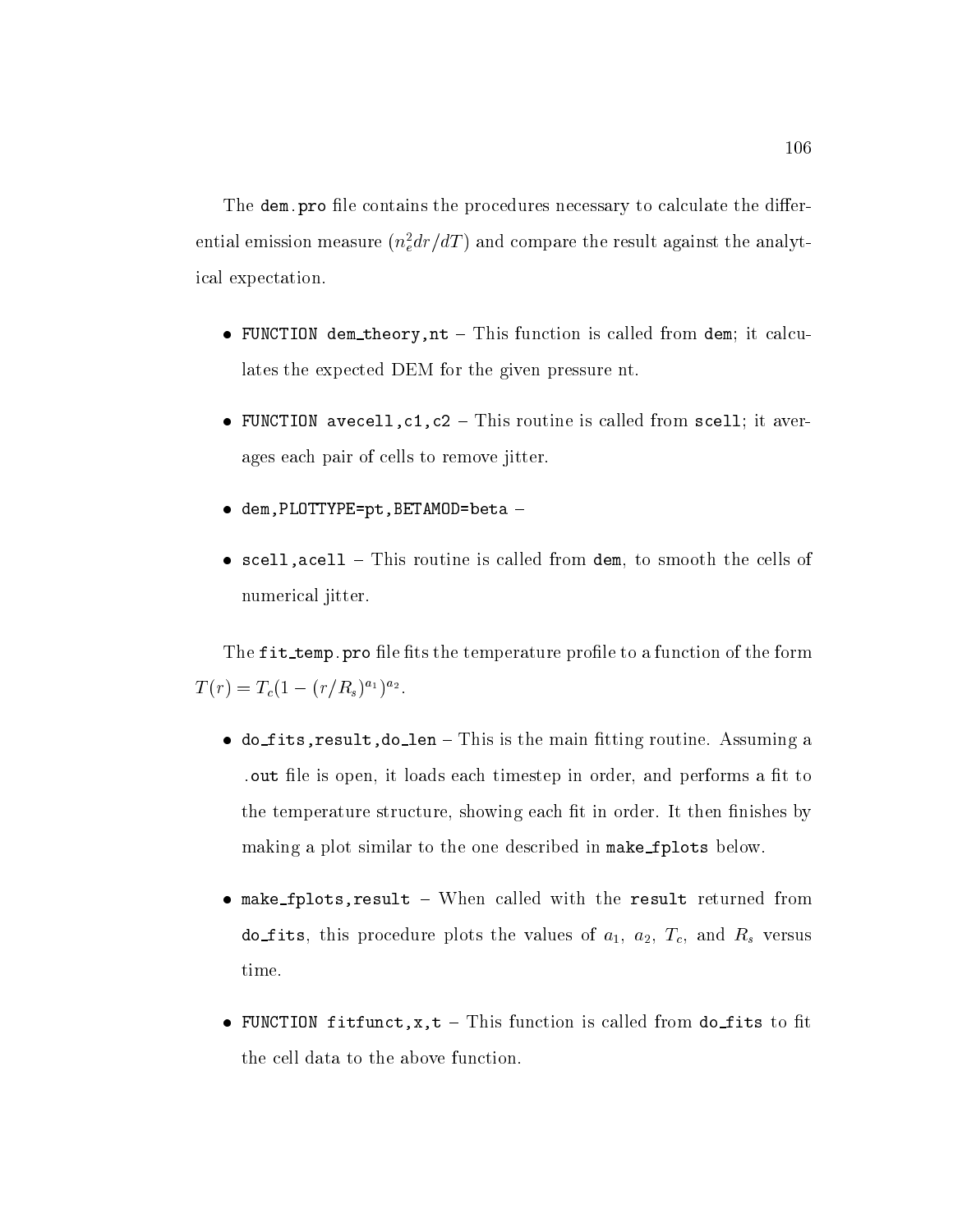• TCfunct, x, a, f, pder - This routine is called by the function fitfunct to evaluate the function

#### Analyzing -sub les

the - substitute and an ASCII text leads the Coding and Code directly and the Odina code of  $\alpha$ contains various subsidiary information such as the total energy in the system count rates in various band passes and the size and energy in the hot bubble This information is often the most useful, since it can show the entire run at a glance There are two les that deal with -sub les readsub-pro and colmag-pro The readsub-pro le contains the following programs

- Readsub, filename, results  $-$  Reads the filename and places the results into the results array
- Eplot, results  $-$  Extracts from the results array the energy information, and plots it as a function of time, showing total, kinetic, thermal, radiated, and magnetic energy.
- HotMass, results, level  $-$  Extracts from the results array the information on the hot bubble, and plots it, showing the bubble radius, mass, number of zones, and the kinetic, thermal and magnetic energy in the bubble versus time. The level variable can be omitted, in which case the bubble is defined as that region above 10  $K$ . If level is 1, the minimum temperature is  $5 \times 10^{-1}$ K, and if level is 2,  $T_{min} = 10^{-1}$ K.
- LogHotMass, results, level  $-$  Similar to HotMass, except plots in linlog form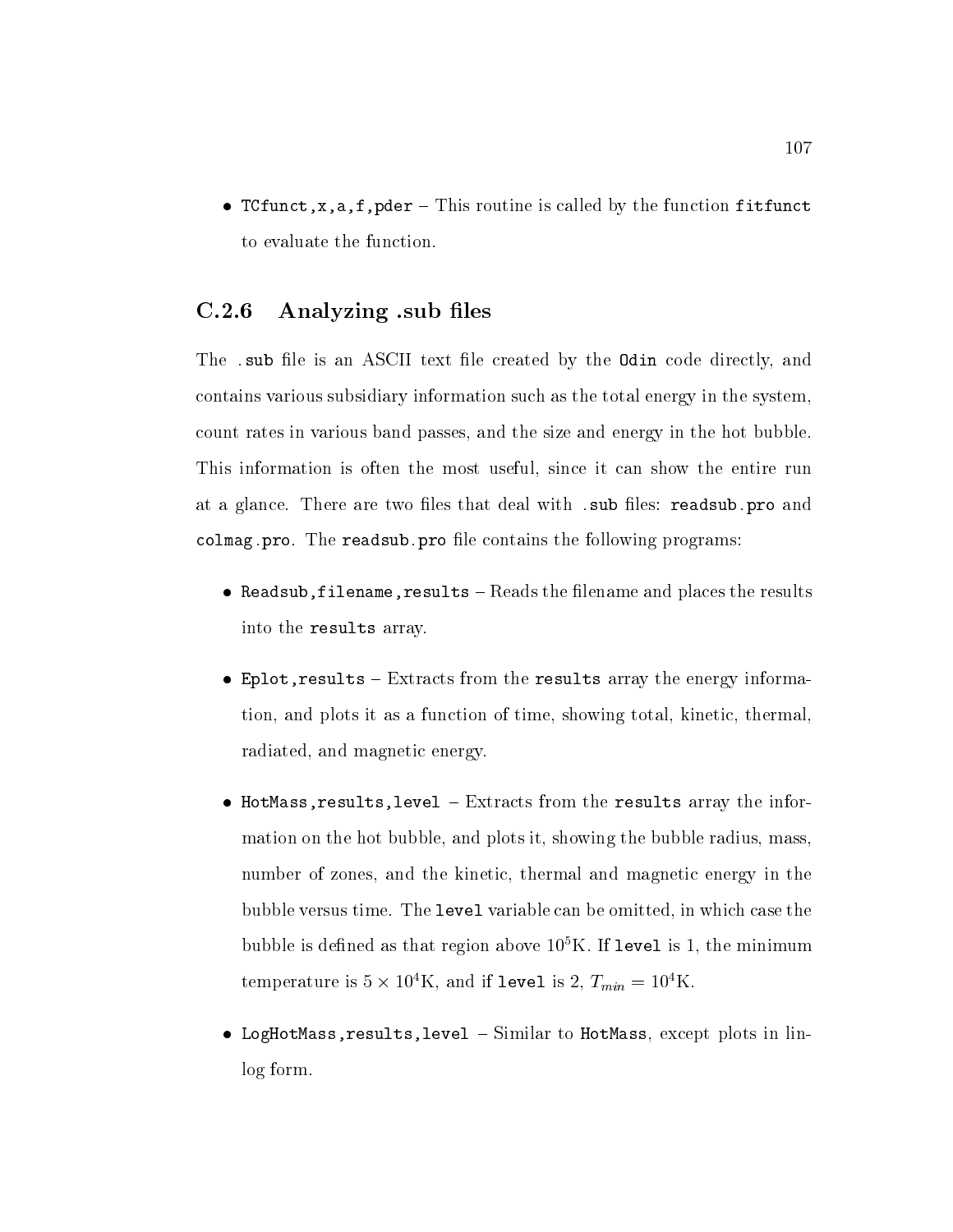The colmag-pro contains procedures to examine the equilibrium band emission data stored in the -  $\mathbb{R}$  -follows  $\mathbb{R}$  -follows  $\mathbb{R}$  -follows  $\mathbb{R}$  -follows  $\mathbb{R}$ 

- Colmag, results  $-$  Using the results array returned from readsub. plots the equilibrium C emission versus equilibrium  $C/B$  ratio.
- Rcolmag, results  $-$  Same as Colmag, except limits the range on the X and Y axes
- Ocolmag, results  $-$  Same as Colmag, except overplots the current value from results over the previously plotted values
- Bandplot, results, full  $-I$  If full is omitted, plots strip charts of the B and C band rates versus time. If full is given, then plots all the calculated rates:  $B, C, Be, B', M1, and M2.$
- FUNCTION dolog,  $array -$  Used by the ColorStrip procedure; it calculates whether or not to plot the data in linear or log form, depending on the range in the data
- ColorStrip, results, short  $-A$  fancier version of Bandplot, which includes accepted the the axes and will with - with - with - with - with - with - with - with - with -The (integer) value of short determines the number of plots that are given from to the order is predetermined however to be the same as shown in Bandplot

### Analyzing -wis les

The - wis let is an ASCII text leader by the spectrum program when it is an ASCII text leader by the spectrum program when it is a spectrum program when it is a spectrum program when it is a spectrum program when it is a s is called with the SBANDS WISCONSIN input. It contains the actual count rates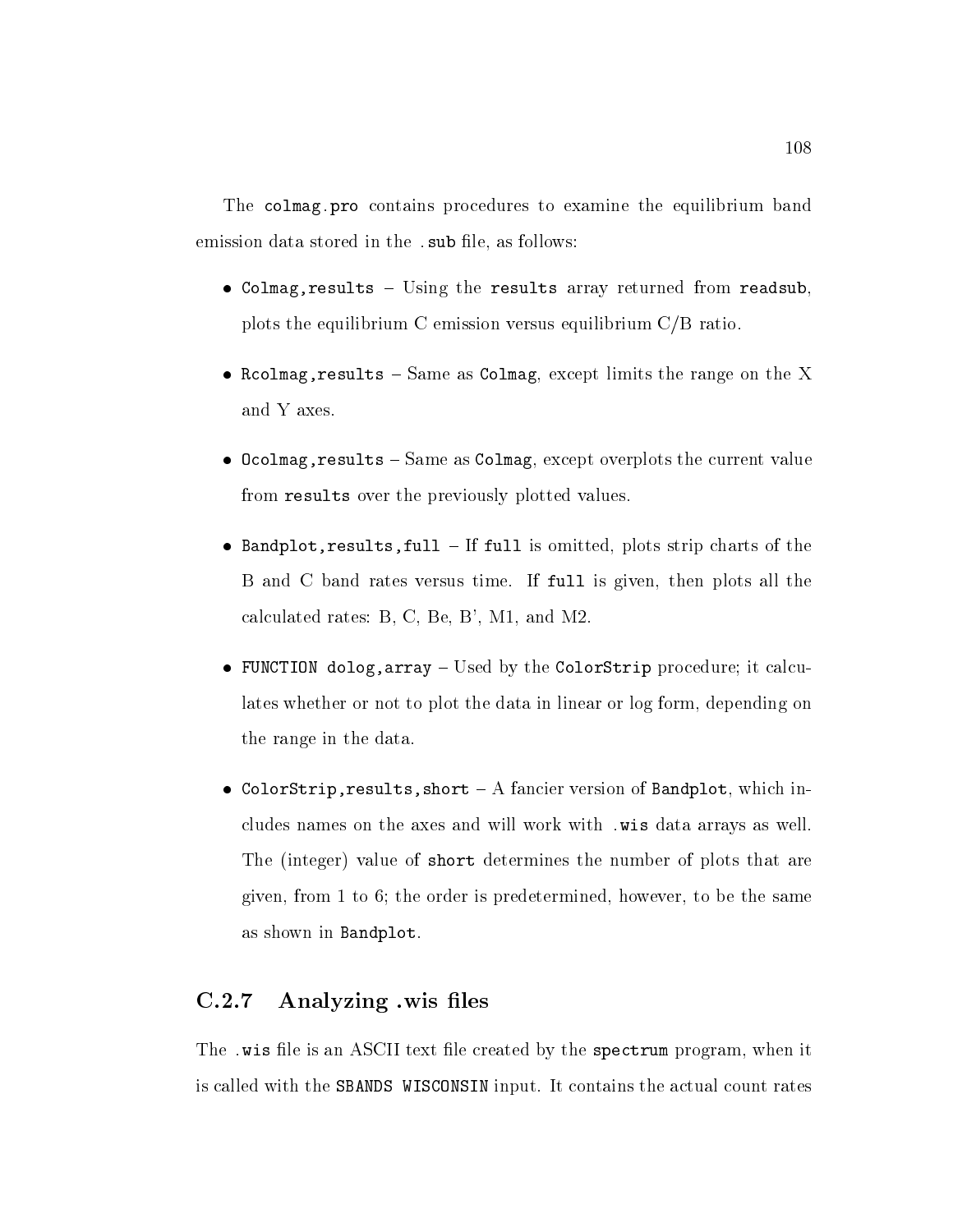for the various Wisconsin bands, calculated by running the Raymond  $\&$  Smith  $(1993)$  code to generate the spectrum and then folding that through the band reproduces The readwice pro less than the procedures for dealing with the state of the procedure of the state o data, as shown below.

- $\bullet$  readwisc<sub>ill</sub>iename, wisc  $\sim$  reads the  $\cdot$  wis life and places the result into the array wisc, simultaneously printing out the structure of the array
- AdvReadWisc, filen, result  $-$  An advanced form of the ReadWisc program. This takes a filename filen with no extension and then appends the - wis the - wis data and - wis data and and appendix the - wis data and - wis data and - wis data and - wi the entire  $t$  is goes the entire  $t$  in  $t$  as it goes the bubble bubble  $t$  is goes the bubble bubble bubble bubbles the bubbles the bubbles of  $t$ radius and average pressure
- $\bullet$  Plotwisc, result This procedure takes the result from AdvReadWisc routine and plots the values of the B and C emission, as well as  $B/p^r R_s$ and  $\epsilon/\bar{p}$ - $n_s$  versus time.
- Plotpr, result  $-$  Similar to Plotwisc, but the third and fourth plots are of the average pressure and the bubble radius, respectively.
- CmpRates, wisres, subres, num  $-$  This routine takes the resultant array wisres from the ReadWisc procedure and the array subres from the Readsub procedure, and plots a comparison between the equilibrium If num is given, then only num plots are made; otherwise, plots are made for each band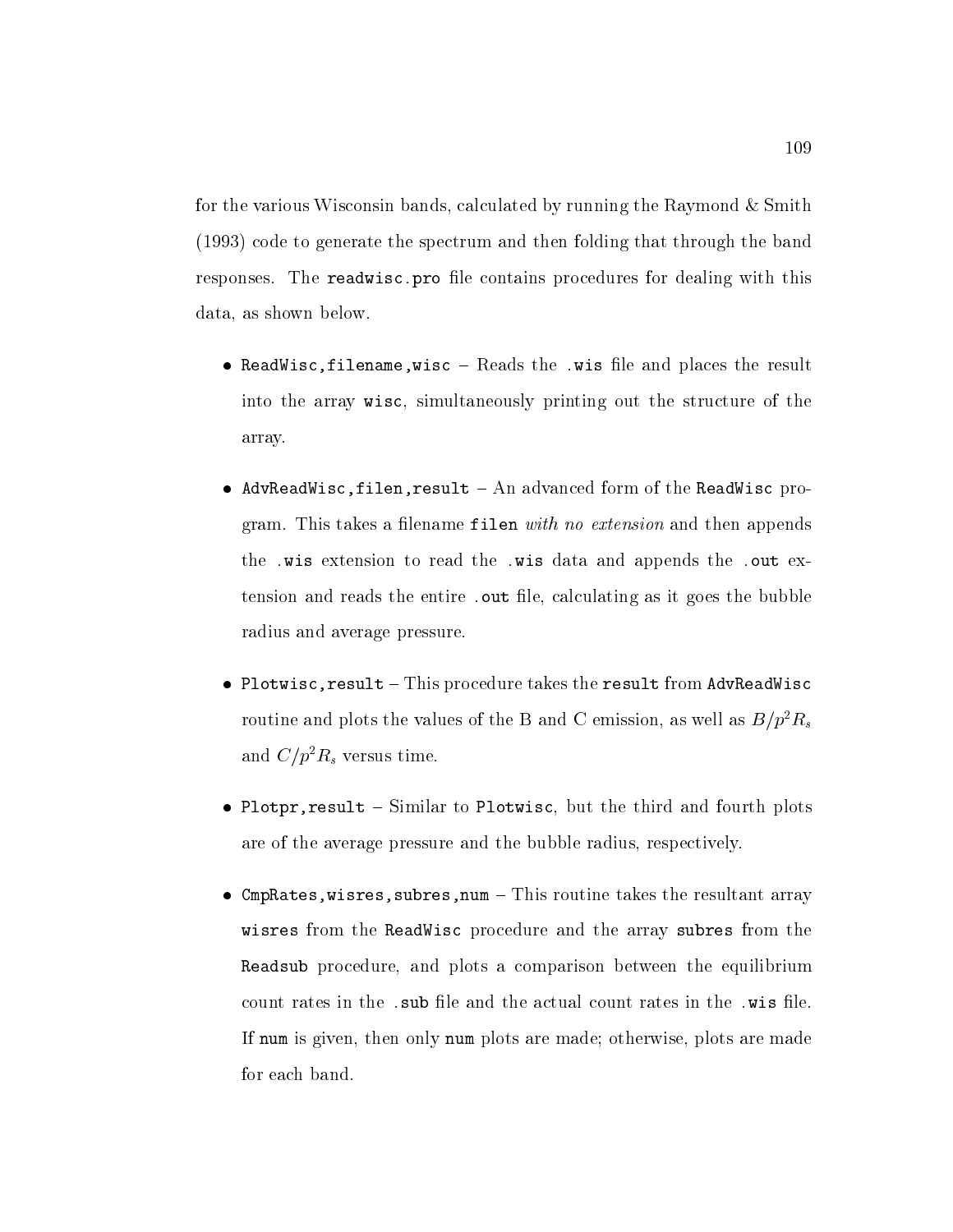#### $C.3$ General Analysis Routines

There are also some procedures written that do not deal directly with the Odin code output, but instead calculate useful values using IDL alone. There are two les in particular absorbX-pro and bandrates-pro which contain such procedures The rst absorbX-pro contains the following

- $\bullet$  readmindat  $\sim$  reads the morrison-data life.
- Find sigmas  $-$  Calculates the average cross section for the bands used
- Function sigma,  $E -$  Calculates the actual cross sections sigma for the given energy $(s)$  E.
- $\bullet$  morrison. The cross sections  $\sigma$  for the ISM, from the Morrison  $\alpha$  $McCammon (1983) paper.$

This next le bandrates-pro contains programs to calculate the equilibrium emission of a bubble with a temperature distribution of the form

$$
T(r) = Tc(1 - r^{a_1})^{a_2} \tag{C.1}
$$

- Function  $T, r$  Returns the calculated value of  $T(r)$ .
- Function b,  $t$  Returns the calculated value of  $B(T)$ , the equilibrium count rate per emission measure at temperature T
- Function  $c, t Same$  as above, for the C band.
- function bfunc,  $r -$  Calculates the actual B band emission, using the density information passed in a common block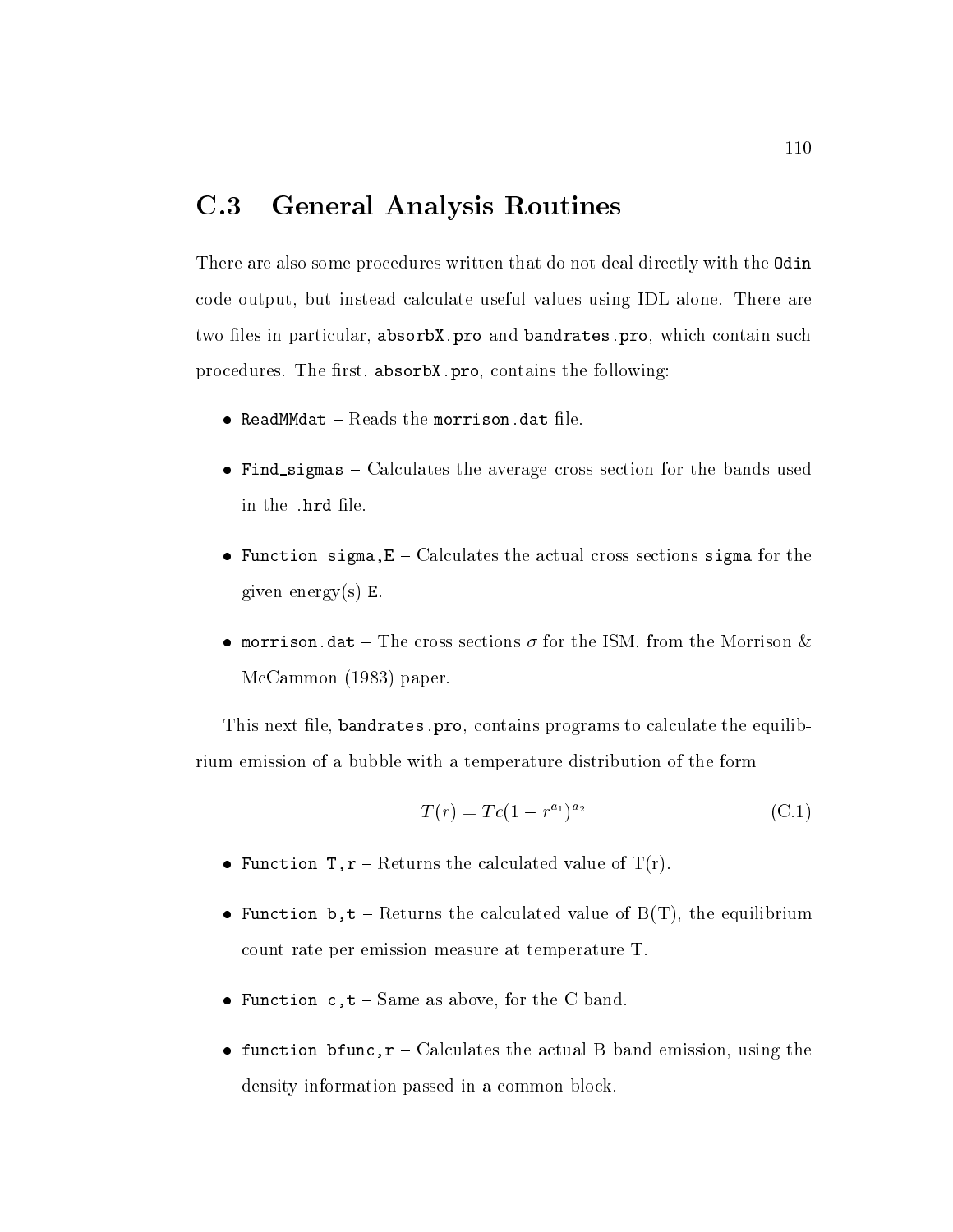- function  $cfunc, r Same$  as above, for the C band.
- plot\_emis, Tcentral, Rs, pressure  $-$  Given a central temperature, bubble radius, and pressure, this procedure plots the resultant emission in the B and C bands, and prints out the total emission.
- calc\_rates, barr, carr Calculates the emission in the B and C bands for a range of central temperatures and radii. The bubble is assumed to be 100 pc in size, and the radii vary from considering only  $5\%$  to  $100\%$ of this radius. The barr and carr arrays contain the B and C values, respectively
- vary rates, barr, carr, varr Calculates the B and C count rates and the  $C/B$  equilibrium ratio (barr, carr, and varr, respectively) for a range of parameters  $a_1$  and  $a_2$  and a range of central temperatures.
- c\_vary\_rates, varr  $-$  Using the result varr returned from vary\_rates, creates multiple contour plots showing the changes for different values of  $a_1$  and  $a_2$ .

#### $C.4$ Miscellaneous IDL code

### Initialization

Nearly all of the above programs are initially compiled into the IDL working space by the batch le start-pro This le should be executed at startup with the command IDL> Cestart. It contains all the necessary definitions for common blocks and all the necessary compilation instructions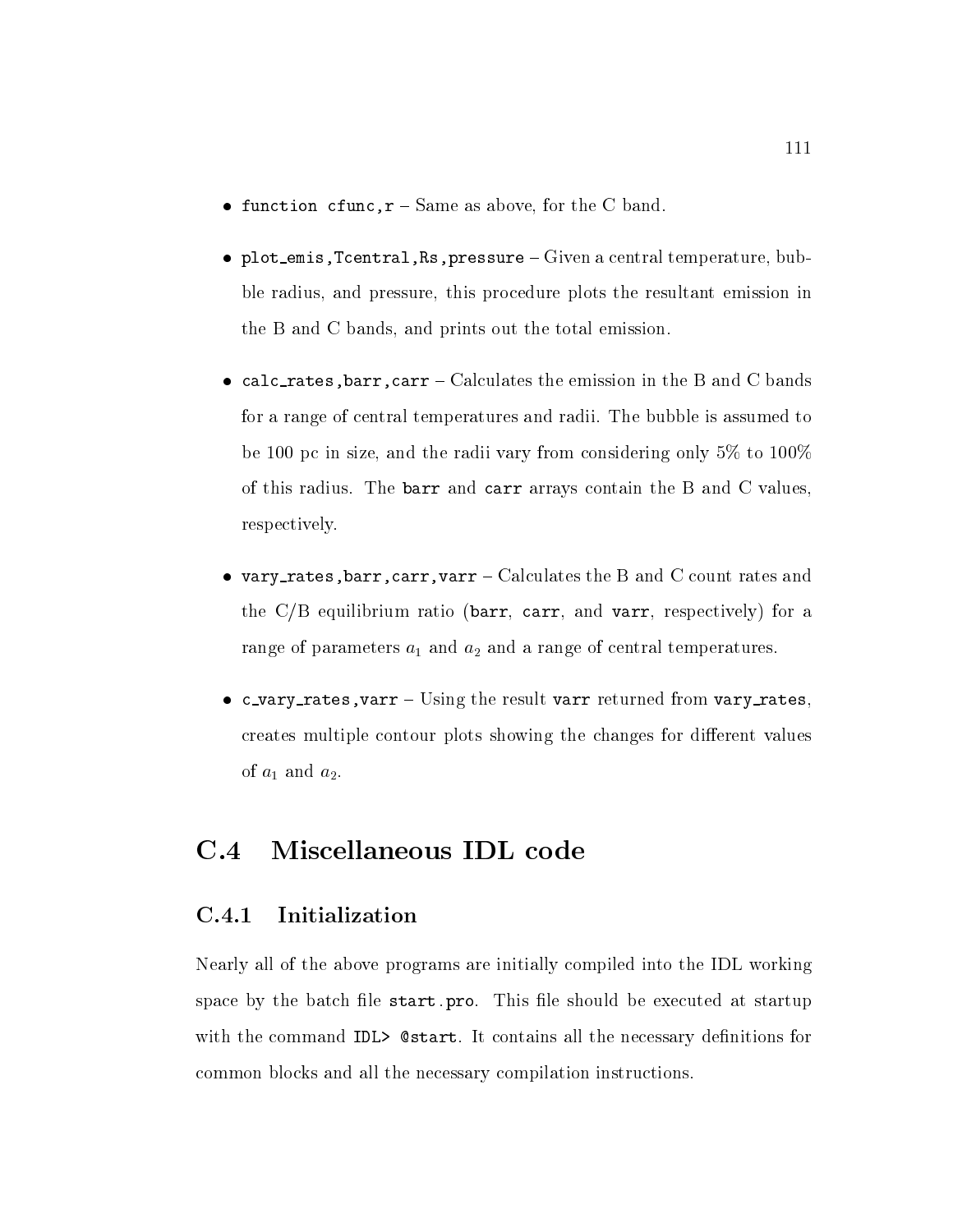#### $C.4.2$ Overplotting

While IDL contains code to overplot figures, and code to plot multiple images per page, the two cannot be combined without using extra code. This code is provided in the multi oplot-pro le as described below

- $\bullet$  store moplot, p\_store This procedure stores the information necessary to perform overplots when using multiple plots per screen. It is called after every plot, and then its companion can be used to restore the settings for that plot
- restore moplot, p\_store,  $i$  This procedure restores the plot values so that an overplot command in IDL will work correctly

### Making images

There are two files which contain procedures used to make images out of one-dimensional plots surface brightness-pro and formimage-pro Their respective contents are described below

- FUNCTION SB,  $r$ ,  $f$  Calculates the surface brightness, assuming there is a spherical bubble with zones given by the  $r$  vector, and the emission in each zone given by f
- FormImage,  $r$ ,  $f$ , image, BOUNDARY=bound, NOLIMIT=nolim  $-$  Creates an image image, using the surface brightness routine (which uses the same r and f vectors Setting the BOUNDARY parameter to a non-zero value puts a bright circle at the edge of the created image; setting the NOLIMIT parameter allows arbitrarily large images to be created. If NOLIMIT is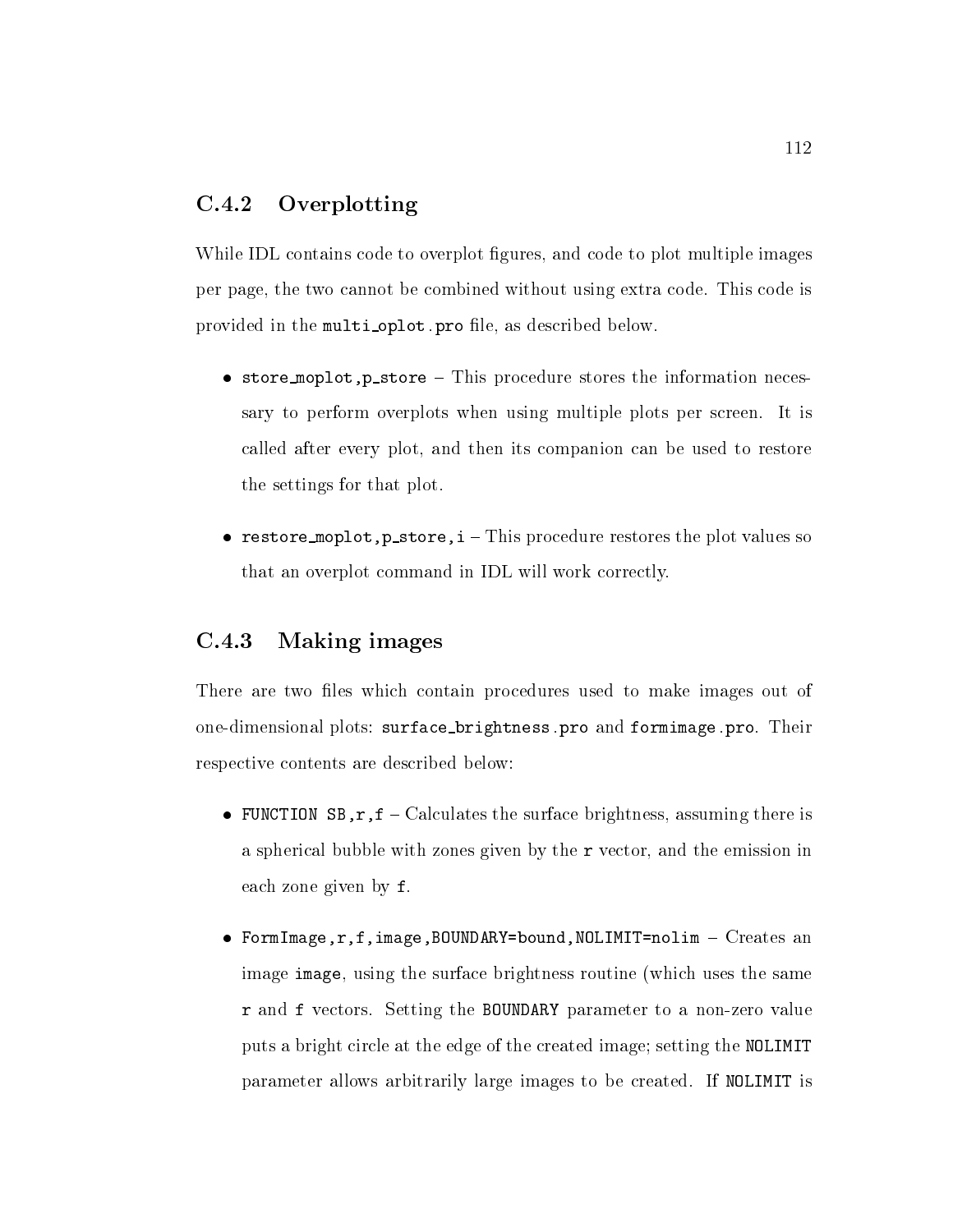not set, vectors larger than 200 elements are rejected and binning is recommended.

#### $C.4.4$ Automatic Routines

These files do not contain any procedures or functions, but are rather simply lists of IDL commands, executed in batch mode. They are run by typing at the communication is in the communication of  $\mathcal{L}$  is the series of  $\mathcal{L}$  . The series of  $\mathcal{L}$ of specially designed plots, and so are not very general. They are included here as examples

- $\bullet$  a bandrates.  $p_1 o m$ are plots of equilibrium emission
- $\bullet$  -alcolumnem. Pro  $-$  Make plots of column densities for various od in runs.
- $\bullet$  allo-bemp.pro  $-$  runs the dollies procedure on a selection or pulli runs
- $\bullet$  a overview. Pro  $-$  Assumes that firename is set to the name of an Odin run with no extension, and runs a number of standard routines to give an overview of the data
- $\bullet$  alprotpr.pro  $-$  runs protpr on selected odin runs.
- $\bullet$  a processe.pro  $-$  nums processe on selected odin runs.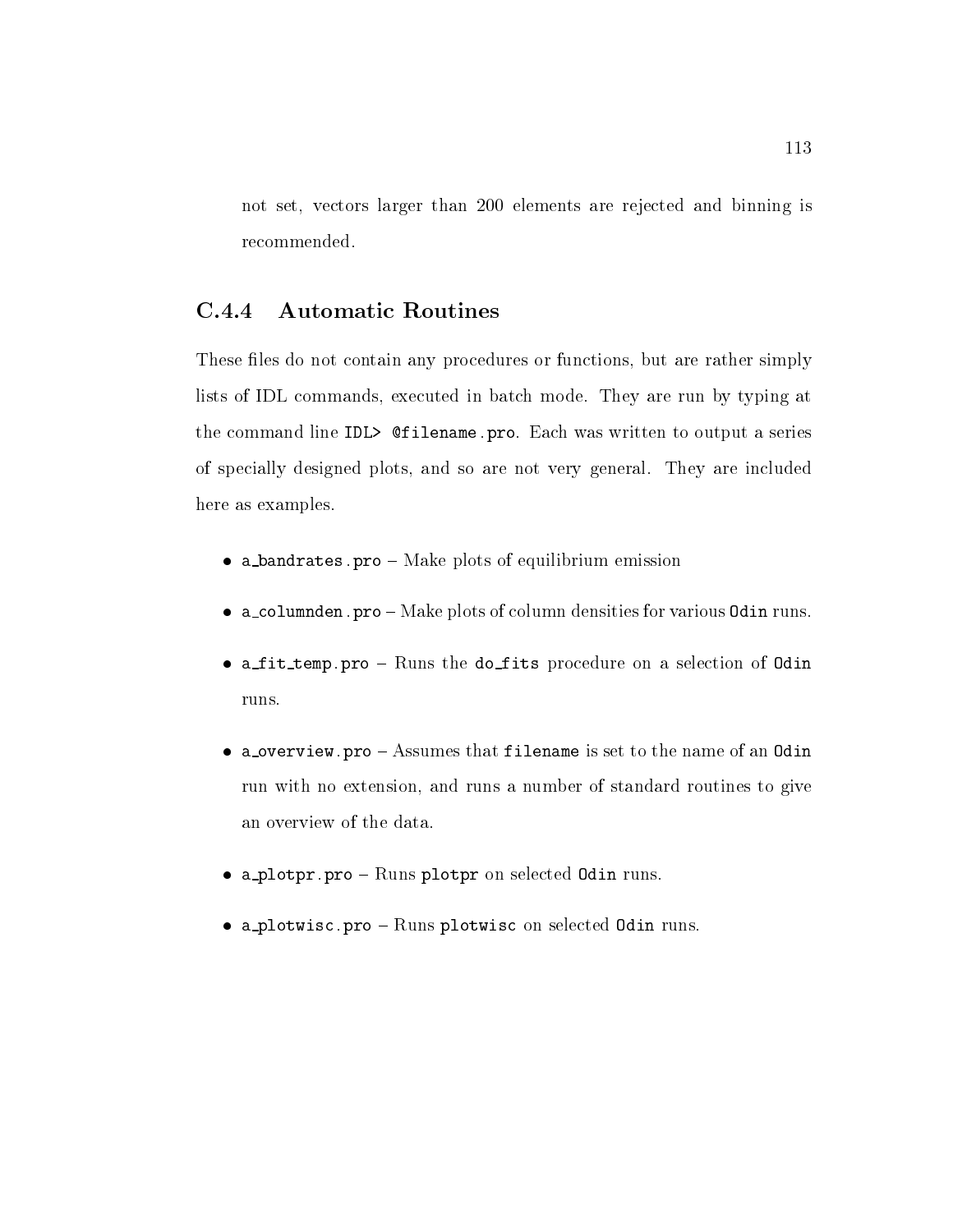## References

- Arnaud K "XSPEC An X-Ray Spectral Fitting Package%
- Baxter A J Wilson B G Green D W ApJ L
- 3. Bloch, J. J., Jahoda, K., Juda, M., McCammon, D., Sanders, W. T., Snow the Snow that the Snow the Snow the Snow the Snow the Snow the Snow the Snow the Snow the Snow the Snow the Sn
- Bloemen J B G M ApJ
- Bowyer C S Field G B B S Field G B B S Field G B B S Field G B B S Field G B B S Field G B B S Field G B B S F
- 6. Breitschwerdt, D. & Schmutzler, T. 1994, Nature, 371, 774
- 7. Bunner, A. N., Coleman, P. L., Kraushaar, W. L., McCammon, D., Palmieri T M Shilepsky A Ulmer M Nature
- 8. Burrows, D. N., McCammon, D., Sanders, W. T., Kraushaar, W. L. 1984, ApJ, 287, 208
- Burrows D N Mendenhall D N Mendenhall J A S N Mendenhall J A N Mendenhall J A S N Mendenhall J A Na
- 10. Burrows, D. N. & Mendenhall, J. A. 1994, AIP Conference 313, p.16
- 11. Cowie, L. L. & McKee, C. F. 1977, ApJ, 211, 135
- 12. Cowie, L. L. 1977, ApJ, 215, 226
- Cox D P Anderson P R ApJ
- 14. Cox, D. P. & Reynolds, R. 1987, ARA&A, 25, 303
- 15. Cox, D. P. & Smith, B. W. 1974, ApJ, 189, L105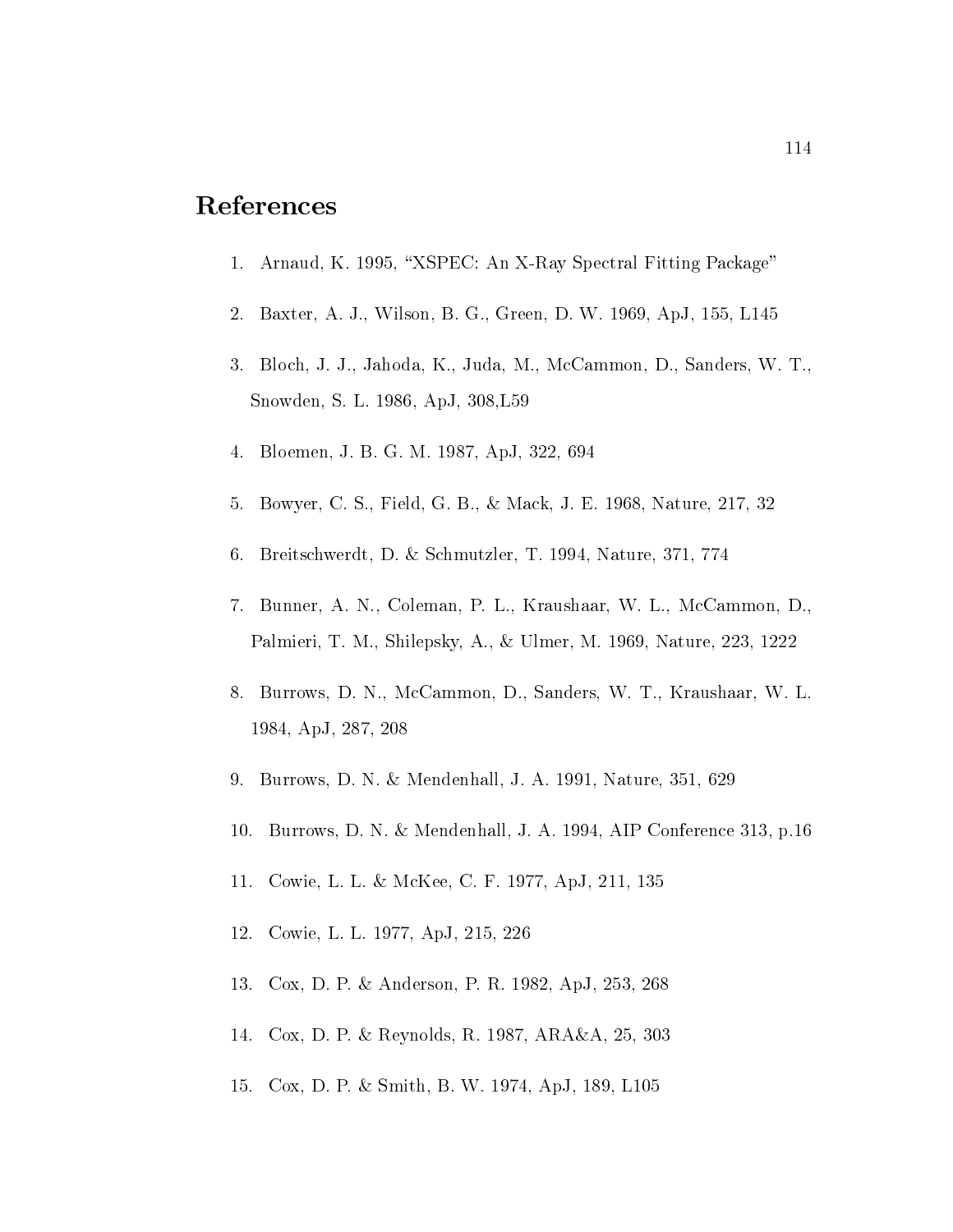- as a compared to the space of the space of the space of the space  $\mathbb{R}^n$  . The space  $\mathbb{R}^n$ Diamond, C. J., Jewell, S. J., & Ponman, T.J. 1995, MNRAS, 274, 589
- 17. Edgar, R. J. 1993, personal communication
- 18. Edgar, R. J., & Cox, D. P. 1993, ApJ, 413, 190
- 19. Fabian, A. C. & Barcons, X. 1992, ARA&A, 30, 429
- 20. Fried, P. M., Nousek, J. A., Sanders, W. T. & Kraushaar, W. L. 1980, ApJ, 242, 987
- Garmire Garmire Garmire Garmire Garmire Garmire Garmire Garmire Garmire Garmire Garmire Garmire Garmire Garmir
- Giacconi R et al- PhysRevLett
- 23. Henry, R. C., Fritz, G., Meekins, J. F., Friedman, H., & Byram, E. T. Application of the contract of the contract of the contract of the contract of the contract of the contract of
- 24. Jahoda, K. M., McCammon, D., Dickey, J. M., & Lockman, F. J. 1985, ApJ, 290, 229
- 25. Jenkins, E. B. & Meloy, D. A. 1974, ApJ, 193, L121
- 26. Jenkins, E. B. 1978a, ApJ, 219, 845
- 27. Jenkins, E. B. 1978b, ApJ, 220, 107
- 28. Jenkins, E. B. 1978c Comments Astr., 7, 121
- 29. Juda, M., Bloch, J. J., Edwards, B. C., McCammon, D., Sanders W T Snowden S L Zhang J ApJ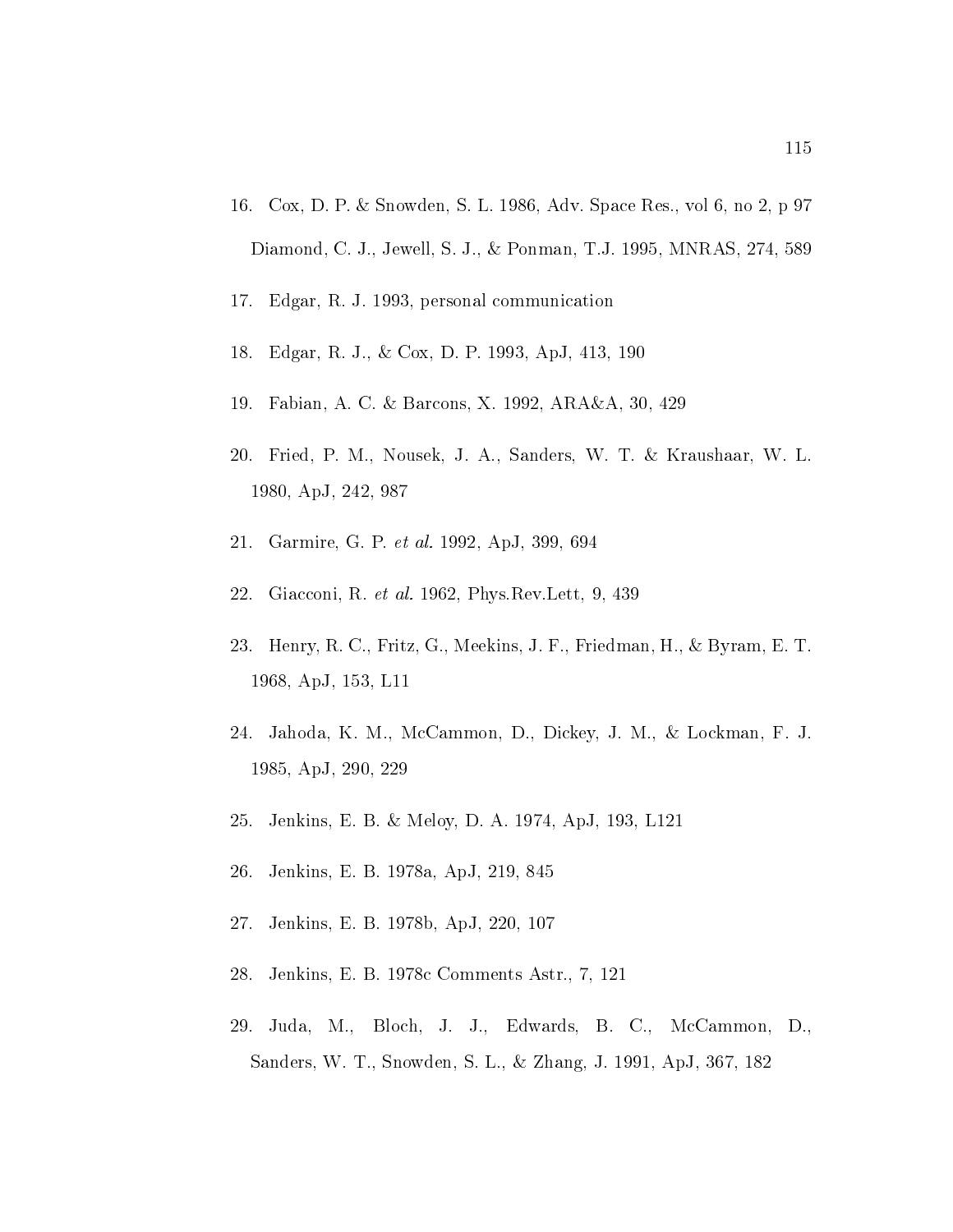Kahn, F. D. 1975, Proc. 15th International Cosmic Ray Conference  $\blacksquare$ 

Kahn F D AA

- Marshall F J Clark G W Clark G W Apple G W Clark G W Apple G W Clark G W Apple G W Clark G W Clark G W
- 31. Marshall, F. E., Boldt, E. A., Holt, S. S., Miller, R. B., Mushotzky R F et al-Apple R F et al-Apple R F et al-Apple R F et al-Apple R F et al-Apple R F et al-Apple R F
- MacCammon D Sanders W T Sanders W T Sanders W T Sanders W T Sanders W T Sanders W T Sanders W T Sand
- 33. McCammon, D., Bunner, A. N., Coleman, P. L., Kraushaar, W. L. 
 ApJ L
- 34. McCammon, D., Burrows, D. N., Sanders, W. T., & Kraushaar, W. L. Application of the contract of the contract of the contract of the contract of the contract of the contract of
- 35. McKee, C. F. & Ostriker, J. P. 1977, ApJ, 218, 148
- 36. Miller, W. W. III 1994, PhD Thesis
- 37. Morrison, R. & McCammon, D. 1983, ApJ, 270, 119
- 38. Paresce, F. 1984, AJ, 89, 1022
- 39. Raymond, J. C. & Smith, B. W. 1977, ApJS, 35, 419.
- 40. Raymond, J. C. 1993, personal communication
- richtmyster and the Morton Corporation and the Morton Methods for the Morton Andrews and the Morton Corporation Initial Value Problems nd ed New York Wiley-Interscience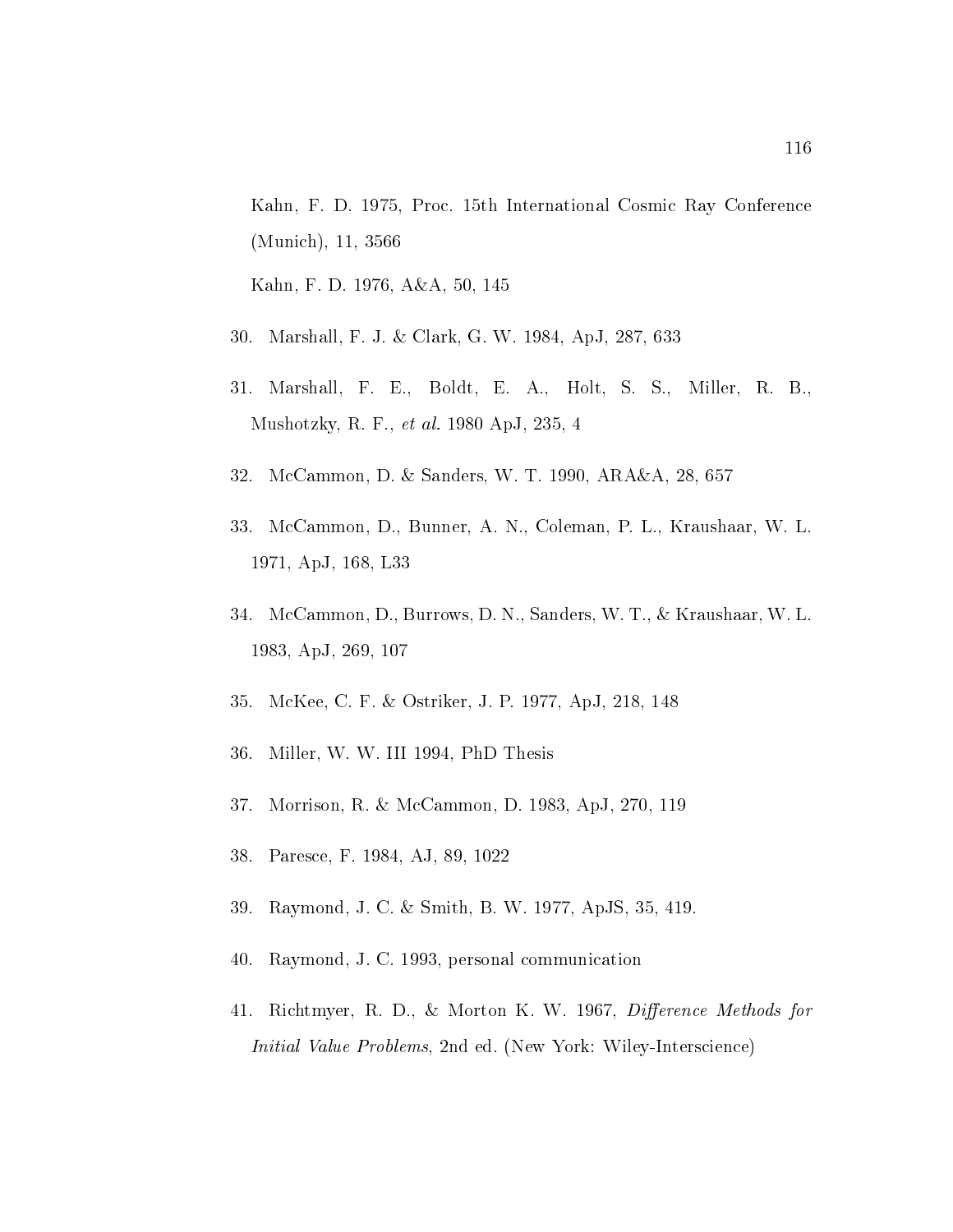- 42. Sanders, W. T., Kraushaar, W. L., Nousek, J. A. & Fried, P. M. 1977, ApJ, 217, L87
- 43. Sanders, W. T. & Edgar, R. J. in "Proceedings of IAU Conference  $#152$ ", in press.
- 44. Sedov, L. I. 1959, Similarity and Dimensional Methods in Mechanics, (New York: Academic Press)
- 45. Shelton, R. L., & Cox, D. P. 1994, ApJ, 434, 599
- Shu F H  $\sigma$  as Dynamics of Astrophysics  $P$  as  $P$  as Dynamics Miller Miller Miller Miller Miller Miller Miller Valley: University Science Books)
- Slavin Jacobson Jacobson Jacobson Jacobson Jacobson Jacobson Jacobson Jacobson Jacobson Jacobson Jacobson Jacob Slavin, J. S. & Cox, D. P. 1992, ApJ, 392, 131
- 48. Smith, R. K, Krzewina, L. G., Cox, D. P., Edgar, R. J., & Miller, W. W. 1995, ApJ, submitted
- 49. Snowden, S. L., Cox, D. P., McCammon, D., & Sanders, W. T. 1990, ApJ, 354, 211
- 50. Snowden, S. L., Mebold, U., Hirth, W., Herbstmeier, U., & Schmitt, J. H. M. M. 1991, Science, 252, 1529
- 51. Snowden, S. L., McCammon, D., & Verter, F. 1993, ApJ, 409, L21
- 52. Snowden, S. L., McCammon, D., Buurrows, D. N, & Mendenhall, J. A. 1994a, ApJ, 424, 714